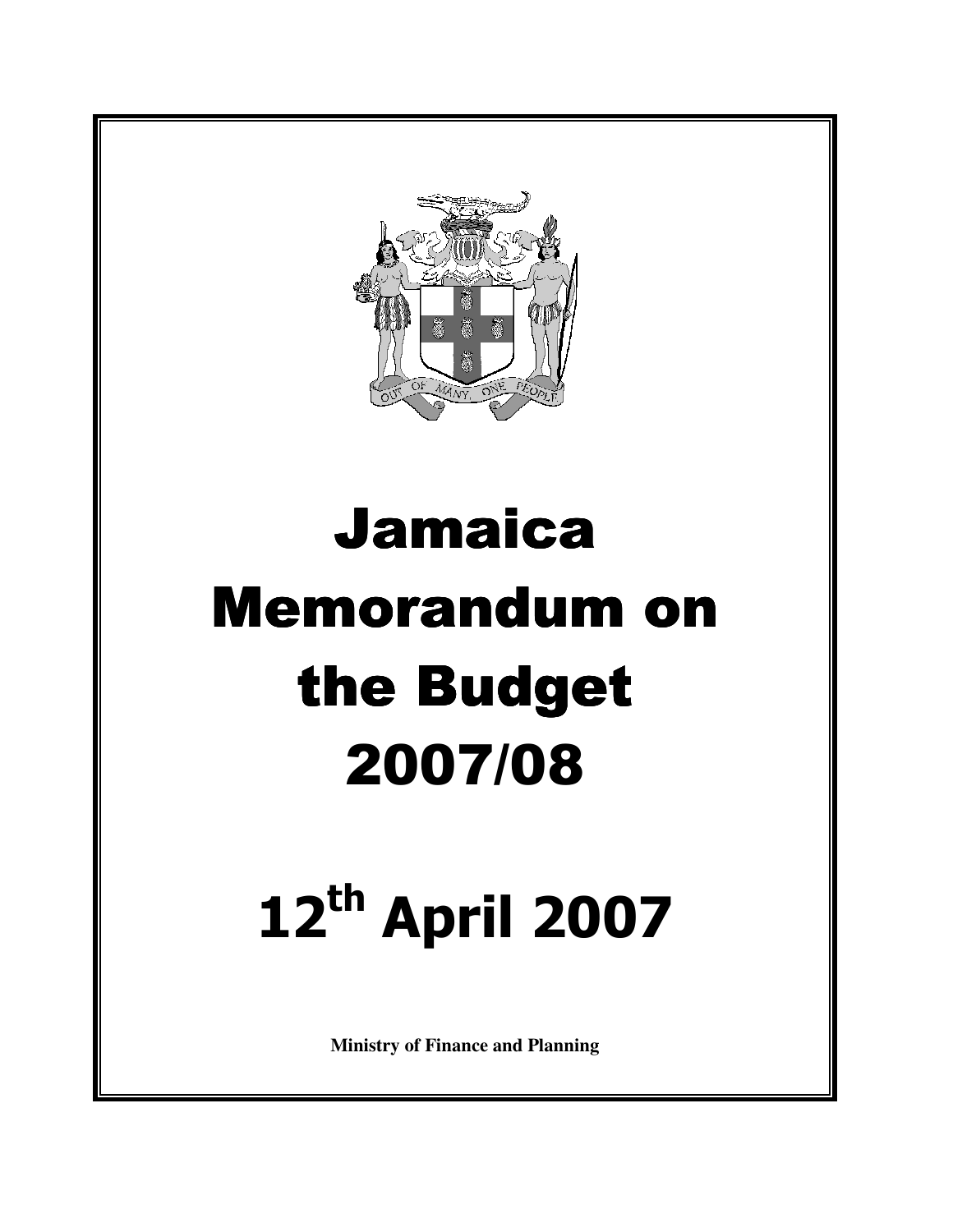# **TABLE OF CONTENTS**

Foreword by the Financial Secretary

Macroeconomic Overview

- Chapter 1 Central Government Budget Performance FY 2006/2007
- Chapter 2 Central Government Budget FY 2007/2008
- Chapter 3 Public Sector Entities
- Chapter 4 Review of Selected Projects
- Chapter 5 Debt and Capital Market Developments
- Appendix 1 Public Service Establishment Programme
- Appendix 2 Public Sector Reform
- Appendix 3 Developments in the Financial Sector
- Appendix 4 Tax Administration

**Charts** 

Glossary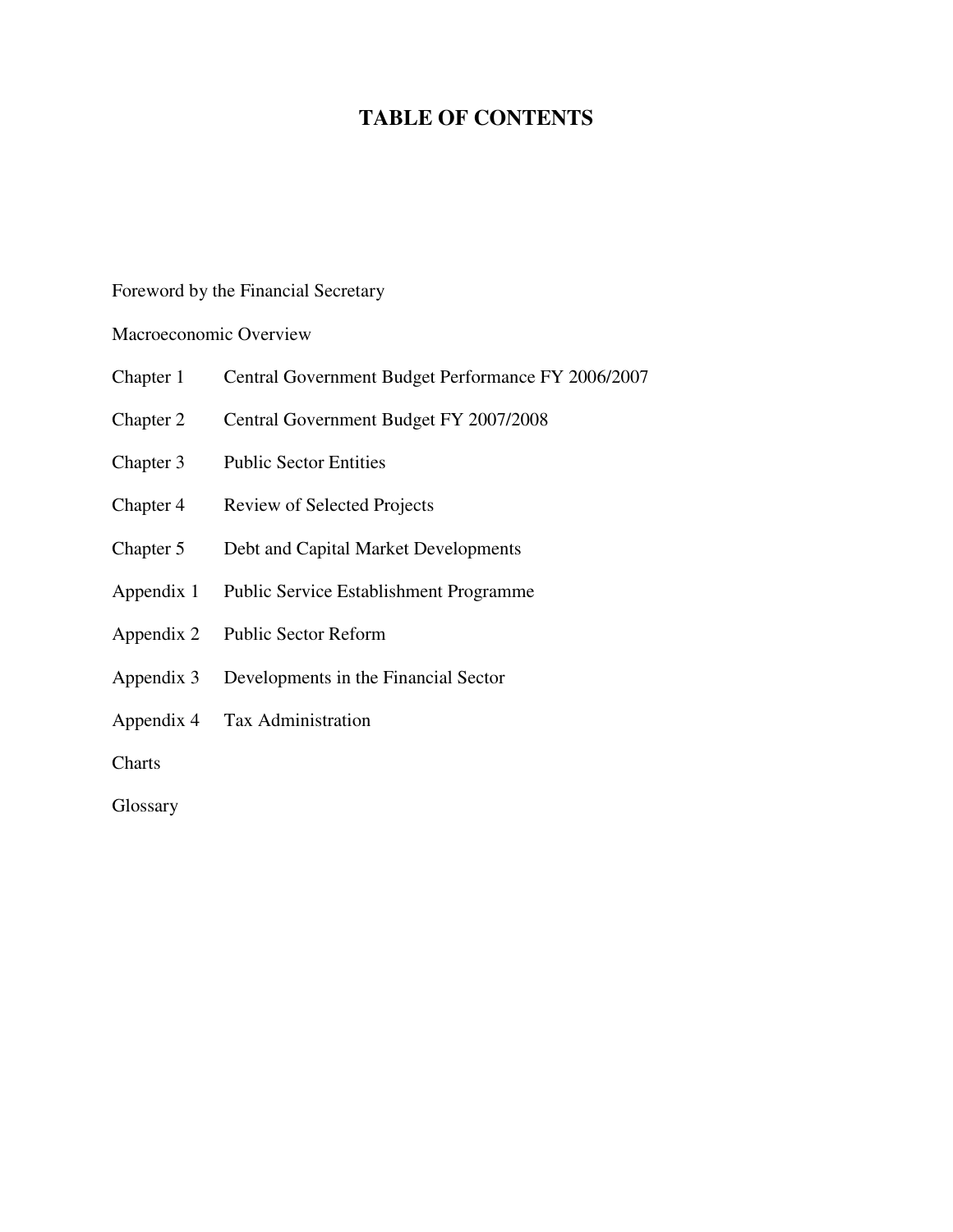#### **FOREWORD**

The performance of Jamaica's main economic indicators for FY 2006/07 was generally positive. Growth in key sectors of the economy accelerated alongside a further decline in the unemployment rate. The pace of inflation slowed, and there was a steady reduction in interest rates. Jamaica's foreign reserves remained buoyant throughout the year, the exchange rate remained relatively stable and the current account deficit on the balance of payments narrowed.

Central Government operations during the first eight months of the fiscal year generated fiscal balances within monthly targets. Expenditure challenges posed by higher wages & salaries and interest costs, however, as well as less than budgeted tax revenue, contributed to a widening of the fiscal deficit in December. Notwithstanding the fiscal pressures that developed in the fourth quarter, the Debt/GDP ratio stood at 130.4% at the end of FY 2006/07, relative to 131.8% recorded at the end of FY 2005/06 while the primary surplus, though less than FY 2005/06, still remains one of the highest in the world.

Tax administration initiatives continued to yield positive results. Revenue collections in FY 2006/07 exceeded the previous year's intake by 15.8%, but fell short of the budgeted expectation by 3.5%. The increase over FY 2005/06 represents a real increase of 9.0%. A lower than targeted inflation outturn, although a positive development, led to nominal GDP growing less than programmed and also affected tax revenue performance.

The fiscal developments in FY 2006/07 have necessitated a revision of the medium term performance path as prudent management requires postponement of the planned achievement of a balanced budget in FY 2007/08. There is no doubt that the imperative will be to re-affirm the fiscal consolidation towards achieving a balanced budget in the near term with surpluses thereafter. This entails a realistic attempt at increasing the momentum of expenditure containment, significant revenue growth, and reduction in the Debt/GDP ratio.

For the current year, much emphasis has been placed on the development and implementation of the Government's debt management strategy. A prudent and effective borrowing and cash management programme has been designed to take advantage of opportunity afforded by liquidity and positive conditions in both domestic and international capital markets.

Sustaining the generally positive macroeconomic trends is crucially dependent on further enhancing revenue performance, and the quality of expenditure and debt management to firmly re-establish our commitment to eliminating the fiscal deficit and easing the burden of public debt.

> Colin Bullock Financial Secretary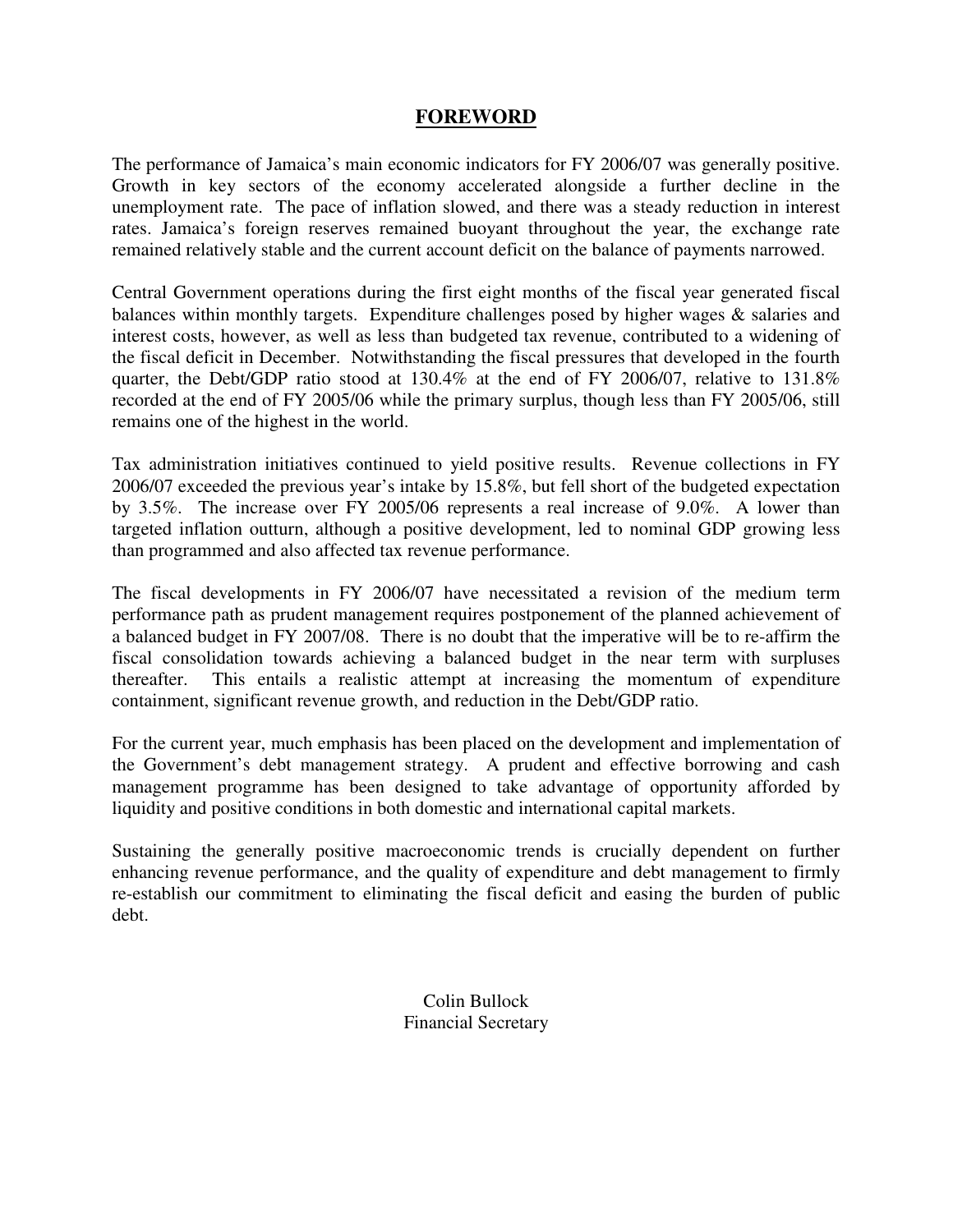#### **MACROECONOMIC OVERVIEW**

The macroeconomic programme for FY 2006/07 had at its' core a fiscal deficit target of 2.5% of Gross Domestic Product (GDP), real GDP growth of 3-4% and inflation in the range of 9-11%. The programme also embodied the maintenance of adequate net international reserves and the continued reduction of domestic interest rates. Within this framework the maintenance of high primary surpluses on Central Government operations was programmed to support a reduction path for debt/GDP over the medium term. Prudently administered fiscal and monetary policy actions in FY 2006/07 continued to be supportive of an enabling environment characterized by sufficient foreign currency reserves, declining interest rates, an acceleration of the growth momentum and a return to single digit inflation.

#### *FISCAL DEVELOPMENTS*

Provisional figures indicate a fiscal deficit of \$37,476.0mn or 5.3% of GDP for FY 2006/07, as compared to the targeted deficit of 2.5% of GDP. Expenditure of \$249,101.0mn was \$8,488.8mn, or 3.5% higher than budgeted, while revenue and grants of \$211,625.0mn represented a shortfall of \$10,591.7mn, or 4.8% lower than targeted. The primary surplus, recorded at \$60,341.9mn or 8.5% of GDP was also below budget, which had anticipated an outturn of 10.1%. The higher than budgeted increase in expenditure was due to a \$13,872.0mn increase in recurrent expenditure that outweighed a \$5,383.1mn reduction in capital expenditure. Adverse deviations from budget of \$5,897.0mn  $(8.1\%)$  and \$5,397.6mn  $(5.8\%)$  on wages & salaries and interest costs, respectively, contributed to the higher than budgeted recurrent expenditure.

#### *MONETARY DEVELOPMENTS*

Prudently administered monetary policies that ensured order and relative stability in the money and foreign exchange markets, low imported inflation from Jamaica's main industrialized trading partners' economies and adequate agricultural supplies were key elements in the containment of inflationary impulses in FY 2006/07. The macroeconomic environment was characterized by steady declines in interest rates, a deceleration in the pace of inflation, buoyant net international reserves (NIR) and accelerated growth in key sectors of the economy.

The monetary authorities removed the 270 and 365-day instruments from their menu of open market offerings (April 18), removed the Special Deposit requirement for commercial banks and other licensed financial institutions (May 1) and reduced rates on open market instruments for the first time in 12 months on May 12, 2006. Interest rates on the Central Bank's benchmark 180-day instrument decreased from 13.18% in March 2006 to 11.65% in March 2007. The Central Bank's actions reinforced the steady declines in interest rates of the Government's 6 month Treasury bill, which declined to 11.65% in March 2007 from 13.18% in March 2006.

The Central Bank intervened in the foreign currency market throughout the year, particularly in the latter half, to address increased foreign currency demand that placed pressure on the exchange rate. Arising from the demand pressure the Jamaica dollar which exchanged at J\$65.49/US\$1 at end-March 2006 depreciated by 3.4% to exchange at J\$67.80/US\$1 at end March 2007. This depreciation was within the level programmed for the year and with lower than programmed inflation relative stability was maintained in the real effective exchange rate.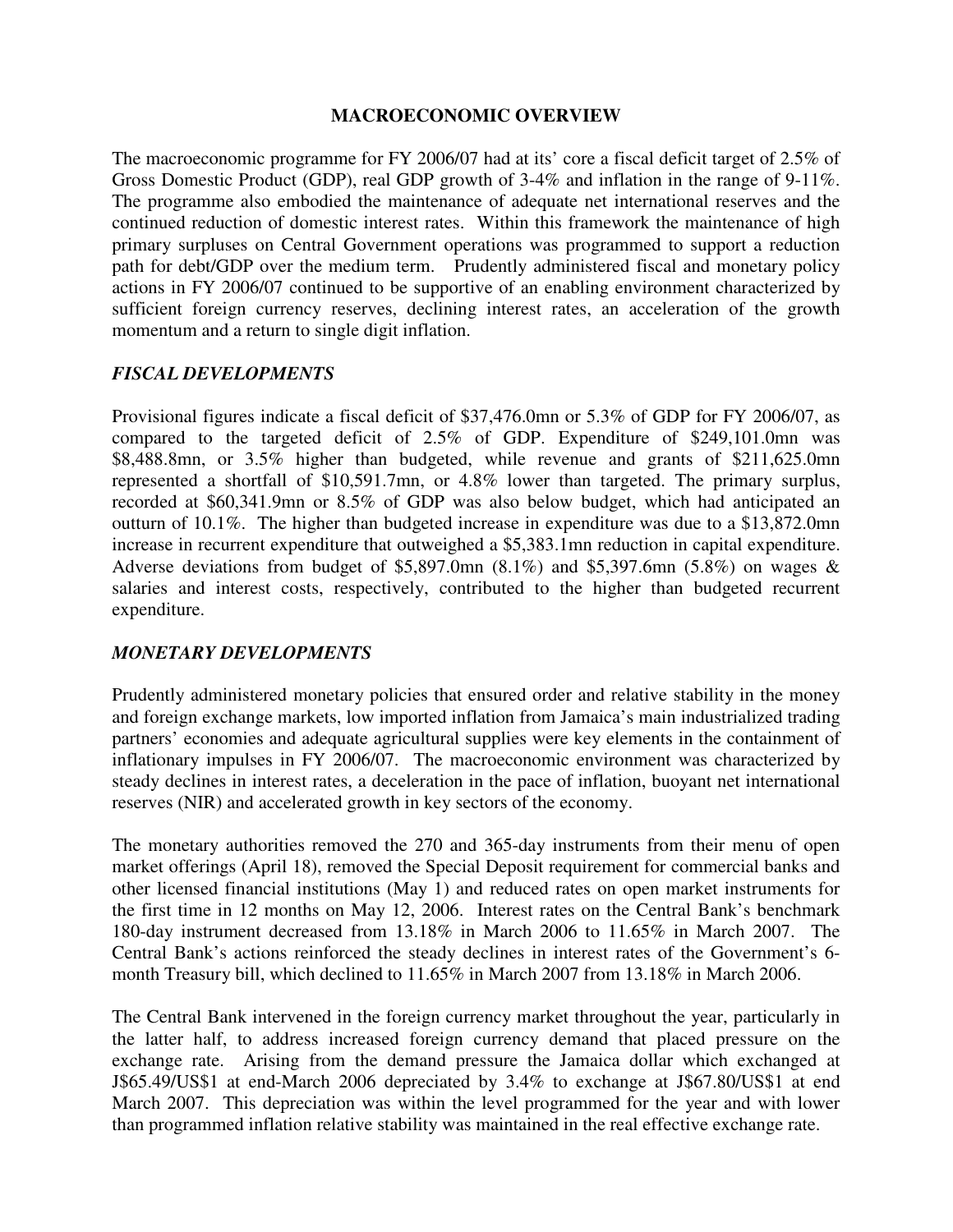Despite the interventions in the foreign currency market net international reserves (NIR) remained strong at US\$2,329.3mn at end-March 2007, a 12.1% increase over the US\$2,078.1mn at end-March 2006.

#### *Inflation*

Lower international oil prices, adequate agricultural supplies and operations in the foreign currency and money markets contributed to a sharp decline in inflation during FY 2006/07. Point to point inflation for FY 2006/07 was recorded at 6.6%, a 4.8 percentage point reduction on the 11.4% recorded for FY 2005/06.

Domestic inflation was assisted somewhat by relatively low imported inflation from Jamaica's main industrialized trading partners (US, UK and Canada), where average inflation was estimated at 1.6% for the 12-month period to January 2007, slightly below the 1.8% average inflation recorded for the corresponding period of 2006. Meanwhile, in the euro area over the 12 month period to January 2007, consumer prices increased by an estimated 1.9%, compared to 2.3% recorded for the previous 12-month period.

# **EXTERNAL DEVELOPMENTS**

#### *Balance of Payments*

Provisional data for April to December 2006 indicates a current account deficit of US\$841.4mn, a US\$68.6mn improvement relative to the deficit recorded for the corresponding period of FY 2005/06. Increases in the surpluses on the services account (US\$159.4mn) and the current transfers account (US\$137.3mn) contributed to the reduction in the current account deficit that also benefited from a marginal US\$0.7mn reduction in the deficit on the income account. These positive contributors were however offset by an increase of US\$228.8mn in the deficit in the merchandise trade account (using fob values for imports).

Higher stopover and cruise passenger arrivals over the review period resulted in a US\$241.8mn growth in net travel receipts and a higher surplus on the services account. The transfers account benefited from a US\$121.3mn increase in remittance inflows, while a contraction in net investment income by US\$11.2mn was associated with an increased outflow of profits from direct investment companies as well as GoJ external debt payments.

Deterioration in the merchandise trade deficit resulted from a US\$537.6mn increase in imports, which was only partially offset by a US\$308.8mn growth in exports. Increased fuel import costs, as well as higher machinery & transport import prices were the main factors behind the growth in import spending. With the exception of free zone exports all categories of exports increased. The growth in major traditional export earnings arose mainly from alumina and bauxite exports, as the mining sector continued to benefit from higher international prices reflective of the high demand for the ore particularly from China. Increased earnings from sugar and banana exports were attributable to higher export volumes and prices, while increased non-traditional export earnings were mainly due to higher export volumes and prices for coffee and rum.

Within the financial account, official inflows of US\$594.8mn, and private investment inflows of US\$482.9mn financed the current account deficit and contributed to a build-up of US\$239.6mn in the net international reserves.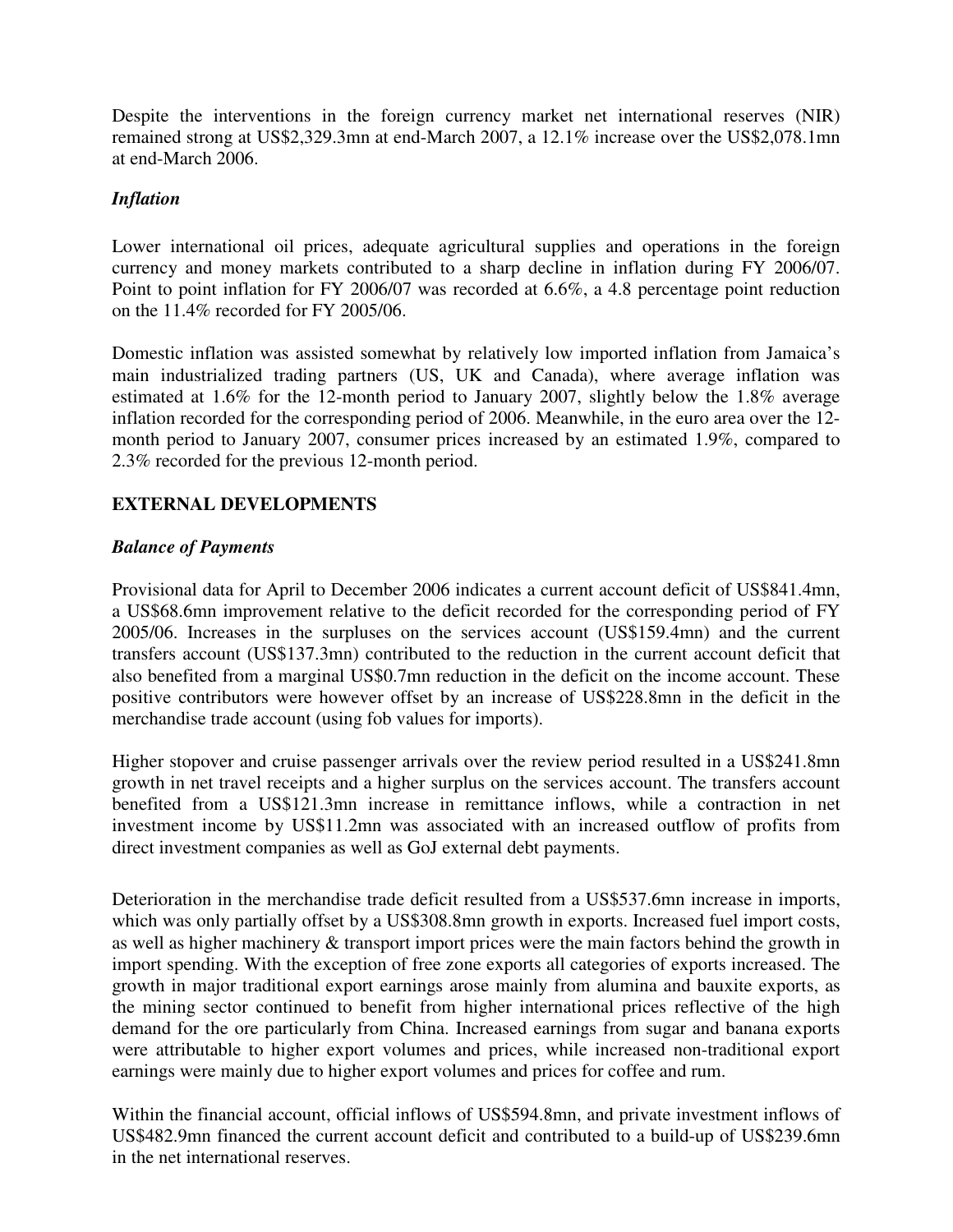#### *External Trade*

A trade deficit of US\$2,760.5mn was recorded for the April to December 2006 period representing a US\$305.1mn widening of the trade deficit compared to the same period of the previous year. This deterioration was due mainly to higher import spending that was only partially offset by an improvement in export earnings. Imports (CIF) increased by US\$613.8mn or 16.4% largely as a result of the higher import spending on fuel and machinery & transport equipment, which outweighed the US\$308.8mn or 24.1% improvement in export (fob) earnings.

For CY 2006, the trade deficit widened by 14.1% to US\$467.1mn as a result of the combined effects of a US\$452.9mn (27.2%) increase in export earnings being offset by a US\$920.0mn (18.9%) increase in imports.

#### **Exports**

Total export earnings for the April–December review period in FY 2006/07 amounted to US\$1,591.8mn, which represents an increase of US\$308.8mn (24.1%) relative to the corresponding period in FY 2005/06. All export groups, with the exception of free zone exports, recorded higher earnings. Non-traditional export values increased by US\$191.9mn (68.5%) to U\$\$472.2mn, as a result of higher exports of refined fuel, waste & scrap metal and ethanol. Similarly, the value of major traditional exports improved by US\$101.7mn (12.2%) mainly as a result of increased mining output and increased prices for alumina and bauxite in the international marketplace that redounded from continued strong demand out of China to satisfy their infrastructure, automobile manufacturing and aircraft construction requirements. During the nine-month period under review, the export value of other traditional exports increased by US\$15.5mn (35.0%) to US\$59.9mn as higher earnings were derived from coffee, rum, cocoa and citrus exports. However, there was a US\$40.5mn (11.9%) reduction in the value of free zone exports.

#### **Imports**

Total spending on imports amounted to US\$4,352.3mn for the April-December period of FY 2006/07, which represented a US\$613.8mn (16.4%) growth relative to the corresponding period of FY 2005/06. This increased level of spending was dominated by a US\$200.9mn or 19.0% increase in spending on oil imports to US\$1,260.5mn, while import costs for machinery  $\&$ transport equipment, chemicals and manufactured goods also increased by US\$206.3mn (or 31%) to US\$872.3mn, by US\$97.2mn (or 22.8%) to US\$524.1mn and by US\$71.0mn (or 14.9%) to US\$549.1mn respectively. Food, crude materials and animal & vegetable oils import values declined relative to the corresponding period of FY 2005/06.

#### *Tourism*

Total visitor arrivals to the island over the 11-month period April 2006 to February 2007 is estimated at 2,702,057 persons, a 14.2% increase relative to the corresponding period of FY 2005/06. Contributing to the increase were an 11.3% growth in stopover arrivals and an 18.1% growth in cruise passenger arrivals. Estimated cumulative spending by visitors for the elevenmonth period of FY 2006/07 amounted to US\$1,887.9mn, which was 23.1% above the level of earnings over the corresponding period of FY 2005/06.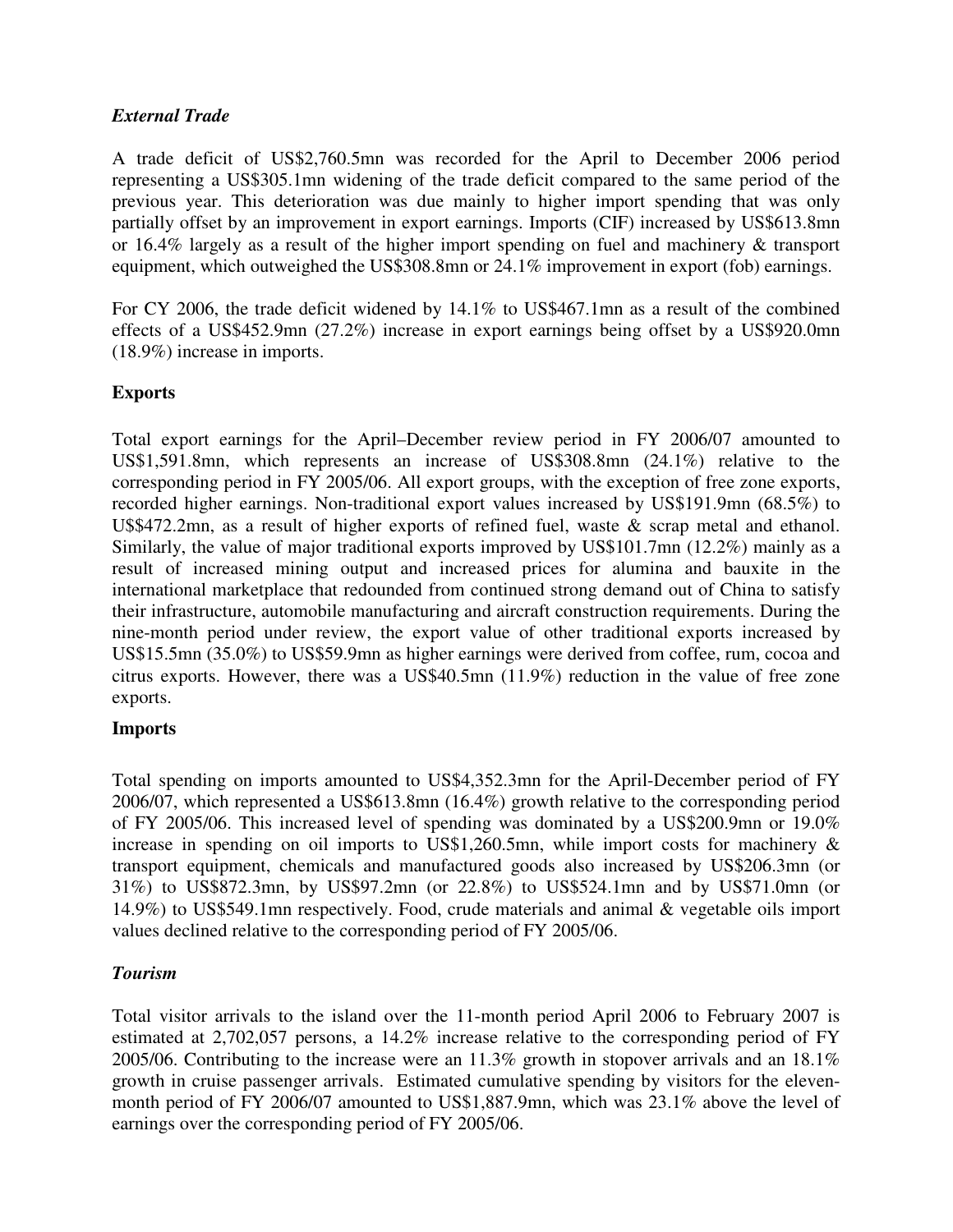Total visitor arrivals in CY 2006 amounted to 3,015,358 persons, an increase of 15.3% on the level of arrivals in CY 2005. This occurred as a result of 13.5% and 17.7% increases in stopover and cruise passenger arrivals, respectively. Estimated cumulative spending by visitors to the island for CY 2006 amounted to US\$1,411.1mn, a 24.8% improvement on the estimated US\$1,130.8mn earned during CY 2005.

The growth in visitor arrivals over the review period was accommodated by the increased room stock that has resulted from heightened levels of investment in hotel construction and development as well as more diversified tourism product offering. The growth was influenced by the strong marketing campaign in overseas travel markets which has assisted in encouraging increased visits by mega-liners to cruise ship destinations in Ocho Rios, Montego Bay, and increasingly but to a lesser extent Port Antonio.

#### *International Commodity prices*

Jamaica remains a price taker for a variety of tradeables that impact the domestic economy. Commodities such as alumina, coffee, cocoa and sugar are important foreign exchange earners for Jamaica. At the same time Jamaica expends considerable amounts of foreign exchange on commodities such as oil, soybean, corn/maize and wheat.

The prices of soybean meal and maize/corn are of critical importance to Jamaica as these are some of the main inputs in animal feed, especially poultry feed. Poultry (chicken meat) is heavily weighted in the basket of goods and services (Consumer Price Index) and movement in the prices of inputs for poultry feed impact inflation in Jamaica. Crude oil prices are also critical as it affects every aspect of the production process in Jamaica, via electricity costs and gas price at the pumps. When the dimension of foreign exchange rate movements is added, it brings into sharp focus the need to sustain relative stability in the foreign exchange market.

#### Export Prices

Cocoa prices moved to an average of US165.5 cents/kilogram (c/kg) in FY 2006/07, representing a 9.3% increase relative to the US151.4 c/kg average price for FY 2005/06. Coffee prices (Arabica variety, which comprises 95% of the beans grown in Jamaica) increased marginally by 0.5% relative to FY 2005/06, moving from an average of US251.0 c/kg to US252.3 c/kg. Sugar prices in the EU increased by 5.2% when average prices for FY 2006/07 are compared to prices in the previous year. World sugar prices also moved upward by 9.0% to US29.0 c/kg in FY 2006/07 from US26.6 c/kg in FY 2005/06.

The price of aluminium increased by 31.3% to US\$2,666.9/metric tonne (mt) in FY 2006/07 from US\$2,030.7/mt for FY 2005/06, and despite the 4.5% decline in output, relatively higher international market prices for alumina ensured healthier hard currency returns for Jamaica during FY 2006/07 relative to earnings in FY 2005/06.

#### Import Prices

The average price of soybean meal declined 2.4% to US\$203.4/mt for the April 2006 to March 2007 period relative to US\$208.4/mt for FY 2005/06, while conversely, maize/corn prices increased by 37.5% to US\$138.0/mt during FY 2006/07 from US\$100.4/mt for FY 2005/06. The high corn prices were driven primarily by the increasing demand for corn in the production of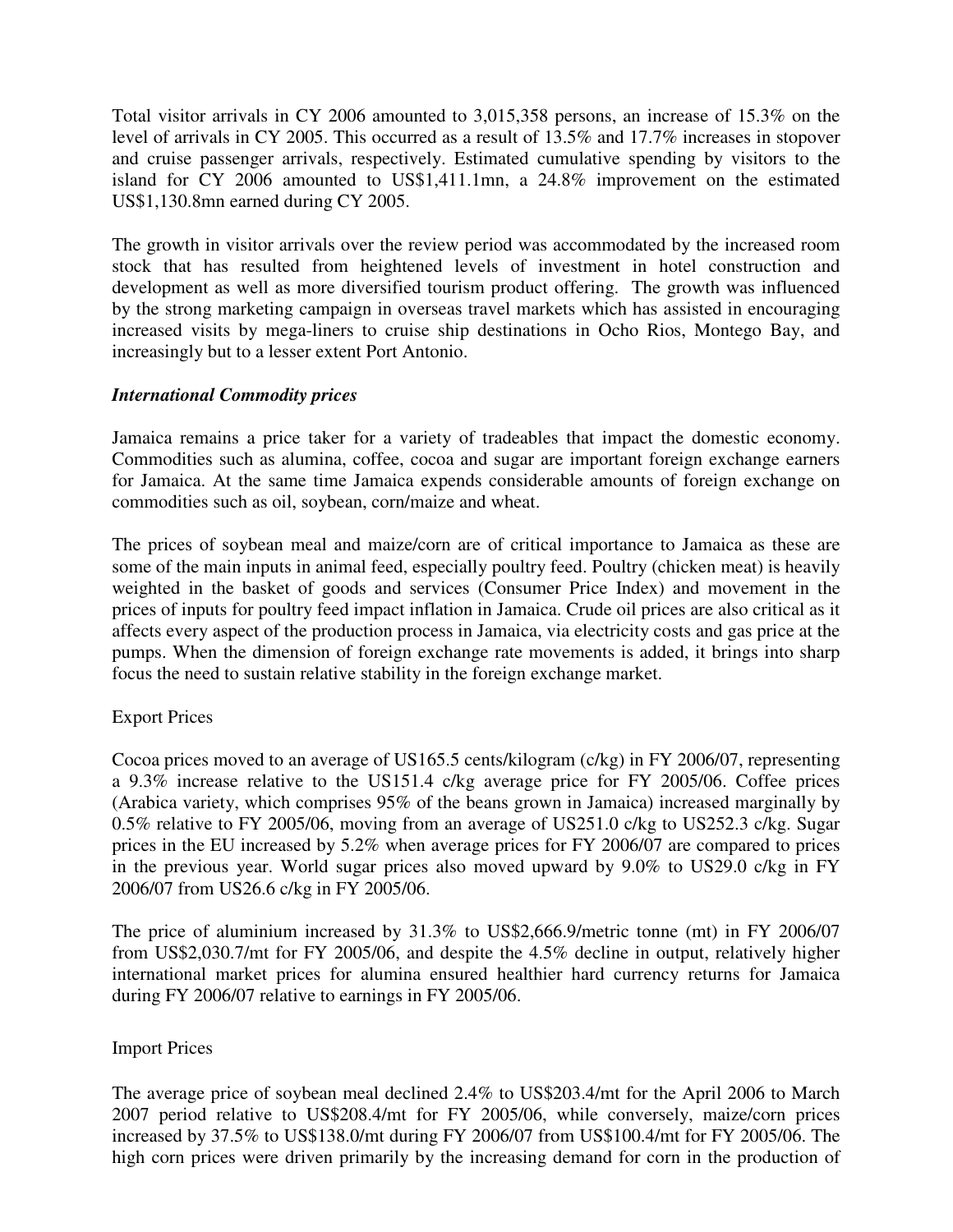ethanol in the US. Jamaica imports about 300,000 tonnes of corn per year to manufacture animal feed. There was also an increase of 25.3% in the price of wheat as this commodity's price moved from US\$157.9/mt in FY 2005/06 to US\$197.9/mt for FY 2005/06.

Crude oil prices increased during the April 2006 to March 2007 period, on average, by 12.1% over April 2005-March 2006, moving from US\$57.7/barrel to US\$64.7/barrel. Among the major factors that contributed to this rise in oil prices were continuing tensions in the Middle East, disruptions to oil pipelines in Nigeria, supply uncertainties in Venezuela, as well as an Organization of Petroleum Exporting Countries (OPEC) decision not to raise quotas and very little space capacity.

#### **REAL SECTOR DEVELOPMENTS**

#### *GDP Performance*

The economy grew in real terms by 2.5% in CY 2006, while it was estimated to have grown by 2.5% during FY 2006/07, with both the goods producing and services sectors recording growth, as macroeconomic conditions remained generally upbeat. The economic growth momentum continued in the context of a strong rebound in agricultural output, ongoing expansion work in air and trans-shipment ports, as well as massive investments in the tourism industry. The growth performance was underpinned by higher output from agriculture, miscellaneous, transport, storage & communication and distributive trade sectors.

For the nine-month period of FY 2006/07 to December, the goods-producing sector recorded modest growth as a result of output declines of 2.5% and 1.2% in the manufacturing and construction sectors, respectively. However, this was offset by growth in agriculture (13.6%) and mining (2.6%). The output fall-out in the manufacturing sector was mainly due to a 6.6% decline in the beverages & tobacco sub-sector attributable to the closure and relocation of manufacturing operations previously undertaken by the Cigarette Company of Jamaica (CCJ) to Trinidad in December 2005 and a falloff in domestic consumption of rum & alcohol (15.9%) and carbonated beverages (2.5%). This fall off in domestic market demand occurred as major players in the alcoholic and non-alcoholic beverages market cited a gradual shift, especially among more health & fitness conscious middle-aged consumers, toward drinking bottled water and other fruit-based beverages. In the construction industry, activities were severely constrained by the cement shortage, induced by quality/standard – related supply challenges at the sole cement manufacturing plant over the first half of the year. Real GDP for the mining sector increased as normalcy was restored to the industry after a protracted episode of labour unrest, which adversely affected operations. Agricultural output grew by 13.6% in the context of a strong rebound in output from both export and domestic agriculture.

Meanwhile, growth in value added within the services sector was strongly influenced by:

- the miscellaneous sub-sector which grew by 10.7%; within which was a vibrant  $13.5\%$ growth in the hotels, restaurants & clubs sub-categories;
- transport, storage  $&$  communication (up 5.3%); and
- distributive trade (up 1.7%), real estate  $\&$  business services (up 2.3%) and financial services (up 1.4%).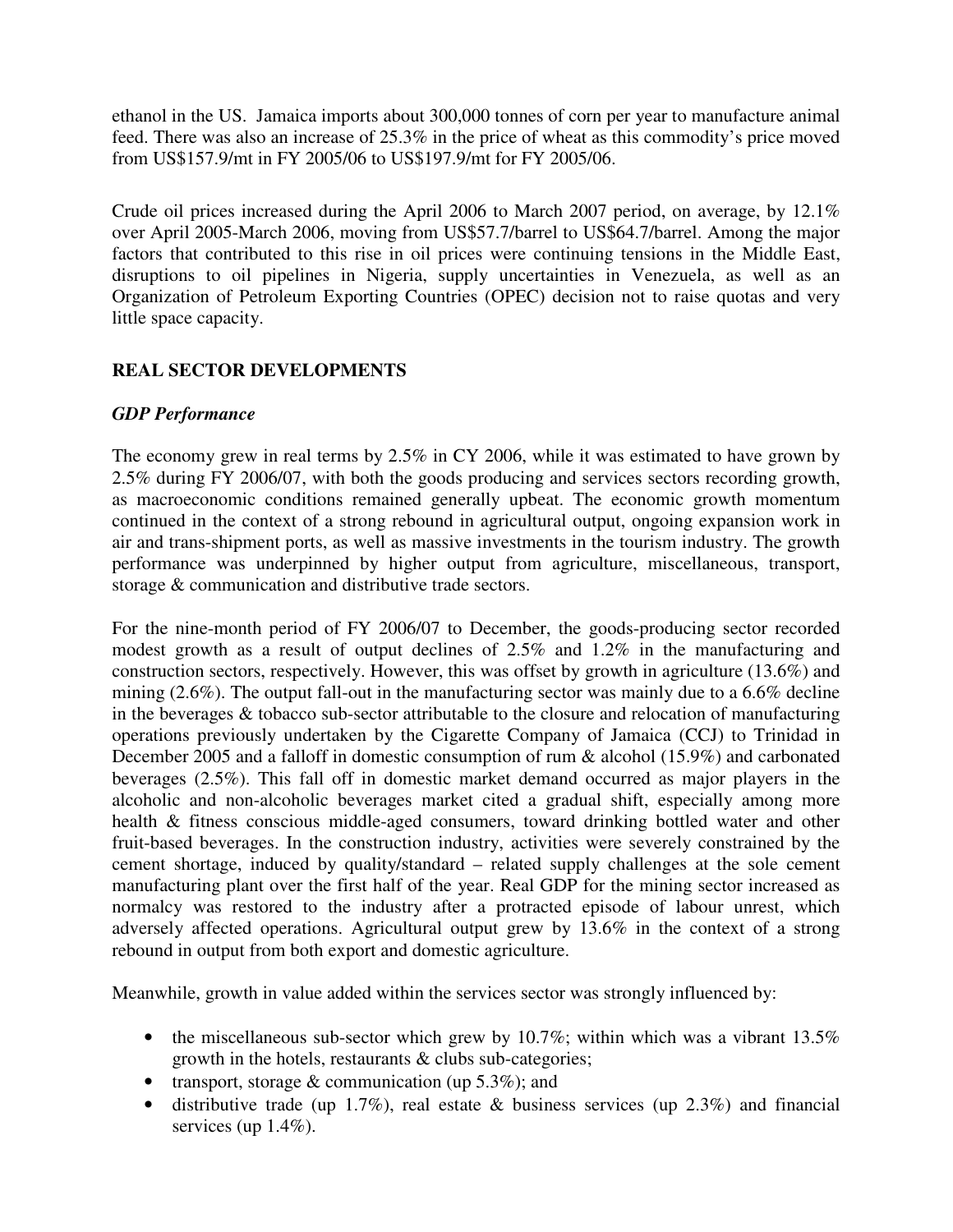Real GDP for the economy during the March 2007 quarter grew by an estimated 2.9% relative to the corresponding period of 2006. Growth emanated from both the goods producing and services sectors, which increased by 3.9% and 2.2%, respectively, as all sub-sectors recorded growth. The main contributors to growth in the quarter were agriculture (6.0%), transport, storage  $\&$ communication  $(2.8\%)$ , mining  $(4.7\%)$ , electricity  $(4.0\%)$  and distributive trade  $(1.2\%)$ . The 5.0% growth in the construction sector represents a strong turnaround in the fortunes from the problems that beset the industry for most of 2006.

## *Mining*

Production in the mining industry continued to be positively impacted by increased international market demand and prices for bauxite and alumina, largely driven by vibrant economic growth in China and India. During the April-December 2006 review period, mining activities were somewhat constrained by the hangover effects of a protracted period of labour unrest, which affected operations within two alumina plants during the April to September 2006 period.

Despite some minor bauxite processing difficulties encountered at discrete intervals, there were respective 13.7% and 14.1% improvements in crude bauxite production and exports, which served to somewhat ameliorate the effects of dislocations to alumina processing. An injection of capital to upgrade mining equipment and improve internal business operations at St. Ann Bauxite facilitated increased bauxite production. Concomitantly, while alumina production increased by 1.8% to 3,756,548 metric tones, exports declined by 2.7% to 3,716,647 metric tonnes. Significant factors that affected alumina exports were protracted periods of labour unrest and shipping schedule delays.

#### *Manufacturing*

Data from the PIOJ for the April-December review period indicate a mixed overall output performance in the food processing sub-group relative to the corresponding nine-month period in 2005. Increases in poultry meat, animal feeds, molasses, edible oils and edible fats, were offset by production declines in condensed milk (32.0%), flour (6.3%), cornmeal (12.2%) and dairy products (23.0%), respectively. These decreases in production were influenced by the combined effects of adverse weather conditions, including episodes of heavy rainfall and drought, which, along with high imported input and production costs, negatively impacted the animal husbandry industry during the period under review.

Within the beverages and tobacco sub group, all categories registered declines, with the exception of stout. Despite the usual heightened seasonal demand during summer and for traditional Christmas celebrations, overall output of carbonated and alcoholic beverage declined as a result of the market's general movement toward healthier lifestyles and the emergence of varied other offerings of imported and local fruit and water beverage supplements.

The chemicals and chemical products sub-group recorded increases in the output of detergent (5.4%), sulphuric acid (4.5%), aluminium sulphate (1.8%), sulphonic acid (3.2%) and salt (3.3%), while the output of fertilizer and paint declined by 23.0% and 2.0%, respectively. The decline in output of aluminium sulphate (used in the treatment of water) was due in part to drought conditions in the September quarter, while increased export demand was a significant factor behind the relatively higher output of sulphuric acid. Cement production declined by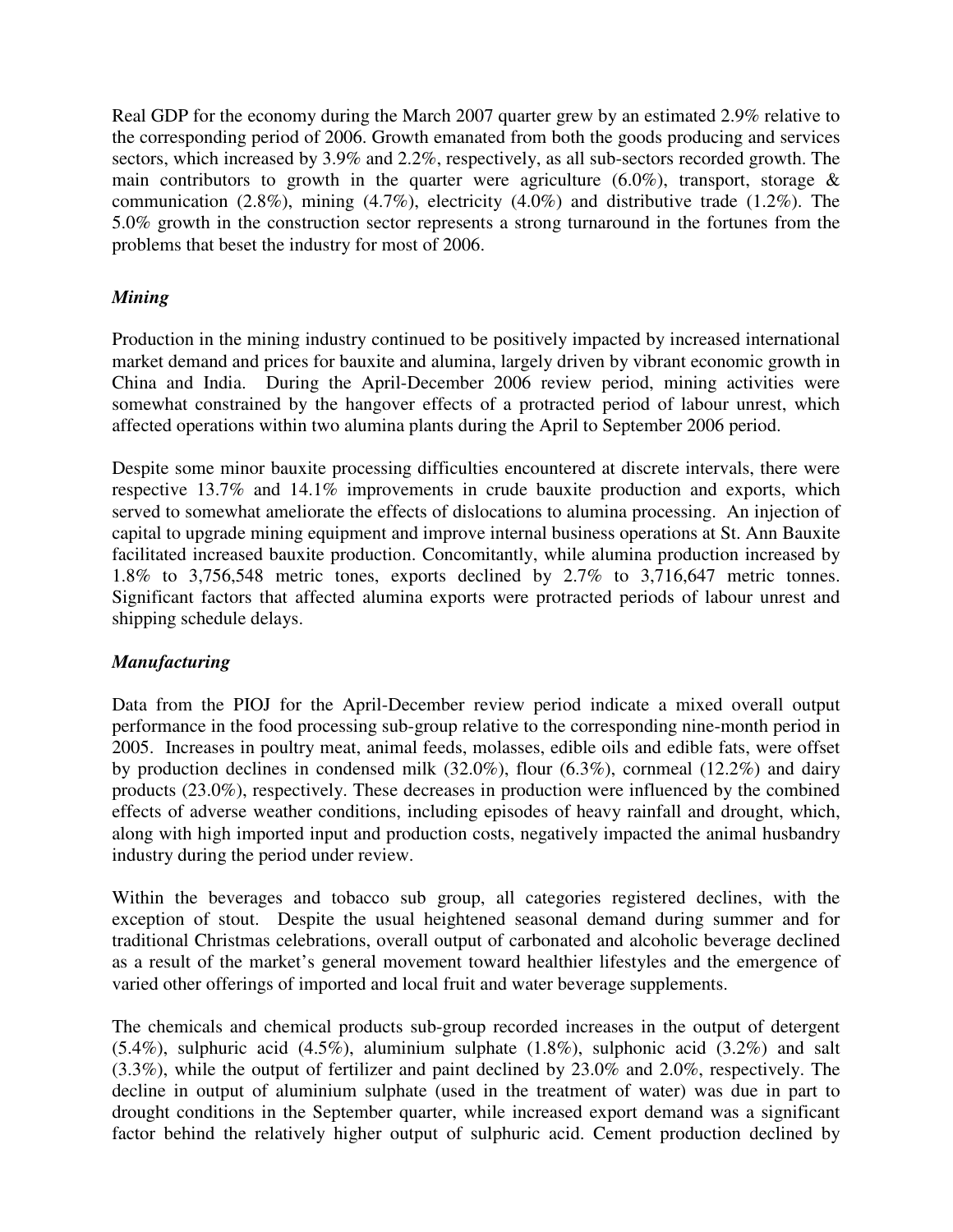6.9%, as the plant underwent a period of severe cement shortages, which curtailed activities in the construction industry for most of the year.

In light of the fact that there was a complete shutdown at the Petrojam refinery for an extended period of time in the aftermath of an explosion in October 2004, output in 2005 was understandably lower than normal, as production of fuel and other petroleum derivates only resumed in a limited way at the refinery in July 2005. It is against this background therefore that output for 2006 was comparatively higher for petroleum and its derivates.

# **Agriculture**

Preliminary data from the PIOJ indicate that the Agricultural Production Index (API) increased by 14.1% during the period April through December 2006 relative to the corresponding ninemonth period of FY 2005/06. Agricultural output rebounded from the effects of hurricanes and drought conditions in 2005 with output of export and domestic crops increasing by 36.6% and 14.7% respectively. Fisheries also increased by 49.8% in the review period. However, livestock output declined by 6.3% mainly due to the negative impact of the adverse weather conditions and high imported input costs.

# **OUTLOOK**

The preservation of a stable macroeconomic environment provided the necessary platform for the expansion in the Jamaican economy in FY 2006/07 and growth should continue in FY 2007/08 providing there are no weather-related dislocations or further international oil price upheavals. This positive outlook is predicated on increased output from all sectors, especially in the context of the timely restoration of adequate cement output from the Caribbean Cement Company together with augmented imported supplies for construction to support road, hotel, air and seaport infrastructure expansion projects. Steady improvements in agricultural output and buoyant tourist arrivals and expenditure are also expected.

Fiscal operations in FY 2006/07 deviated from the programmed medium term path, however, the Government remains committed to the achievement of fiscal surpluses that will enable reduction of the stock of debt and the creation of additional fiscal space to address, among others, issues in the priority areas of education, health and security. Enhancing revenue receipts alongside ensuring efficiency in expenditures will therefore continue as core activities of the Government within the context of maintaining the macroeconomic stability achieved to date.

GOJ Treasury bill rates continue to decline, albeit slowly, and are currently at their lowest levels in about 20 years. If interest rate reductions continue GOJ should enjoy some relief on debt service costs during FY 2007/08 and beyond. This is an essential factor toward ensuring that the Government's stated commitment to reducing and eliminating the fiscal deficit comes to fruition.

Jamaica's economic performance and inflation remain inextricably linked to the omnipresent threat posed by international oil price instability, given the high oil import dependence of the domestic economy. As such, near term inflation containment and economic growth prospects can turn on developments in the Middle East as well as disruptions to oil facilities in Nigeria and supply uncertainties in Venezuela. Oil industry analysts warn that oil prices could climb higher as these geopolitical tensions escalate amidst concerns about the adequacy of supplies to meet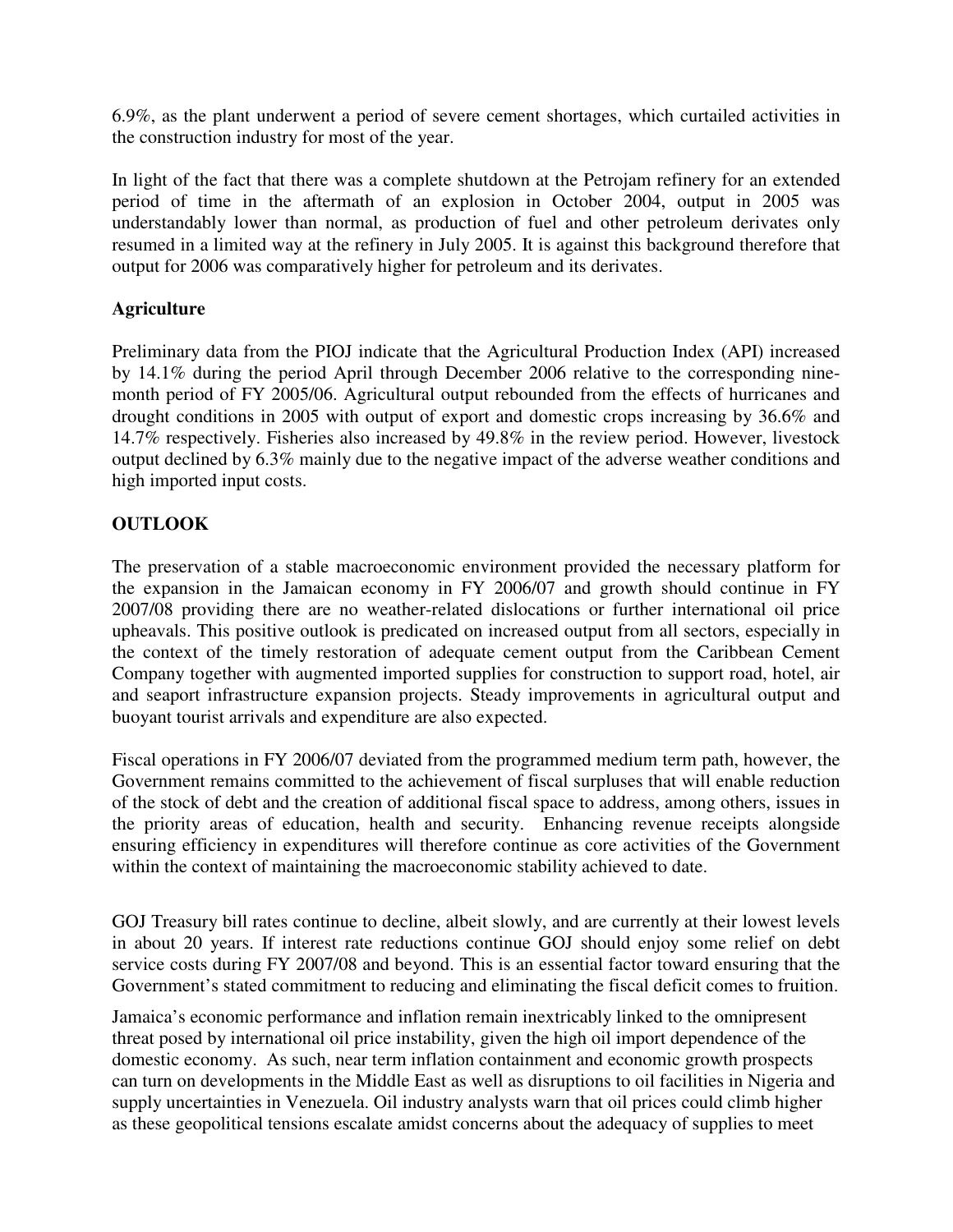increased world demand. In this context, however, many Organization of Petroleum Exporting Countries (OPEC) members do not want to risk exacerbating the situation by cutting output.

Barring any unforeseen exogenous shocks, including weather-related and record high movements in oil prices, the current macroeconomic fundamentals of single-digit inflation, declining interest rates, relative stability in the foreign exchange market, buoyant NIR and economic expansion present a strong foundation for achieving sustainable growth along with the potential to ameliorate Jamaica's debt profile. With vibrant remittance, private capital and tourism inflows, improving export performances, heightened investment in airport and transshipment facilities and growth in agriculture, mining and construction, the economy is well positioned for accelerated growth in FY 2007/08 and over the medium term.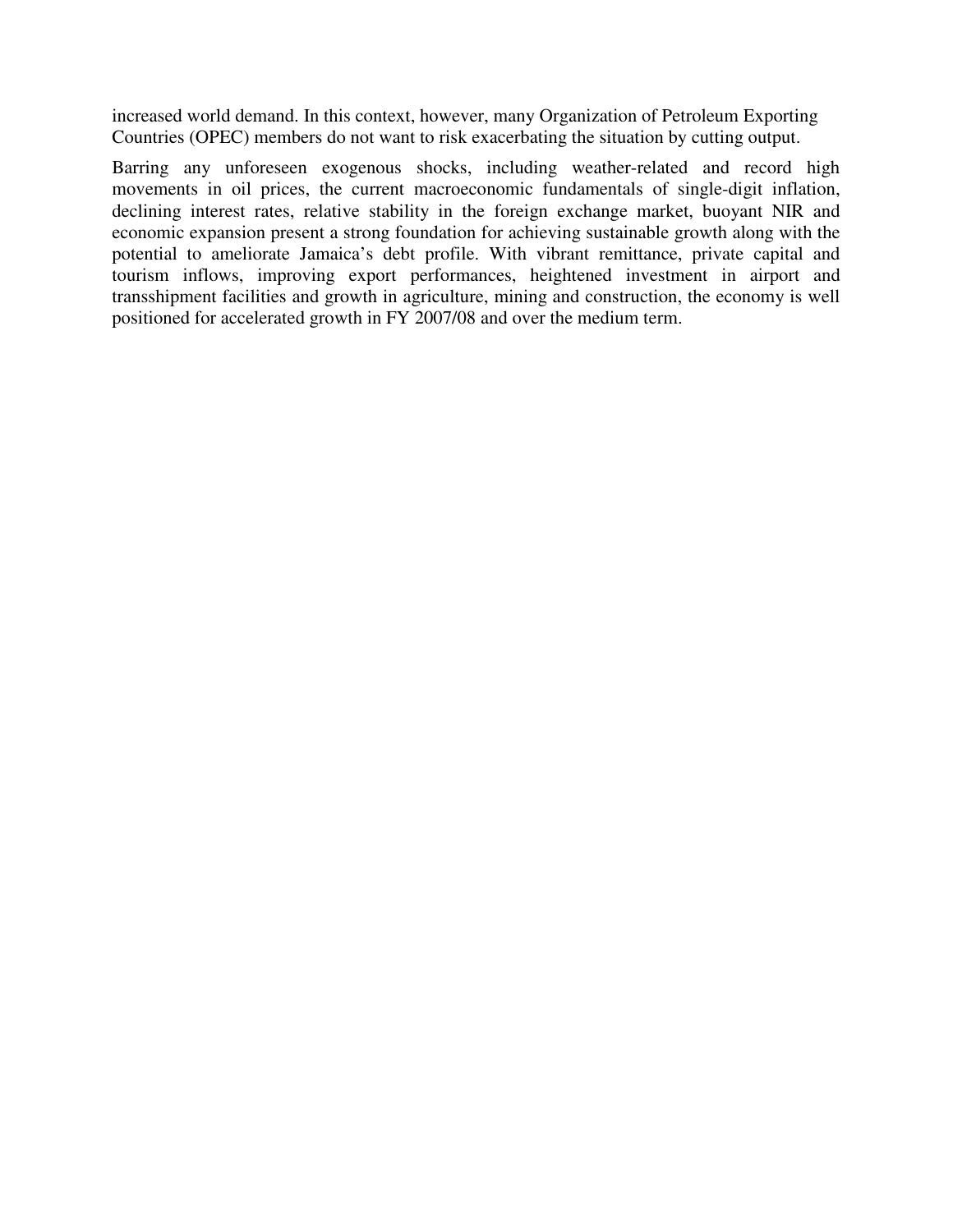#### **Chapter 1**

#### **CENTRAL GOVERNMENT BUDGET PERFORMANCE**

#### **FISCAL YEAR 2006/07**

#### **OVERVIEW**

Central Government budget 2006/07 was formulated within a medium-term framework that sought to promote real GDP growth, lower inflation and interest rates and foreign exchange market stability. The FY 2006/07 budget profile included expenditure containment measures and significant revenue growth, to be driven largely by aggressive revenue enhancement measures. These measures include a menu of administrative initiatives geared towards improving the tax system, reducing the incidence of non-compliance and boosting collections.

Revenue and Grants were projected to increase by 19.0% to \$222,216.7mn with tax revenue contributing approximately 88.0%. In FY 2006/07, tax revenue was budgeted to increase by 20.0%, primarily as a result of the menu of administrative measures and the elasticity of the tax system. The administrative measures, with an estimated revenue yield of 2.7% of GDP, included the continuation of the arrears collection plan that commenced in November 2005 as well as continued efficiency improvement in tax administration.

Expenditure was budgeted to increase by 15.8% over FY 2005/06 to \$240,612.1mn comprising \$211,727.1mn for recurrent expenditure, and \$28,885.0mn for spending on capital projects. The provision for the recurrent budget represented a nominal increase of 10.1%, but no change in real terms. Included in the recurrent budget was a contingency provision of \$8,888.2mn to cover wage increases under the anticipated successor Memorandum of Understanding (MOU II) agreement with public sector unions. The capital budget provision was 86.7% above the actual FY 2005/06 expenditure, due in part to increased allocations for Cricket World Cup (CWC) 2007 and the Education Transformation Project (ETP).

This fiscal profile was designed to sustain the reduction in the Debt/GDP ratio in FY 2006/07 and over the medium term. The Central Government borrowing requirement was projected to fall by \$64,983.1mn (35.2%) over the previous year, due to a combination of:

- the reduction in the fiscal deficit:
- significantly lower amortization payments; and
- the raising of US\$250mn (J\$16,250.0mn) on the international capital market in FY 2005/06 to financing external amortization due in FY 2006/07.

Fiscal performance to November 2006 was better than budgeted with the fiscal deficit being 5.4% less than programmed, as lower than programmed expenditure compensated for the shortfall in revenue. However the payment of outstanding wage settlements in December at higher than programmed levels as well as higher than projected interest costs resulted in a

reversal of the trend up to November 2006. The higher than projected wage settlement occurred within the context of fostering industrial harmony in an effort to preserve the consolidation gains of previous years and maintain the social fabric of the country.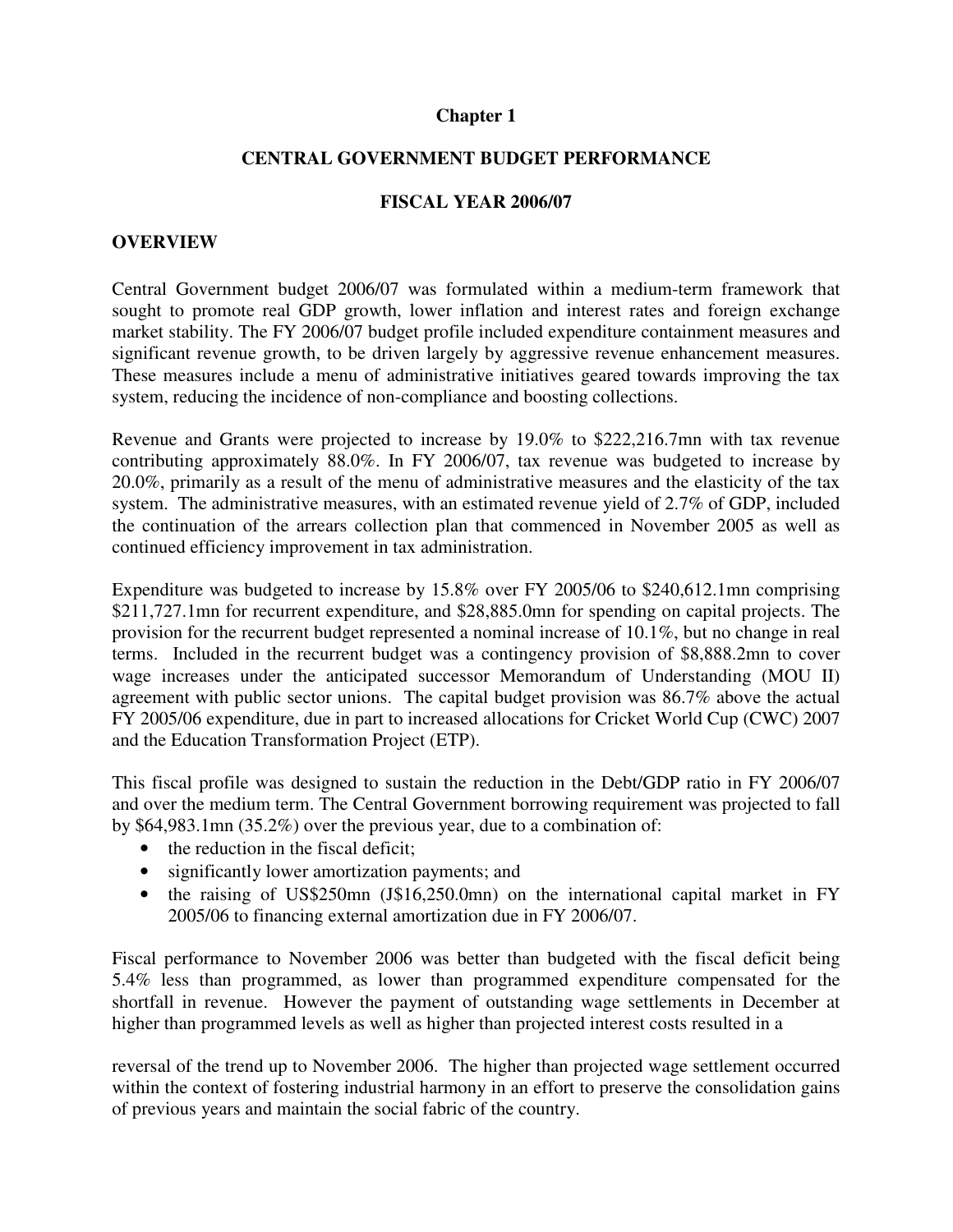Provisional figures indicate that Central Government operations generated a fiscal deficit of \$38,283.7mn or 5.4% of GDP for FY 2006/07. The fiscal deficit represents a deterioration on the 3.3% recorded for FY 2005/06. Expenditure of \$249,101.0mn was \$8,488.8mn, or 3.5% more than budget. Revenue and Grants of \$210,817.2mn represented a shortfall of \$11,399.5mn, or 5.1% against the original budget target. The primary surplus (revenue and grants less nondebt expenditure) was also lower than programmed. Provisional figures indicate a primary surplus of \$59,534.2mn, or 8.4% of GDP, compared to the target of 10.1% of GDP.

# *FISCAL DEVELOPMENTS*

#### New Tax Measures

New tax measures announced for FY 2006/07 represented revenue negative measures expected to result in a revenue loss of \$296.0mn as indicated below:

- Effective June 1, 2006 funeral service packages of \$100,000.00 and below became exempt from GCT. The revenue loss was estimated at \$149.0mn;
- Effective June 1, 2006 GCT on agricultural inputs reverted to the zero-rated status. Loss of revenue from this change was estimated at \$147.0mn.

New Public Sector Memorandum of Understanding (MOUII)

Building on the spirit of cooperation and collaboration generated under the inaugural Memorandum of Understanding signed in 2004 the GOJ and the Jamaica Confederation of Trade Unions (JCTU) agreed to a successor Memorandum of Understanding (MOUII) to govern among other things, wage agreements for the two year contract period 2006/08 and the development of public sector employees. The new agreement, signed on May 30, 2006, was affected by the initial non-participation of one union and two staff associations. MOUII essentially provides for a 20% wage increase over the two-year period April 2006 to March 2008, with 15% in the first year and 5% in the second year.

#### *BUDGET OUTTURN*

Central Government operations generated a fiscal deficit that was marginally better than budgeted over the first eight months of the fiscal year. However challenges emerged over the remainder of the year with the advent of higher than projected recurrent expenditure (wages, interest costs and programmes expenditure) resulting in expenditure recorded at 3.5% higher than budgeted. The challenge was further compounded by lower than anticipated revenue inflows. The combination of lower than programmed revenue inflows and higher than budgeted expenditure resulted in a fiscal deficit of \$38,283.7mn, or 5.4% of GDP. This compares unfavourably to the budgeted deficit of \$18,395.4mn or equivalent to 2.5% of GDP.

The primary surplus was also lower than programmed with the \$59,534.2mn generated being \$14,490.7mn or 19.6% below target. This level of primary surplus is equivalent to 8.4% of GDP, a reduction on the 10.5% of the previous fiscal year. Despite this reduction, Jamaica's primary surplus remains one of the highest in the world and is indicative of the country's commitment to fiscal discipline.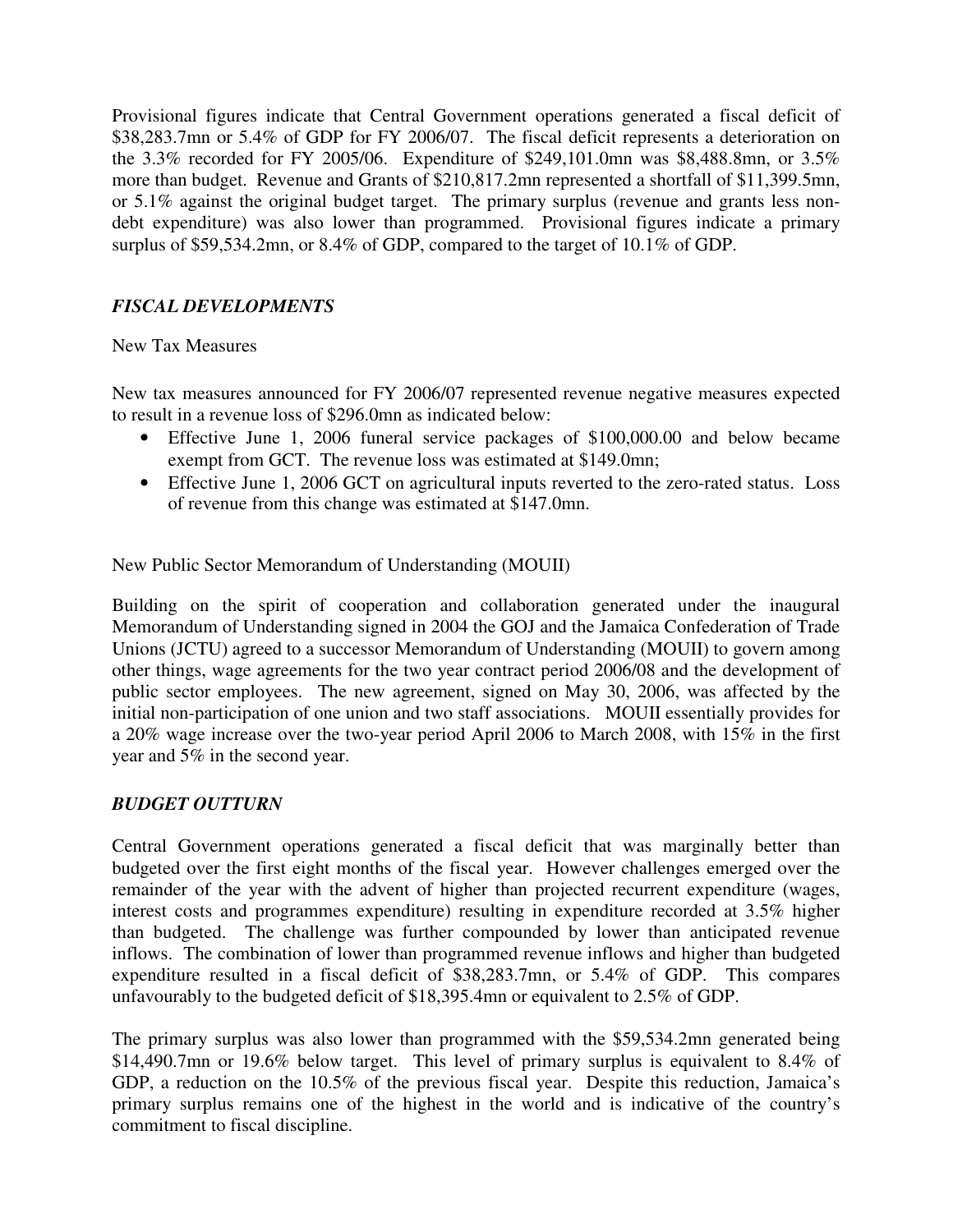#### *Revenue and Grants*

Revenue performance in FY2006/07 has been generally positive with collections surpassing the previous fiscal year by \$24,133.0mn, or 12.9%, a real increase of about 7%. This real increase occurred within the context of no revenue positive measures and the cancellation of plans to divest GOJ's 20% stake in the Jamaica Public Services Company Limited, (JPSCo). Tax revenue increased over last year by \$25,723.6mn, or 15.8%. Notwithstanding this strong performance when compared to the previous fiscal year, provisional figures indicate revenue and grants fell \$11,399.5mn (5.1%) short of the 2006/07 target with tax revenue falling short by \$6,734.2mn, or 3.5%.

#### *Tax Revenue*

Tax revenue totaled \$188,299.5mn, which was \$6,734.2mn or 3.5% below the amount budgeted as a result of two of the three categories, Income & Profit and Production & Consumption registering shortfalls. The items chiefly responsible for the tax shortfall in absolute terms were GCT (Local), Other Companies (Corporate taxes) and PAYE. Tax revenue performance was affected by, inter alia:

- lower base revenue collections as growth in nominal (GDP) income was less than budgeted – a decline in construction sector growth and the significant reduction in inflation led to nominal GDP growing at a slower rate than projected; and,
- lower than projected receipts from administrative measures.

Compared to the previous fiscal year, tax revenue increased by 15.8% in FY 2006/07, representing a real increase of about 9.0%. All items registered nominal increases, with the exception of Tax on dividends.

#### *Income & Profit Taxes*

Receipts from Income and Profit taxes amounted to \$76,321.1mn, which was \$4,356.4mn, or 5.4% below target. All items with the exception of Tax on Interest and Bauxite/Alumina tax registered shortfalls, with Other Companies and PAYE being the most significant contributors, falling behind target by \$3,218.4mn (16.0%), and \$2,444.2mn (5.6%), respectively.

With respect to Other Companies the budget included a significant amount to be gained from administrative measures. However, collections were less than programmed.

The shortfall in PAYE occurred despite an increase in Government wage payments in excess of what was budgeted for MOUII as this was outweighed by other factors, such as the fact that collections from administrative measures geared toward improving compliance and boosting the collection of arrears fell below the targeted amount.

Tax on Interest was the main positive performer in this category, exceeding the budget by \$1,499.5mn or 11.6% due to increased collections from government securities, as well as from private financial institutions.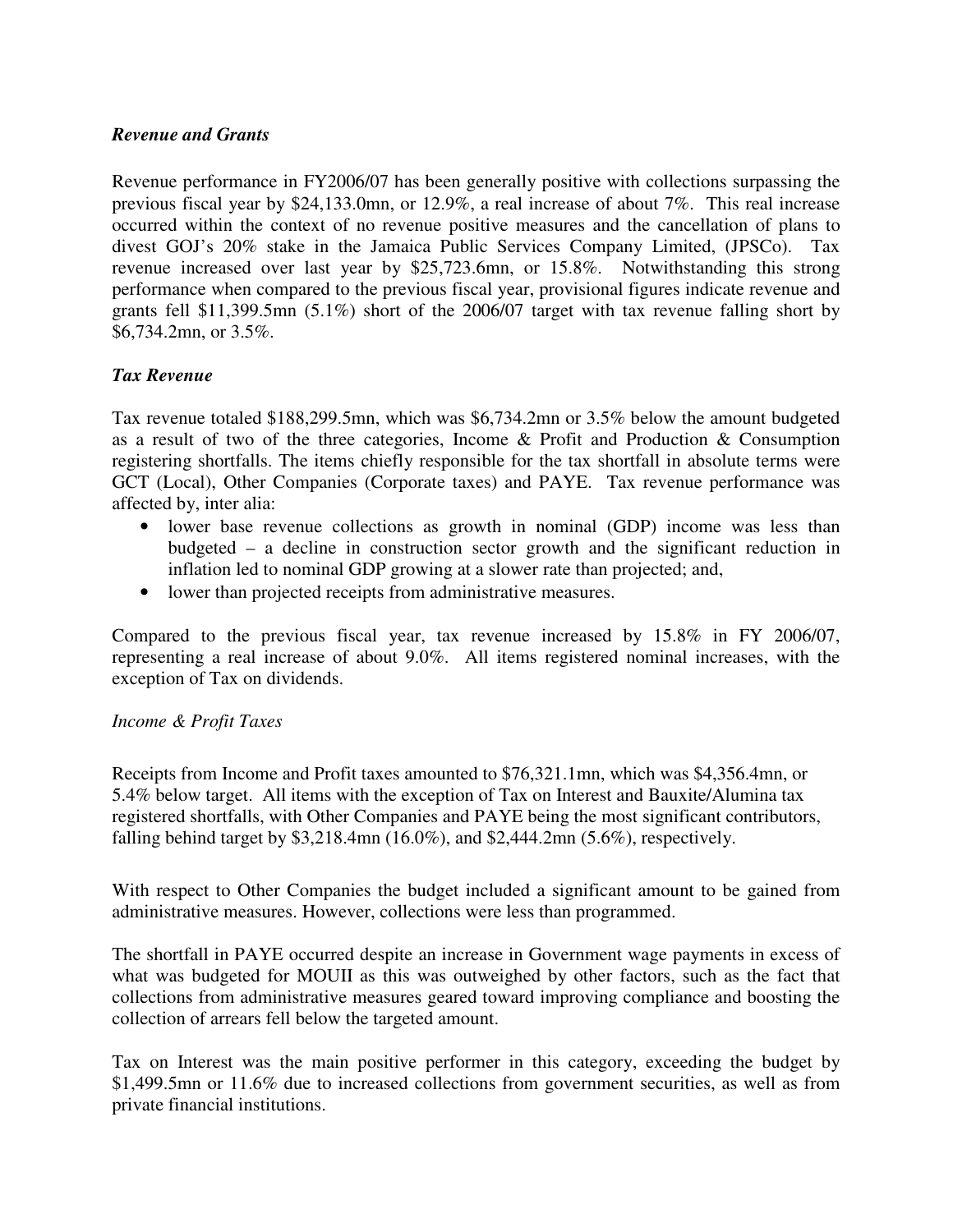Notwithstanding the shortfall against the budget, income and profit tax collections increased by \$9,828.5mn, or 14.8% over the previous year. PAYE and Other Companies contributed most significantly to this positive performance, increasing by \$6,412.9mn (18.6%) and \$1,856.2mn (12.4%), respectively. This buoyancy arose from a combination of higher nominal income, in particular wage income, as well as the impact of an Accounts Receivable Conversion (ARC) programme undertaken by Tax Administration. Approximately 60% of the increase in income and profit taxes was accounted for by the ARC programme, which collected \$10,502.0mn, compared to \$4,742.7mn in FY 2005/06.

#### *Production and Consumption Taxes*

Production and Consumption tax receipts of \$58,403.0mn were short of target by \$3,674.1mn or 5.9%. GCT (Local), Education Tax and SCT were largely responsible for the shortfall in absolute terms.

Receipts from the GCT amounted to \$33,306.0mn, which were \$3,234.2mn, or 8.9% less than budgeted. The budget forecast for GCT included amounts to be gained from administrative measures through a programme to improve compliance and collect arrears. However the revenue realized was much less than anticipated. Other factors that influenced the shortfall included the changes to the GCT regime with respect to the importation of motor vehicles (importers were required as of September 1 2006 to pay the full amount of GCT payable at Customs) as well as lower than projected nominal GDP growth (influenced by lower inflation outturn).

Nevertheless, GCT was 13.1% higher than in FY 2005/06, a real increase of about 7%. The positive performance is underpinned by the real GDP growth, buttressed by an increase in households' purchasing power arising from the increase in wage income.

With respect to Education tax, collections amounted to \$9,209.2mn, \$532.4mn (5.5%) below target and \$1,852.2mn (25.2%) more than for the corresponding period of the previous year. The increase above 2005/06 arose chiefly from higher wage payments as well as increased collections from the ARC programme.

SCT collections of \$4,042.8mn were \$293.3mn (6.8%) below target and \$803.8mn (24.8%) more than in FY 2005/06. The shortfall was mainly influenced by lower than expected collections from the state-owned refinery, as the anticipated increase in returns from Petrojam was not realized. The reduction on the production side was however fully compensated for through higher collections from the importation of refined petroleum products.

Within the category, Contractors Levy, Stamp Duty (local) and Other Licenses were ahead of target. Collections of \$834.9mn from the Contractors Levy exceeded budget by \$258.4mn while Stamp Duty collections of \$8,623.9mn were \$223.7mn higher than budget. Receipts from Other Licenses totalled \$276.5mn, or \$72.8mn more than the budget.

When compared to collections from the previous fiscal year, Production and Consumption Taxes were \$8,302.8mn (16.6%) higher with GCT (Local), Education Tax and Stamp Duty being the main items showing significant increases. Collections from the ARC programme accounted for almost 40% of the increase over 2005/06.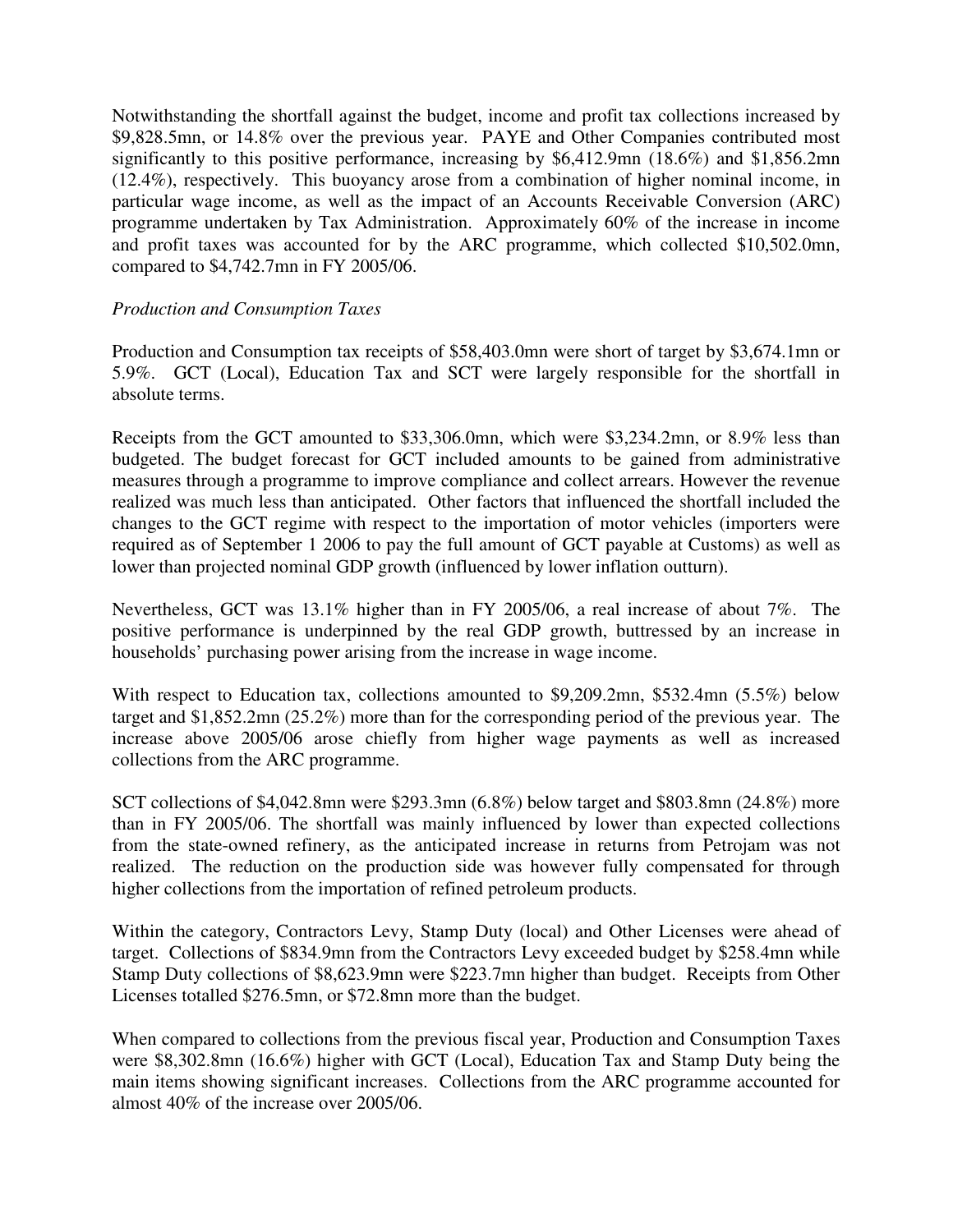#### *International Trade Taxes*

Collections under the International Trade category totaled \$53,575.3mn, which were 2.5% above budget with SCT and GCT mainly responsible for the positive outturn. SCT collections of \$9,212.1mn were \$1,032.0mn above target, while the collections for GCT stood at \$24,333.1mn or \$621.6mn above budget. The change in the motor vehicle regime that impacted GCT (Local) boosted collections from GCT (Imports). Collections of overall GCT (Local and Imports) for FY 2006/07, though 4.3% behind budget, surpassed the previous fiscal year by 18.7%.

With respect to SCT, collections of \$\$9,212.1mn exceeded budget by \$1,032.0mn, due to higher than expected importation of refined petroleum products, which compensated for the shortfall in the Production and Consumption category. SCT collections were 10.2% higher than collections for FY 2005/06.

Compared to the previous fiscal year, all items within the International Trade category registered increases in FY 2006/07, due in part to higher imports, depreciation in the value of the Jamaica dollar and efficiency improvements at Customs.

#### Non-tax Revenue

Non-tax revenue performed well with total collections of \$14,048.5mn surpassing target by \$1,238.7mn, or 9.7%. While the 2% Customs User Fee (CUF) contributed approximately 41% to total non-tax revenue receipts, interest income and departmental revenues were largely responsible for the over-performance. Collections from the CUF were \$301.4mn, or 5.5% more than budgeted as a result of higher import value, mainly from petroleum due to the significant increase in the price of oil.

Compared to FY 2005/06, non-tax revenue increased by 19.0% with the CUF and interest income together accounting for approximately 85.0% of the increase.

#### Bauxite Levy

The bauxite/alumina sector showed considerable improvement in FY 2006/07 with total bauxite output estimated to have increased by 7%% and the London Metal Exchange (LME) price for aluminium increasing by about 27% over the previous year. This improvement in output and price resulted in bauxite levy receipts of \$4,169.9mn surpassing collections in FY 2005/06 by \$1,045.3mn, or 33.5%.

Compared to the amount budgeted, bauxite levy inflows were 3.2% better, due mainly to higher than anticipated prices and output.

#### Capital Revenue

Capital revenue totaled \$3,193.3mn, a shortfall of \$3,585.0mn relative to the budget. The unfavourable outturn arose mainly from Mirant's decision to sell its 80% stake in the Jamaica Public Service Company (JPSCo) which resulted in the GOJ opting not to sell its 20% share in the company. Collections were also affected by lower than expected receipts from royalties and loan repayments.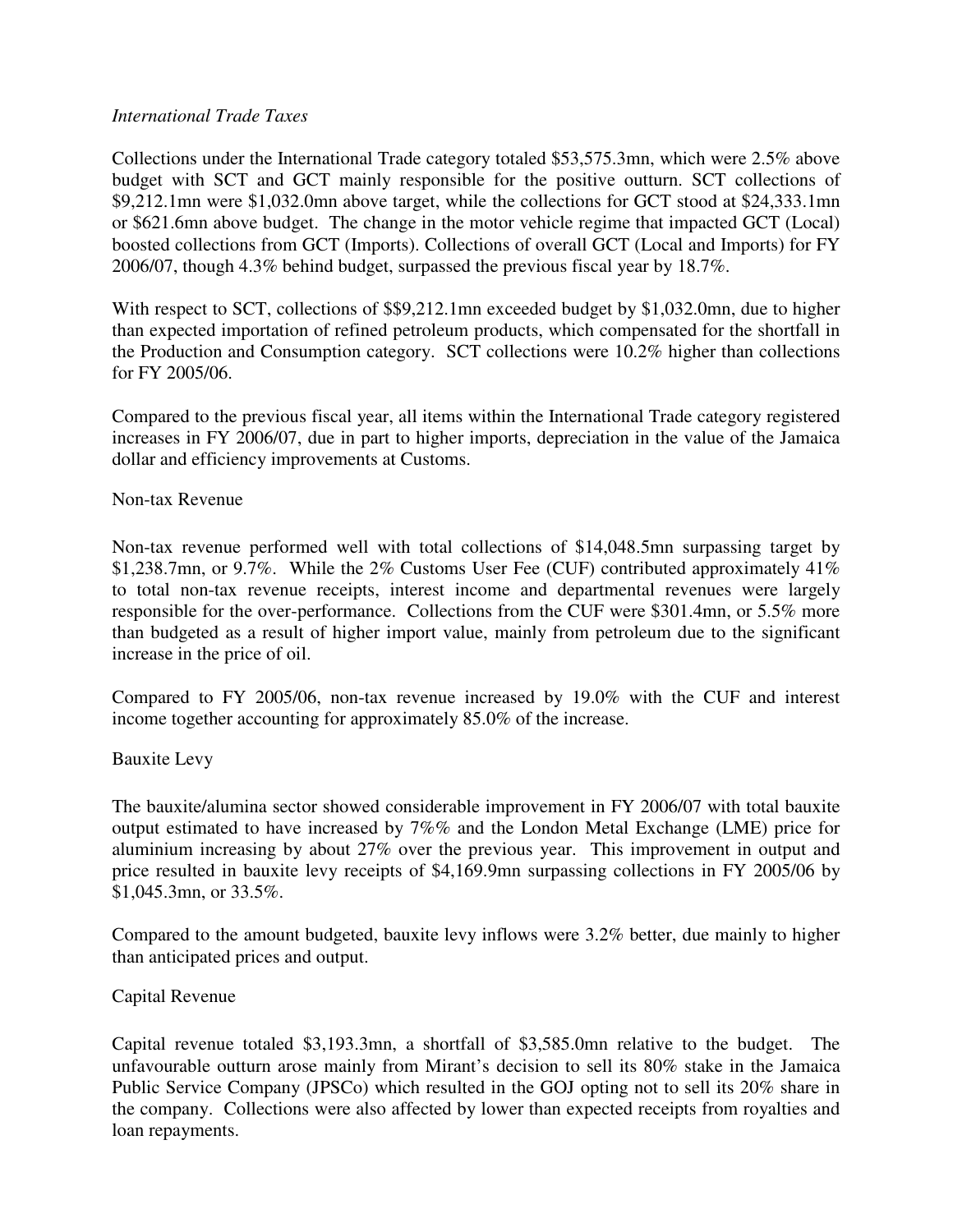In comparison to the previous year, Capital revenue decreased by \$5,270.9mn as collections in FY 2005/06 included a one-off contribution of \$5,000mn from the National Housing Trust (NHT) for the Education Transformation Project (ETP). In addition, receipts from the Financial Institutions Services were lower in FY 2006/07 than in the previous year.

**Grants** 

Grant receipts amounted to \$1,813.8mn, a shortfall against the budget of \$1,879.1mn. This shortfall is consistent with the lower capital expenditure outlay due to the slower than anticipated implementation of some projects. The inflows during the review period were however \$1,096.6mn higher than for the previous fiscal year, which is reflective of the increase in capital expenditure over FY 2005/06.

# *EXPENDITURE*

Total expenditure for FY 2006/07 of \$249,101.0mn was 3.5% higher than budgeted. This higher than programmed outturn occurred as an 18.6% reduction in capital expenditure was outweighed by a 6.6% increase in recurrent expenditure. The additional expenditure occurred as a result of higher than programmed non-discretionary expenses (mainly wages and interest costs) in the second half of the year. Spending during FY 2006/07 at 19.9% higher than in the previous fiscal year represents a real increase of approximately 13.0%.

It is important to note that in comparison to the last three fiscal years, capital projects (infrastructure spending) constituted a greater share of total expenditure whereas a smaller share of expenditure was devoted to recurrent payments. The share of total expenditure devoted to capital projects in FY 2006/07 was recorded at 6.3%, compared to an average of 3.1% over the three year period 2003/06. This is an important development as the GOJ seeks to address the infrastructural needs of the country in line with long-term economic development goals.

#### Recurrent Expenditure

Recurrent expenditure totaled \$225,599.1mn, which was \$13,872.0mn, or 6.6% more than budget due largely to higher spending on wages and domestic interest. This level of recurrent spending represented an increase of 17.3% over FY 2005/06.

#### *Programmes*

Spending on recurrent programmes of \$49,120.3mn was 5.5% more than the amount budgeted and 20.3% above the previous fiscal year. Major areas of increased recurrent expenditure were, inter alia:

- fixed traveling allowances (motor vehicle upkeep and commuting allowances were last increased in 2000);
- pension payments;
- allocation for voter registration;
- solid waste management, arising from shortfall in property tax collections;
- allocation to education, including subvention to schools.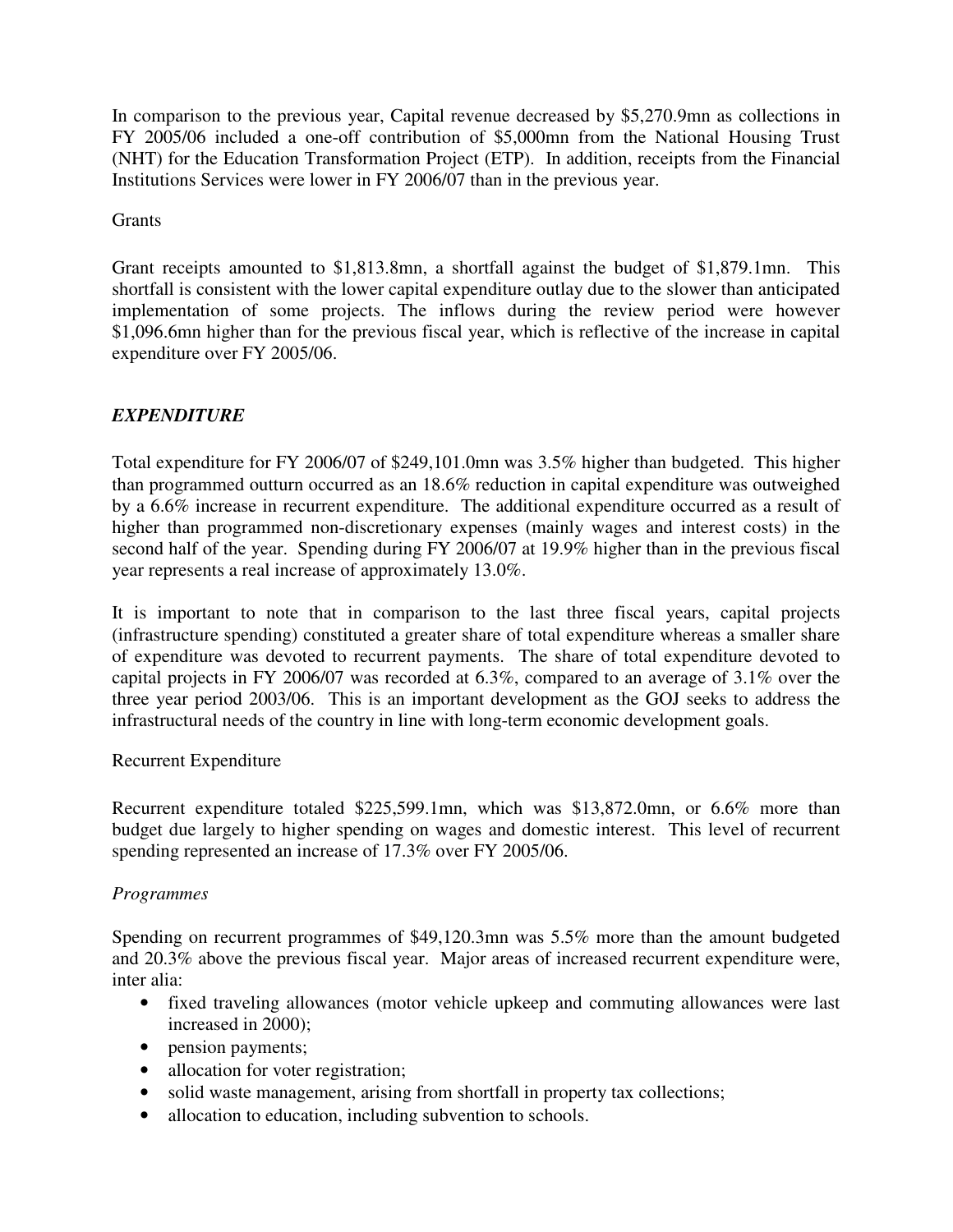#### *Wages and Salaries*

Expenditure on wages & salaries for FY 2006/07 was programmed to increase mainly as a result of the MOU II agreement between the GOJ and the unions representing public sector workers. For the first eight months of FY 2006/07, wages and salaries remained consistently below budget (2.4% lower than planned from April - November) due mainly to the later than anticipated settlement and payment of new rates to some public sector workers. The GOJ had programmed for new wage and salary payments in the first fiscal quarter. However, the settlement for some groups, notably the larger groups of teachers, nurses, doctors and police occurred later than anticipated. Consequently, new compensation rates for these groups were paid later than budgeted resulting in lower wage costs up to November and higher costs from December 2006 forward.

The increases granted under MOU II were more than the contingency provision in the budget and this occurred in a context of the GOJ seeking to promote industrial peace and maintain economic and social stability. This was especially so with respect to four large public sector groups of nurses, teachers, police and doctors, who remained quite militant in their efforts for increases above the MOU II provisions.

Other factors that contributed to the higher than programmed wage payments were: arrears of statutory deductions; locum tenens in schools (payment to replacement teachers while other teachers are on leave); revision to tailoring/meal/location allowances and service pay to police.

As a consequence of these developments, the second half of the year saw wage costs increasing by \$6,969.7mn above budget resulting in wage and salary payments for the year exceeding budget by \$5,897mn and recording an increase of \$15,552.8mn (24.6%) over payments in FY 2005/06.

#### *Interest Payments*

Interest cost of \$97,817.9mn was \$5,397.6mn, or 5.8% above budget. Domestic payments were 7.5% above budget while external payments remained broadly on track with target, increasing by only 1.7%. Compared to last fiscal year, external payments rose 15.8%. The higher costs arose from, inter alia, higher than anticipated depreciation in the value of the Jamaica dollar and a higher than programmed increase in the external debt stock.

The higher than budgeted increase in domestic interest payments were due to:

- the increase in the domestic debt stock arising from the larger fiscal deficit and higher amortization payments;
- accommodation of the market demand for variable rate instruments with more frequent (quarterly vis-à-vis semi-annual) coupons especially during the first half of the fiscal;
- assumption of debt liabilities of public sector entities.

Interest cost as a proportion of GDP declined to 13.8% compared to an average of 16.1% over the last three fiscal years. As a share of total expenditure interest payments stood at 26.4% in FY 2006/07 compared to an average of 28.5% between 2003/04 and 2005/06. With respect to consumption of fiscal resources, there has been a trend decline in the interest payments/revenue ratio. Interest costs consumed 46.2% of total revenue in FY 2006/07, compared to 47.3% in 2005/06 and an average of 53.1% over the last three years. This is a very positive trend, as it creates more fiscal space for the provision of public goods.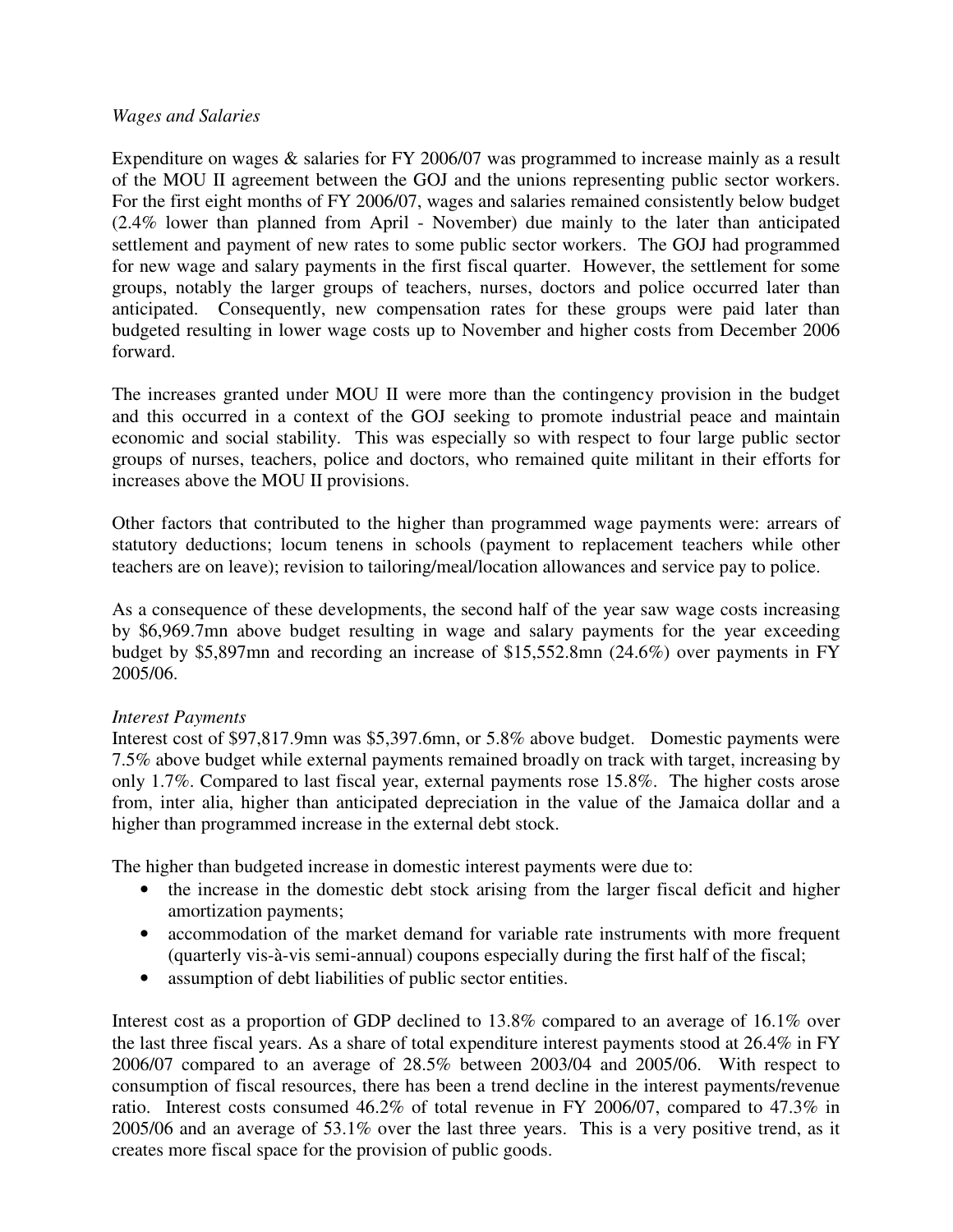### *Capital Expenditure*

Total capital expenditure of \$23,501.9mn was \$5,383.1mn below budget. The lower capital expenditure was partly the result of:

- Corrective measures taken by the GOJ to contain expenditure in light of the revenue shortfall and its commitment to getting as close as possible to its fiscal targets; and
- Lower than anticipated spending on some projects, including the ETP. The remaining expenditure obligation on the ETP has been carried forward to FY 2007/08.

Despite being lower than budgeted, capital spending was \$8,027.8mn, or 51.9% higher than in the previous fiscal year. Influencing this significant increase were, inter alia, expenditures associated with: Cricket World Cup 2007, the Northern Jamaica Development (North Coast Highway) project, the Programme of Advancement Through Health and Education (PATH) and Jamaica's participation in the Catastrophic Risk Insurance Facility.

# **LOAN RECEIPTS**

In light of the need to finance a higher than programmed fiscal deficit, Government's borrowing requirement for FY 2006/07 exceeded budget. Loan inflows totaled \$161,448.8mn, consisting of \$128,948.9mn for domestic and \$32,499.9mn for external, an increase of \$41,723.0mn over budget.

The increase in external loan receipts over budget included \$23,368.5mn (US\$350.0mn Eurobond) that was raised on the international capital market in March 2007 to provide partial financing for FY 2007/08. Excluding the pre-funding of FY 2007/08 indicates that external loan receipts utilized for FY 2006/07 operations were \$9,131.4mn or 16.4% higher than budgeted.

With respect to domestic loans, funds raised exceeded budget by \$17,068.4mn primarily as a result of the need to finance the higher fiscal deficit and amortization payments.

#### **AMORTIZATION**

Amortization payments of \$122,049.7mn exceeded budget by \$4,469.2mn with external payments being broadly on target and domestic payments increasing above budget. External payments of \$16,934.3mn exceeded budget by just \$363.4mn (2.2%), due largely to higher than projected exchange rates on multicurrency loans.

With respect to domestic amortization, payments of \$105,115.5mn were \$4,105.8mn (4.1%) greater than projected. This increase occurred as a result of:

- the recording of roll-overs from 2005/06 (also reflected in loan receipts) as recommended by the Auditor General. Prior to this, GOJ recorded only the amounts physically paid out from the Consolidated Fund;
- RBTT exercising an option for early retirement of a security valued at \$3,500.0mn.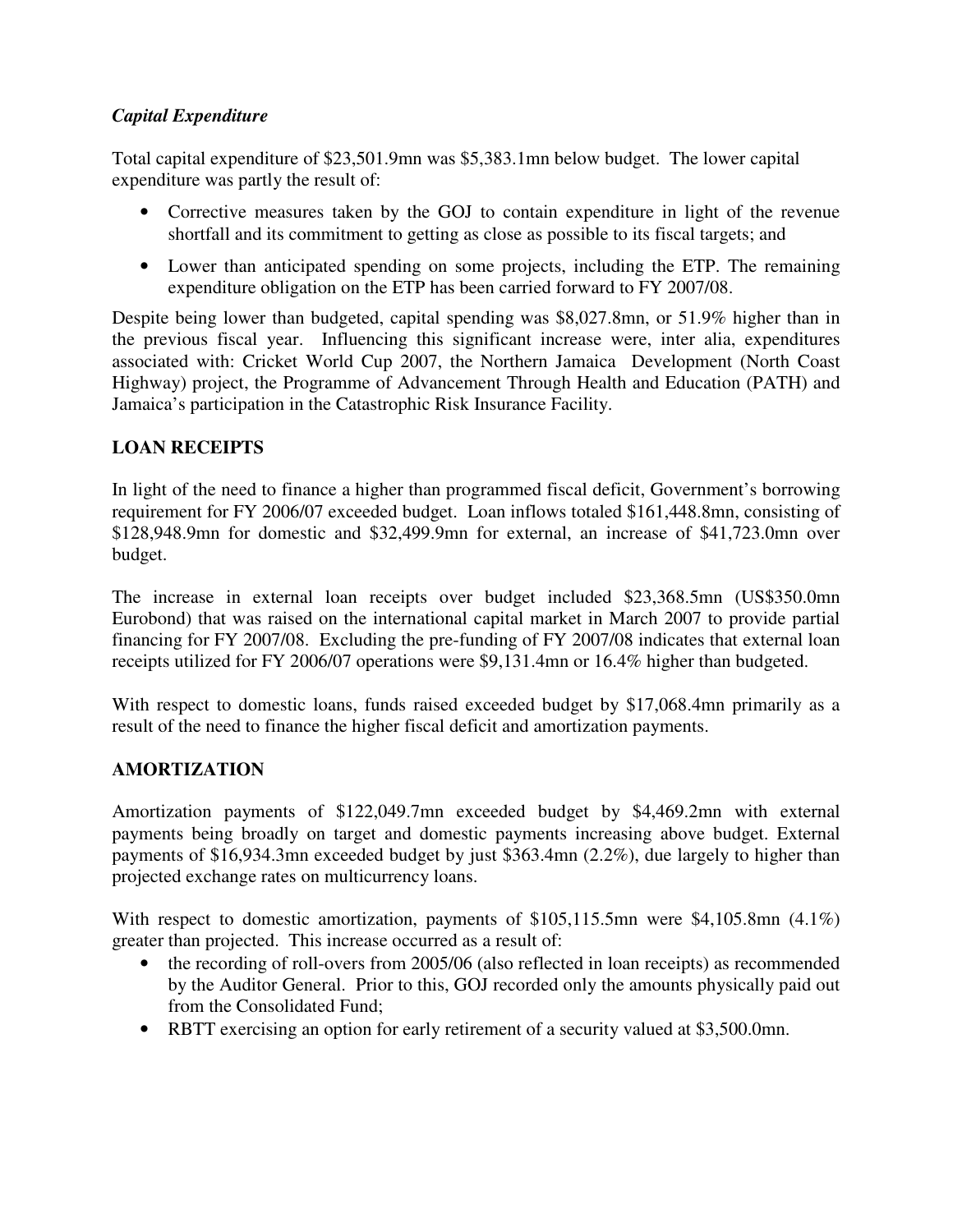# **Chapter 2**

#### **CENTRAL GOVERNMENT BUDGET**

#### **FISCAL YEAR 2007/08**

#### **OVERVIEW**

The FY 2007/08 Budget was developed within a medium term framework formulated around the following assumptions:

|                        | 2006/07 | 2007/08                      | 2008/09 | 2009/10 |
|------------------------|---------|------------------------------|---------|---------|
| Real GDP Growth $(\%)$ | 2.5     | 3.O                          | 3.5     | 4.0     |
| Inflation Rate $(\% )$ | 6.6     | 7.0                          | 6.0     | 5.0     |
| Exchange Rate (avg.)   | 66.51   | constant real effective rate |         |         |

Within the context of this medium term framework an expenditure budget of \$380,364.7mn was tabled in parliament on March 29, 2007. The FY 2007/08 budget reflects above-the-line expenditure of \$278,181.0mn and amortization payments of \$102,183.7mn. As in previous years, debt-service accounts for the largest portion of the budget, followed by education services. The targeted fiscal deficit for FY 2007/08 is 4.5% of gdp (\$35,089.3mn), which requires revenue & grants of \$243,091.7mn.

The salient features of the budget are presented below.

#### **DEBT SERVICING**

Total debt service for the fiscal year is projected at \$203.7bn or 53.5% of the budget. This compares to \$219.6bn or 59.0% for FY 2006/07. The breakout of the debt service is as follows:

|                   | 2006/07<br>\$bn | 2007/08<br>\$bn<br>101.5 |  |
|-------------------|-----------------|--------------------------|--|
| Interest payments | 97.1            |                          |  |
| Amortization      | 122.5           | 102.2                    |  |
| <b>TOTAL</b>      | 219.6           | 203.7                    |  |

Total debt service for FY 2007/08 shows a reduction of \$15.9bn or 7.2% on the FY 2006/07 outturn.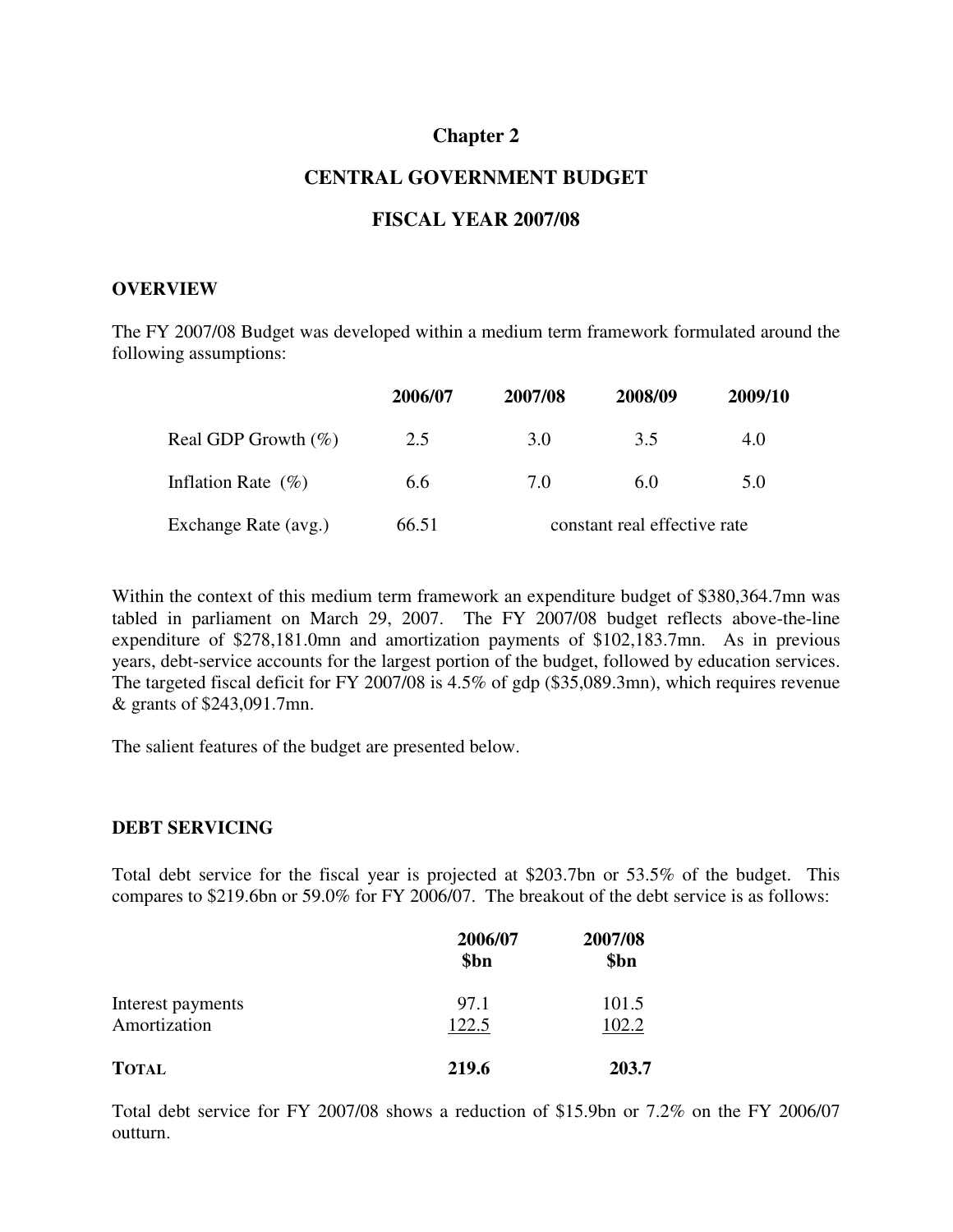#### **DOMESTIC DEBT SERVICE**

#### *Interest*

A total of \$70.5bn has been allocated for interest payments on domestic debt. This reflects a marginal increase of \$231.0mn or 0.3% over the outturn for FY 2006/07.

#### *Amortization*

The programmed domestic amortization is \$68.7bn, which represents a \$36.3bn or 34.6% reduction below the outturn for FY 2006/07. The reduction results from a lower volume of debt reaching maturity in FY 2007/08 relative to FY 2006/07.

#### **EXTERNAL DEBT SERVICE**

#### *Interest*

An amount of \$31.0bn has been allocated for interest payments on external debt. This is an increase of \$4.2bn or 15.6% over the outturn for FY 2006/07.This increase for external interest payments is due to exchange rate movements and the increase in the external debt stock.

#### *Amortization*

The external debt amortization provision of \$33.4bn is \$16.0bn or 91.3% above the outturn for FY 2006/07. This increase is attributable to the fact that there were no bullet payments on Jamaica's global bonds in FY 2006/07 whereas FY 2007/08 contains a bullet payment of US\$225.0mn.

#### **RECURRENT EXPENDITURE**

The overall recurrent expenditure increased from \$224.6bn in FY 2006/07 to \$239.3bn in FY 2007/08, representing an increase \$14.9bn or 6.6%. Interest charges are expected to move from \$97.1bn in FY 2006/07 to \$101.5bn in FY 2007/08, an increase of 4.6%. Non-debt recurrent expenditure is budgeted to grow by 8.1% to \$137.8bn in FY 2007/08**.**

#### **Non-Debt (Wages & Salaries and Programmes)**

The main projected contributors to the increase in the non-debt recurrent expenditure include:

- Wages and salaries of \$88.7bn, which represents an average salary increase of 6.5% as well as the impact of reclassifications and restructuring which took place during FY 2006/07 and which are expected to come on stream in FY 2007/08;
- The implementation of the second year of the new travel rates amounting to \$838.0mn, which represents a 19.0% increase over FY 2006/07. The previous increase was in FY 2000/01;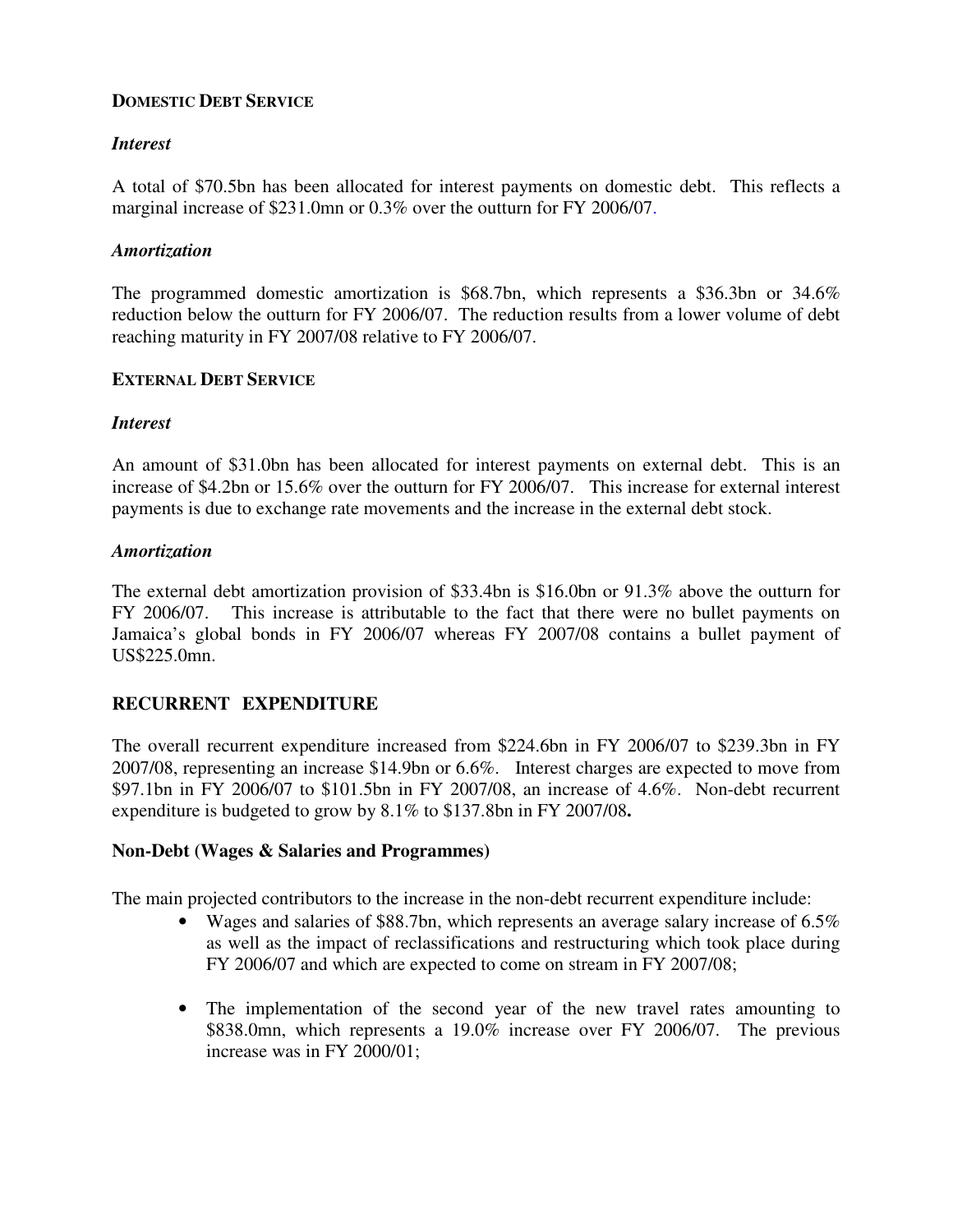- A provision of \$241.0mn to meet the cost for Catastrophe Risk Insurance, a facility which will provide the country with some certainty of funds to assist in the recovery effort in the aftermath of a hurricane or earthquake related natural disaster;
- The PATH Feeding Programme which is a new component under the School Feeding Programme to provide students under PATH with lunch free of cost. This aspect of the PATH Programme was adopted to encourage and facilitate regular attendance, which is one of the conditionalities for funding of the programme. The provision of approximately \$450.0mn in the FY 2007/08 budget is intended to assist approximately 40,500 students with lunch;
- Student Assistance for Secondary and Technical High Schools which has been increased by \$118.3mn to \$1.2bn**.** This increase is due to the additional spaces that have been provided through the Educational Transformation Project;
- Increase in Utilities Grant to schools by \$118.0mn to \$418.0mn. This represents the additional requirements for the new high schools that have been expanded and constructed over the past two years;
- \$500.0mn for the expenses of holding of General Elections;
- \$366.1mn for registration of voters.

# *CAPITAL EXPENDITURE*

The projected capital expenditure for FY 2007/08 is \$141.1bn of which \$102.2bn is amortization and \$38.9bn is for capital programmes.

Within the projection of \$38.9bn are some critical one-shot payments amounting to \$13.9bn that have been carried forward from previous years and which are now being formally recorded as expenditure, in accordance with the recommendations of the Auditor General. The remainder of \$25.0bn represents actual current expenditure on projects to be undertaken by Ministries.

#### **EDUCATION SERVICES**

The function Education Affairs and Services has been allocated \$5.7bn to undertake capital projects. This represents 14.9% of the total non-debt capital budget. The largest allocation under the capital budget of the Ministry of Education and Youth is for the Education Transformation Project. The allocation of \$2.3bn represents the balance of the \$5.0bn provided by the National Housing Trust in FY 2005/06.

#### *CAPITAL B - MULTILATERAL/BILATERAL PROJECTS*

For FY 2007/08**,** \$1.3bn has been allocated to Education Services under the Capital B Programme. This allocation represents funding for 6 projects, 4 of which are ongoing and 2 new. The new projects are: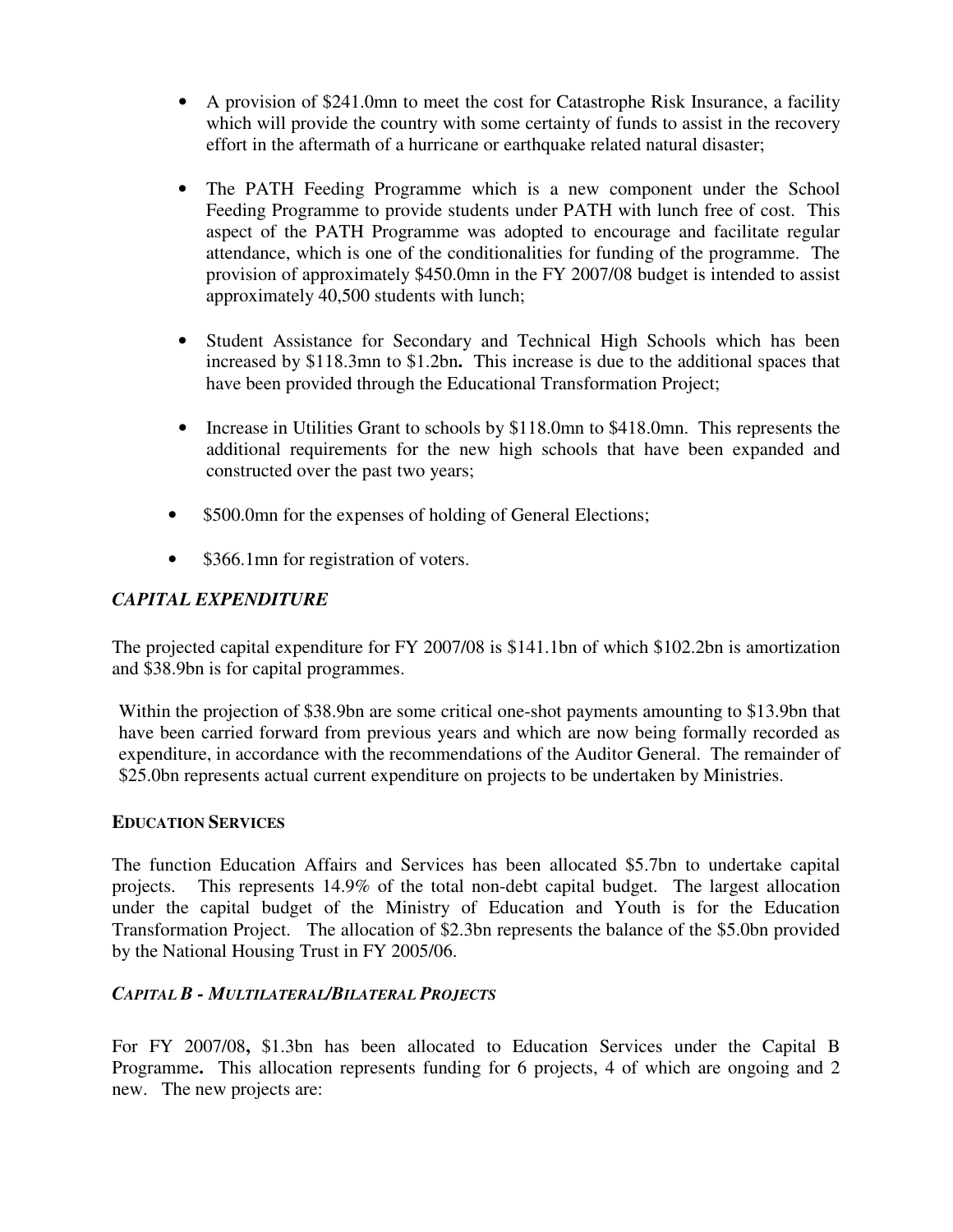- *Absenteeism in Jamaica's Primary Schools* funded under the Japan Technical Corporation Programme and
- *The Jamaica Early Childhood Development* a human resource development project for which funding is being provided by the IBRD and the Japanese Government.

The Ministry of Education has focused on the development of its Early Childhood and Primary Education programmes to which it has allocated 74.5% of the FY 2007/08 Capital B provision. The bulk of the allocation of \$520.6mn (40.6%) is provided for land and structures and civil works to provide school places under the Primary Education Support Project (PESP), the Enhancement of Basic Schools Project, and the Reform of Secondary Education Project (Rose II).

#### **Other Projects/Programmes**

Within the Office of the Prime Minister there are a number of projects aimed at the development of sports and related facilities. A provision of \$668.0mn has been made for the following sport and recreational facilities:

- Port Maria Civic Centre Phase 11
- Montego Bay Sports Complex Phase 111 (Phase 3)
- Stadium East Practice Field
- GC Foster College seating / football field
- Montego Bay Convention Centre
- Simon Bolivar Cultural Centre

An allocation of \$827.2mn has been provided under the Office of The Cabinet for the Public Sector Modernization Project, inclusive of \$245.4mn to account for prior year expenditure. The objectives of the project are for institutional strengthening of the public sector reform unit; modernization of key ministries; establishment of new executive agencies and performance based institutions; modernization of the Cabinet Office; and implementation of the performance management and appraisal system (PMAS) government wide.

The government gave a commitment under MOU II to provide a Tertiary Assistance Loan of \$500.0mn over 2 years to public officers. The allocation for FY 2007/08 is \$250.0mn, which has been provided under the Ministry of Finance and Planning.

Under the Ministry of National Security Capital B, The Citizen Security and Justice Programme has been allocated \$864.9mn, which includes Consolidated Fund Payments of \$203.9mn for prior year expenditure. The major objective of the project is to support the Crime Management and Justice Programme to reduce the level of crime and violence, primarily through preventative interventions.

Another major project under the Ministry of National Security is "Improving Governance Through Citizen Security And Participation", which has been allocated \$140.0mn. The objective of this project is to assist the government of Jamaica to address the challenges of democracy and good governance by continuing to build on programmes under the previous strategy to strengthen civil society; improve community-police relations (replicating the Grants Pen Model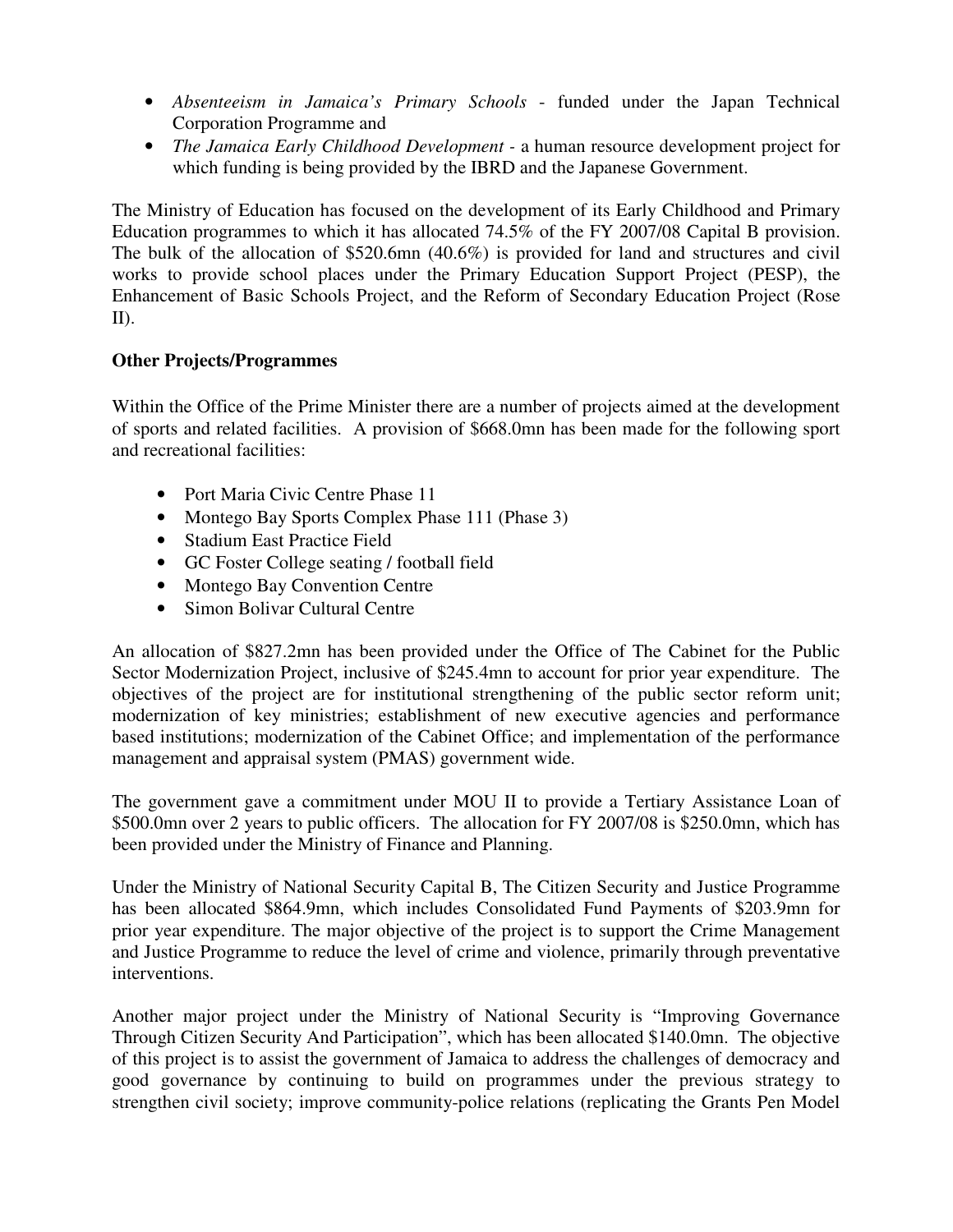in similar communities); and strengthen the rule of law, including targeting the crisis of crime and poverty in inner-city communities.

#### *MINISTRY OF JUSTICE*

Approximately \$286.9mn has been provided under the Ministry of Justice Capital A for the construction and improvement of court houses. The provision is to facilitate the following:

- Construction of a courthouse in Morant Bay (following recent destruction by fire of the historically significant original), undertake architectural work for Mandeville and repairs to Montego Bay Resident Magistrates' Courts.
- Upgrading of plumbing and electrical works for the Resident Magistrates' Courts in Montego Bay, Yallahs, Savanna-la-Mar and Black River.
- Refurbishing of Resident Magistrates' Courts in Spaldings, May Pen, Coroners/Traffic Courts, Director of Public Prosecutions.
- Extension of Supreme Court at Barry Street and Court of Appeal.
- Provision of Prosecuting Attorney System (PAS) software to improve case management in the RM Courts, Office of the DPP as well as the purchase of jury management software.

#### *Social Security*

Approximately \$1.5bn has been provided for the Social Safety Net – Programme Of Advancement Through Health And Education (PATH) project. This is the major contributor to the Ministry's Public Assistance Programme. The Ministry, through the project will be making monthly payments to approximately 236,000 eligible beneficiaries during FY 2007/08.

- o The Child Assistance Grant targets poor children (age 0-17) years who comply with preset conditions which include at least 85% school attendance and regular visits to health clinics. The project is expected to raise the health status and immunization rates among children age 0-6 and increase school attendance and learning outcomes among poor school children age 6-17**.**
- o The Adult Assistance programme is primarily to finance conditional grants to poor pregnant women and lactating mothers, elderly poor over 65 years, poor disabled and destitute adults under 65 eligible under the program and who comply with the preset conditions. These include regular health clinic visits by the adult beneficiaries.

For FY 2007/08 major targets for the programme will include:

- Making payments to approximately 236,000 eligible beneficiaries;
- Improving the operating process within PATH;
- Identifying beneficiaries whose economic conditions have improved and no longer qualify for PATH – recertification exercise;
- Overhauling the existing application software and developing new modules for the complete automation of PATH's operations- MIS development;
- Improving the networking and computer infrastructure in the parish offices;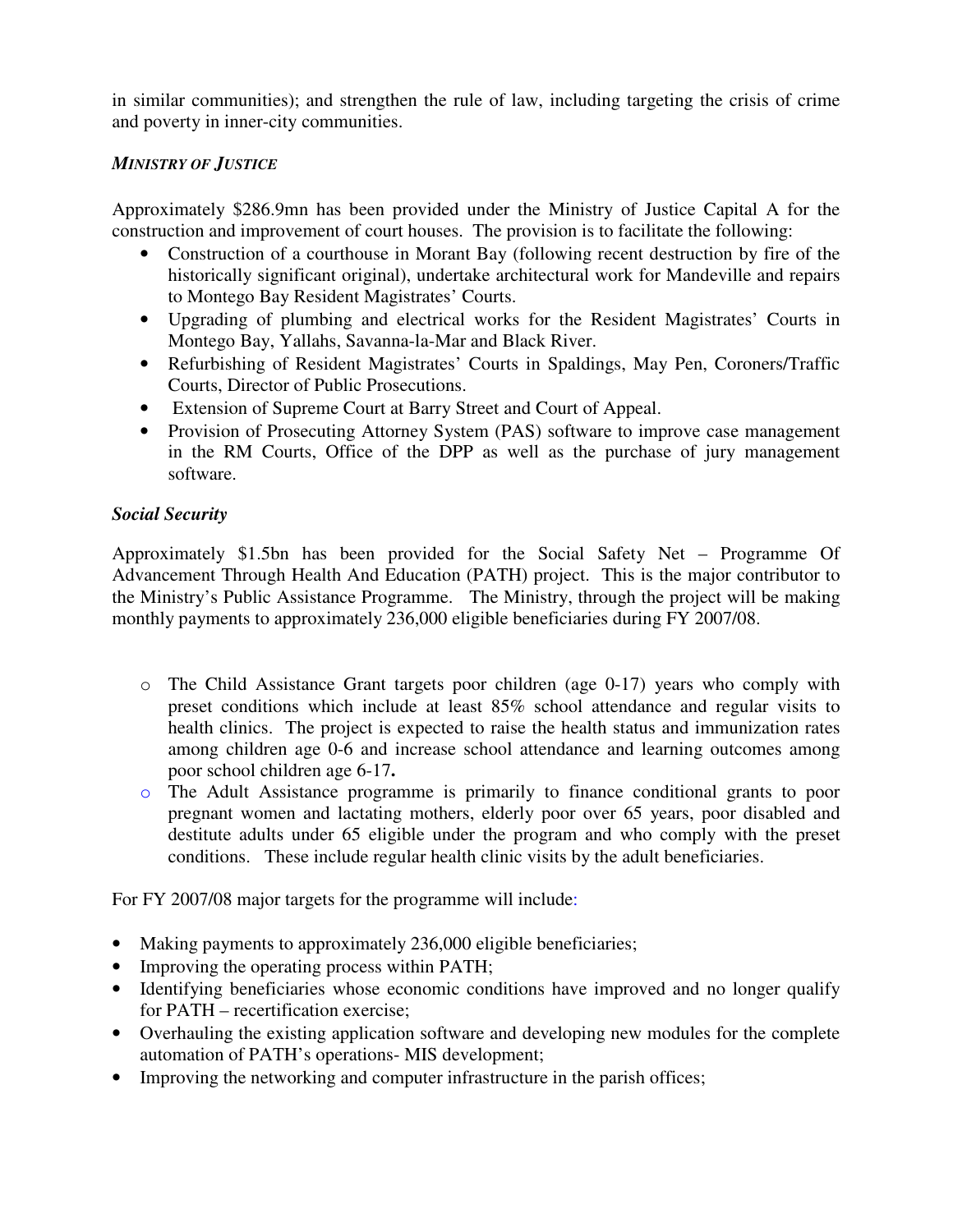• Facilitating the efficient and more secure packaging of cheques by automation within the process.

# *Ministry of Housing, Transport, Water and Works*.

For FY 2007/2008 a number of critical projects will be undertaken by the Ministry of Housing, Transport, Water and Works, including:

Water Supply Schemes totaling \$300.0mn in various rural communities;

Emergency repairs to roads - The allocation of \$1.7bn will be used to complete works under the Special Flood Damage Programme (previously funded from the Petro Caribe Funding facility (PCF)) and to facilitate new works under the emergency repairs programme;

- Flood Damage Rehabilitation (Cleaning Of Gullies) Approximately \$111.0mn has been allocated for the cleaning of gullies island-wide ahead of the rainy season;
- Bridge Development & Construction This project has been allocated \$966.0mn to upgrade, restore and maintain main, secondary and tertiary road bridges to an acceptable condition and for the replacement of those which have completed their useful lives. Approximately \$266.0mn has been allocated under the R.A. Murray Bridge Programme in respect of the Milk River; Black River; Gordon Town and Angels bridges. In addition, under the Mabey and Johnson Bridge Programme, some \$600mn out of a total \$700mn has been allocated to cover several bridges across the island;
- Jamaica Highway Maintenance Project Approximately \$50.0mn will be used to facilitate improvement along Spanish Town road, from the Three-Miles intersection to Darling Street. The anticipated completion date for the civil works is October 2007;
- HWT Transport Centre a provision of \$200.0mn has been made to meet expenses emanating from the ongoing construction of the transport centre. The centre is slated for completion in October 2007.

#### *Capital B Projects*

There are 9 projects to be covered under the Capital B allocation as follows:

- Major Rural Water Supply
- Rural Water Supply
- Port Antonio Water, Sewerage And Drainage
- Kingston Metropolitan Area Water Supply
- Flood Damage Rehabilitation (CDB)
- National Road Services Improvement
- Northern Jamaica Development
- Road Rehabilitation Project (Kuwait)
- Washington Boulevard Corridor Widening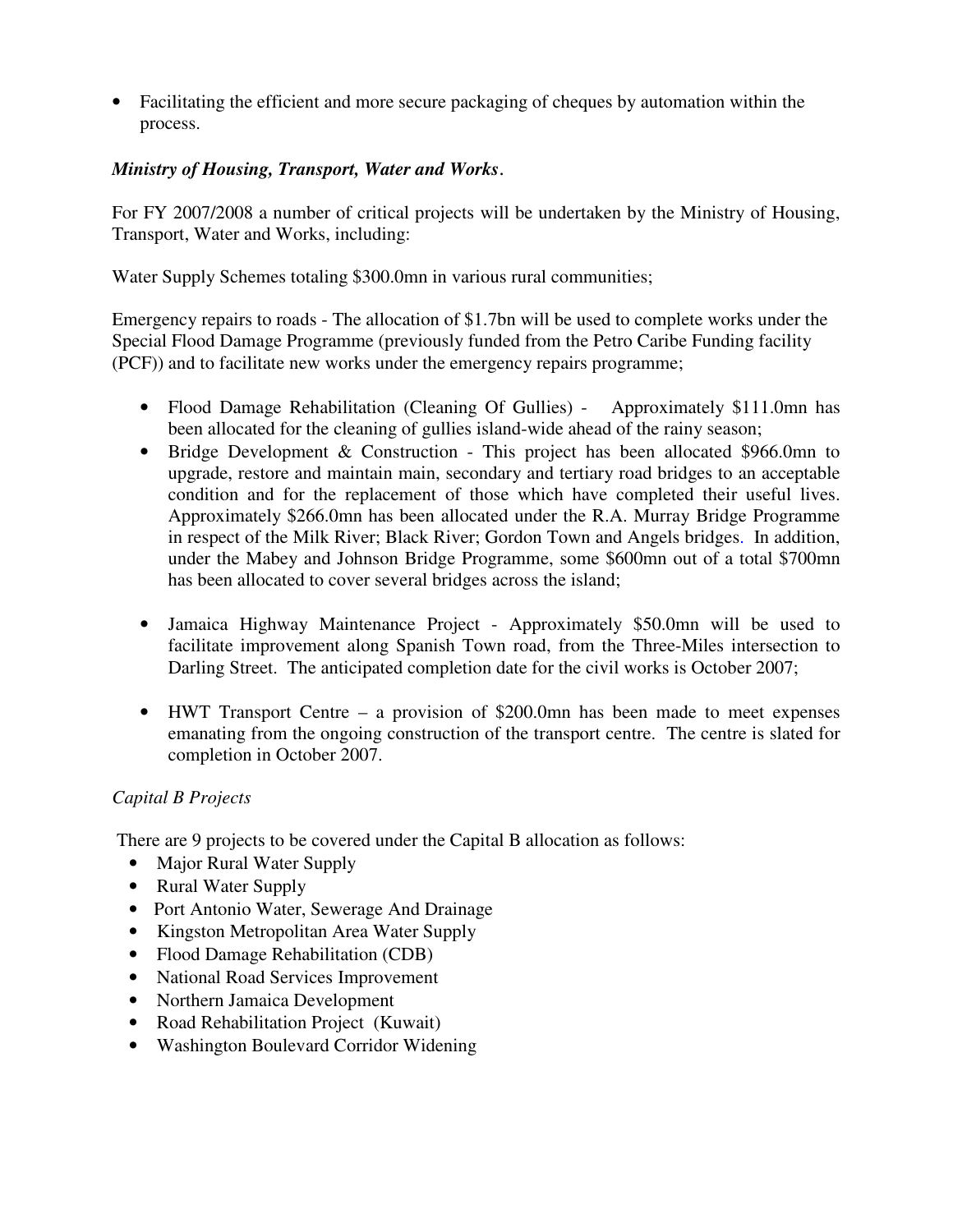The Ministry of Transport and Works has placed emphasis on the completion of the Northern Jamaica Development Project (NJDP) to facilitate the movement of goods & services across the island, in an efficient manner. The NJDP has accounted for 60.6% of the budgetary provision, while water supply and sanitation projects were given a considerable allocation, of 23.8% of the budgetary allocation for FY 2007/2008.

The allocation for the Northern Coastal Highway Improvement is \$3.5bn. The project is divided into 4 segments totaling 268.3 kilometres as follows:

- O Segment 1: Negril To Montego Bay (71.5 kilometres) which has been completed;
- O Segment 2a: Section 1 of Segment 2 Montego Bay, St. James to Greenside Trelawny (27.4 km) with allocation of \$1.6bn;
- O Segment 2: Sections 2, 3 & 4 of Segment 2 Greenside, Trelawny to Ocho Rios, St Ann (69.4 km) with an allocation of \$587.0mn;
- O Segment 3: Ocho Rios, St. Ann to Port Antonio, Portland (100 km). This segment has been allocated \$1.3bn.

The main project to be undertaken by the Ministry of Local Government and Environment Under Capital B is the Flood Damage Rehabilitation Project (EU Grant) at an estimated cost of \$100.0mn. This project was originally to rehabilitate 65.0 km of flood damaged parochial roads with farming activities in 6 parishes and to rehabilitate 20.0 km of flood damaged farm roads in 5 parishes. This was supposed to be a one-year project; however subsequent disasters and resultant damage to roads prevented this project from being completed.

Subsequent grants from the EU have allowed the project to be 'rolled over' into succeeding financial years.

#### **FINANCING FY 2007/08 BUDGET**

The Central Government target for FY 2007/08 is a fiscal deficit of 4.5% of GDP, equivalent to \$35,089.3mn. With above-the-line expenditure of \$278,181.0mn achievement of the deficit target of 4.5% of GDP requires revenue & grants of \$243,091.7mn.

#### **Revenue and Grants**

Projected revenue and grants for FY 2007/08 amount to \$241,391.7mn, which represents an increase of 14.1% over FY 2006/07 and is comprised of:

|                             | 2006/07                  | 2007/08   | <b>Change</b> |
|-----------------------------|--------------------------|-----------|---------------|
|                             | (in billions of dollars) |           |               |
| <b>REVENUE &amp; GRANTS</b> | 211,625.0                | 241,391.7 | 14.1          |
| Tax Revenue                 | 188,299.5                | 215,930.2 | 14.7          |
| Non-tax Revenue             | 14,048.5                 | 14,340.6  | 2.1           |
| <b>Bauxite Levy</b>         | 4,169.9                  | 4,268.2   | 2.4           |
| Capital Revenue             | 3,293.3                  | 3,562.4   | 8.2           |
| Grants                      | 1,813.8                  | 3,290.2   | 81.4          |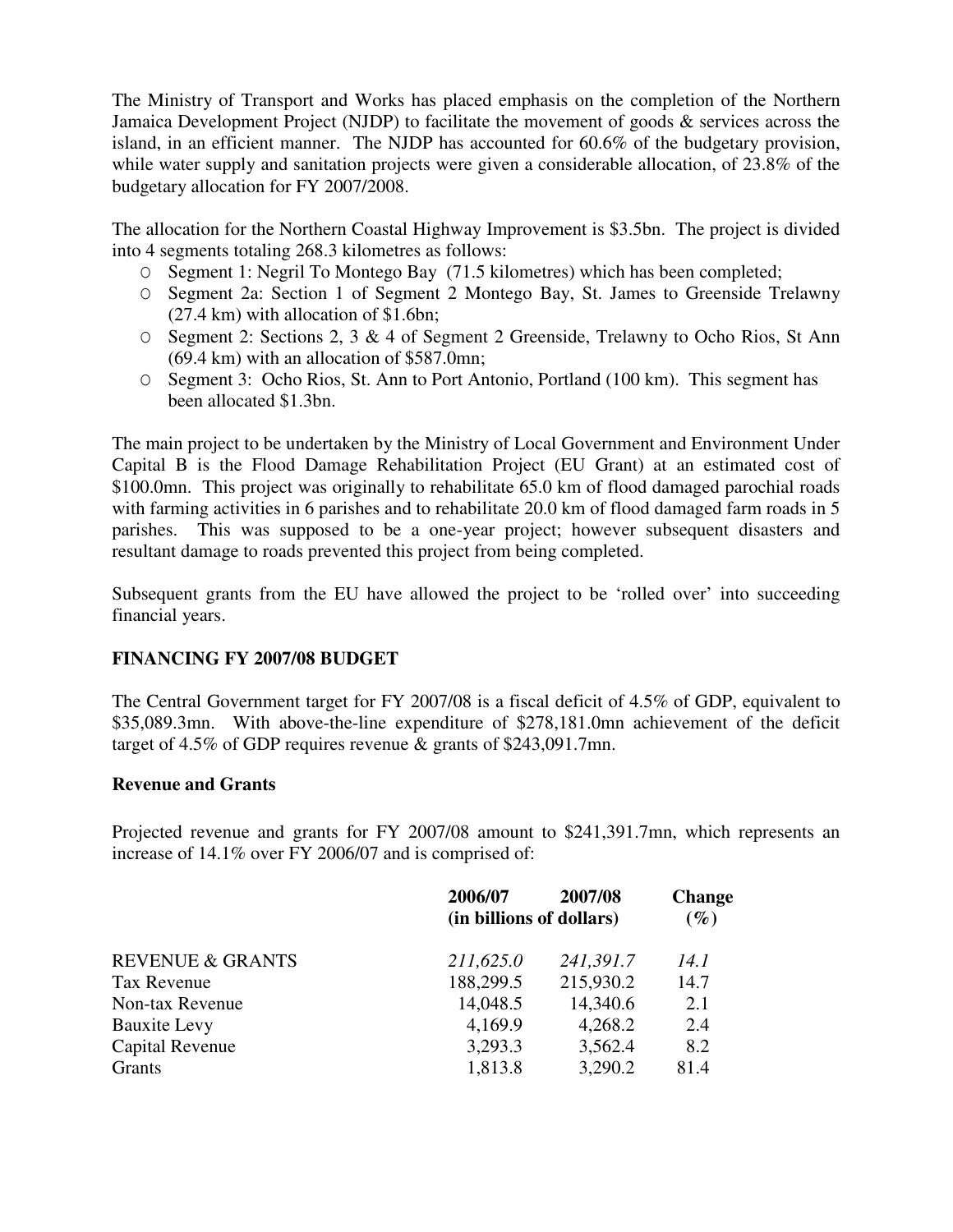This estimate for FY 2007/08 is 31.2% of GDP, up from 29.9% in the previous year.

# **TAX REVENUE**

Tax revenue, which comprises close to 90% of total revenue, is budgeted to grow by 14.7% over the previous fiscal year. This estimate for FY 2007/08 is 27.9% of GDP, up from 26.6% in FY 2006/07 and is underpinned by expected buoyancy in the economy alongside aggressive revenue enhancement measures. The economy is expected to continue the growth momentum of the previous fiscal year, which augurs well for increased tax collections. The revenue enhancement measures will reflect a menu of administrative/compliance initiatives geared toward improving the tax system, reducing the incidence of non-compliance and boosting collections.

#### **Administrative/Compliance Measures**

In an effort to achieve the programmed fiscal deficit of 4.5% of GDP in FY 2007/08, Tax Administration will be adopting an aggressive approach toward increasing revenue collections. To this end, Tax Administration will be undertaking special projects aimed at:

- (i) forensic and large case audits;
- (ii) collection, through continuation of a concerted and carefully managed programme, of a significant portion of the large portfolio of tax arrears, which exists on taxpayer accounts; and,
- (iii) improvement in operational efficiency of Tax Departments.

#### Non-tax Revenue

Non-tax revenue is projected at \$14,340.6mn, 2.1% above collections in FY 2007/08. The estimate for non-tax revenue amounts to 1.9% of GDP, which is marginally below the 2.0% in 2006/07. This slight reduction emanates partly from policy changes, which allow some Executive Agencies to retain 100% of miscellaneous receipts, compared to the previous situation under which these agencies were required to transfer 50% of their receipts to the Consolidated fund. Concurrently, there is a corresponding reduction in outlays to these agencies from the Central Governments' budget.

#### **Bauxite Levy**

The buoyancy in the bauxite/alumina industry is expected to continue into FY 2007/08, albeit at a lower level than in the previous fiscal year. Projections are for a 2.4% increase in levy receipts to \$4,268.2mn. Underlying these estimates is further growth in bauxite production and world aluminium prices.

#### **Capital Revenue**

Capital revenue is budgeted at \$3,562.4mn, 8.2% more than collections in the previous fiscal year. The forecast includes an increase in royalties from the bauxite/alumina industry and higher loan repayments. However these increases are expected to be partly offset by a reduction in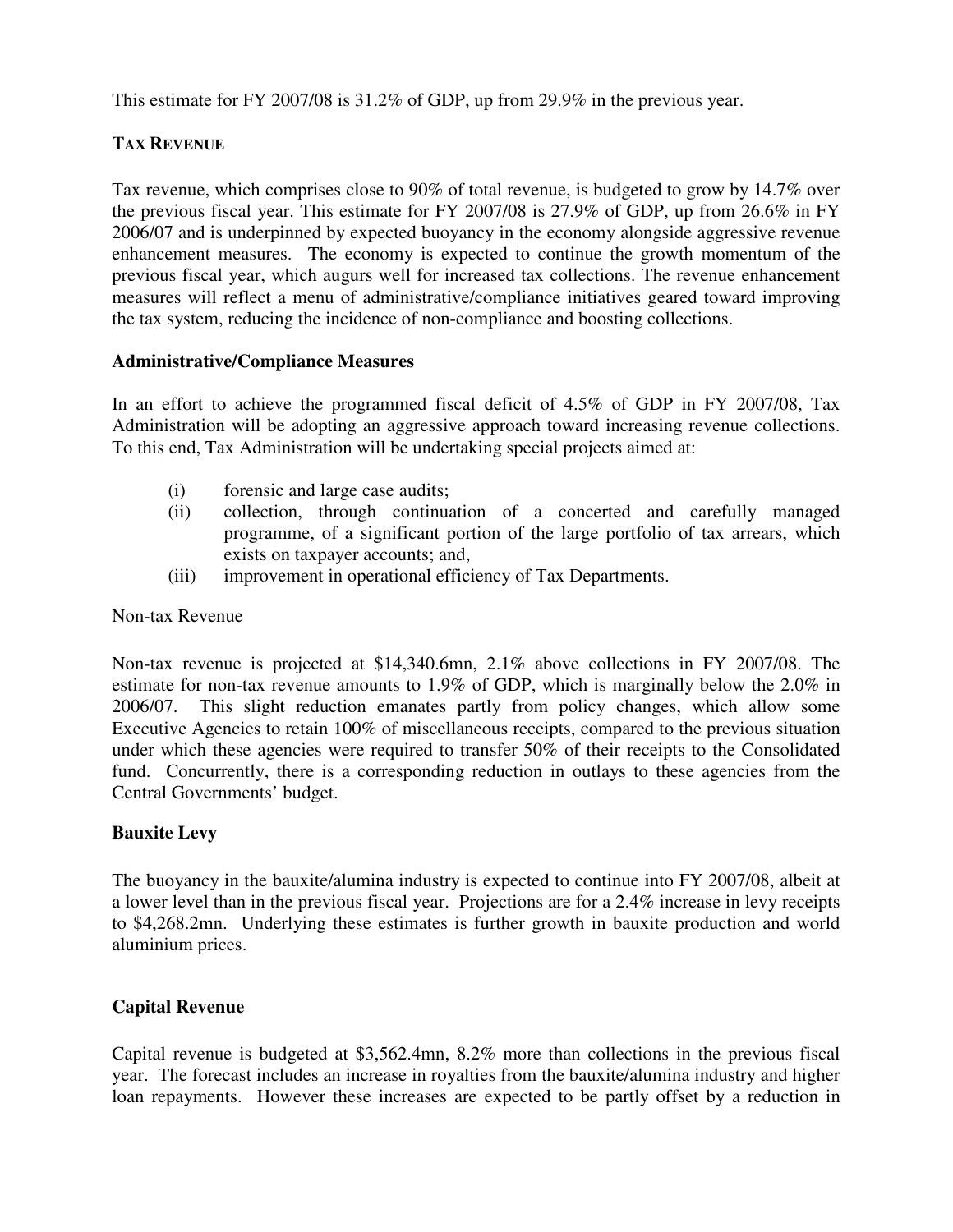receipts from the Financial Institutions Services (FIS) as most of the assets under the control of FIS have already been divested.

#### *Grants*

The FY 2007/08 estimate for Grants amounts to \$3,290.2mn. This forecast represents an 81.4% increase over receipts in FY 2006/07. Grant receipts in FY 2006/07 fell significantly short of budget due to slower than anticipated spending on capital projects. The forecast for FY 2007/08 thus reflects a recovery from the FY 2006/07 fallout.

The major grant inflows budgeted for capital projects are:

| Northern Jamaica Development (Northern Coastal Highway) | 979.3 |
|---------------------------------------------------------|-------|
| Banana Support                                          | 474.9 |
| <b>Public Sector Modernization</b>                      | 445.8 |
| Scale Up of Jamaica's HIV/AIDS Treatment (Global Fund)  | 417.7 |

**s** and the state of  $\sin \theta$  and  $\sin \theta$  and  $\sin \theta$  and  $\sin \theta$  and  $\sin \theta$  and  $\sin \theta$  and  $\sin \theta$  and  $\sin \theta$  and  $\sin \theta$  and  $\sin \theta$  and  $\sin \theta$  and  $\sin \theta$  and  $\sin \theta$  and  $\sin \theta$  and  $\sin \theta$  and  $\sin \theta$  and  $\sin \theta$  and  $\sin \theta$  and  $\sin$ 

#### **Revenue Measures**

In light of the agreed expenditure and the passive forecast for revenue and grants, relative to a targeted deficit of 4.5% of GDP a fiscal gap of \$1,700.0mn or 0.2% of GDP exists. To close the gap, a tax package of this amount has been identified and will be implemented to enhance the revenue flows.

#### **Loan Receipts**

The passive revenue forecast outlined above of \$241,391.7mn, measures of \$1,700.0mn and the \$380,364.7mn expenditure budget approved by Parliament leaves a financing gap of \$137,273.0mn. This is to be financed by the US\$350mn already raised on the international capital market by the GOJ in March 2007 as part of the financing plan for FY 2007/08 and new loan receipts are estimated at \$113,847.5mn.

The raising of funds in FY 2006/07 to finance FY 2007/08 external amortization has contributed to a lower external borrowing requirement during FY 2007/08. The forecast is for external loans of \$17,233.1mn, which includes \$6,805.8mn from multilateral/bilateral sources for capital projects, and the equivalent of \$10,427.3mn from the international capital market. Domestic borrowing is programmed at \$96,614.4mn. This forecast for domestic loans represents a considerable reduction from the \$128,948.9mn raised in FY 2006/07 and should assist in supporting the downward interest rate path.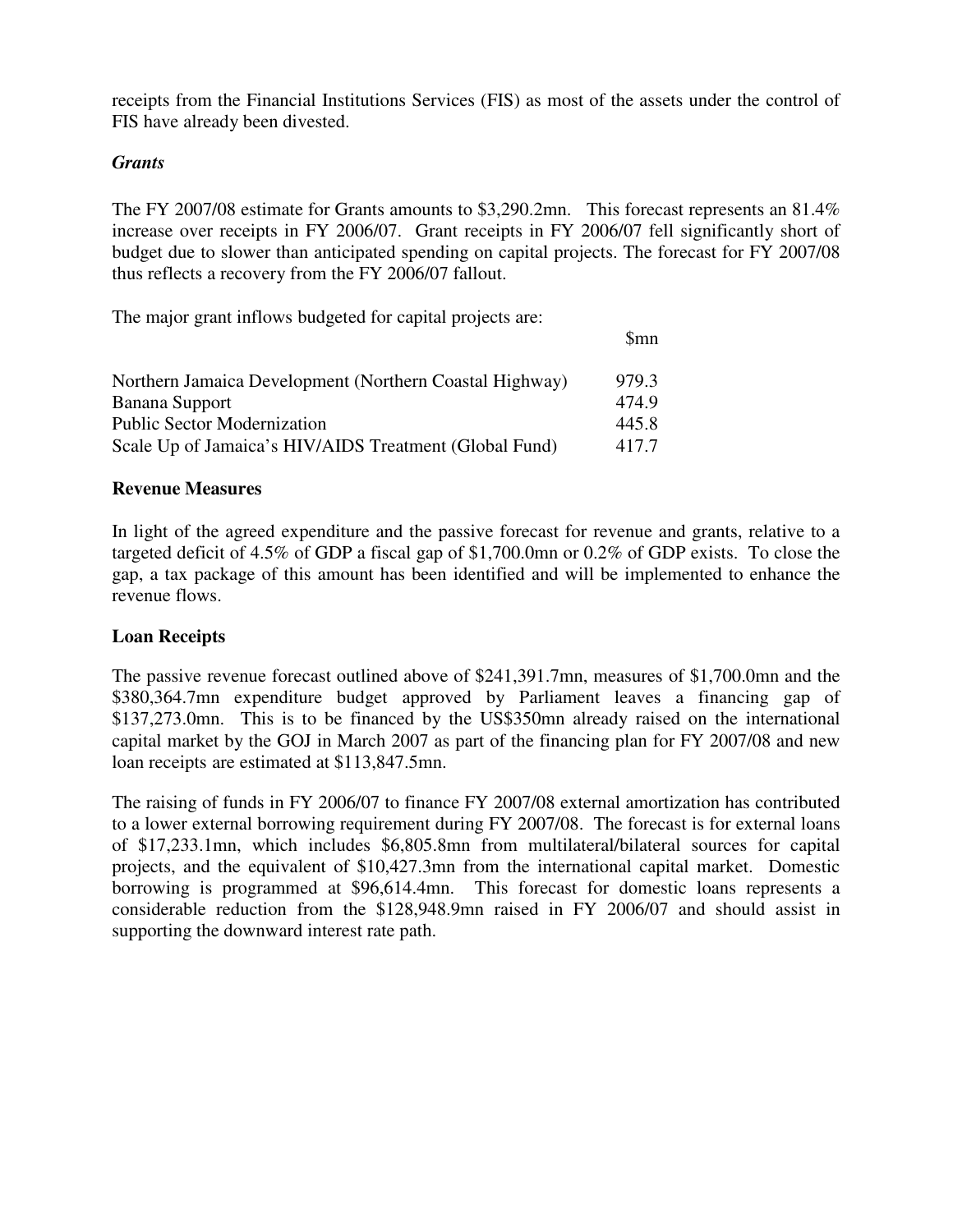#### **Chapter 3**

#### **PUBLIC SECTOR ENTITIES**

#### **OVERVIEW**

Public Bodies consisting of statutory bodies, government companies and agencies are integral to the execution of government's policies. By providing capital and technology to strategic areas, they stimulate economic growth and development through capital formation and employment generation.

At the end of FY 2006/07, there were 156 active entities on the Public Bodies Register. Given the size of some Public Bodies and the diverse nature of activities they undertake across various sectors of the economy, their contribution to development at both the macro- and micro-economic levels has over the years been significant.

Approximately 40% of Public Bodies are fully or partly funded from the Consolidated Fund, while the remainder finance their operations from internally generated funds. A total of sixty-five (65) of these Public Bodies are subject to rigorous monitoring by the Ministry of Finance and Planning (MOFP). The MOFP's programme of intensive monitoring which covers finance, operations and governance, is to be extended to the remaining Public Bodies during FY 2007/08. Work is currently underway to strengthen the Ministry's capacity to undertake the increased monitoring.

Transparency and accountability will be enhanced as the MOFP works alongside portfolio Ministries to increase the Public Bodies' levels of compliance with the requirements under the Public Bodies Management and Accountability (PBMA) Act.

The Public Bodies' Estimates of Revenue and Expenditure for the year ending March 31, 2008 incorporates draft corporate plans and budgets for sixty (60) self-financing Public Bodies. These entities are expected to have total assets of approximately \$121,000 million and generate revenue of over \$225,000 million (2006/07: \$210,000). The sixty entities employ a total of 18,783 persons at a cost of \$22,750.10 million.

#### *Contribution by Public Bodies*

Public Bodies continue to play a critical role in the development of the country's physical infrastructure. Over the past five (5) years, expenditure on infrastructural development by five (5) Public Bodies was in excess of \$78,000 million. Specifically, this expenditure has been to improve and expand capacity at air and sea ports, increase quantity and quality of the nation's housing stock, improve water and sewerage facilities, among others. This group, which is comprised of the National Housing Trust (NHT), the Port Authority of Jamaica (PAJ), the Airports Authority of Jamaica (AAJ), the National Water Commission (NWC) and the Urban Development Corporation (UDC), is expected to spend \$31,118.85 million on infrastructural works in 2007/08.

The provision of funding for the expansion of the island's housing stock has been a major achievement of the NHT. For the five years to 2006/07, the NHT has spent in excess of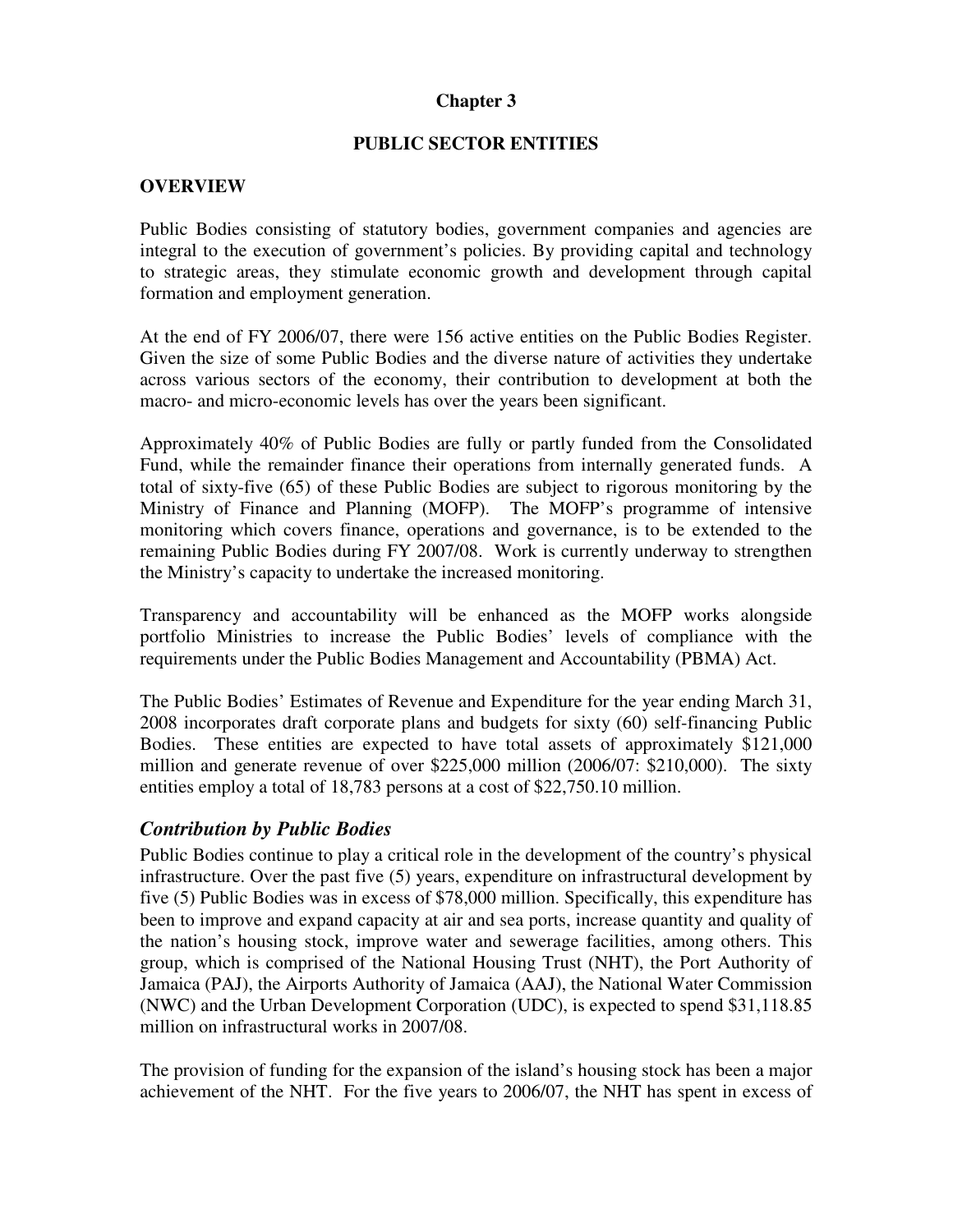\$37,850 million in providing 26,685 housing benefits. A total of 120,000 housing benefits have been provided since inception of the NHT.

The forecast for 2007/08 is for the NHT to spend approximately \$17,230 million on the provision of 6,600 housing benefits - an increase of 28% on the estimated outlay of \$13,430 million and provision of 6,284 benefits in 2006/07. The Inner-City Housing Project (ICHP) being implemented by the NHT is contributing to the renewal and improvement of the quality of life in inner-city communities. The project will cost in excess of \$5,000 million and will allow the NHT to deliver over 1,800 benefits. In FY 2007/08, the NHT expects to deliver 344 units in Denham Town and 248 units at 231 Spanish Town Road.

The PAJ is currently implementing Phase V of the Port Development Programme which began in FY 1995/96. Through this programme, it has succeeded in upgrading and repositioning the Kingston Trans-shipment Terminal, which now ranks third in the Caribbean/Latin American region and fifty-fifth (55th) in the world's top one-hundred container ports.

PAJ expects to complete Phase V of the expansion and development programme during FY 2008/09. Targets for FY 2007/08 include:

- increasing container handling capacity by 0.3 million twenty-foot equivalent units (TEU) to 2.5 million TEUs;
- installing four additional ship to shore gantry cranes with ability to lift two containers simultaneously; and
- paving an additional nine (9) hectares of container yard space.

Projections are for approximately \$5,400 million to be spent in FY 2007/08 on the continued development of the port facilities (\$6,700 million spent in 2006/07). The PAJ has spent \$18,200 million on its capital programme over the last five years.

The AAJ is in the process of implementing a 20-year capital development programme at the Norman Manley International Airport. This programme is scheduled for implementation in three (3) phases at a total cost of US\$139 million of which Phase 1A, which is currently being executed, is projected to cost US\$98 million. The major deliverables in Phase 1A include construction of:

- a new three-level departures building which will be integrated with the existing ticketing concourse;
- a new two-level passenger pier which will enable the separation of arriving and departing passengers;
- four passenger boarding bridges, among other features.

The new building is slated for completion in October 2007. The AAJ projects capital expenditure of \$2,937 million for FY 2007/08, a marginal increase on the estimated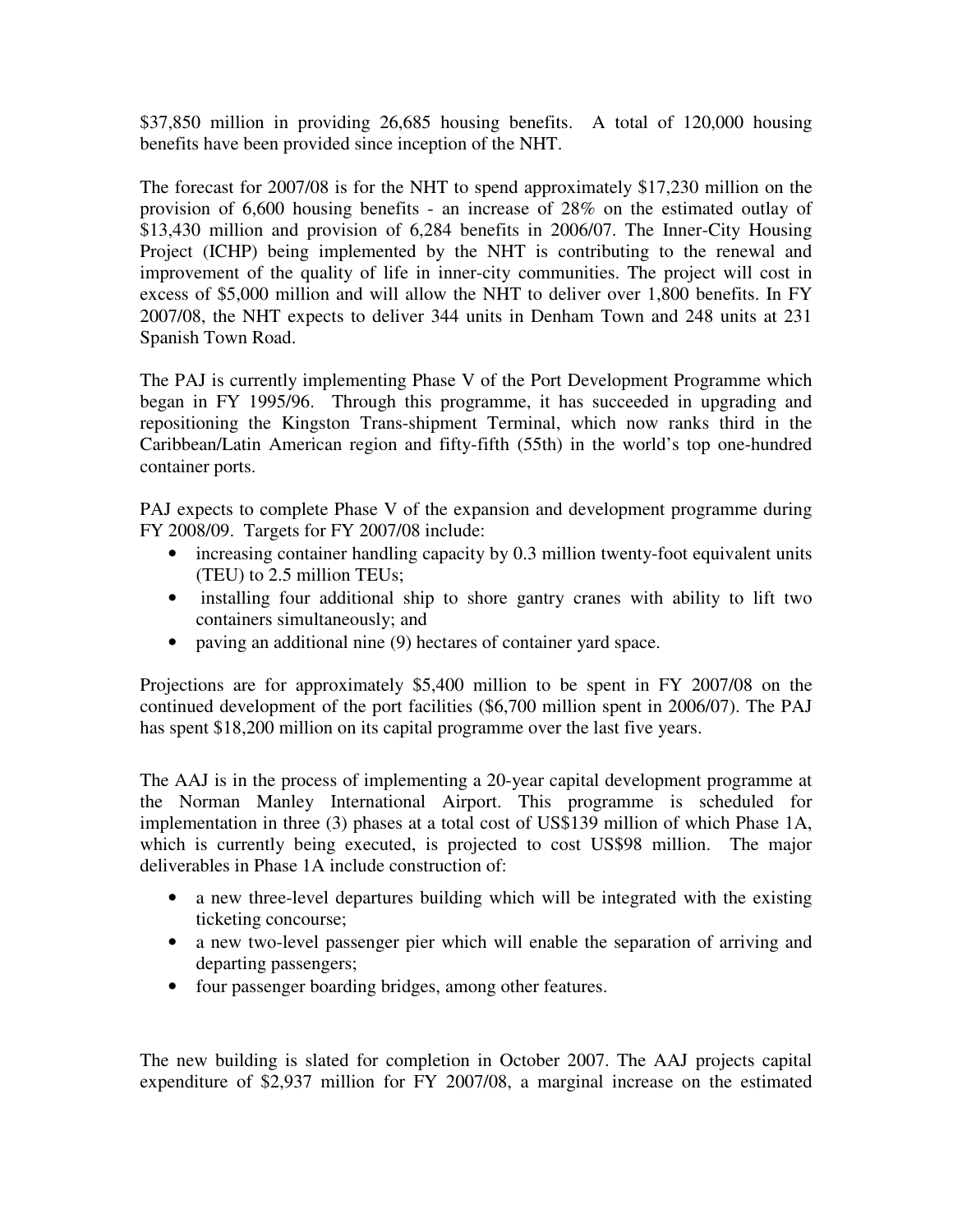\$2,844 million for FY 2006/07. The amount expended by the AAJ over the last five years is approximately \$5,200 million.

The NWC is responsible for the provision of water and sewerage facilities for the island. Its capital development programme is principally driven by the Water Sector Policy and is aimed at increasing the capacity and adequacy of facilities to provide universal access to potable water by 2010. Major projects completed within the last ten years include the Negril, Ocho Rios and Montego Bay Sewerage projects. This is in addition to the Lucea Great River and the Martha-Brae to Braco Water Supply projects on which US\$75 million have been spent.

Major projects to be undertaken in FY 2007/08, include the Martha-Brae/Duncans to Runaway Bay phase of the North Western Parishes Water Supply Improvement Project and the Kingston Metropolitan Area Water Supply project. These will facilitate commercial and residential developments on the north coast and in the Kingston Metropolitan Region. Total capital expenditure is projected at \$2,674.97 million for FY 2007/08. The NWC has spent approximately \$6,000 million on major capital projects over the last five years.

The UDC has been involved in planning, managing and implementing projects on behalf of GOJ and its agencies/departments since its inception with the objective being, to stimulate urban renewal and economic growth. Projects undertaken over the last five years include the North Western Schools Programme, dredging of the Sandy-Gully and dualisation of the Howard Cooke Boulevard. Total capital expenditure over the last five years amounts to \$9,988 million.

For FY 2007/08, the UDC plans to spend \$2,188.98 million on its capital programme. Major projects will include construction of:

- the Montego Bay Sports Complex Phase 111;
- the Port Maria Civic Centre Phase 11;
- the Simon Bolivar Cultural Centre.

#### **Corporate Governance**

The governance framework, within which the Public Bodies operate, was changed significantly with the passing of the PBMA Act, 2001 and subsequent amendment in 2003. The Act seeks to improve corporate governance in Public Bodies by increasing transparency in organizational systems and accountability of directors and managers. Amendments currently under consideration will further enhance the provisions for good governance and also seek to synchronize the Act with the Companies' Act 2004, on divergent issues.

The MOFP notes two significant achievements arising from the implementation of the Act. The corporate planning function and the use of Audit Committees has gained wider acceptance among Public Bodies, as effective management tools. Directors are more cognizant of the need for proper planning and the establishment of performance criteria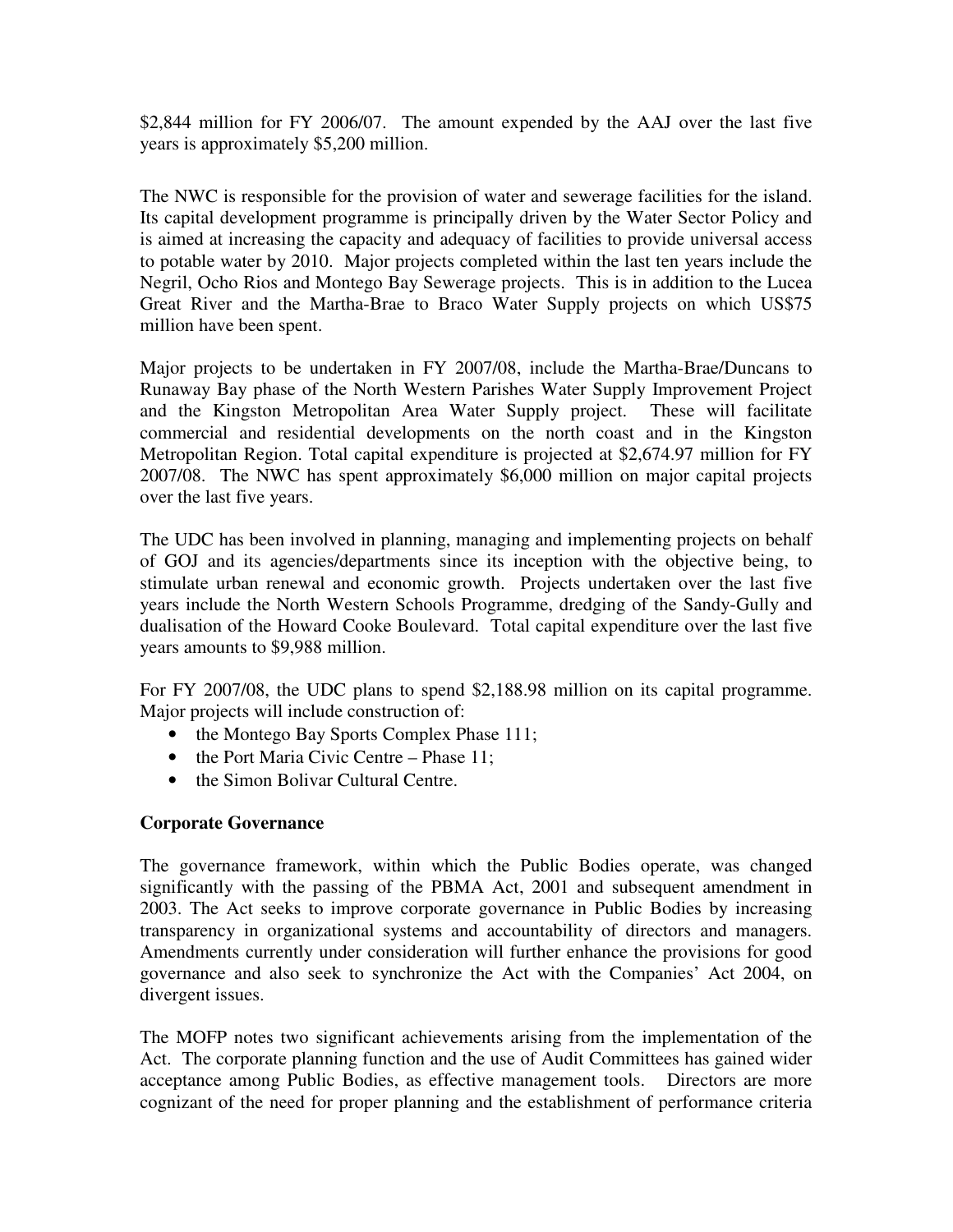as a prerequisite for (1) effectiveness in the achievement of their mandates and (2) holding managers accountable for results.

Since 2003 the MOFP has focussed efforts on increasing the level of awareness of the provisions of the Act. It has conducted numerous seminars with directors and senior management of Public Bodies and has partnered with the Management Institute of National Development (MIND) and other training institutions in the delivery of courses on governance. These efforts have served to clarify the provisions in the Act.

During FY 2007/08, the MOFP will commence development of a Code of Conduct for directors and will take steps to improve timeliness of presentation of annual reports to Parliament.

#### **Accrual Accounting/IPSAS**

Central Government Ministries, Departments and some Public Bodies prepare financial statements on a cash/modified cash accounting basis. It is expected that the public sector will complete the conversion to accrual accounting in keeping with the Government's thrust articulated in the Public Sector Modernization-Vision and Strategy: 2002 – 2012.

The conversion will facilitate higher levels of transparency in public sector financial reporting as well as the use of International Public Sector Accounting Standards (IPSAS). The presentation of financial statements under these standards will facilitate greater levels of transparency and comparability of financial information.

The Public Sector Committee of the Institute of Chartered Accountants of Jamaica (ICAJ) is expected to conclude its review of IPSAS during FY 2007/08 after which Government is expected to formulate policy for their adoption. Public bodies that do not operate as business enterprises and rely on Government funding to meet operational needs will be required to prepare financial statements using IPSAS.

#### **Rationalization and Restructuring**

Government will continue to rationalize/restructure Public Bodies for greater efficiency and effectiveness in the delivery of services to the public. Activities accomplished during FY 2006/07 include the following:

- Merger of the assets and functions of the National Investment Bank of Jamaica Limited (NIBJ) with those of the Development Bank of Jamaica Limited (DBJ) with effect from September 1, 2006;
- Removal of Container Services Limited (CSL) and Small Industries Finance Corporation (SIFCo), from the Companies Register;
- Divestment of National Rums of Jamaica (NRJ) and its subsidiaries Long Pond Distillers Ltd. and Clarendon Distillers Ltd. into majority private ownership. The National Sugar Company Limited continues to hold 33 1/3% of the shareholding in NRJ.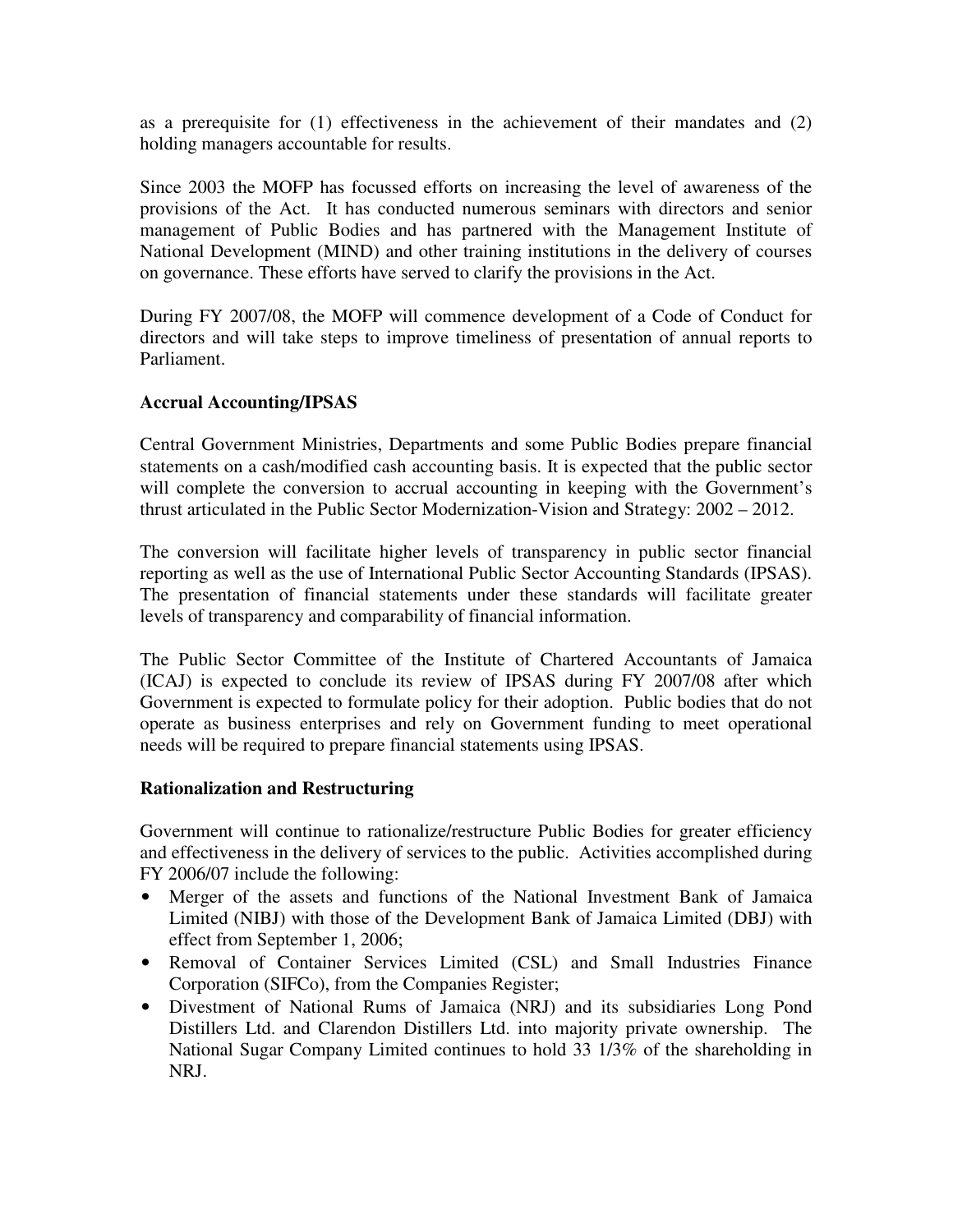The MOFP will continue efforts to wind up and remove inactive entities from the Companies Register. Included in the list of Public Bodies under consideration are:

Caribbean Housing Finance Corporation (CHFC), National Housing Corporation (NHC), Jamaica Development Bank, Forest Industries Development Company (FIDCo) and Coffee Industry Development Company (CIDCo).

Financially challenged Public Bodies continue to impact the central government's budget, negatively. This has resulted in the MOFP having to engage four (4) entities in financial restructuring programmes including debt forgiveness during 2006/07. The MOFP recognizes however, that for financial restructuring to be effective, it is usually necessary to combine it with managerial and operational restructuring. Restructuring activities of this nature are currently underway at Air Jamaica Ltd., Jamaica Urban Transit Company Ltd. (JUTC), Sugar Company of Jamaica (SCJ) and Wallenford Coffee Company Limited.

In addition, the MOFP will seek to impose stringent conditionalities on Public Bodies seeking grants or loans from the Government.

#### *Sustainable Development Strategy*

In FY 2006/07, the MOFP began sensitizing Public Bodies of the need to identify and incorporate sustainable development strategies in their corporate plans. The MOFP will take further steps in FY 2007/08 to increase environmental awareness and the extent to which these are practised in Public Bodies. Expectations are that staff will be trained in identifying and developing environmental protection measures, including pollution prevention, waste disposal and energy efficiency and conservation.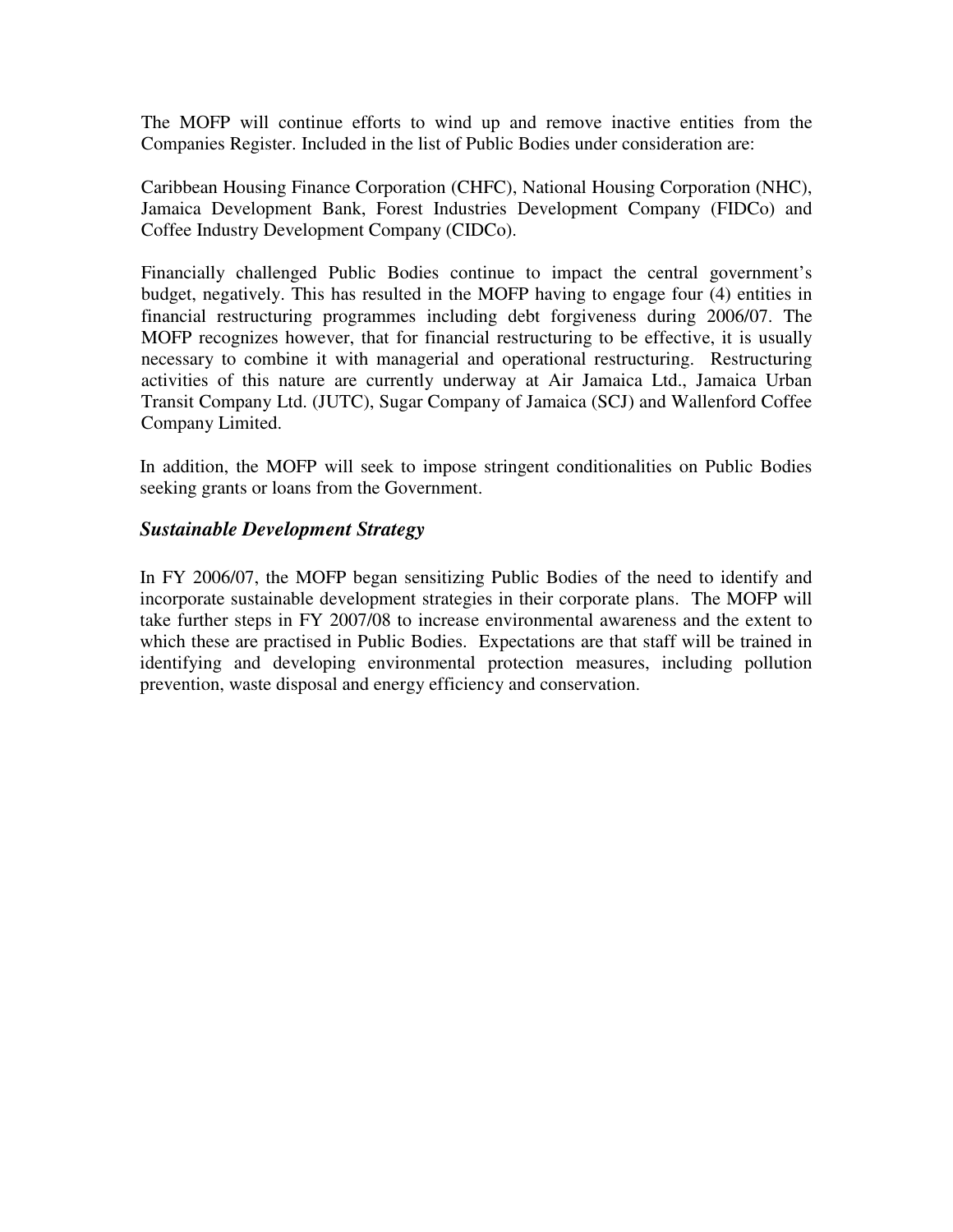#### **Chapter 4**

#### **REVIEW OF SELECTED PROJECTS**

The Government in conjunction with the Multilateral/Bilateral Lending Agencies will continue to finance projects aimed at improving the social (education, health and national security) and agricultural sectors and infrastructure network. A brief review of some of the projects that are currently being implemented is presented below.

#### *SOCIAL SECTOR*

#### *Education*

#### **Reform of Secondary Education (ROSE II)**

The ROSE project was designed to improve the quality of secondary education, through reform, capacity building and continued infrastructure development.

At February 2007, the following had been achieved:

- 396 school personnel have been trained in School Improvement Planning;
- 99 School Improvement Plans have been completed;
- 208 teachers trained in the ROSE I curriculum:
- Land survey has been completed for 6 school sites, namely: Annotto Bay High, Mile Gully High, Lewisville High, Discovery Bay High, Paul Bogle High and Riverdale High;
- 10,000 copies of Foundation Books have been printed and distributed;
- 414 Guidance Counselors have been trained.

The programme will continue in FY 2007/08 with the following activities:

- complete implementation of the School Improvement Plans in 70 schools;
- 300 sets of Diagnostic Tools in Language Arts and Mathematics will be printed and distributed in 450 schools;
- 480 secondary school teachers (Grades 7-9) will be trained in the use of Diagnostic Tools;
- Construction/extension work will be completed on the Paul Bogle High School.

#### *Primary Education Support Programme*

The major objective of this programme is to improve the primary education system through the revised primary curriculum and National Assessment Standards in all primary schools.

Significant achievements made under this programme are listed below:

- At end-February 2007 training had been conducted in 800 primary schools island-wide for teachers to master the new integrated teaching modules;
- 34,000 copies of Supplementary Readers were distributed to 800 schools;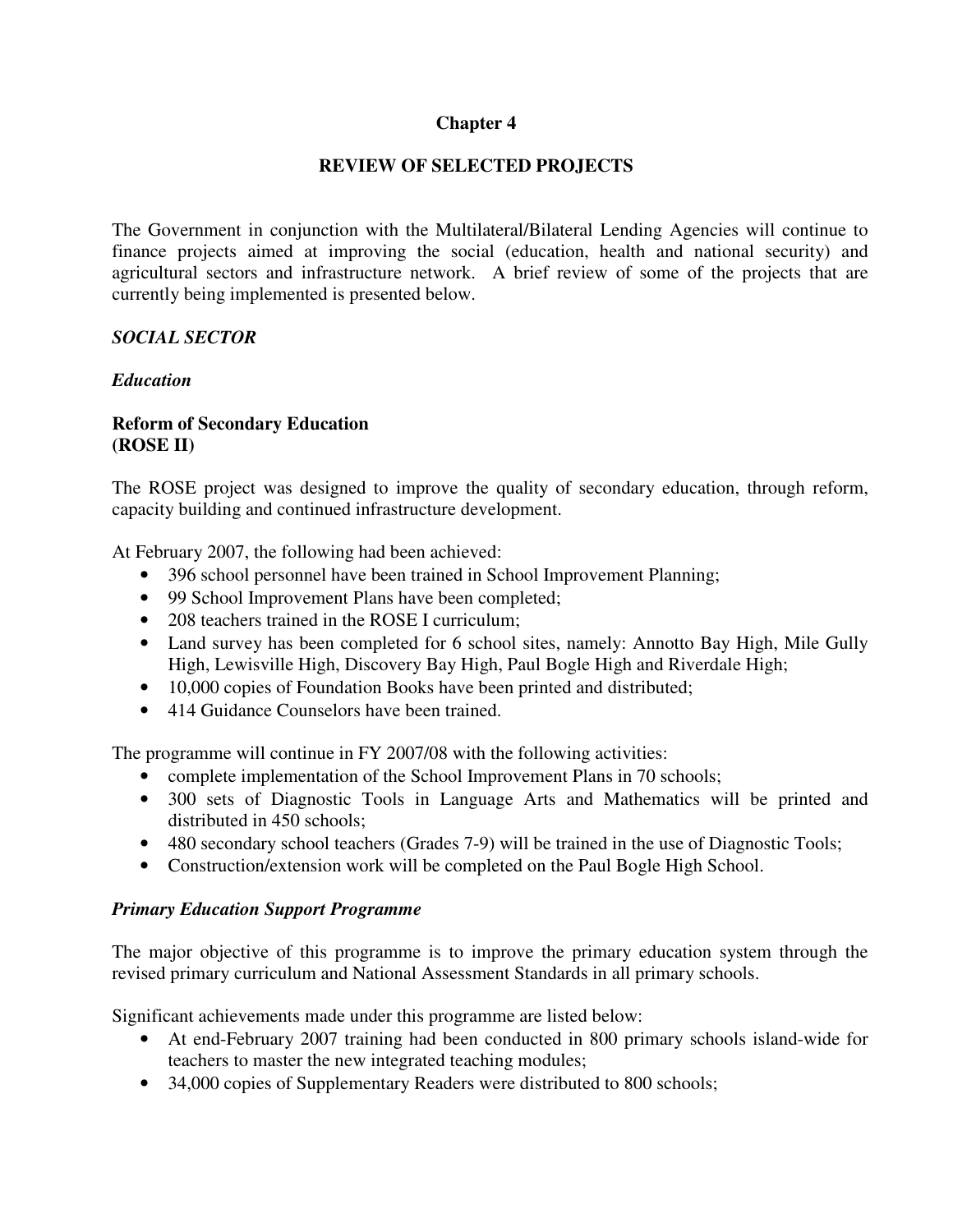- The Strategic Plan for the tertiary sector was completed along with the Rationalization Plan for the Reform of Teacher Education;
- 293 college-trained principals received training in School Management and Leadership under the Principal's Diploma Programme;
- Construction work is underway on three schools in Phase I: Gordon Town, Bromley and Guy's Hill while commencement of work on three others (Hellshire, Mayfield and Christiana-Leased) is awaiting approval from the National Contracts Committee.

Implementation of the programme will continue in FY 2007/08 with the continuation of activities already underway alongside new activities to come on stream. The activities in FY 2007/08 will include:

- o Preparation of materials for the training of Curriculum Implementation teams in Regions 4 and 5;
- $\circ$  Complete preparation and piloting of instructional materials for Literacy Programme 1 3;
- o Training of teachers and literacy liaisons to use materials and implement programmes in schools by September 2007;
- o Develop improved systems for the administration of the GSAT examination and the registration and placement of GSAT students;
- o Implement revised standards for the GSAT, revise existing standards for the Revised Primary Curriculum and develop new ones for Social Studies, Language Arts, Mathematics, among others, at Grades  $1 - 3$ ;
- o Complete construction of 3 schools in Phase I: Gordon Town, Bromley and Guys Hill. Commence construction of three others in Phase I: Mayfield, Hellshire, Christiana-Leased and four schools in Phase 2: Mansfield, Lucea, Chester Castle and Sheffield.
- o Continue implementation of the network infrastructure Education Management Information System (EMIS) Intranet;
- o Complete activities on the plan for tertiary institutions including rationalization of teachers colleges and site-based training in Regions 4 and 5.
- o Continue community-based intervention activities in 100 pilot schools.

#### **Health**

#### *HIV/AIDS Prevention and Control Programme*

The major objective of this programme is to assist in the prevention and control of AIDS and other sexually transmitted infections (STI). The programme is implemented under three components: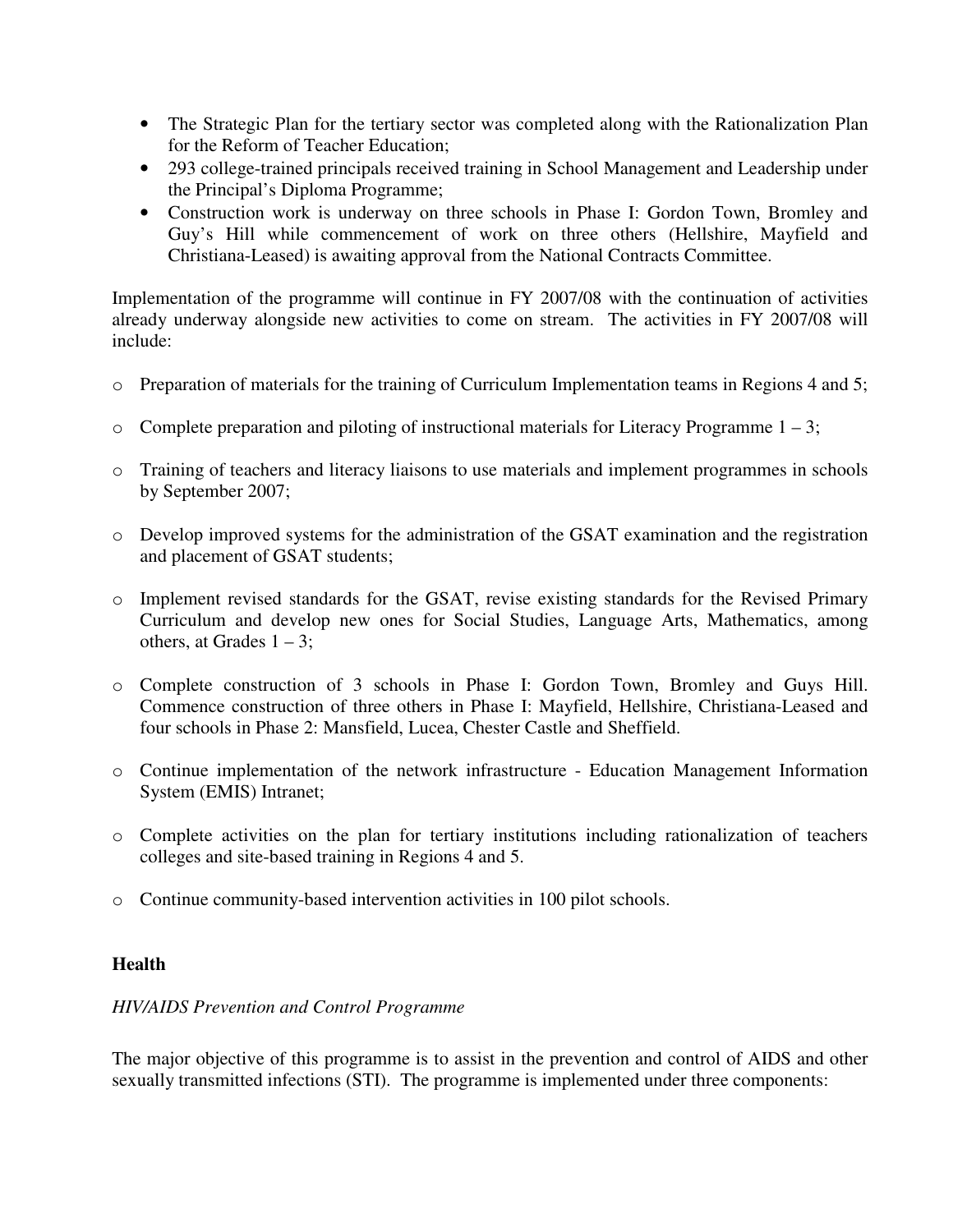*Component 1*: Improve knowledge about HIV/AIDS and access to preventative measures leading to behavioural changes. Interventions focus on high prevalence groups, on the newborn and the young (below age 24). This component also supports interventions seeking to reduce the AIDS stigma.

*Component 2*: Expansion of diagnostic treatment, counseling and care. This component focuses on adequate provision of drugs for infections and STI in health facilities and the expansion of home and hospice care.

*Component 3*: Improved national capacity to tackle the HIV/AIDS epidemic. This component includes interventions that aim to improve diagnostic capacity, quality and efficiency of service delivery sites.

Implementation of the programme commenced in 2003 and has led to an increased awareness of the HIV/AIDS epidemic. Several training and sensitization workshops have been held and condoms distributed. Among the significant outcomes of this programme are the following:

- The Prevention of Mother to Child Transmission Programme has been a success, with significant "buy in" by all stakeholders and notable results in reducing the transmission of HIV from mother to child;
- The National Policy on Blood is in the final drafting process. This policy addresses the following areas: testing, storage and transportation of blood and blood components;
- The infrastructure of the National Public Health laboratory has been strengthened through improvements done by way of additional electrical works, networking and cabling, procurement of computers, equipment and supplies;
- Five sites have been identified for rehabilitation/construction works: St. Jago, Mandeville and St. Ann's Bay Health Centres and Cornwall Regional and Savanna-la-mar Hospitals.

Activities in FY 2007/08 will include consolidation of those already underway along with the implementation of a Laboratory Information System.

#### *Social Safety Net (PATH)*

This programme was designed to assist the poor and most vulnerable in the society and has a target population of 236,000 persons.

As of February 2007, 230,000 persons have benefited. The level of assistance has been increased from \$400 to \$530 per beneficiary per month. A pilot alternative beneficiary payment method using the "keycard cash" is also underway.

The program will continue in FY 2007/08 with the automation of the payment process to facilitate the fast and secure packaging of cheques. The keycard cash payment will also be expanded.

#### *Jamaica Social Investment Fund (JSIF)*

JSIF is an entity established to assist in addressing the needs of the most vulnerable groups in the society through: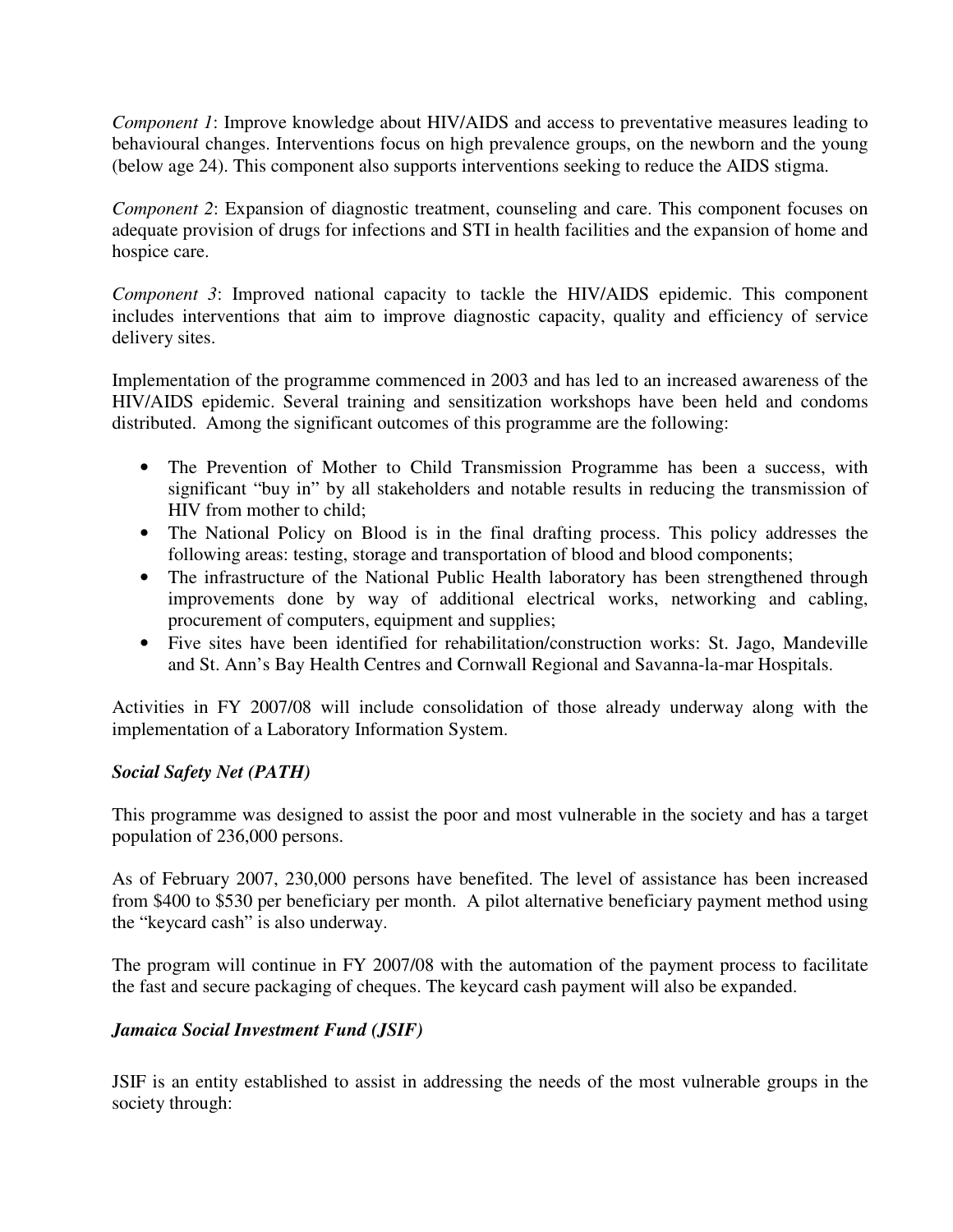- o Establishing an efficient, demand driven and complementary mechanism to deliver basic services and infrastructure to the poor;
- o Channeling resources to the areas of social assistance and basic infrastructure for productive activities;
- o Reducing sub-standard conditions in communities identified for priority treatment.

In February 2006 the Government successfully negotiated a US\$29.3 million loan with the World Bank for the Inner City Basic Services Project. The objective of this project is to improve access to basic services (clean/potable water, sanitation, road infrastructure, solid waste management and related community based services) in targeted underserved inner-city communities. JSIF was selected as the implementation agency for this project based on its track record in project implementation.

Implementation of the project commenced in June 2006 with a prioritization exercise. A total of 12 inner-city communities were identified in the parishes of Kingston, St Andrew, St. Catherine, Clarendon and St. James.

The activities to be undertaken in FY 2007/08 include:

- o The construction and rehabilitation of recreational facilities, installation of community garbage receptacles and replacement of zinc fencing;
- o An integrated network infrastructure in project areas for water, sanitation, drainage and tertiary roads;
- o Installation of streetlights;
- o Refurbishing/construction of community centres;
- o Earmarking of funds for Alternative Livelihood, Skills Training, Family Support Services and Mediation and Conflict Resolution.

#### *National Security*

#### *Citizens Security and Justice*

The objectives of the Citizens Security and Justice programme are:

- o to strengthen crime management capabilities;
- o to prevent and reduce violence in crime prone areas;
- o to improve the delivery of judicial services.

The project has been progressing satisfactorily and a Crime Prevention Programme Coordinator has been employed. Under this programme computer equipment and software have been provided to the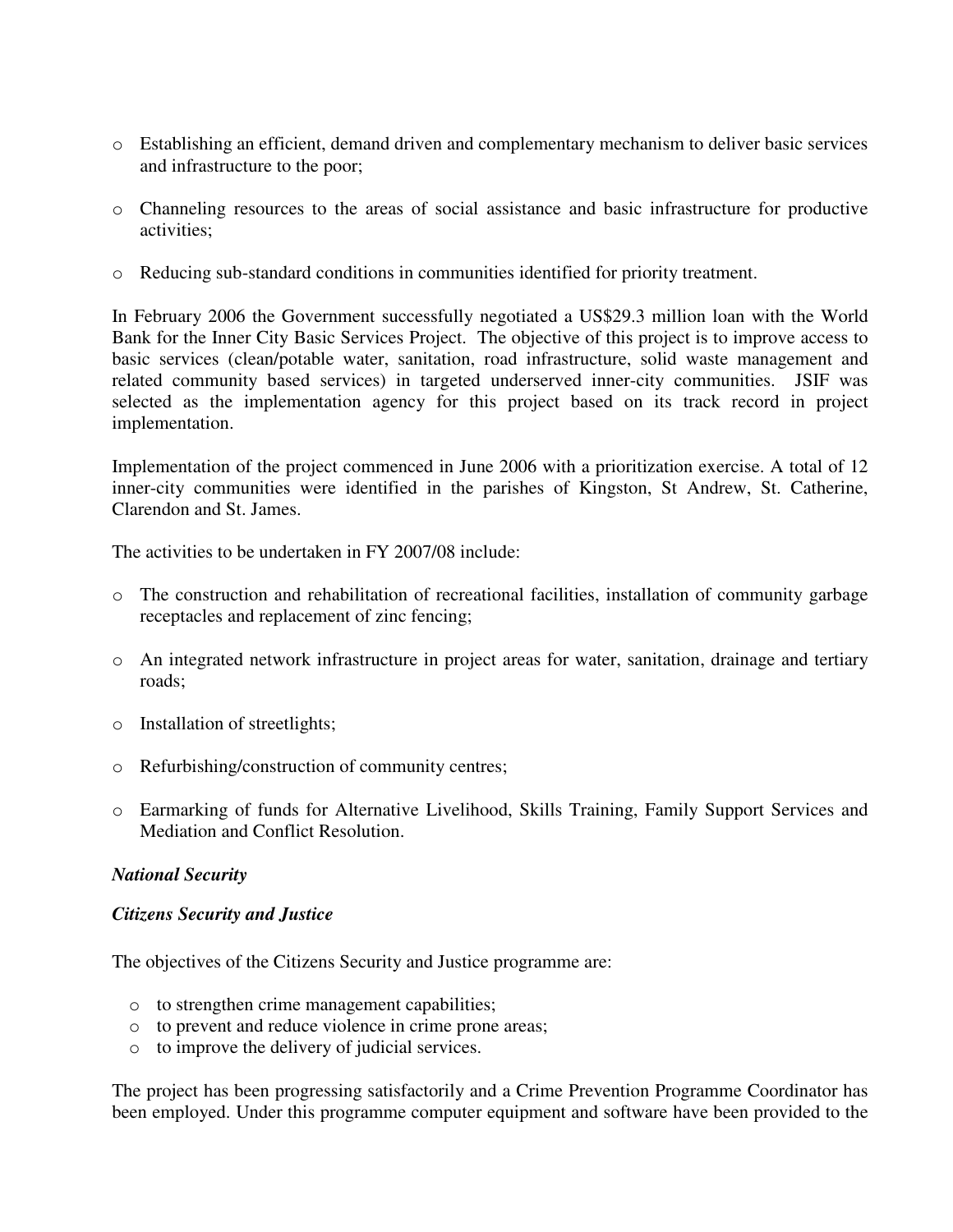Ministry of National Security and the Narcotics Unit of the Jamaica Constabulary Force. Other activities under this programme are outlined below:

- Implementation of a Management Information System (MIS) linking the courts, the Department of Corrections and the JCF is in progress. Tender for the delivery and installation of this hardware/software network was signed in March 2006. The MIS will address, among others, the Traffic Ticketing system, Modules for the Offender Management System, the Parole System and the Juvenile System;
- The Criminal Justice System has had 51 persons trained in the Board of Visitors Programme while 14 Investigators were trained in the Police Public Complaints Authority and 5 social Workers were employed to the Victim Support Unit;
- Land survey and drawings have been completed for the Transformation Centre at the Tamarind Farm Adult Correctional Facility;
- The Family Court on Duke Street has been refurbished;
- Ten projects have been completed under the Community Actions Programme while projects are in progress in the Allman Town, Rockfort and Grants Pen communities;
- Renovation of the reception areas at the Cross Roads and Kingston Central police Station is 90% complete;
- The renovation of the Tower Hill multi-purpose centre is completed, while work is ongoing on centres in Fletcher's Land, Cassia Park, Denham Town and August Town.

Several other activities have been undertaken to assist Inner City Communities inclusive of Conflict Resolution Training, Life Skills training, homework programme, Caribbean Examinations Council (CXC) Mathematics and English classes, parenting programmes as well as drug abuse prevention and treatment.

FY 2007/08 will see a consolidation of the above activities. Three projects now in progress under the Community Action Programme (Allman Town, Rockfort and Grants Pen) will be completed during FY 2007/08. Also slated for completion are:

- Renovation works on the Community Multi-purposes Centres in Fletcher's Land, Cassia Park, Denham Town, Drewsland and August Town along with the reception areas at Cross Roads and Kingston Central Police Stations;
- Implementation of the Traffic Ticketing system by June 2007, the Records Management System and Computer Aided Dispatch by February 2008, Human Resource Management by February 2008 and the Jail Management System by February 2008.

# **AGRICULTURE**

#### *Agricultural Support Services*

This project is geared towards enhancing the quality of agricultural research, upgrading the existing system for safeguarding animal and plant health and stimulating agri-business development in rural areas.

Significant strides have been made in assisting farmers to revitalize the agricultural sector through the project as follows: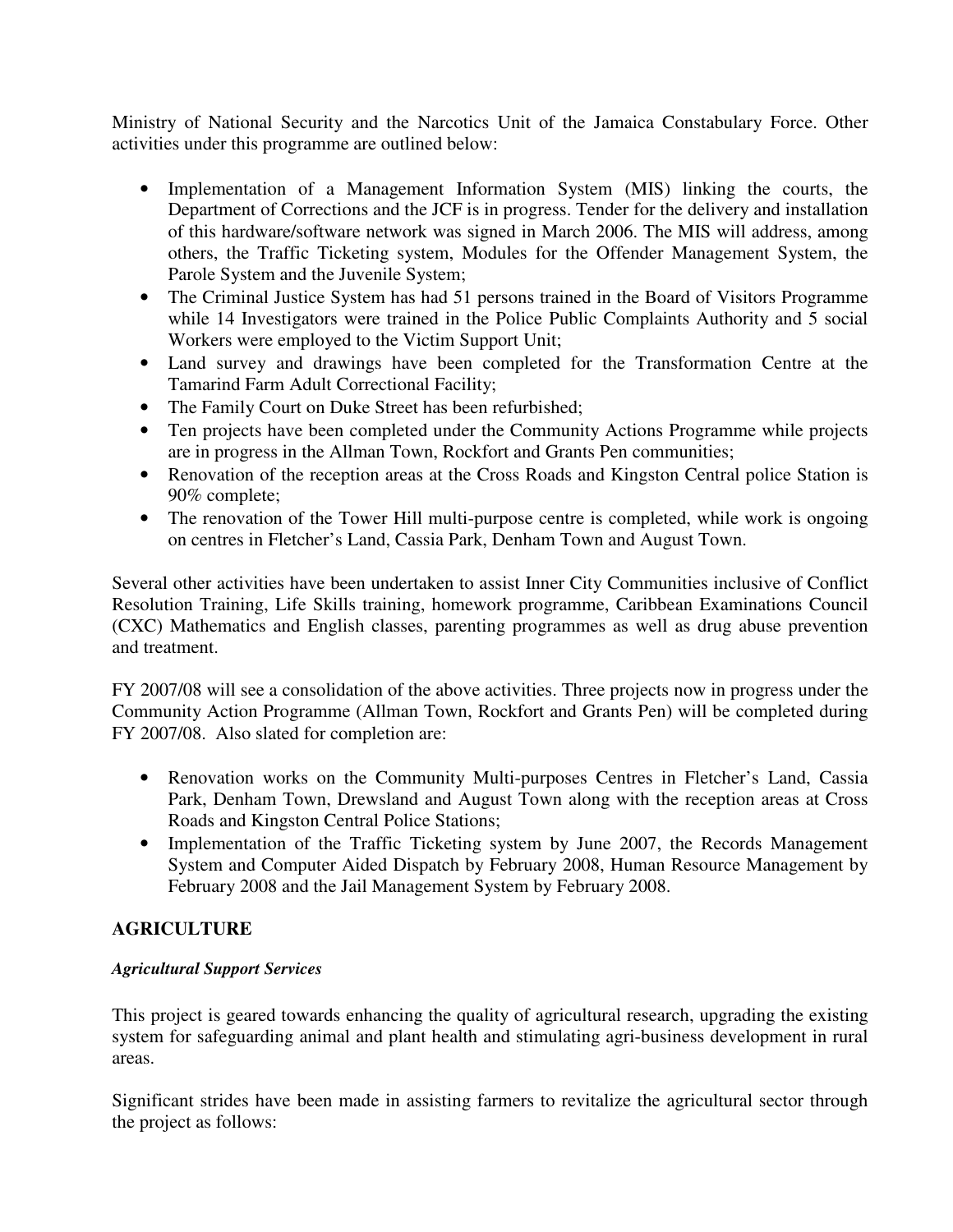- o Approximately \$48mn was spent on refurbishing agricultural research stations at Bodles and Montpelier;
- o Establishment of a Plant Surveillance and Pest Response System (PHS & PRS). This is a webbased system for pro-active surveillance of pest and disease incidence in Jamaica;
- o Two hundred and sixty one (261) farmers were trained in the areas of Farm Budget Planning, Pumpkin Production, Hot Pepper Disease Management and Irrigation Management;
- o A Plant Quarantine Office was constructed at the Montego Bay Port and the fumigation centre at the Export Complex was refurbished;
- o The pilot project under the National Livestock Identification Programme was completed;
- o Thirty-six officers have been trained in Aquatic and Avian Medicine, Chromatography, Carcass Disposal and Biotoxin;
- o Twenty-four projects totaling \$420mn were approved and are at various stages of implementation. These projects are aimed at enhancing the competitiveness of the agricultural sector.
- o Consolidation and completion of these projects and activities are expected in FY 2007/08.

# **INFRASTRUCTURE**

#### *Northern Jamaica Development (NJD)*

The Northern Jamaica Development project was designed to improve the road infrastructure from Negril to Port Antonio. The NJD project commenced in April 1997 is now scheduled to conclude by December 31, 2008.

Segment I of the Highway from Negril to Montego Bay has been completed.

Segment II which was re-scoped consists of 70 km from Greenside to Ocho Rios. At February 2007, work was 98% complete. All bridge structures are in place and the 70 km of highway between Greenside and Ocho Rios has been completed. All utility poles and wires have been relocated. Outstanding activities including curbs and channel, concrete channels and road signage are slated for completion by March 31, 2007.

With respect to Segment III from Ocho Rios to Port Antonio the overall physical progress of the work at February 2007 is approximately 16% complete. It is anticipated that by March 2008, construction work will be 85% complete.

The major activities to be undertaken in FY 2007/08 include:

 $\circ$  Paving of an additional 72 km of roadway to complete a total of 82 km of road;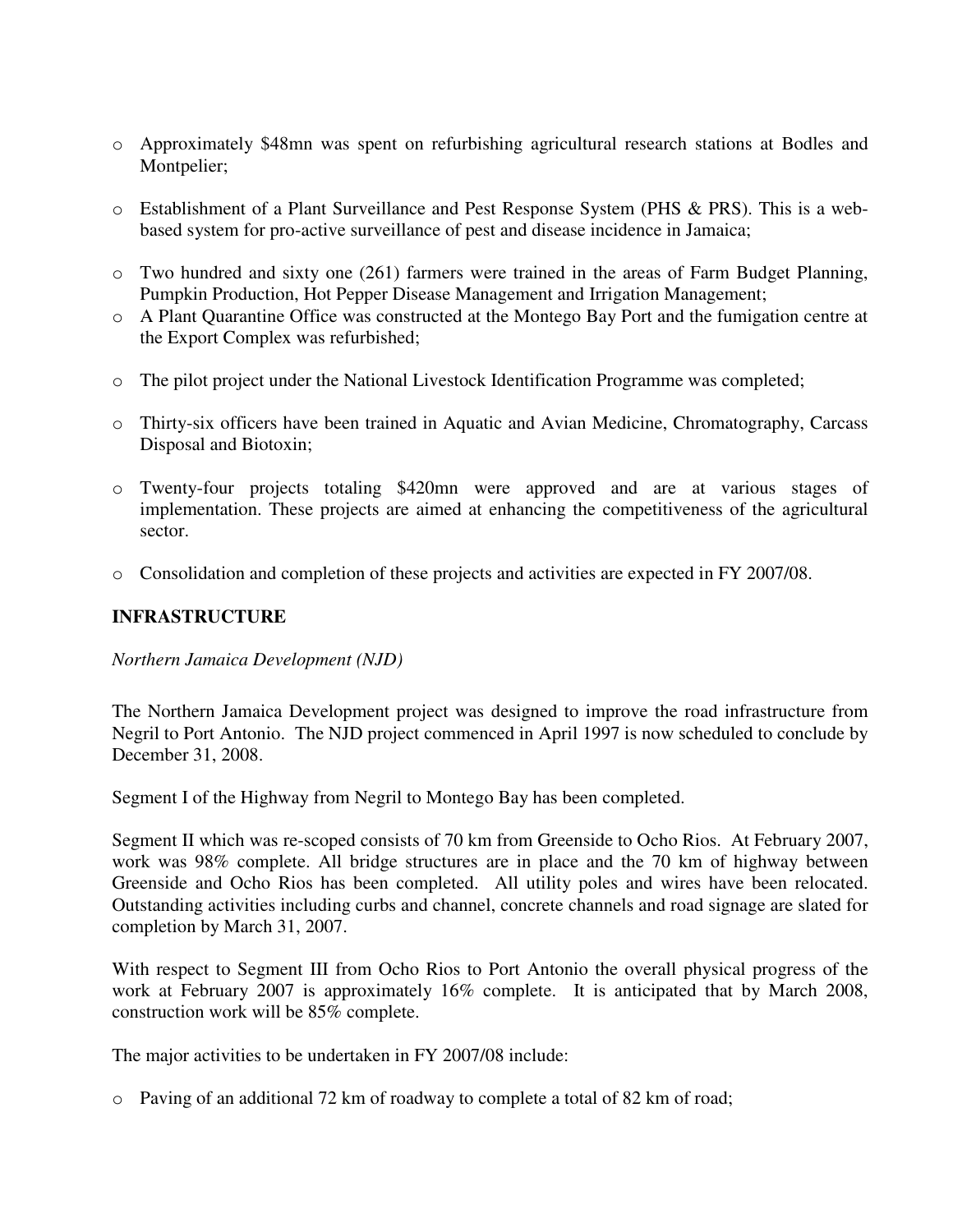- o Completing construction of 7 new bridges;
- o Rehabilitation of 16 existing bridges;
- o Completing relocation of utility poles and wires.

It is anticipated that by March 2008, construction work on Segment III will be 85% complete.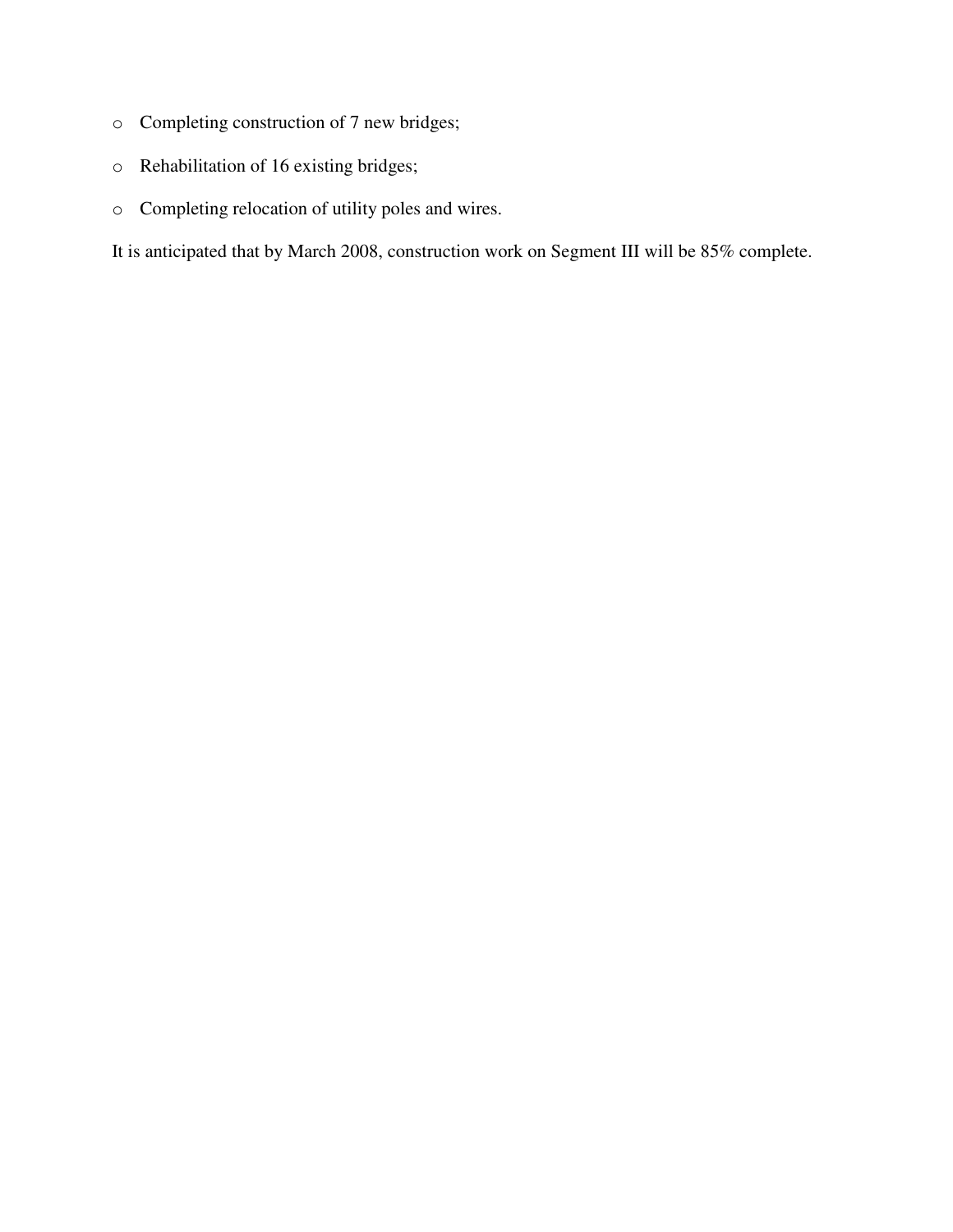# **Chapter 5**

# **DEBT AND CAPITAL MARKET DEVELOPMENTS**

## **INTRODUCTION**

Debt Management in FY 2006/07, within the context of an improved macro-economic environment, successfully achieved its objective of raising adequate levels of financing to satisfy budgetary requirements at minimum cost.

The domestic debt borrowing programme was essentially completed by the end of the third quarter of the fiscal year. This achievement was facilitated by the raising of funds in the international capital market at the end of FY 2005/06 to finance external amortization due in FY 2006/07.

Some measure of success was achieved in FY 2006/07 in the Government's Debt Management Strategy with continued containment of the growth rate of the domestic debt (which has shown marginal decreases over the past three fiscal years); achievement of reduced borrowing costs; reduction of the level of foreign exchange risk in the domestic debt stock and the extension and smoothing of the maturity profile of the domestic debt portfolio by the issuance of debt securities with tenures of twenty to thirty years.

During FY 2006/07, favourable market conditions combined with improvements in key macroeconomic indicators contributed to positive market sentiments from investors.

The international capital markets were successfully tapped in March 2007 with the issue of Jamaica's longest dated, lowest coupon, largest US\$-denominated and first amortized bond by the Government. The bond carries a coupon of 8.0% p.a. and will be amortized over the last three years of the tenure, with final maturity in March 2039. Due to overwhelming demand for the issue, the original size of US\$250mn was upsized to US\$350mn. The bond, issued at a discount, has since traded in the secondary market at and above par.

During FY 2006/07, Jamaica's external bonds performed well when compared with those of other emerging market issuers and sustained their premium trading levels despite periods of volatility in the markets.

During the fiscal year Jamaica's credit ratings were reviewed by the rating agencies Moody's Investors Service (Moody's), Standard and Poor's (S&P) and Fitch Ratings (Fitch). Moody's reaffirmed Jamaica's long-term foreign currency credit rating of "B1", its long-term local currency rating of "Ba2" and maintained its "Stable" outlook for Jamaica. S&P also re-affirmed Jamaica's long-term foreign currency rating of "B" and maintained its "Stable" outlook. Fitch conducted its inaugural sovereign rating of Jamaica and assigned a foreign and local currency issuer default rating of "B+" and a "Stable" outlook.

At end-March 2007, total public debt stood at \$923.1bn or 130.4% of GDP compared with 131.8% at the end of March 2006. Domestic interest payments for FY 2006/07 accounted for 37.9% of tax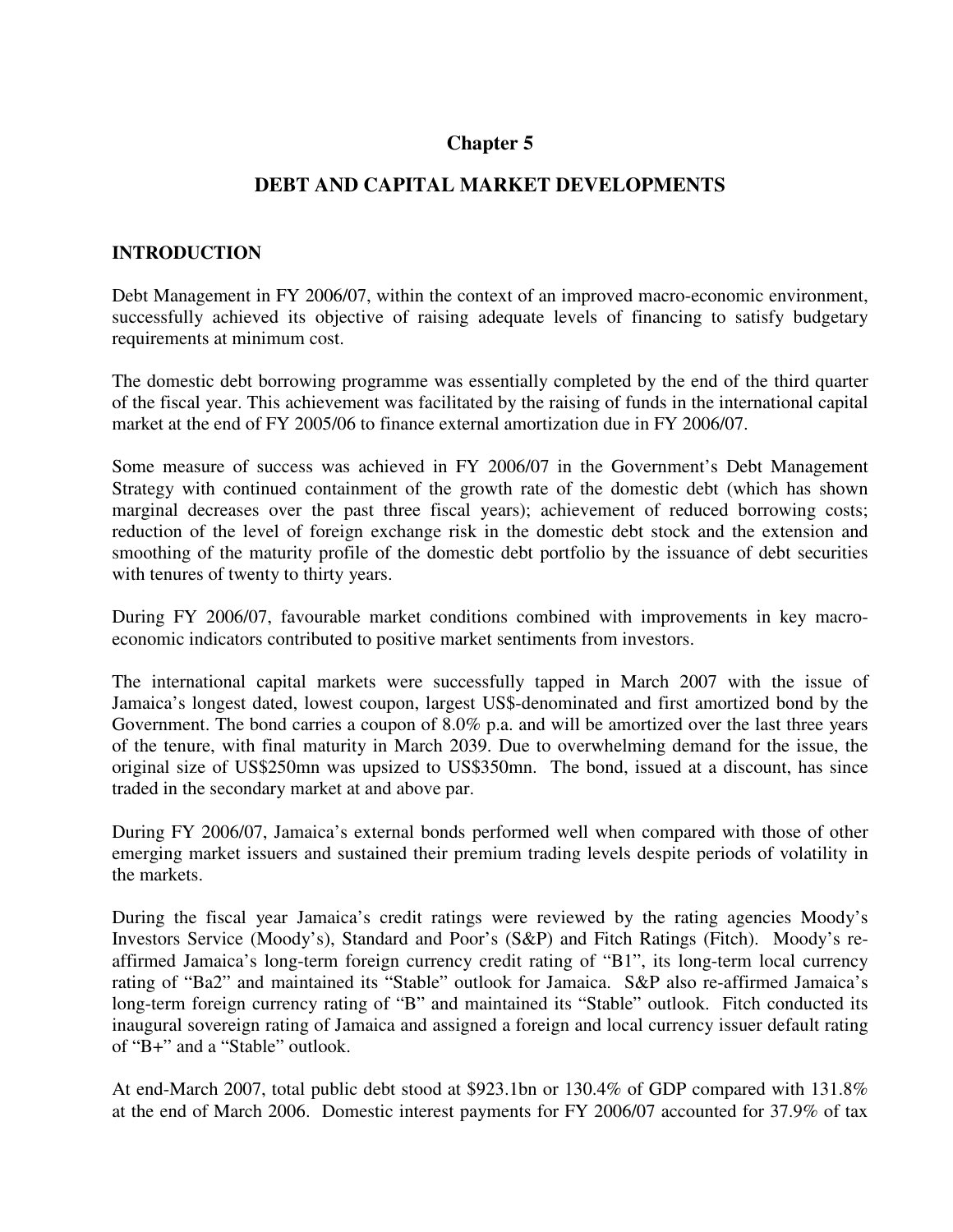revenue and 31.6% of recurrent expenditure, compared with 40.2% and 34.0%, respectively, for FY 2005/06. External debt service as a percentage of exports of goods and services declined to 9.4% at end 2006/07 from 14.3% at the end of 2005/06. The current debt service ratio has remained within the internationally accepted benchmark of less than 20%.

Total debt at end-March 2007 had increased by 9.0% (or 3.4% of GDP) over the stock of \$847.3bn recorded at end-March 2006. This increase includes the US\$350mn raised to finance FY 2007/08.

The main factors contributing to the increase were:

- The issue of government securities to cover BOJ losses and the capitalization of interest on former FINSAC Bonds;
- The assumption of contingent obligations in respect of the Sugar Company of Jamaica;
- The issuance of a US\$350mn bond in the international capital markets to finance FY 2007/08; and
- Increase in Government guarantees mainly in support of the financial restructuring of the debt portfolio of Clarendon Alumina Production Ltd. and for the purchase of equipment by the Port Authority of Jamaica for the Fifth Phase Expansion Programme of the Kingston Container Terminal.

## **DOMESTIC DEBT**

## *PERFORMANCE SUMMARY*

During FY 2006/07, the Government continued its management of the domestic debt within the framework prescribed by the debt management strategy. Efforts were made to finance the budget at minimum borrowing costs, maintain an appropriate mix of fixed-rate and floating-rate debt to minimize interest-rate risk; minimize foreign currency exposure of the domestic debt portfolio; issue debt securities at the long end of the yield curve to better manage refinancing risk; increase transparency and predictability in debt issuance and increase the use of the auction mechanism for issuance of domestic securities.

The Government was able to achieve and maintain, through sound fiscal and monetary policies, a relatively stable foreign exchange market, and an improved macro-economy, thereby facilitating implementation of its debt management strategy. The Government was successful in extending the maturity profile of the debt, as  $41.0\%$  of new debt issued during the period had maturities in excess of ten years and up to thirty years. There was measured success in containing the growth rate of the domestic debt and in obtaining lower cost funding. There was success in minimizing borrowing costs, facilitated by the reduction in interest rates. The average yield on the benchmark 6-month Treasury Bill instrument moved from 13.18% p.a. at the beginning of the period, to close the financial year at 11.65% p.a., the lowest in over twenty years. The stock of foreign currency debt in the portfolio was reduced, thereby decreasing the level of foreign currency exposure.

#### **Stock Composition**

At the end of March 2007, the stock of domestic debt stood at \$513,930.8mn or 72.6% of GDP, down from 75.1% of GDP at the close of FY 2005/06. The debt stock had increased by \$31,218.2mn or 6.5% over the stock at the end of FY 2005/06, and compared favourably with the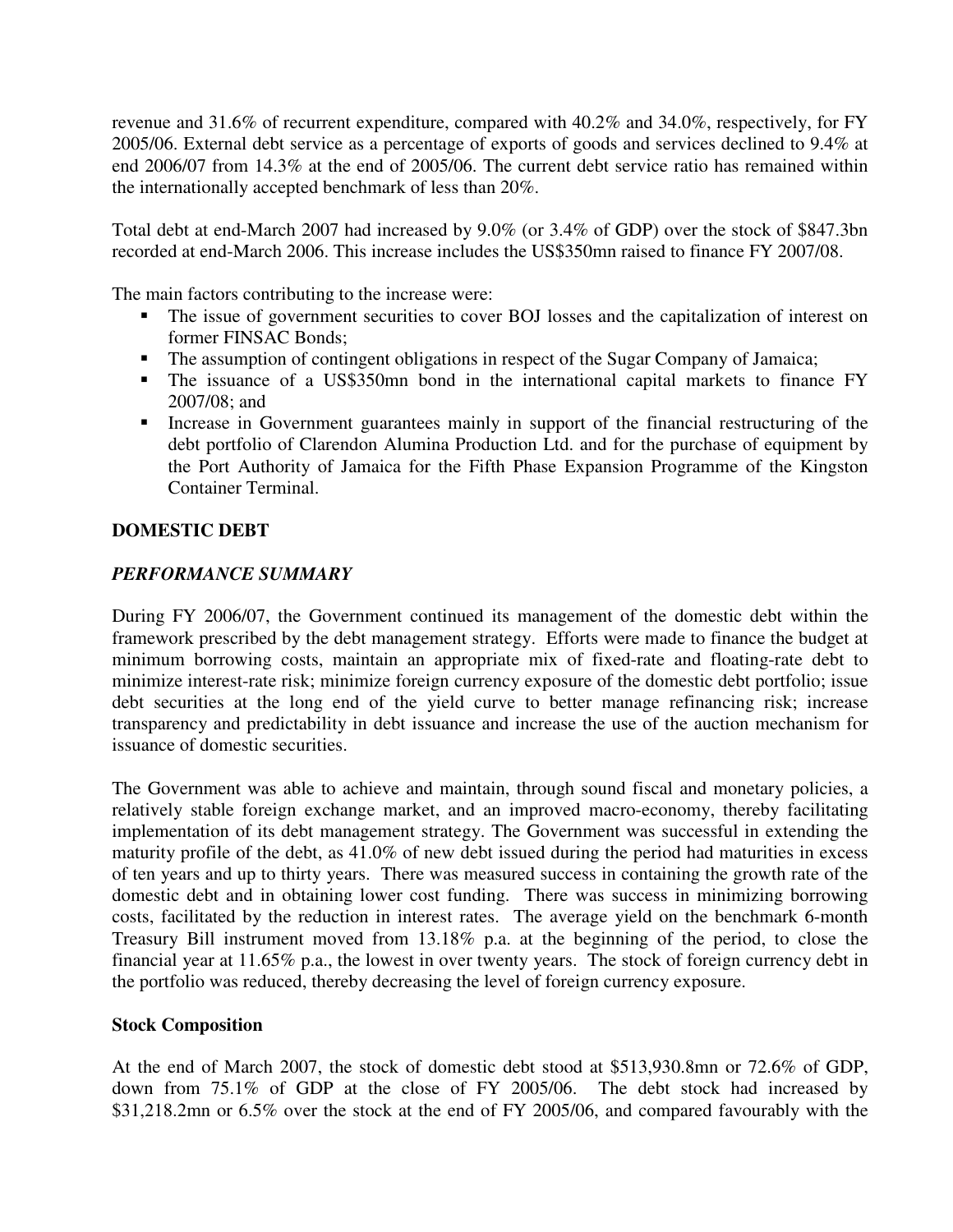previous increases of 7.5% at the end of FY 2005/06 over end of FY 2004/05 and 7.6% at the end of FY 2004/05 over end of FY 2003/04. The Government has had measured success in containing the growth of the domestic debt, with the rate of increase declining marginally over the past three fiscal years.

The increase in the debt stock was attributable to:

- Financing of the budget deficit;
- The issue of government securities to cover BOJ losses and the capitalization of interest on former FINSAC Bonds; and
- The assumption of contingent obligations in respect of the Sugar Company of Jamaica.

At the end of the fiscal year 2006/07, Local Registered Stock (LRS) and Debentures, the Government's medium to long-term debt instruments, represented approximately 83.2% of total debt compared with 81.1% at end- March 2006 and 77.3% at end-March 2005.

US\$-denominated and US\$-indexed issues accounted for 14.5% of total debt at end- March 2007 compared with 15.9% at the end- March 2006 and 18.8% at end-March 2005. Treasury Bills, the Government's short-term instrument, Commercial Bank Loans and Other debt accounted for the remaining 2.3% compared with 3.0% at end-March 2006, and 3.9% at end-March 2005. These debt ratios all indicate improvements in the debt statistics reflecting longer maturities and lower foreign currency exposure.

Over the review period, market expectations continued to reflect increased demand for long-term instruments with variable rates, and to a lesser extent, short-term fixed rate securities, over long-term fixed-rate instruments. The proportion of Local Registered Stock (LRS), at 44.1%, remained the largest component of the domestic debt stock, although it decreased significantly by 4.9% during the period. This component of the debt as a share of the stock continued the downward trend that emerged over the previous four fiscal years. The stock of LRS declined from 48.8% at end-March 2006, to 44.1% at end-March 2007.

The Investment Bonds/Debentures category accounted for a significant portion of the increase in the debt stock at the end of FY 2006/07, increasing by \$44,771.2mn or 28.7% over end-March 2006. At end-March 2007, it represented 39.1% of the stock compared with 32.3% at the end-March 2006.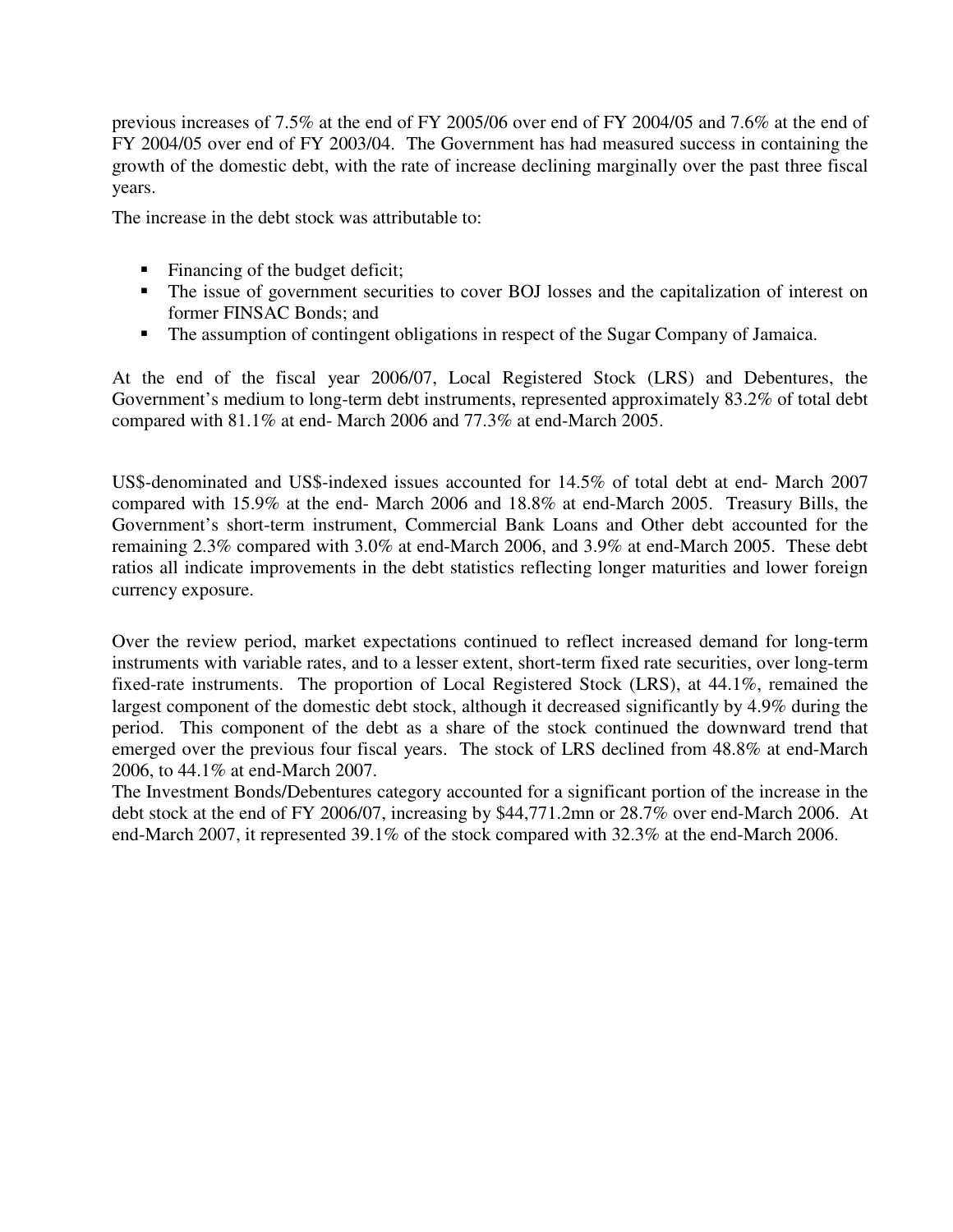#### **Structure of Domestic Public Debt 2005/2006 - 2006/2007 (J\$mn)**

|                               | F/Y       | ℅             | F/Y       | %     |
|-------------------------------|-----------|---------------|-----------|-------|
|                               | 2005/06   |               | 2006/07   |       |
| <b>LRS</b>                    | 235,632.7 | 48.8          | 226.631.1 | 44.1  |
| Debentures                    | 155,905.6 | 32.3          | 200,676.8 | 39.1  |
| <b>Treasury Bills</b>         | 3,800.00  | 0.8           | 4,200.00  | 0.8   |
| <b>US\$ Indexed Bonds</b>     | 25,575.1  | 5.3           | 24,588.9  | 4.8   |
| <b>US\$ Denominated Bonds</b> | 51,163.5  | 10.6          | 49,993.7  | 9.7   |
| Commercial Bank Loans & Other | 10,635.6  | $2.2^{\circ}$ | 7,840.4   | 1.5   |
|                               |           |               |           |       |
| <b>Total Domestic Debt</b>    | 482,712.5 | 100.0         | 513,930.8 | 100.0 |

There was some success in reducing the stock of foreign currency debt in the domestic debt portfolio. At the end of FY 2006/07, the stock of US\$-denominated bonds and US\$-indexed Bonds stood at \$74,582.60mn or 14.5% of the total debt stock. This represented a \$2,156.2mn or 2.8% reduction, compared with the total of \$76,738.9mn at end-March 2006. The stock of domestic debt is projected to increase by 8.0% to \$554,799.3mn at the end of FY 2007/08.

# **Holdings**

Merchant banks, trust companies and brokers remained the main holders of government securities. Their holdings increased from 33.7% of the total stock outstanding at the end of FY 2005/06 to 38.0% at the end of FY 2006/07. Commercial banks were the second largest holder accounting for 15.3%. The Bank of Jamaica's holdings decreased from 17.8% at the end of FY 2005/06 to 14.8% at the end of FY 2006/07. Holdings by insurance companies and pension funds, including the National Insurance Fund, increased from 22.3% to 22.9%.

# *Maturity Profile*

During FY 2006/07, consistent with the debt management strategy objective of reducing refinancing risk over the medium-term, the Government was successful in extending the maturity structure of the domestic debt, and issued 41% of its new debt securities with maturities over ten years.

Of the domestic debt issued in FY 2006/07, a significant 37.6% was issued with maturities between 10 and up to 20 years, compared with 17.4% in FY 2005/06. The Government also successfully issued 3.4% of new debt securities with 20 to 30 years maturity.

Debt issues with maturities between 5 and 10 years saw a marginal increase from 35.2% in FY 2005/06 to 36.1% in FY 2006/07. In addition, of the total debt issued, 22.9% will mature within 5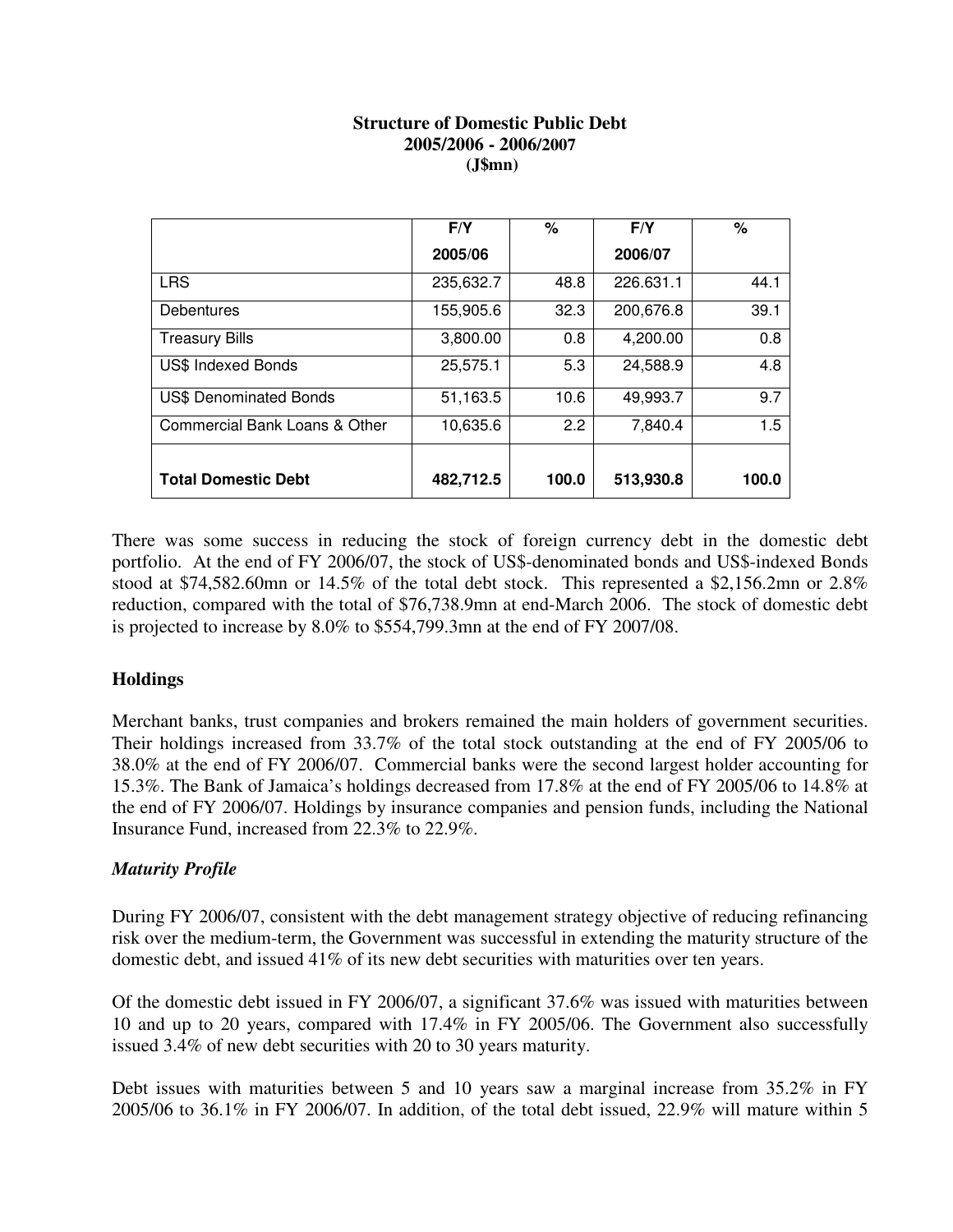years, a notable improvement when compared with 43.4% in FY 2005/06 and 71.5% in FY 2004/05. Within this period, 8.4% will mature in 1-3 years and 14.5% in 3-5 years.

Of the total domestic debt outstanding at the end of FY 2006/07, 44.3% had maturities of 5 years and over, a significant improvement over the 28.1% at the end of FY 2005/06, and 55.7% had maturities of up to 5 years, compared with 71.9% in FY 2005/06. Within the 1-5 year category, 13.1% is due to mature within a year, 25.4% in 1-3 years while 17.2% will mature in 3-5 years.

| <b>Years to Maturity</b>     | F/Y 2004/05 | F/Y 2005/06 | F/Y 2006/07 |
|------------------------------|-------------|-------------|-------------|
|                              |             |             |             |
| $<$ 1 & up to 5 yrs          | 81.1        | 43.4        | 22.9        |
| of which $<$ 1 & up to 3 yrs |             | 16.3        | 8.4         |
| of which 3-5 yrs             |             | 27.1        | 14.5        |
| 5-10 yrs                     | 12.2        | 35.7        | 36.1        |
| $10 - 20$ yrs                | 6.3         | 17.4        | 37.6        |
| $20 - 30$ yrs                | 0.4         | 3.5         | 3.4         |
| <b>Total</b>                 | 100.0       | 100.0       | 100.0       |

#### **Maturity Structure of New Debt By Original Maturities (J\$mn %)**

# **Debt Raising**

Gross new debt issued during FY 2006/07 amounted to \$125,919.6mn, compared with a projected \$111,880.5mn and \$9,700mn for budgetary and non-budgetary financing, respectively.

Of the total new issuance, \$116,830.1mn or 92.8% was raised for budgetary financing, and \$9,089.4mn or 7.2% for non-budgetary purposes. Relative to projections these represented an increase of \$5,140.1mn or 4.6% in budgetary financing, and a decrease of \$610.0mn or 6.3% in nonbudgetary financing, respectively.

In keeping with the debt management strategy, \$109,029.6mn or 86.6% was issued through the market mechanism, while \$16,890.0mn or 13.4% represented non-market issues. Of the non-market issues, \$9,089.4mn or 7.2% was in respect of the assumption of contingent obligations for SCJ, the issue of Government securities to cover BOJ losses and the capitalization of interest on previously issued securities to BOJ for former FINSAC Bonds and BOJ losses.

A total of \$35,683.7mn or 28.3% was issued as fixed rate, and \$89,866.9mn or 71.4% as variable rate debt.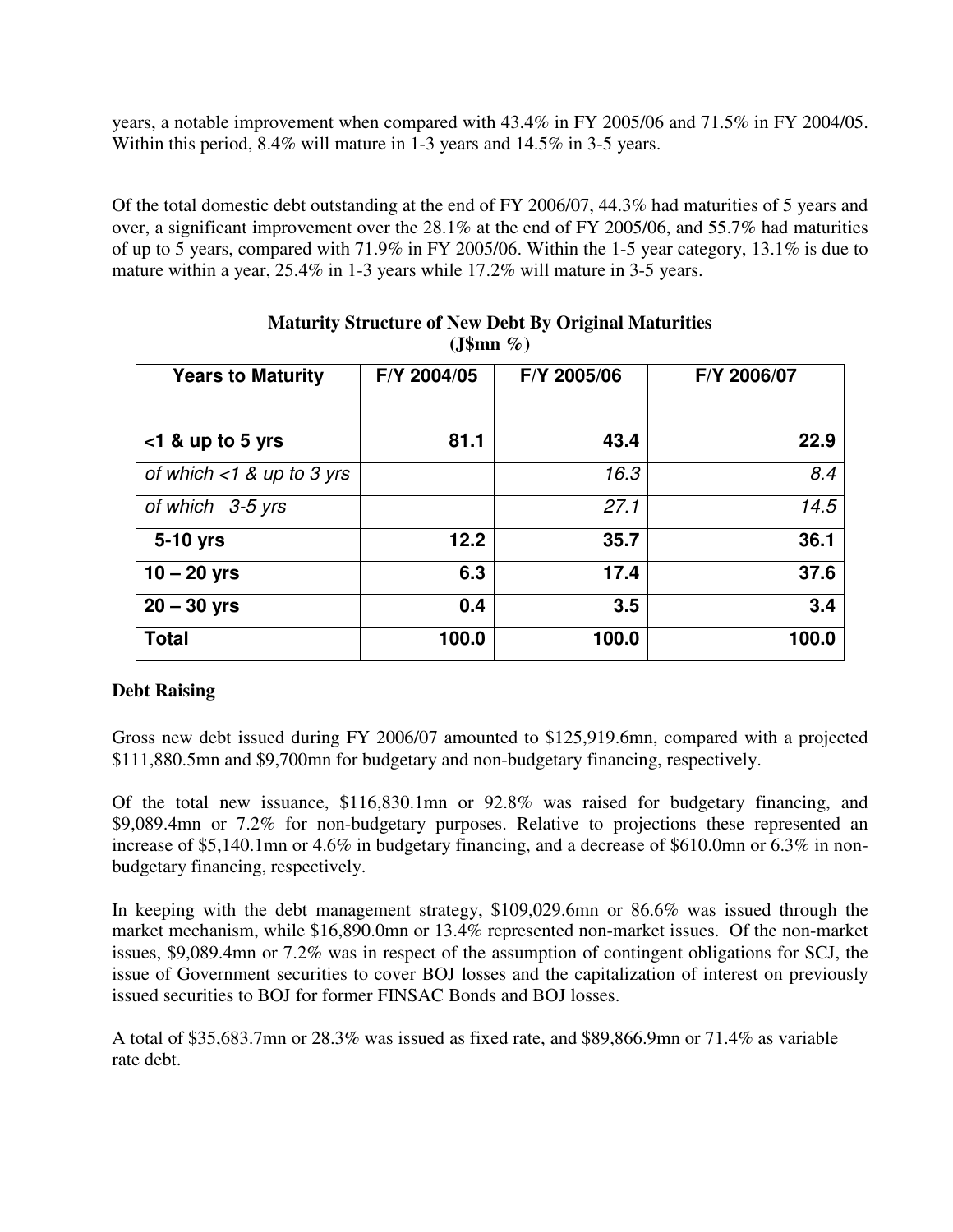

#### **Interest Rate Structure**

During FY 2006/07, the Government continued to be guided by the debt management strategy objective of increasing the ratio of fixed rate debt. Although market demand for variable-rate instruments did not allow for the achievement of this objective the Government was able to reduce its re-pricing risk in the short-term as a result of the declining interest rate path.

Of the new domestic debt issued during the fiscal year, 71.4% was contracted at variable rates of interest, 28.3% was contracted at fixed rates, and 0.3% was non-interest bearing.

At the end of March 2007, the fixed-rate debt as a percentage of total domestic debt had moved to 40.0% down from 47.0% at the end of March 2006, and 58.0% at the end of March 2005.

| Niarch $2005 -$ Niarch $2007$<br>(%) |                          |                      |                   |
|--------------------------------------|--------------------------|----------------------|-------------------|
|                                      | <b>Marc</b><br>h<br>2005 | <b>March</b><br>2006 | <b>March 2007</b> |
| <b>Fixed Rate</b>                    | 58.0                     | 47.0                 | 40.0              |
| Variable Rate                        | 41.9                     | 53.0                 | 59.9              |
| Non Interest-Bearing                 | 0.1                      | 0.0                  | 0.1               |
| <b>Total Debt</b>                    | 100.0                    | 100.0                | 100.0             |

#### **Total Domestic Debt Interest Rate Composition March 2005 – March 2007**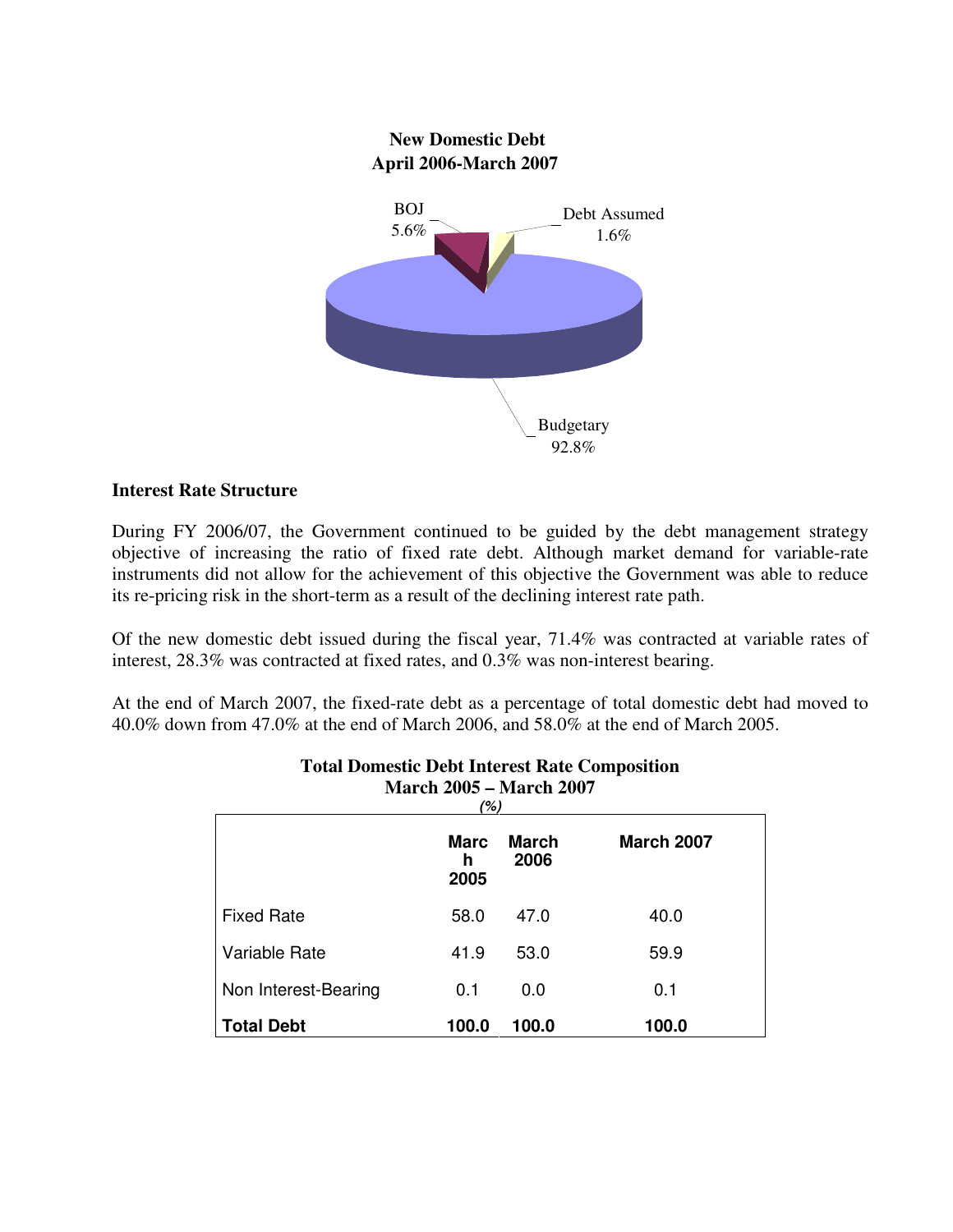#### **Interest Rates**

Domestic interest rates were relatively stable during FY 2006/07, fluctuating within a narrow band, but maintaining a consistent decline in keeping with the Government's debt management strategy. Relative stability in the foreign exchange market and improved macroeconomic performance during the period, contributed to a steady reduction in these rates.

Coupon rates on Bank of Jamaica Reverse Repurchase Agreements (REPOs) were decreased on three occasions during the review period, the latest reduction taking place on December 22, 2006 with a 30 basis point reduction across-the-board. The Bank of Jamaica discontinued the use of the 270-day and 360-day instruments in May 2006. The signal REPO rates on the 30-day and 180-day instruments, declined from 12.60% p.a. and 13.00% p.a., respectively, at end-March 2006, to 11.65% p.a. and 11.85% p.a. respectively, at end-March 2007.

Average yields on the six-month Treasury Bill decreased from 13.18% p.a. at the end of March 2006 to 11.65% p.a. at the end of March 2007, the lowest in over twenty years. The average yield on the three-month Treasury Bill also followed a similar path moving from 13.16% p.a. at end-March 2006, to 11.55% p.a. at the end of March 2007.

The Weighted Average Interest Rate on the domestic debt portfolio at the end of the review period was 14.22% p.a. for J\$ instruments and 9.84% p.a. for US\$-denominated instruments. These compared with 15.16% p.a. and 10.17% p.a. for J\$ and US\$ denominated instruments, respectively, at the end of FY 2005/06.

#### **Domestic Debt Indicators**

At the end of FY 2006/07, domestic debt as a percentage of GDP was 72.6% compared with 75.1% at the end of FY 2005/06. Domestic interest payments for FY 2006/07 accounted for 37.9% of tax revenue and 31.6% of recurrent expenditure, compared with 40.2% and 34.0%, respectively, for FY 2005/06.

#### **EXTERNAL DEBT**

#### *PERFORMANCE SUMMARY*

The external debt financing programme for FY 2006/07 was consistent with the debt management strategy. The Government satisfied its objectives of securing adequate external financing, extending the US\$ yield curve and widening its investor base. In March 2007, the Government raised US\$350 million of its external borrowing requirement for FY 2007/08.

During the year, the Government maintained its policy of transparency and predictability. In June 2006 the documents filed with the United States Securities and Exchange Commission were updated as part of the requirement for the Schedule B Shelf Registration Programme. In keeping with the Government's medium-term external borrowing programme the amount placed on the "Shelf" was replenished to US\$700 million. The Government therefore positioned itself to take advantage of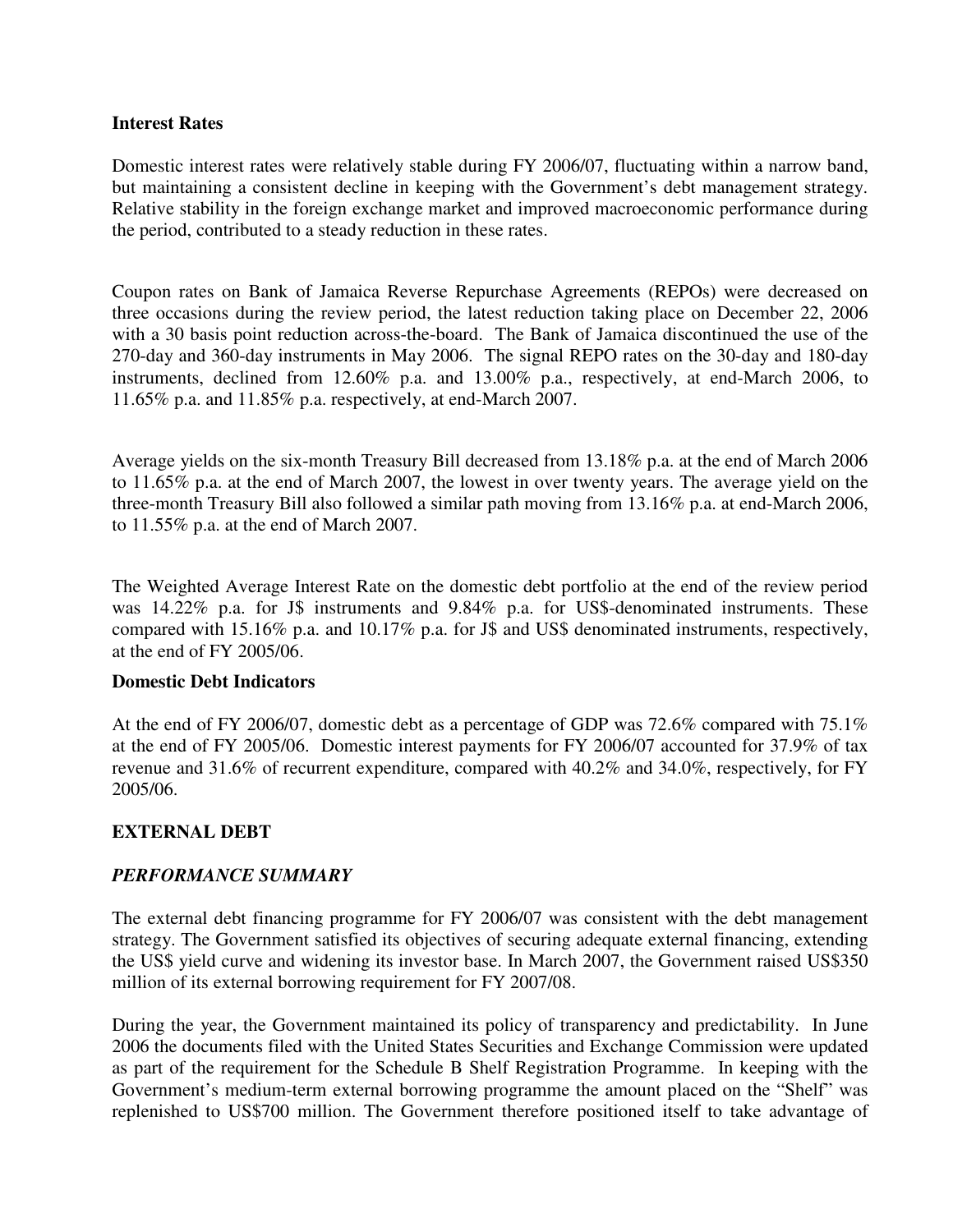favourable market conditions. International investors were kept informed on economic developments through quarterly investors' conference calls and a non-deal roadshow in major European cities.

# *STOCK*

At the end of March 2007, the stock of public and publicly guaranteed external debt was US\$6,035.3mn or \$409,196.1mn, representing 57.8% of GDP. The external debt increased by US\$467.9mn or 8.4% compared with the level at the end of March 2006. In J\$ terms, the external debt increased by \$44,558.7mn or 12.2%.

This rate of growth was slower than the 17.5% recorded in FY 2005/06. The growth was largely attributable to:

- The issuance of a US\$350mn bond in the international capital markets to finance FY 2007/08;
- Increase in Government guarantees mainly in support of the financial restructuring of the debt portfolio of Clarendon Alumina Production Ltd. and for the purchase of equipment by the Port Authority of Jamaica for the Fifth Phase Expansion Programme at the Kingston Container Terminal; and
- Adverse movements of the Euro vis-à-vis the US\$ and the US\$ vis-à-vis the J\$.

# **Creditor Composition**

Private creditors assumed the position as the predominant source of funding reflecting Jamaica's continued access to the international capital markets. Eurobond issues in the international capital markets represented a significant component of the external debt stock, accounting for 62.0%, at the end of FY 2006/07 compared with 57.3% at the end of FY 2005/06. At the end of March 2007, loans from official creditors – multilateral and bilateral sources - accounted for 32.0% of the external debt portfolio compared with 36.0% at end-March 2006, and 43.7% at end-March 2005.

Loans from commercial banks as a percentage of the external debt increased from 4.1% at the end of FY 2005/06 to 5.0% at the end of FY 2006/07. The increase was due primarily to the use of suppliers' credits for the purchase of goods and services.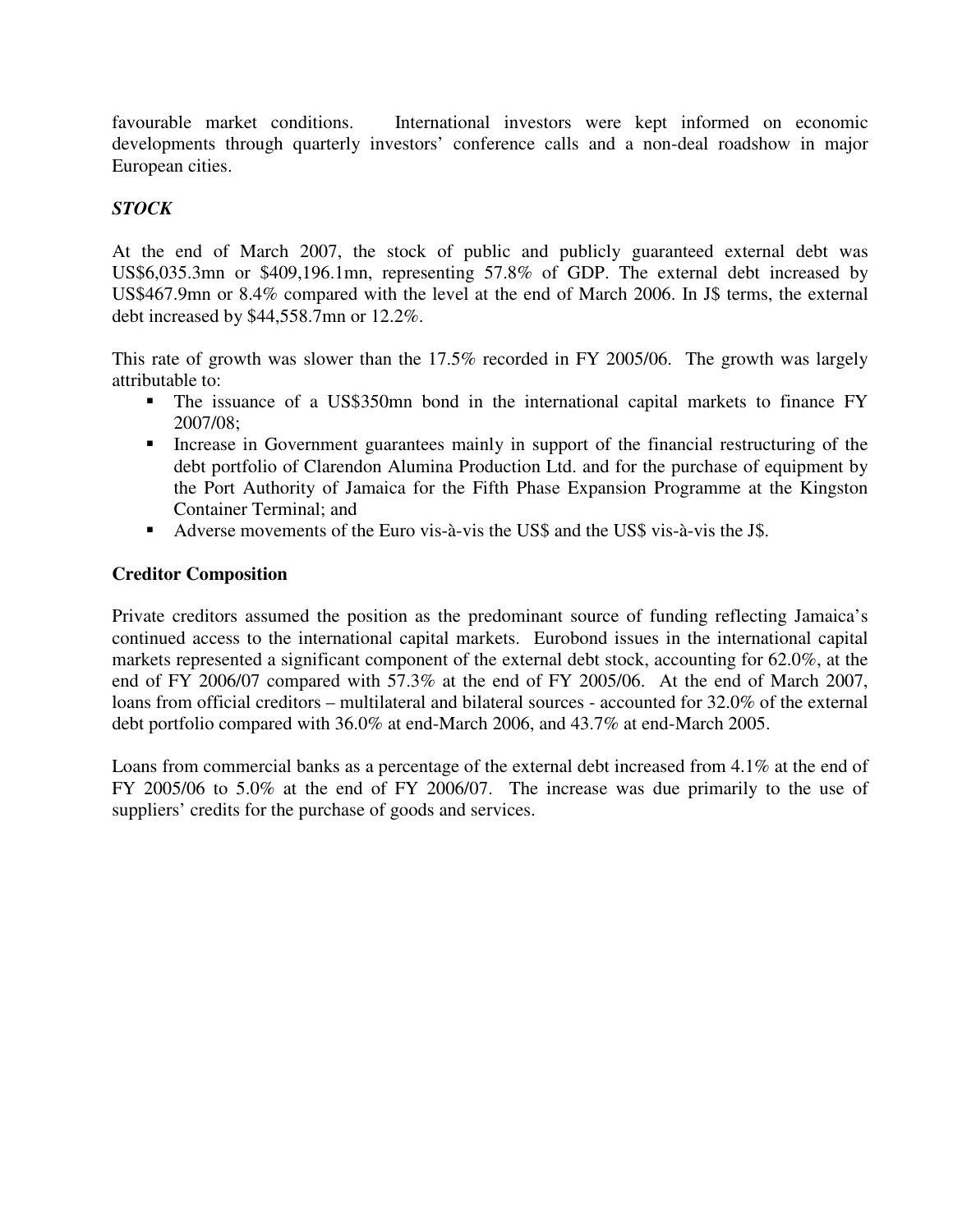# **External Debt by Creditor March 2007** Bonds 62% **Commercial Banks** 5% **Other** 1% Bilateral nateral Multilateral 20%

# *CURRENCY COMPOSITION*

The external debt portfolio is mainly comprised of the major convertible currencies. The US\$ remained the primary currency in which external loans were denominated at the end of FY 2006/07. The proportion of US\$-denominated debt in the external debt portfolio remained flat at 75.3% compared with 75.7% at the end of FY 2005/06. The Euro maintained its position as the second largest currency component of the external debt, increasing to 18.8% at the end of FY 2006/07 from 18.2% at the end of FY 2005/06.



# *INTEREST RATE STRUCTURE*

Over the years, consistent with the debt management strategy objective of maintaining an appropriate mix of fixed rate and floating rate debt, a significant proportion of the external debt has been contracted on a fixed rate basis. Of the external debt outstanding at the end of FY 2006/07, 78.9% was contracted on a fixed rate basis while 21.1% was contracted on a variable rate basis, thereby insulating the portfolio from adverse interest rate movements.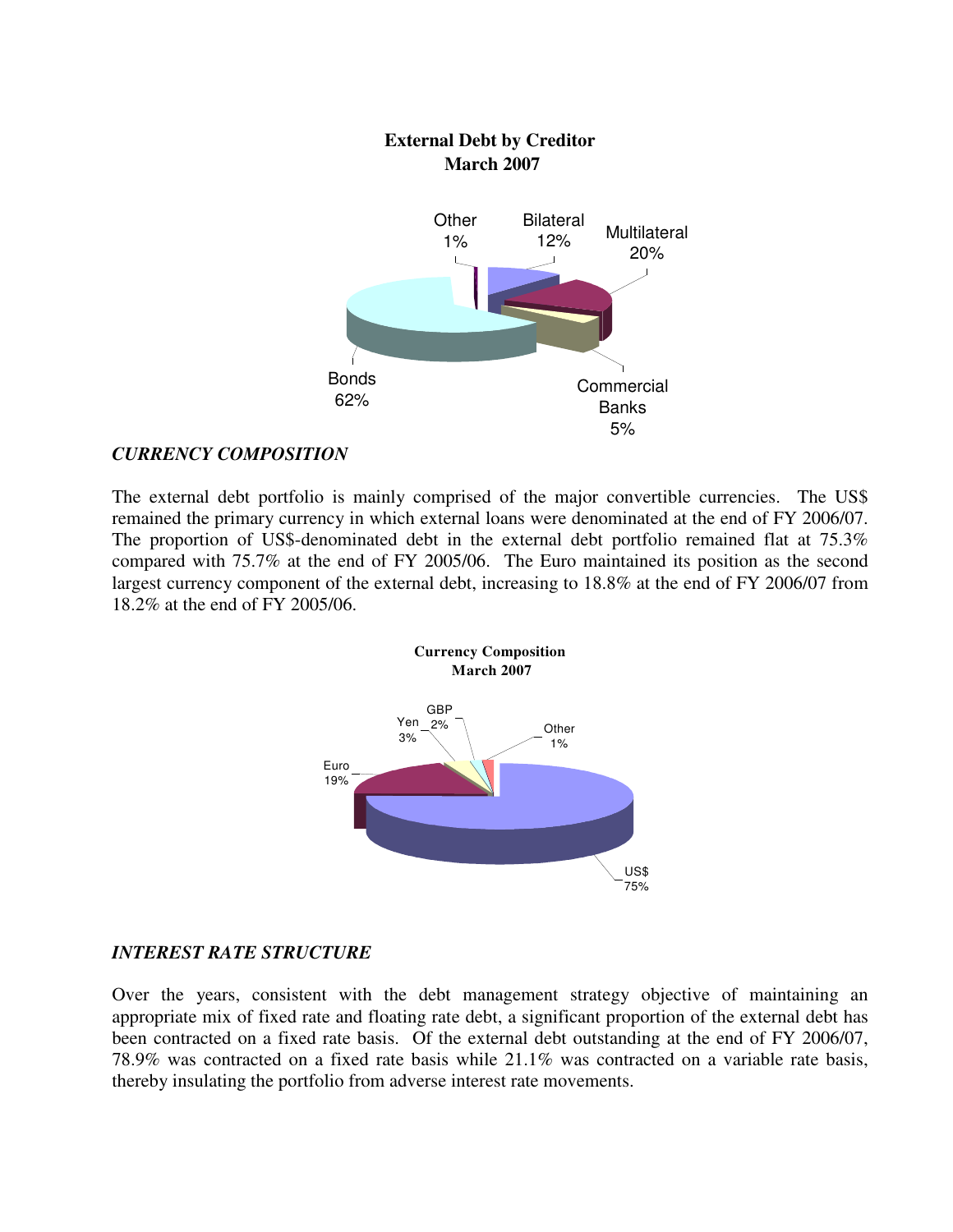## **External Interest Rate Structure FY 2004/05-FY 2006/07**

**%** 

|               | FY 2004/05 | FY 2005/06 | FY 2006/07 |
|---------------|------------|------------|------------|
| Fixed-Rate    | 76.2       | 77.4       | 78.9       |
| Variable Rate | 23.8       | 22.6       |            |
| <b>TOTAL</b>  | 100.0      | 100.0      | 100.0      |

#### *MATURITY STRUCTURE*

The external debt portfolio has remained predominantly long-term. The maturity profile of the external debt is positively skewed towards longer maturities due to the issuance of longer dated bonds in the international capital markets coupled with the concessional nature of the majority of the official debt. This effectively reduces potential refinancing risk of the portfolio. Of the total external debt outstanding at the end of FY 2006/07, 51.9% had maturities in excess of 10 years, compared with 48.3% at the end of FY 2005/06; 26.3% had maturities of 5-10 years down from 34.6% in FY 2005/06; and 21.8% had maturities of up to 5 years, compared with 17.1% in FY 2005/06.

#### *DEBT FORGIVENESS*

During FY 2006/07, the Government of the United Kingdom provided debt forgiveness to the value of ₤5.6mn under the renewed Commonwealth Debt Initiative (CDI). This amount covered principal and interest payments falling due on eligible loans from the United Kingdom Government Overseas Development Assistance (ODA) Programme and the Commonwealth Development Corporation (CDC). Of the amount forgiven, ₤2.9mn was in respect of ODA loans and ₤2.7mn represented payments due to CDC.

Jamaica was granted this debt forgiveness based on mutually agreed targets established in the Medium-Term Socio Economic Policy Framework set by the Government of Jamaica in collaboration with its development partners. The three main criteria used as benchmarks for eligibility were poverty reduction, respect for human rights and a commitment to strengthen financial management and accountability.

#### **External Debt Indicators**

Debt service as a percentage of exports of goods and services declined to 9.4% from 14.3% during FY 2005/06. The current debt service ratio remained within the internationally accepted benchmark of less than 20%. At the end of FY 2006/07, external debt as a percentage of GDP was 57.8% compared with 56.7% at the end of FY 2005/06.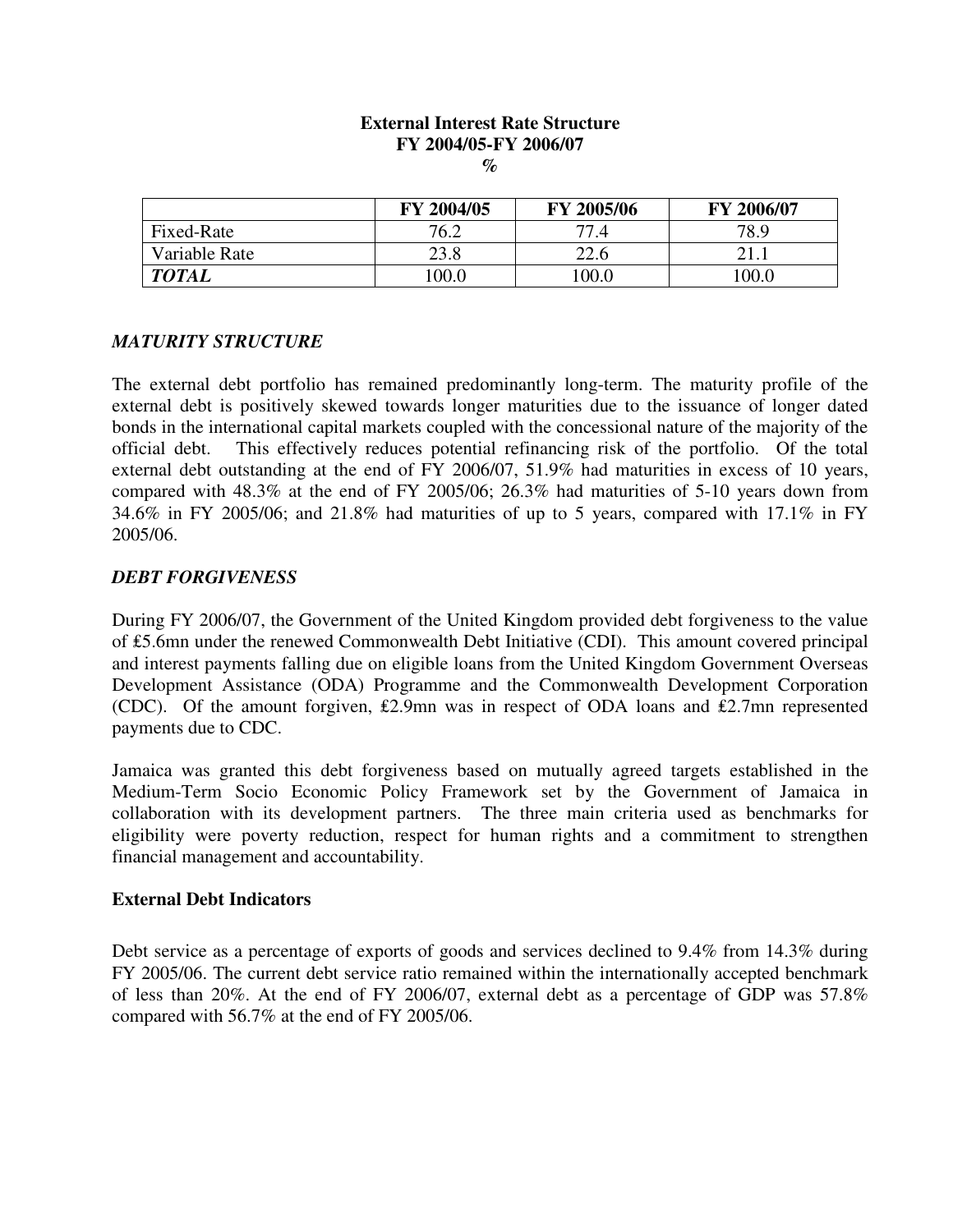# *INTERNATIONAL CAPITAL MARKETS AND DEVELOPMENTS*

During FY 2006/07, favourable market conditions, combined with improvements in key macroeconomic indicators, contributed to positive market sentiments from investors.

The international capital markets were successfully tapped in March 2007 with the issue of Jamaica's longest dated, lowest coupon, largest US\$-denominated and first amortized bond by the Government. The bond carries a coupon of 8.0% p.a. and will be amortized over the last three years of the tenure, with final maturity in March 2039. Due to overwhelming demand for the issue, the original size of US\$250 million was increased to US\$350 million. The bond has since traded in the secondary market at premium levels. Citicorp was the sole lead- manager for the transaction**.** 

During FY 2006/07, Jamaica's bonds performed well when compared with those of other emerging market issuers and sustained their high trading levels despite periods of volatility in the markets.

During the fiscal year, Jamaica's credit ratings were reviewed by the rating agencies Moody's Investors Service (Moody's), Standard and Poor's (S&P) and Fitch Ratings (Fitch). Moody's reaffirmed Jamaica's long-term foreign currency credit rating of "B1", its long-term local currency rating of "Ba2" and maintained its "Stable" outlook for Jamaica. S&P also re-affirmed Jamaica's long-term foreign currency rating of "B" and maintained its "Stable" outlook. Fitch conducted its inaugural sovereign rating of Jamaica and assigned a foreign and local currency issuer default rating of "B+" and a "Stable" outlook. The ratings were supported by the country's political stability, the Government's willingness to pay its debts and its on-going impressive commitment to fiscal discipline despite exogenous shocks.

# **DEBT MANAGEMENT STRATEGY FY 2007/08**

Debt management in FY 2007/08 will continue to focus on the strategic objective of the Government's medium-term *Debt Management Strategy* of containment of the Government's exposure to risk within acceptable levels. Emphasis will be placed on liability management aimed at reducing long-term financing costs and maintaining a sustainable level of risk.

In addition, the *Debt Management Strategy* will continue to seek to:

- Maintain an appropriate mix of fixed-rate and floating-rate debt to further diversify and minimize interest-rate risk;
- **Extend and smooth the maturity profile of the debt to better manage refinancing risk;**
- Minimize foreign currency exposure of the domestic debt portfolio;
- Increase the use of the auction mechanism for issuance of domestic securities; and
- Increase the transparency and predictability of debt issuance and operations.

# **Medium-term Target**

Risk management will continue to be a critical tool in the Government's *Debt Management Strategy*. Special focus will be placed on liability management. This will seek to reduce the interest cost of the debt portfolio by either or a combination of replacing short-term debt with long-term maturities; prepayment of high-cost debt; and replacing high-interest-rate debt with lower interest-rate debt.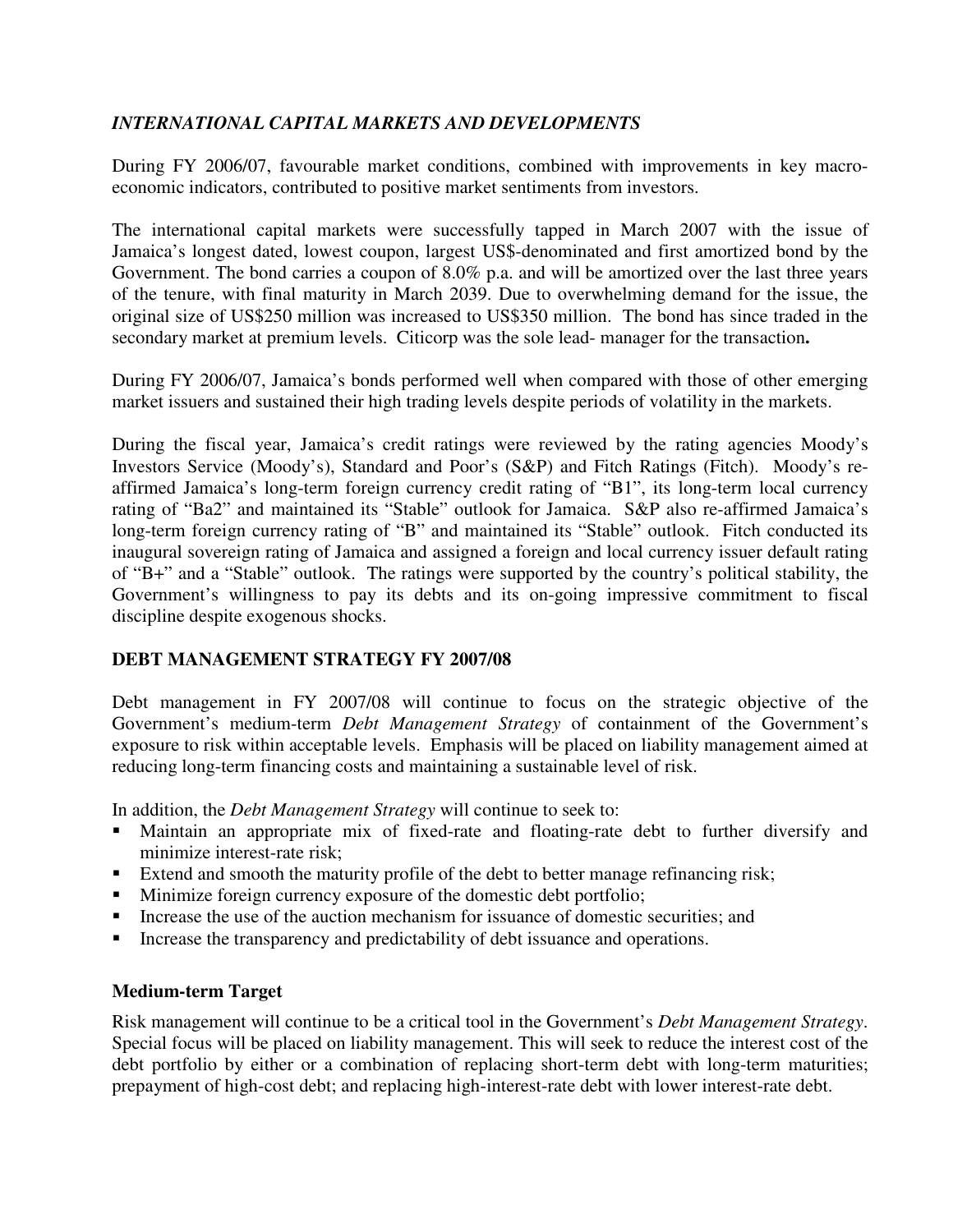

# **TRADING LEVELS OF GOJ US\$ GLOBAL BONDS**

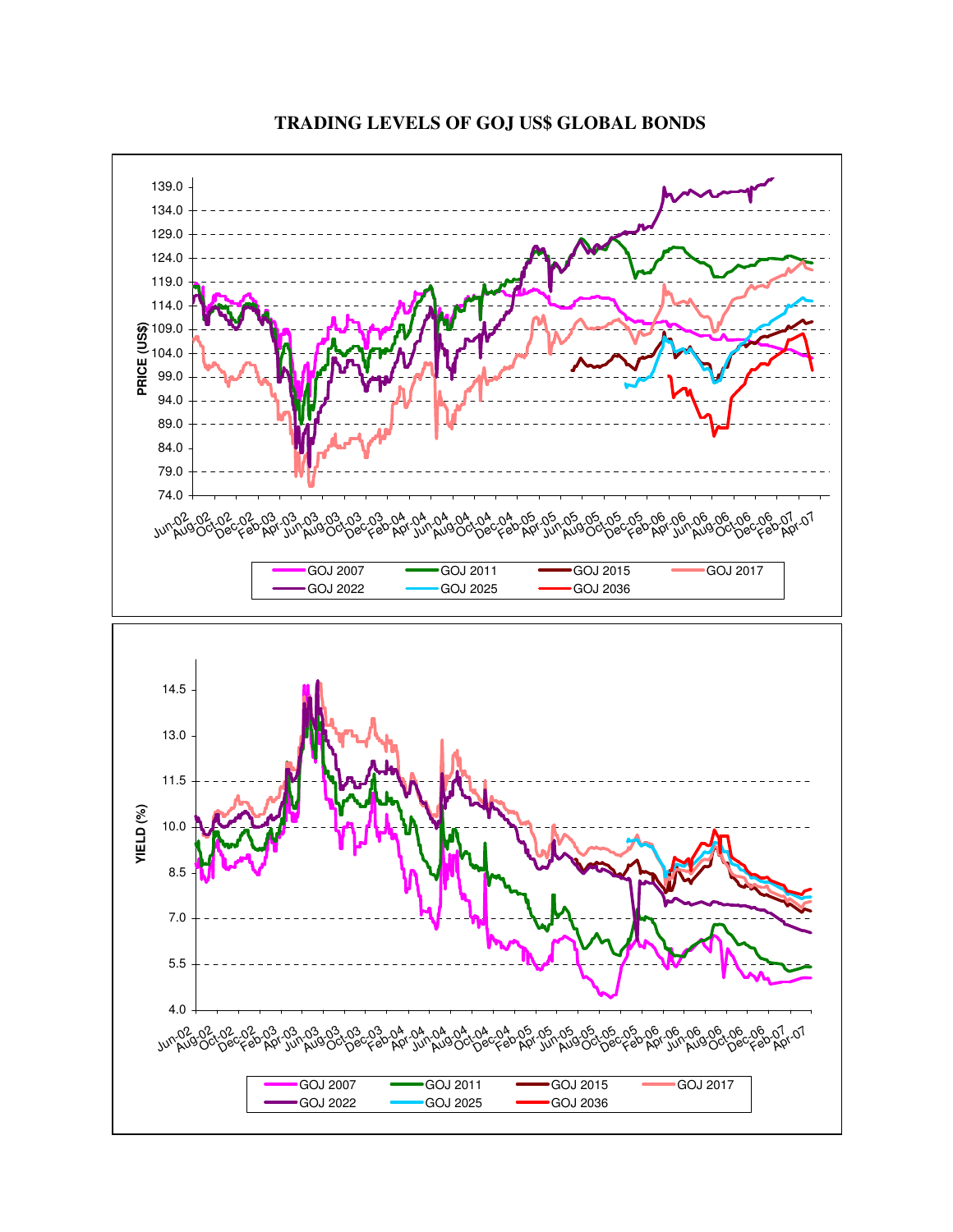

**TRADING LEVELS OF GOJ EURO-DENOMINATED BONDS**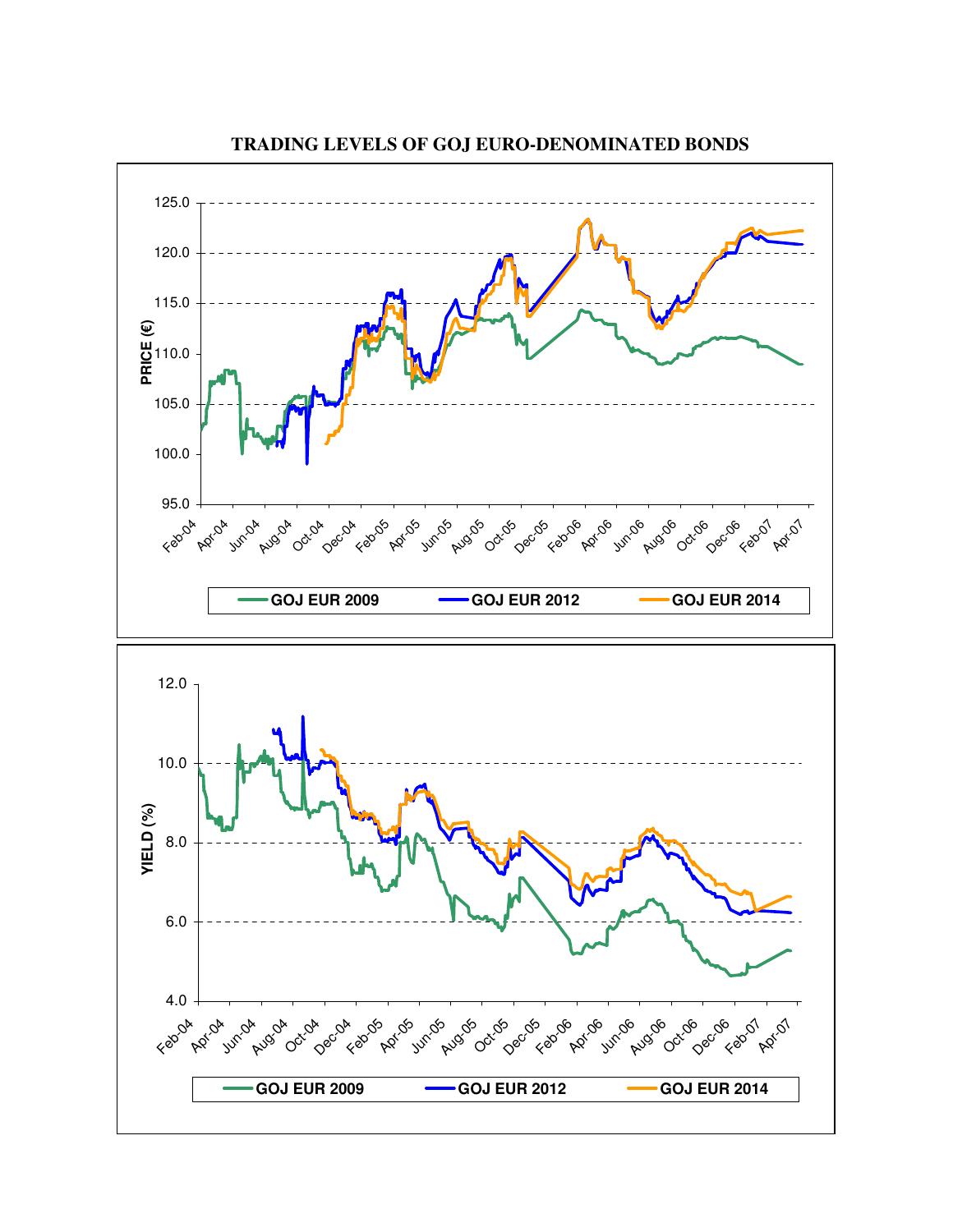# **MATURITY PROFILE OF THE DEBT (Remaining Maturity)**

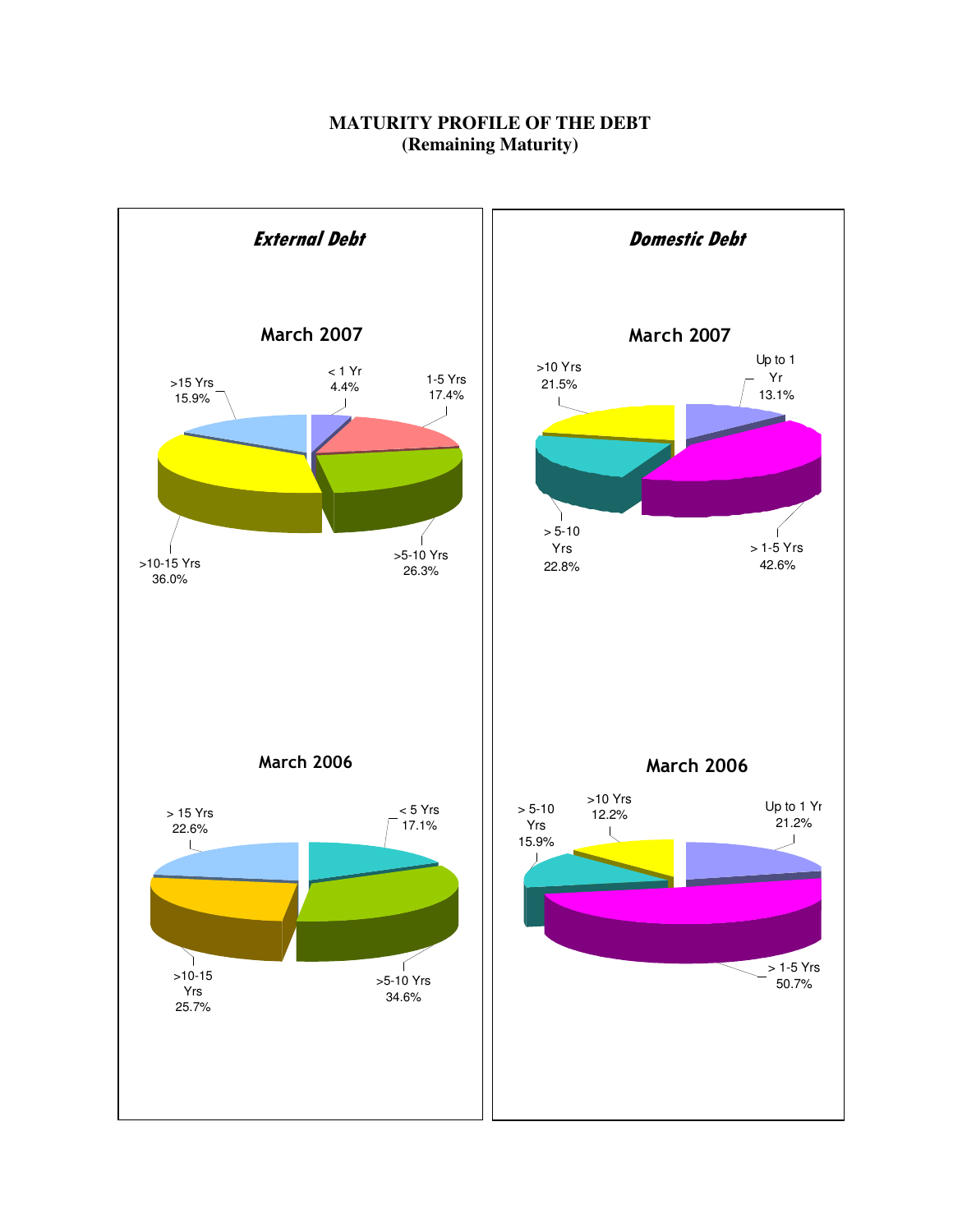

## **HOLDINGS OF GOJ REGISTERED SECURITIES**

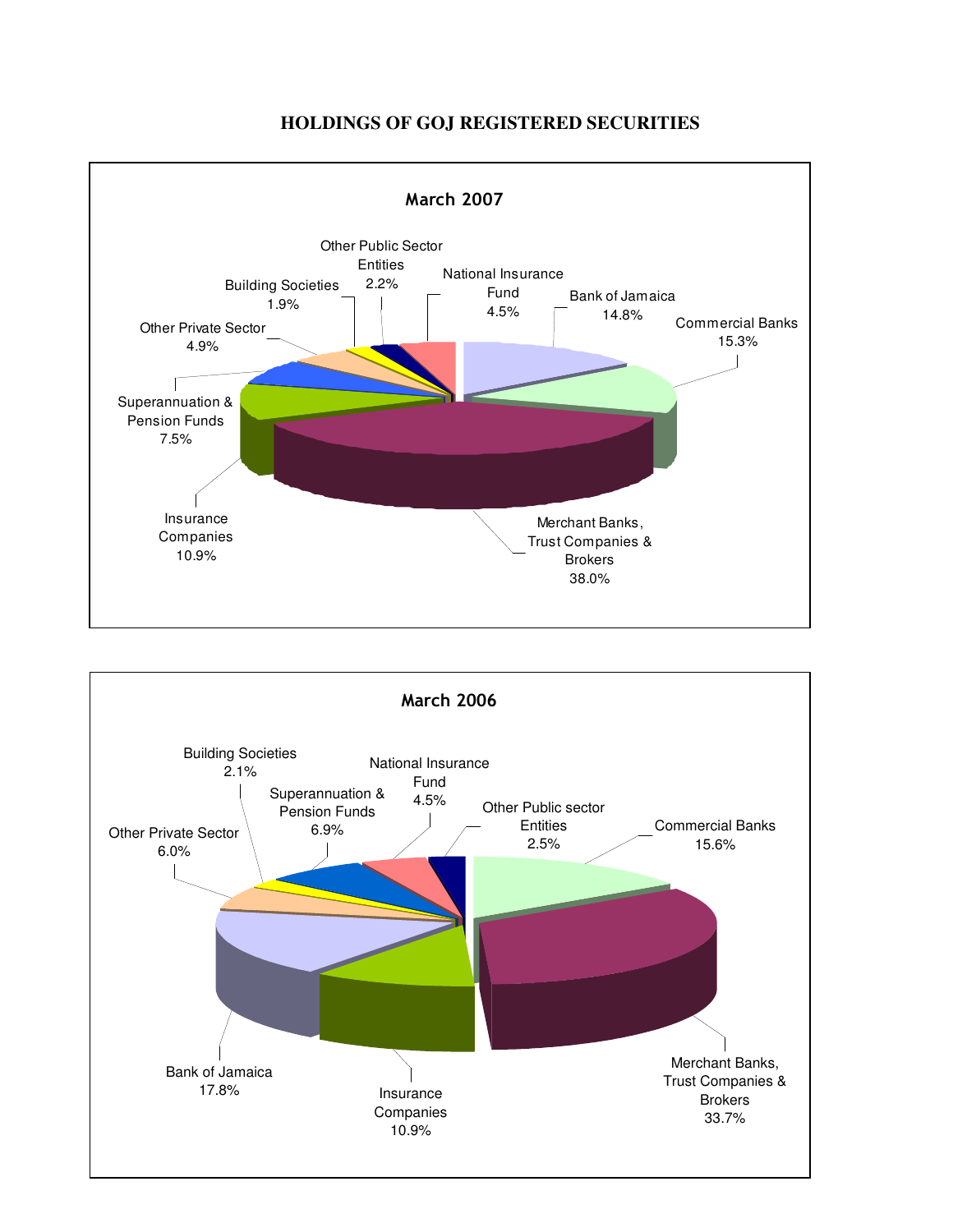# **Appendix 1**

# **PUBLIC SERVICE ESTABLISHMENT PROGRAMME**

Public Sector employment policies, supported by human resource management strategies geared toward the delivery of efficient and cost effective public services are implemented through the Public Service Establishment Programme (PSEP). The PSEP encompasses wage and industrial relations policies; employee benefits plans; public sector employment and pensions administration.

## **Memorandum of Understanding**

A successor Memorandum of Understanding (MOU II) was signed between the Government of Jamaica (GOJ) and the Jamaica Confederation of Trade Unions (JCTU). MOU II reaffirmed the general principles, which underpinned the initial MOU including an element of the overall strategy for sustained economic growth, as well as significant attention to the development of Public Sector employees. Although MOU II was affected by the initial non-participation of one union and two staff associations, a number of positive outcomes were achieved. These included:

- a spirit of cooperation greater collaboration between public sector unions and GoJ; a programme to sensitize public sector workers on the role and functions of the Memorandum of Understanding; and, exploring opportunities to assist the public sector worker to purchase a house;
- the development of public sector employees public sector staff interchange programme and a tertiary education loan scheme;
- wage restraint –increases were broadly within specific parameters; and
- continuation of expenditure restraint objectives

These outcomes were facilitated by the work of the Monitoring and Evaluation Committee of the MOU and the Post Operations Committee, which preceded the MOU and was subsequently adopted by the MOU.

#### **Public Sector Employment**

During FY 2006/2007, three (3) Civil Service Establishment Orders, (2 Amendments and 1 General) were produced. The Civil Service Establishment (General) Order 2006 (which includes the Jamaica Constabulary Force) showed the number of posts in Ministries and Departments at 40,502, a slight reduction from the 40,844 listed in the 2005 General Order. The Order reflected the changes, which took place in the establishments of Ministries and Departments. Some posts were created and posts that were no longer needed, for a number of reasons, were abolished. The current 40,502 posts is the net effect of those changes.

The main factors leading to the need for additional posts were:

- establishment of the new High Commission in South Africa;
- setting up of the new Convalescent Home for the Police;
- modernization of the Ministry of National Security (which is continuing);
- creation of the Anti-Doping Unit in the Office of the Prime Minister;
- additional demands for the Witness Protection Programme;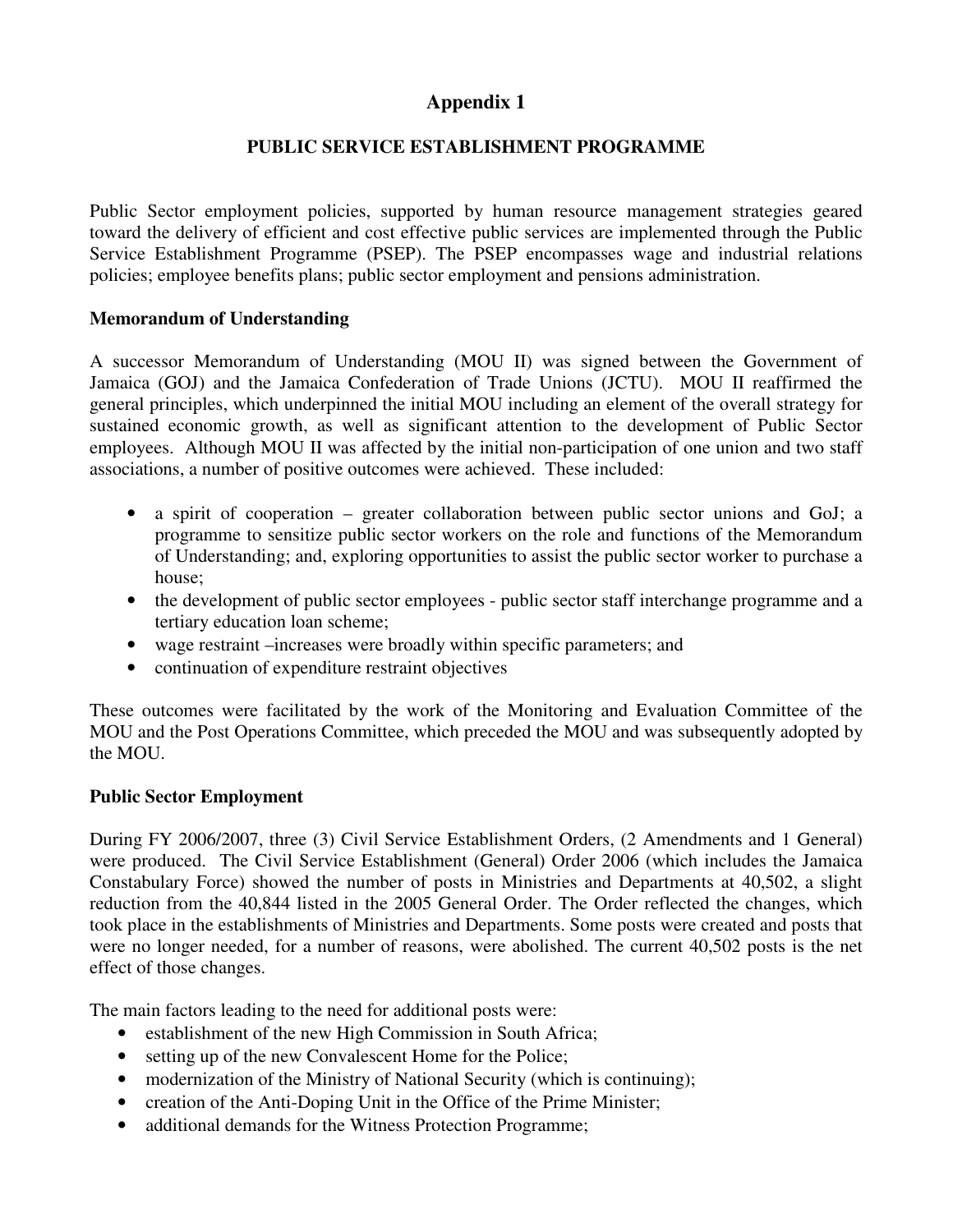- restructuring of the Work Permit Unit of the Ministry of Labour; and
- the provision of civilian staff for the Island Special Constabulary Force (I.S.C.F).

The employed population in the public sector stood at approximately 95,000 persons at the end of March 2007. The public sector workforce is comprised of teachers, health service professionals, security, correctional and fire services personnel, administrative/technical staff in the central civil service, local government employees and employees of statutory bodies and other government agencies. Of the 95,000 employed approximately 85,000 are paid directly from the Budget.

Currently, censuses are being conducted in the public sector to ascertain the true employment and post status. Censuses in Ministries and Departments were completed in late 2006 while the educational institutions census is now in progress. Thereafter post and employment census will be conducted within statutory bodies.

# **Employee Benefits**

For FY 2006/07 special benefits such as grants, health insurance, staff transportation and staff loans, cost the government \$2.5bn. Under the tertiary assistance programme that commenced in September 2006 under MOU II, 473 loans have been approved up to February 2007, amounting to just over \$0.051bn. Other benefits provided included computer loans to police officers and other civil servants and an increase in education grants to employees.

# **Pensions**

Pension costs increased by 17.7% from \$7.9bn in FY 2005/06 to approximately \$9.3bn in FY 2006/07. This resulted mainly from an increase in the number of pensioners to 23,000 as at February 2007. It should also be noted that there was the annual increase to pension benefits at a cost of \$0.3bn.

In FY 2006/07 amendments (with implications for pensions) to the Constabulary Force Act and the Constables (Special) Act were promulgated. The amendment to the Constabulary Force Act will allow for the linking of service in the Island Special Constabulary Force to service in the Jamaica Constabulary Force, while the amendment to the Constables (Special) Act will give a member the option of retiring after 30 years service.

A review of the pension arrangement for public officers is currently underway and proposals arising from the review will be considered during FY 2007/2008.

# **Industrial Relations/Public Sector Wages**

A second Public Sector Memorandum of Understanding (MOU II) was signed on May 30, 2006 providing new parameters to govern wages and wage negotiations for the contract period 2006-2008. Within these parameters, negotiations were concluded with nineteen (19) of thirty (30) bargaining units within Central & Local Government inclusive of the Jamaica Civil Service Association (JCSA), the Nurses Association of Jamaica, Jamaica Medical Doctors Association, the Association of Medical Consultants, two from the Correctional Services and the five police groups: the Jamaica Police Federation, the Jamaica Police Officers Association, the Island Special Constabulary Force Association (Rank & File), the Island Special Constabulary Force Officers Association and the United District Constables.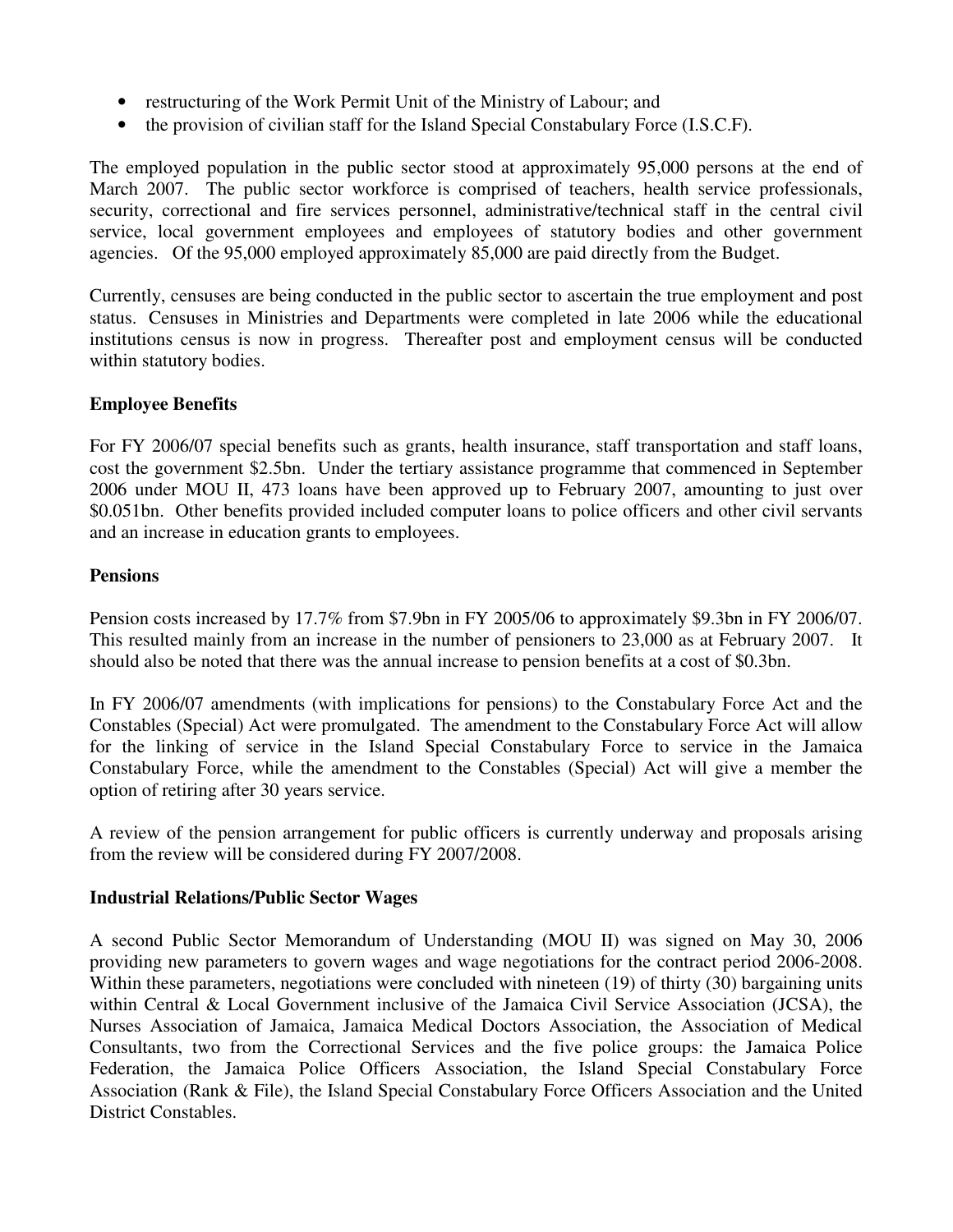The Ministry of Finance and Planning (MOFP) led and provided technical advice at a number of conciliation hearings at the Ministry of Labour and Social Security and at the Industrial Disputes Tribunal (I.D.T.). During FY 2006/07, there were nine (9) reported cases of industrial action within the Public Sector.

The MOFP continued its awareness programme amongst stakeholders on the benefits of good industrial relations practices inclusive of a two-day workshop on Grievance/Disputes/Discipline and Labour Management Relations. The workshop was convened in collaboration with the Jamaica Confederation of Trade Union (JCTU). Participants were drawn from a wide cross section of Human Resources Management and Industrial Relations practitioners in the Public Service.

For the 2006/2008-contract period twenty (20) claims were received from Central & Local Government groups and forty (40) claims from bargaining units within Parastatal Bodies. The requests for salary increases ranged from 25% to 80%. Settlements total approximately 65% for Central  $\&$ Local Government groups and 50% for Parastatal Groups. It is anticipated that all claims will be settled by the end of calendar year 2007.

Wage and salary payments for FY 2006/07 were recorded at \$78.6bn. This is 24.6% higher than payments in 2005/06. The increase includes wage settlements, reclassifications and the filling of vacancies. Based on wage settlements for the 2006/08 contract period, increments and reclassifications, wage and salary payments in 2007/08 are projected at \$88.5bn.

# **Contribution of Sectors to Wage Bill (2006/2007)**

| <b>Sector/Groups</b>                   | % of workforce | $%$ of wage bill |
|----------------------------------------|----------------|------------------|
| Security                               | 14.2%          | 15.5%            |
| Education                              | 31.6%          | 40.8%            |
| Health                                 | $7.3\%$        | 14.3%            |
| Legal & Judiciary                      | $0.3\%$        | $1.2\%$          |
| <b>Statutory Bodies</b>                | 8.4%           | 3.2%             |
| Fire & Correctional Services           | $4.0\%$        | $4.0\%$          |
| Parliamentarians, Mayors & Councillors | $0.3\%$        | $0.7\%$          |
| Local Government Administrative        |                |                  |
| & Weekly Paid                          | 15.6%          | 5.6%             |
| Civil Service Administrative           | 18.3%          | 14.7%            |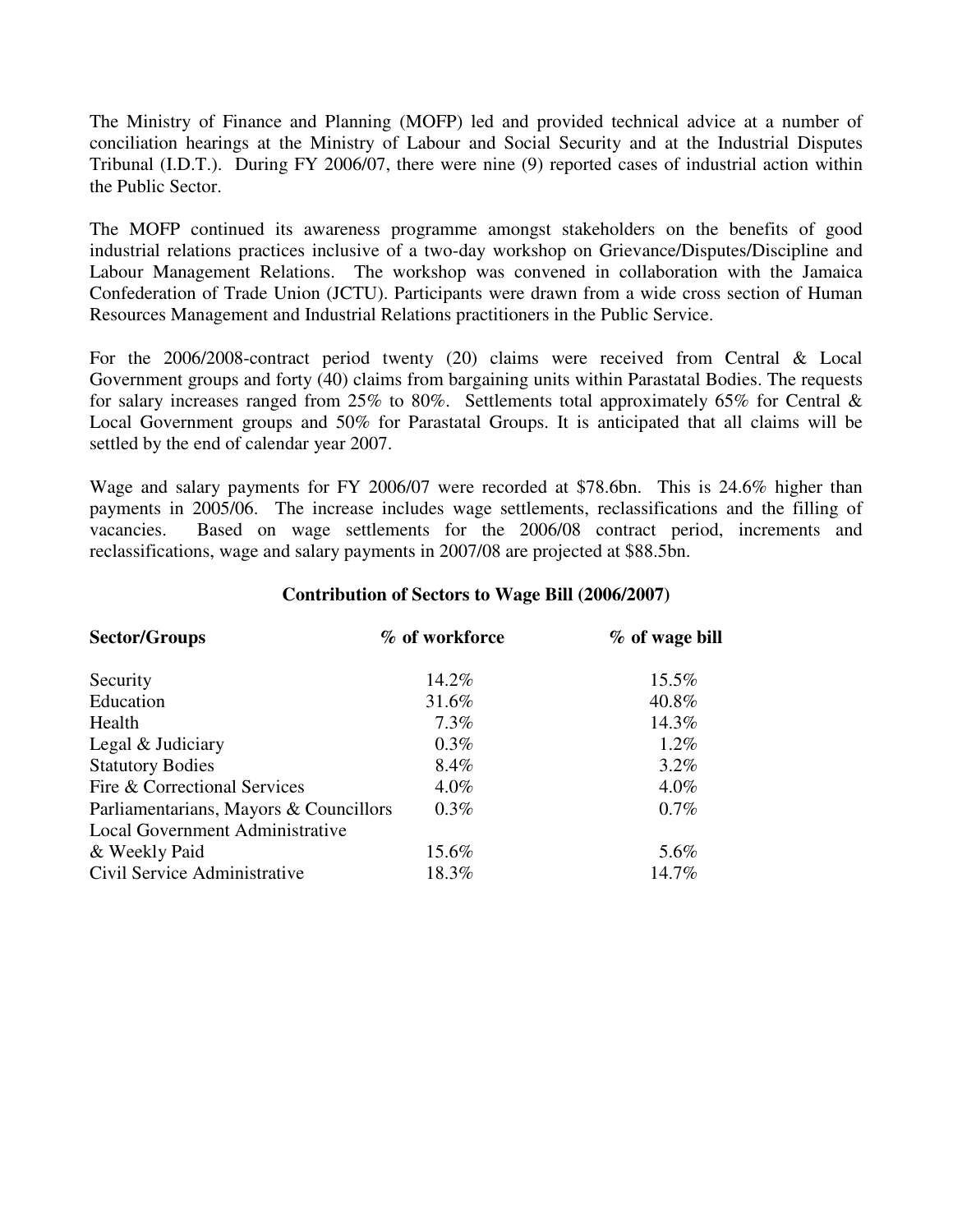# **Appendix 2**

# **PUBLIC SECTOR REFORM**

 With implementation in FY 2003/04, the Public Sector Modernisation Vision and Strategy 2002-2012 has completed its fourth year. Within this time the reform programme has made significant achievements as highlighted in annual reports, which are available online at http://www.cabinet.gov.jm/doc-archive.asp.

During FY 2006/07 the Public Sector Reform Unit (PSRU) approached the modernisation of the Public Sector through five key components:

- 1. Establishment of Effective and Efficient Customer Oriented Business Processes in Selected Ministries, Departments and Agencies (MDAs);
- 2. Strengthening of the Strategic Planning and Budgeting Systems;
- 3. Strengthening of the Financial Management Systems;
- 4. Strengthening of the Information Management and Communication Technology Infrastructure; and
- 5. Strengthening of the Human Resource Management Systems.

# *Establishment of Effective and Efficient Customer Oriented Business Processes in Selected (MDAs)*

Following on the successes of the World Bank funded Public Sector Modernisation Programme (PSMP) 1996-2003 in establishing a number of executive agencies across the Public Sector, the PSRU is presently undertaking the establishment of additional performance based institutions (PBIs) throughout Government. These PBIs are in the form of executive agencies, policyfocused Ministries and other entities operating under the principles of executive agencies, though dissimilar in legal status.

The transformation of these entities is scheduled on a phased basis and includes:

- the transformation of Ministries to focus on policy development, strategic planning and management of outputs with outcomes, that is, services delivered by the entities within their portfolio; and
- the transformation of the departments, divisions and agencies to more efficiently and effectively deliver services to their customers.

During FY 2006/07, implementation of Modernisation Plans commenced in two (2) entities – the Ministry of National Security and the Immigration, Citizenship and Passport Services Division. An additional five (5) Modernisation Plans were developed for various MDAs, namely, the Forestry Department, Fisheries Division, Ministry of Education and Youth, Cabinet Office and Island Traffic Authority. A brief description of the work that the PSRU has been doing to transform these MDAs into PBIs is presented below.

a. The Ministry of National Security, which is critical to the achievement of the Government's national strategic goals both directly and indirectly*,* is currently implementing plans towards its transformation into a policy-focused Ministry. Implementation of the Ministry's Modernisation Plans commenced in earnest in October 2006, and is scheduled to be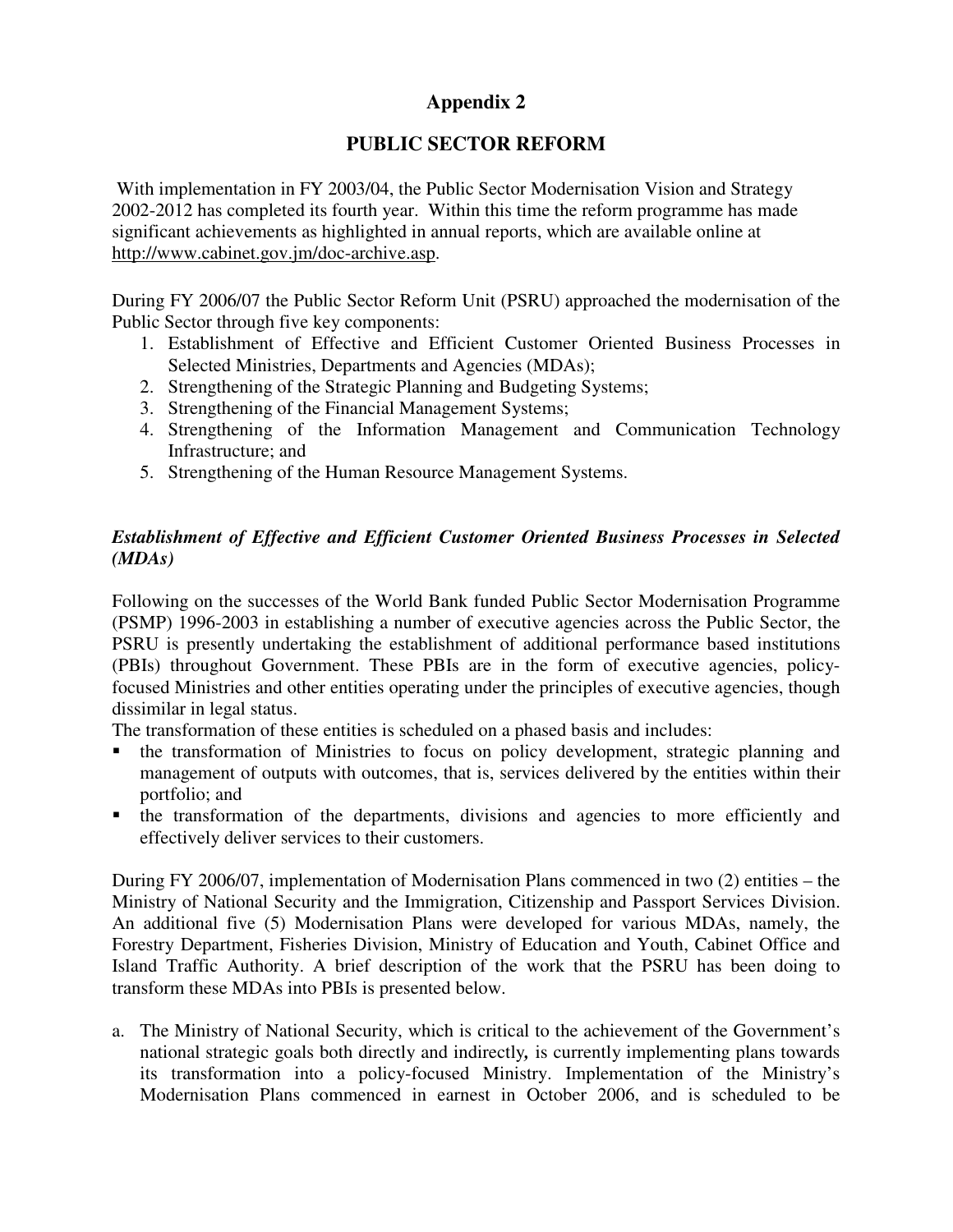completed by March 2008. Recruitment has commenced in line with the new structure of the Ministry, and in FY 2007/08 the new organisational structure will be fully operational.

- b. Along with the Ministry of National Security, the Scheme of Management is being implemented for the *Immigration, Citizenship and Passport Services Division* (ICPSD). This former division of the Ministry of National Security will be transformed into the Passport Immigration and Citizenship Agency (PICA), the tenth (10th) Executive Agency to be established. Recruited is currently underway for the top officers of the organisation, including the Chief Executive Officer (CEO). The new PICA will be fully operational as an Executive Agency by March 2008.
- c. The Ministry of Justice was previously twinned with National Security before they were separated in 2001. Given the identified shortcomings of the justice system, and as the two portfolios operate interdependently, the improvements being pursued in the Ministry of National Security should be complemented by improvements in the Justice Ministry. In October 2006 the PSRU with the technical support of the Canadian Bar Association commenced a Strategic Review of the Justice Sector, which is expected to be completed early in FY 2007/08. It is anticipated that plans will emerge from this Strategic Review to transform the Ministry and Court system to operate more efficiently and transparently.
- d. The *Forestry Department and Fisheries Division* of the Ministry of Agriculture and Land are also slated to become Executive Agencies, numbers eleven (11) and twelve (12) respectively, within a year of the appointment of their CEOs, which is on schedule to occur in the first quarter of FY 2007/08. The Modernisation Plans for both entities are in the process of being finalised.
- e. Modernisation Plans have been developed for the *Island Traffic Authority* in the Ministry of Housing, Transport, Water and Works and pre-implementation activities have been initiated. The current plan is to transform the Authority into the thirteenth  $(13<sup>th</sup>)$  Executive Agency with provisions made for the vehicle inspection operations to be housed in a Statutory Corporation.
- f. The *Ministry of Education and Youth* has been specifically addressed through the Strategic Review of the Ministry which has been completed, and for which implementation of the Modernisation Plans has been initiated. This modernisation of the education sector has commenced through the establishment of the Education Transformation Team (ETT) in March 2005.
- g. The *Cabinet Office* was identified as a prime candidate for modernisation, being the organisation responsible for advising on the coordination of Government policy, monitoring and implementation of Cabinet Decisions, leading the modernisation of Government and providing strategic direction to the development and management of the Civil Service. During FY 2006/07 a strategic review of the organisation was conducted and Modernisation Plans developed. Preliminary activities towards implementation of the modernisation plans have commenced.
- h. In addition to the creation of new PBIs, work has also been completed in the *Ministry of Health* towards transforming it into a policy ministry. This included conducting critical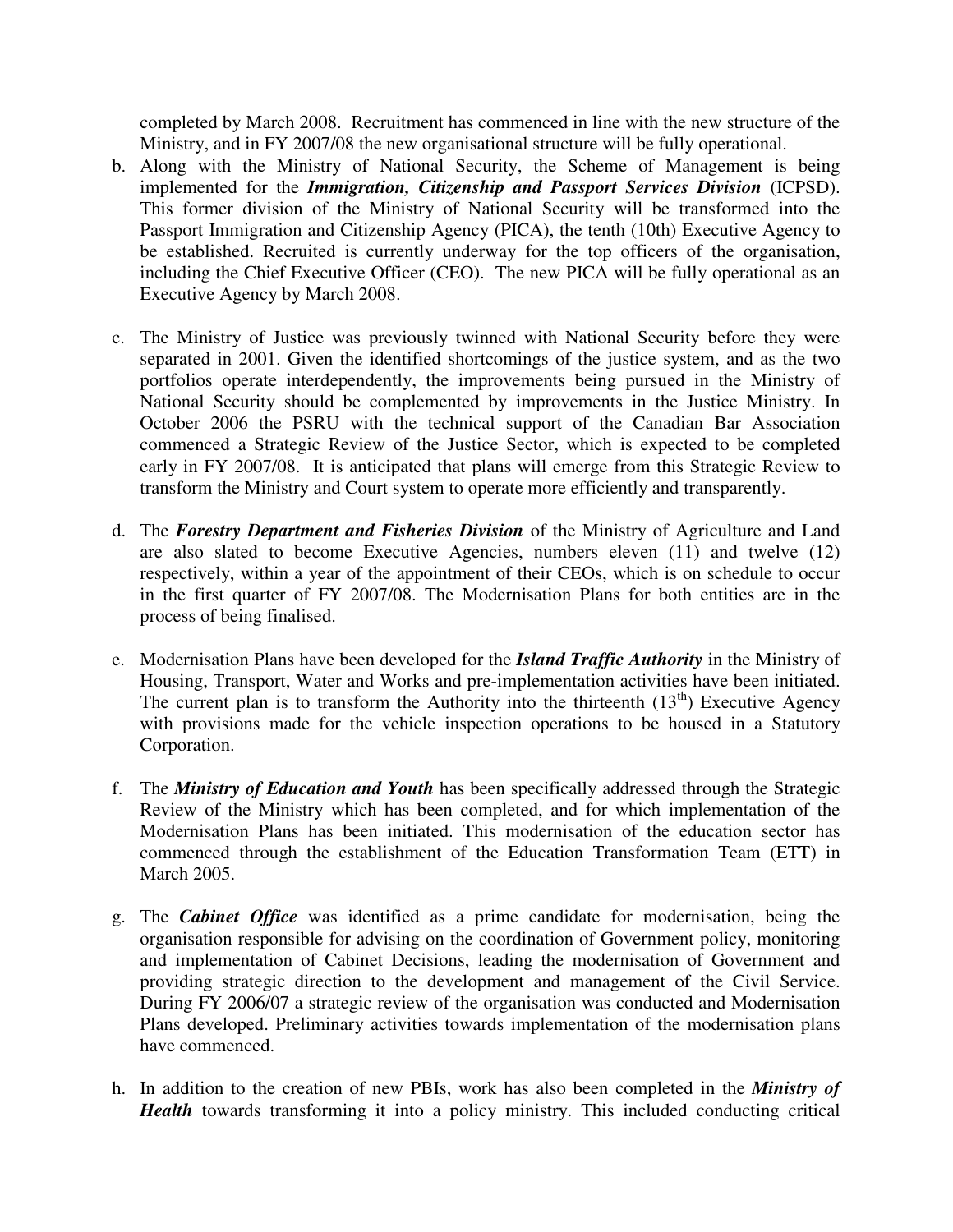change management activities, as well as, reviewing and rationalising of the organisational relationships.

Critical business processes have also been addressed through working closely with the Ministries of Agriculture, Health, Industry and Commerce to rationalise and streamline the inspection requirements for goods imported through the country's ports. Arrangements are far advanced towards the establishment of a food inspection one-stop shop at the Kingston Wharves, which is scheduled to be opened to the public in FY 2007/08.

While work is being carried out to transform the operations of a number of key organisations, there is need to develop the performance standards which will be used to guide the operations of these entities and evaluate them once they have been established as PBIs. Work is currently being undertaken to conduct a review of existing executive agencies to ensure continued relevance to the service needs of the citizenry, to derive greater efficiency, economy, and effectiveness from their operations and to develop an instrument for ongoing, 'holistic' performance monitoring and evaluation.

During FY 2006/07, twelve (12) new *Citizens' Charters* were developed*,* making a total of 103 charters developed since the inception of the programme. In a move to ensure that service standards remain relevant and to ensure sustainability of the programme, MDAs are being encouraged to:

- revise existing charters;
- ensure full dissemination of Charters throughout their organisations; and
- commence Service Standards Self-evaluations.

The MDAs continued their focus and commitment to improving their service performance. To ensure continuous improvement, relevance and convergence to best practices. Work was initiated with major direct interface service providers such as the Jamaica Constabulary Force (JCF) and the Regional Health Authorities (RHAs) and their related hospitals, with a view to enhancing service capability and strengthening the current *Complaints Management System* by monitoring the timeframes for the resolution of issues.

Preparation for the fourth (4<sup>th</sup>) staging of the *Public Sector Customer Service Competition* has also commenced, with all MDAs being encouraged to surpass their standards and service delivery in a move towards realising the vision of "Government at Your Service".

#### *Strengthening of the Strategic Planning and Budgeting Systems*

This component of PSRU activities is geared towards establishing the systems and procedures necessary for improved decision-making and resource management across government. A key element of this component has been the continued development of a *prioritisation process* that will allow for the identification of Government priorities *for policy development and implementation, as well as programme and project funding*. The establishment of the Planning and Budgeting Network was a significant achievement under this component and the Network has proposed a set of criteria and weightings to be applied to the prioritisation of projects and programmes for FY 2007/08.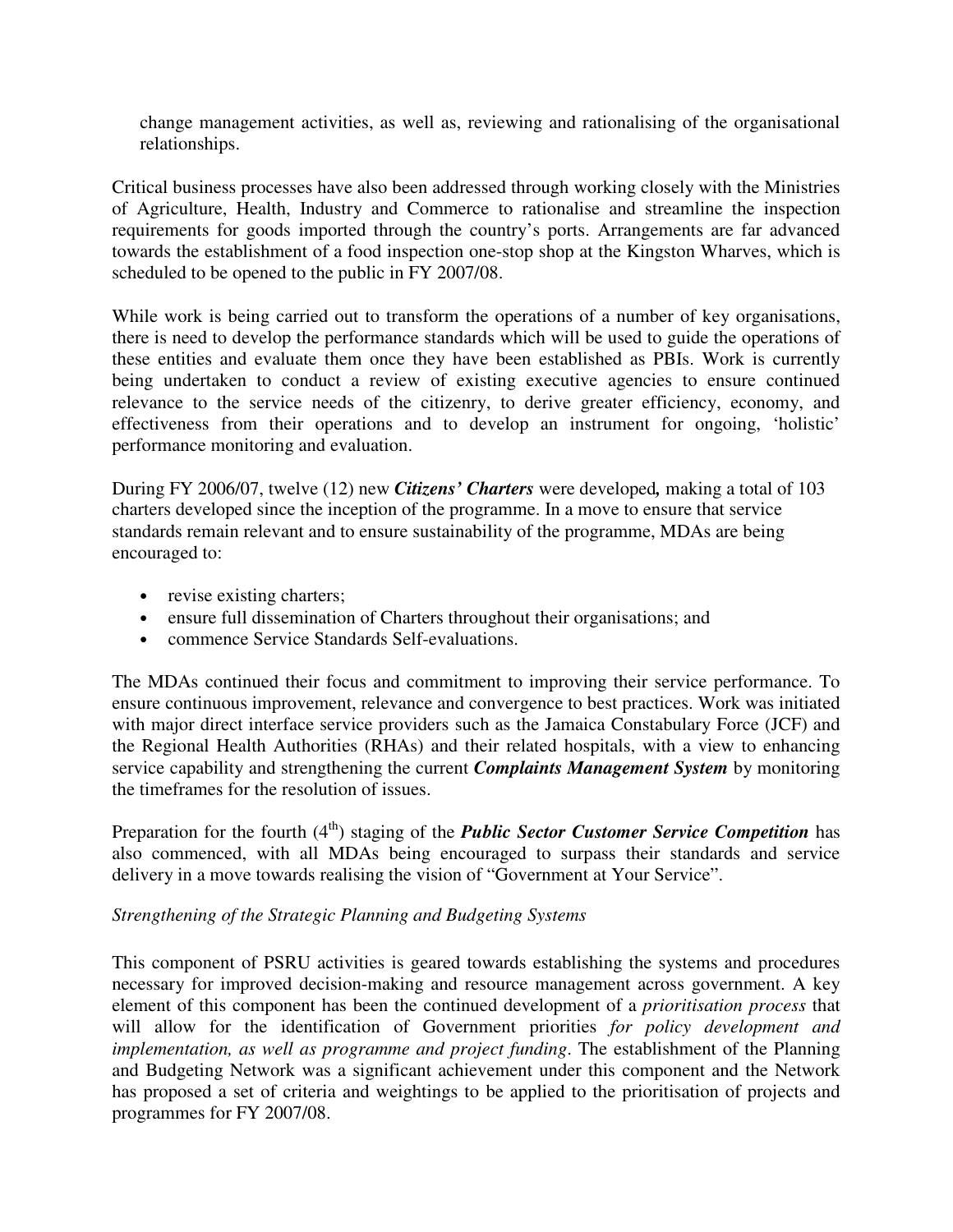The *Jamaica Social Policy Evaluation Project* **(JASPEV)** which was originally extended to December 2006 has been extended for six (6) months and is now scheduled to end in June 2007. During FY 2006/07, much focus was placed on identifying aspects of the project to be institutionalised. To this end, a sustainability workshop was held in September 2006 with stakeholders involved in all areas of the project to identify areas for institutionalisation and propose how that institutionalisation should be effected. Numerous suggestions emerged from the workshop. In the last quarter of the fiscal year the output teams worked on the proposal for the extension period, focusing on the implementation of strategies for the institutionalisation of the lessons, practices and products emerging from the project over the past five (5) years.

## *Strengthening of the Financial Management Systems*

Support for the transition of the Government's financial management system from cash-based to accrual accounting continued in FY 2006/07*.* To this end, the Inter-American Development Bank was engaged in the execution of a results-based management project which will help to further strengthen the capacity of the existing FINMAN system being piloted in the Ministry of Housing, Transport, Water and Works and the Ministry of Finance and Planning by providing the necessary training, legislative review and systems integration to facilitate the institutionalisation of the system and roll-out to the rest of the public sector. Further work under the IDB-funded project will also see the development of a framework for the integration of the Government's strategic planning and financial management systems in an effort to create stronger linkages between policy priorities and budgetary expenditures.

# *Strengthening of the Information Management and Communication Technology Infrastructure*

This component of the reform agenda in FY 2006/07 was focused mainly on the development of systems and tools within the PSRU to effectively carry out the reform. A number of systems have been designed for use in the PSRU, including a Project Monitoring System, a Consultants' database and a Users' forum for the Cabinet Office website, in addition to identifying and meeting the equipment needs of the Unit and implementing the network infrastructure for the Cabinet Office.

Focus has been placed on the development of user requirements for the National Registration System (NRS) of the Public Sector and supporting capacity building of the project office. Work is also being carried out to ensure that the infrastructure will be in place to accommodate the various Government-wide systems that are being planned for implementation, such as the NRS, FINMAN, and the soon to be acquired Human Resource Management Information System (HRMIS), through the implementation of a Government wide area network (WAN). The project team working on the establishment of the WAN has conducted regional research and submitted recommendations for proceeding with the development of Gov-Net.

# *Strengthening of the Human Resource Management Systems*

The Human Resource Management Systems component is aimed at ensuring that the framework is in place for effective management and development of the Government's human resources and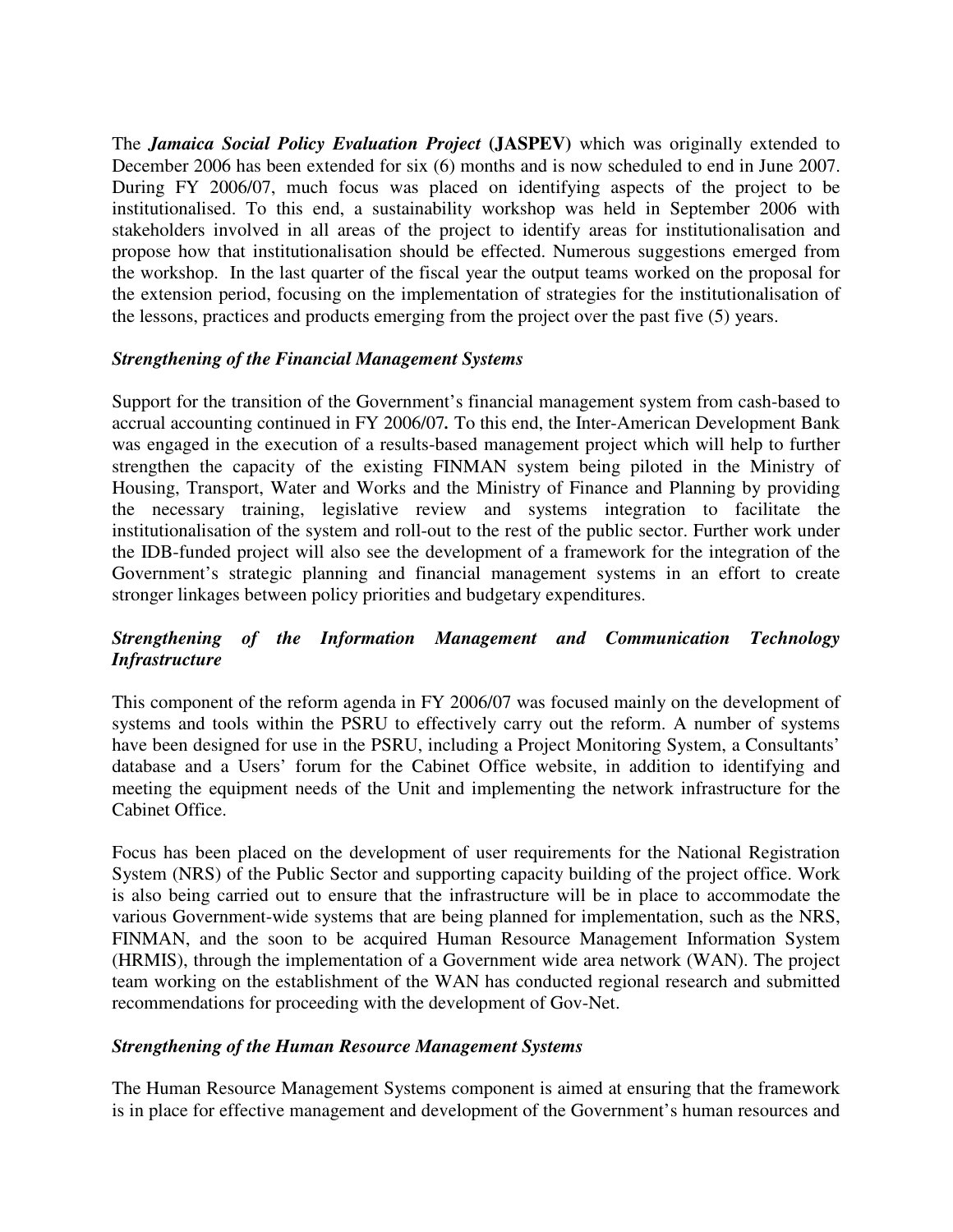the overall regeneration of the Public Service. To accomplish this, all critical HR Management/Business Processes of Government have been reviewed. This exercise, the first phase of which began in 2003, was completed in FY 2006/07, with a plan developed to guide the implementation of the newly re-engineered business processes. The next step in the process will be the development of systems requirements for an HR information management system to be used across all central government entities. Additionally, a model HR structure has been developed and is being implemented in all Ministries to ensure they have the capacity to more effectively carry out required HR functions.

Since 2004, the Government has been developing and implementing a new *Performance Management and Appraisal System* (PMAS) for the Public Sector. The system has been developed and fully implemented in six entities and has been introduced in all Ministries. During FY 2006/07, evaluations were conducted of PMAS implementation in five of the pilot Ministries. The results of these evaluations are being used to improve the operation of the system in those Ministries and inform the continued implementation of the system in all other Ministries and the two Departments targeted for implementation in FY 2007/08. The PMAS Manual and Employee Handbook have been developed and disseminated to all Ministries and Departments.

In a follow-up to the previous year's programme, the Government implemented the *Public Sector Employee Training Programme* for a third year in accordance with the signing of the second GoJ/JCTU Memorandum of Understanding (MOU). Under the aegis of MOU II, training opportunities have been extended to include all levels of public sector employees in vocational skills training and 'institutional capacity building'. This extension of the programme has provided opportunity for some persons at higher levels of the organisational structures to participate in work related training such as stress management, writing skills, and conflict resolution which should directly contribute to improved job performance. As part of the implementation of the *Ethics and Values Framework* developed in FY 2005/06, ethics training was made available through MIND to more than thirty (30) ethics monitors across the Public Sector.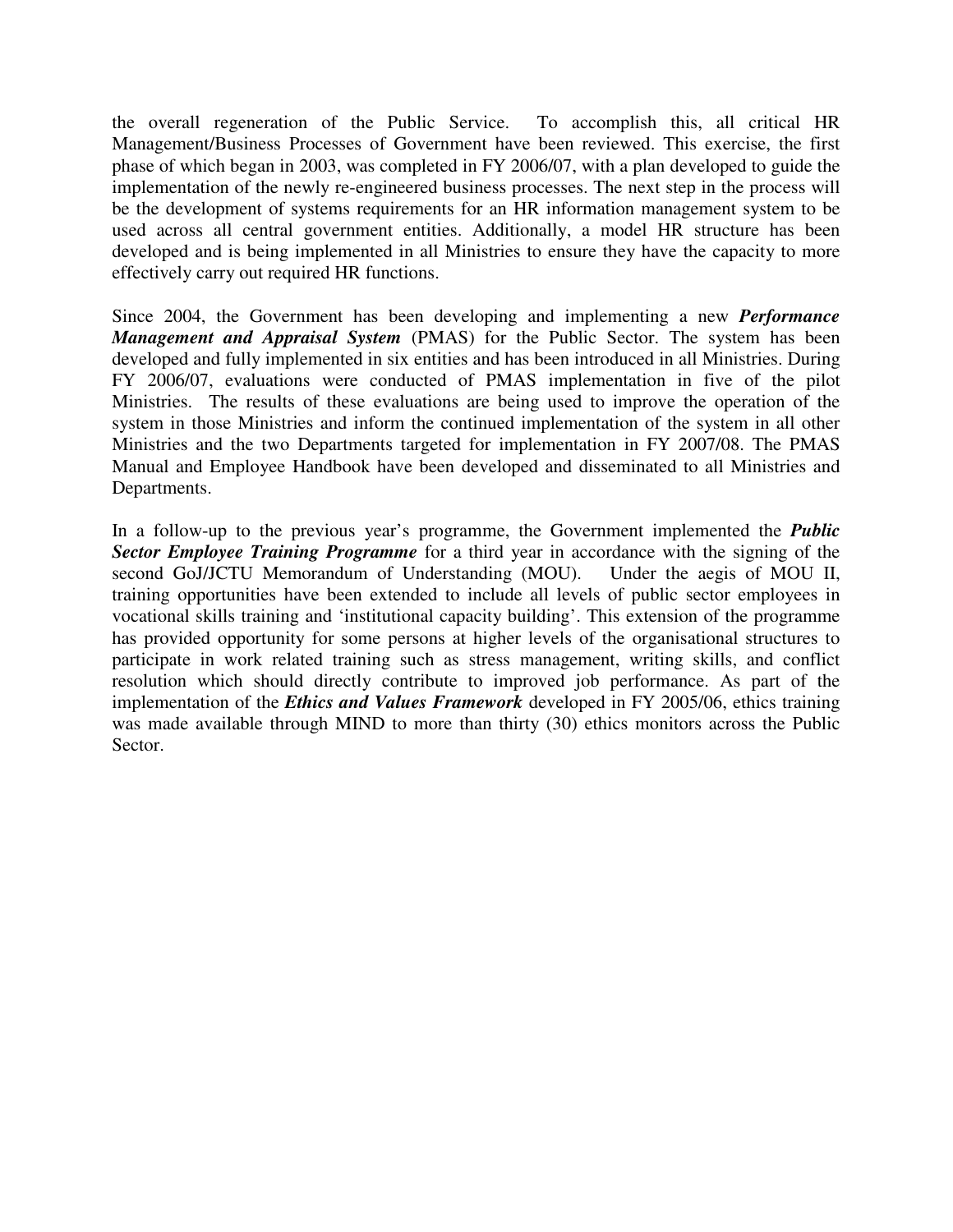# **Appendix 3**

# **DEVELOPMENTS IN THE FINANCIAL SECTOR**

## **INTRODUCTION**

During FY 2006/07, the Ministry of Finance and Planning (MOFP), in tandem with the regulatory authorities, continued its efforts to ensure effective regulation of the financial sector. In this regard, activities were concentrated on improving the legislative framework of various segments of the sector and strengthening the institutional structure of the sector. The Financial Investigations Division of the MOFP continued to carry out its mandate of dealing with matters relating to financial crimes, including fraud, breaches of revenue statutes and money laundering while the Financial Institutions Services (FIS) continued with winding down operations on behalf of the Financial Sector Adjustment Company (FINSAC).

#### **Improved Legislative Framework**

#### *Pension Reform*

Extensive consultations were held during FY 2006/07 with representatives from the private pension industry on issues to be dealt with under Phase II of the Pension Reform initiative, as well as the amendment to the Income Tax Act, which are to be consistent with the Pensions (Superannuation Fund and Retirement Schemes) Act. Some of the issues that were dealt with included:

- Vesting
- **Locking-in**
- Portability
- Distribution of surplus
- **Indexation**

To give effect to the decisions reached at the deliberations, additional drafting instructions have been issued to the Office of the Chief Parliamentary Counsel (CPC) to allow for further amendments to the Pensions (Superannuation Funds and Retirement Schemes) Act, existing regulations and the enactment of new regulations.

The draft Income Tax (Amendment) Bill was also re-drafted to reflect the decisions taken during the discussions relating to the harmonization of the Income Tax act with the Pensions (Superannuation Funds and Retirement Schemes) Act, 2004 and associated regulations.

In September 2006, the Financial Services Commission (FSC) began the mandatory licensing and registration of all superannuation funds, retirement schemes and pension service providers. Registration has been ongoing and at February 2007, 19 administrators and 18 investment managers have been approved. However, the receipt of a large number of incomplete applications is hampering the approval process.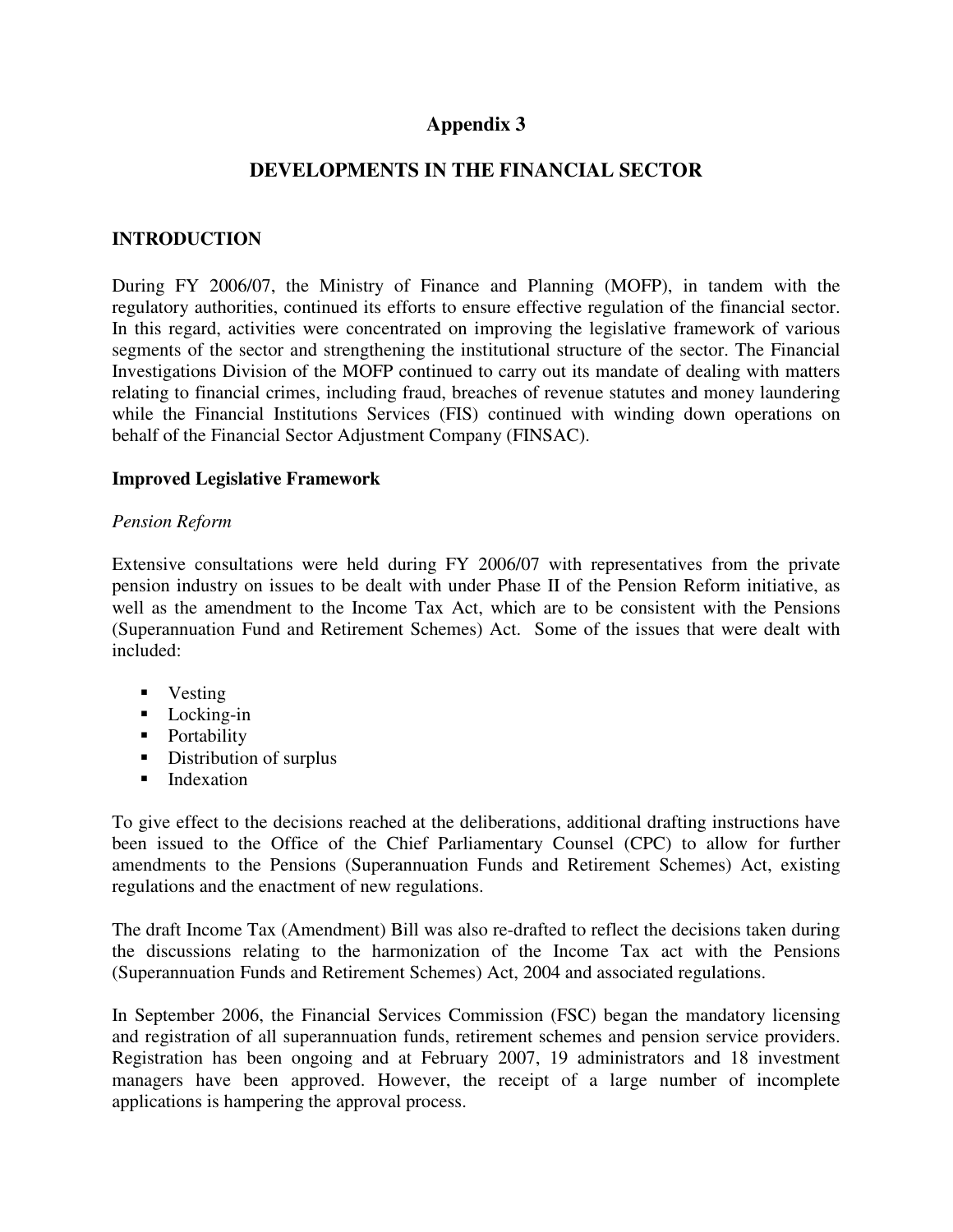It is expected that the relevant pieces of legislation to complete Phase II of the reform will be in place by the end of FY 2007/08.

#### *Reform of the National Payments System*

During FY 2006/07, the Bank of Jamaica (BOJ) initiated steps to reform the National Payments System in Jamaica. Consequently, the National Payments Council was established along with various working groups. Following extensive consultations and deliberations with stakeholders and experts in the field, instructions were issued to the CPC for the drafting of new legislation to provide for, *inter alia:* 

- (i) the regulation and operation of a National Payments System
- (ii) the BOJ to have regulatory oversight of the system
- (iii) the establishment of a Central Securities Depository (CSD) for fixed income securities (principally securities issued by the Government of Jamaica and BOJ) to be operated by BOJ. The depository will allow for the immobilization of those securities and for the electronic trading and settlement of all fixed income traded securities.

## *Credit Reporting Legislation*

Efforts continued during FY 2006/07 for the strengthening of Jamaica's regulatory and institutional landscape to provide the supervisory framework for a credit-reporting bureau. After several re-drafts, based on consultations with stakeholders, including the Jamaica Bankers Association, the Credit Reporting Bill was considered by the Legislation Committee and approved for submission to Cabinet for tabling in the Houses of Parliament. In giving its approval, the committee mandated that the Bill should be tabled with the accompanying Regulations. The FSC, the institution charged with the responsibility of supervising these types of institutions, is presently developing the guidelines that will inform those Regulations.

#### *Bank of Jamaica (Credit Union) Regulations*

Regulations aimed at bringing credit unions under the full regulatory and supervisory ambit of the BOJ are currently being finalized, after extensive discussions with stakeholders.

#### *Money Laundering legislation*

The Proceeds of Crime Act was enacted during FY 2006/07. This enactment means that antimoney laundering provisions, which are an important element of this Act, will come in force as soon as it is gazetted and the Money Laundering Act of 1992 is repealed. This critical piece of legislation, seeks to improve Jamaica's capability to combat money laundering by:

- broadening the reporting duty of financial institutions;
- increasing the scope of the offence of money laundering;
- defining designated non-financial institutions;
- enhancing investigative capabilities;
- reducing the threshold for reporting to US\$15,000.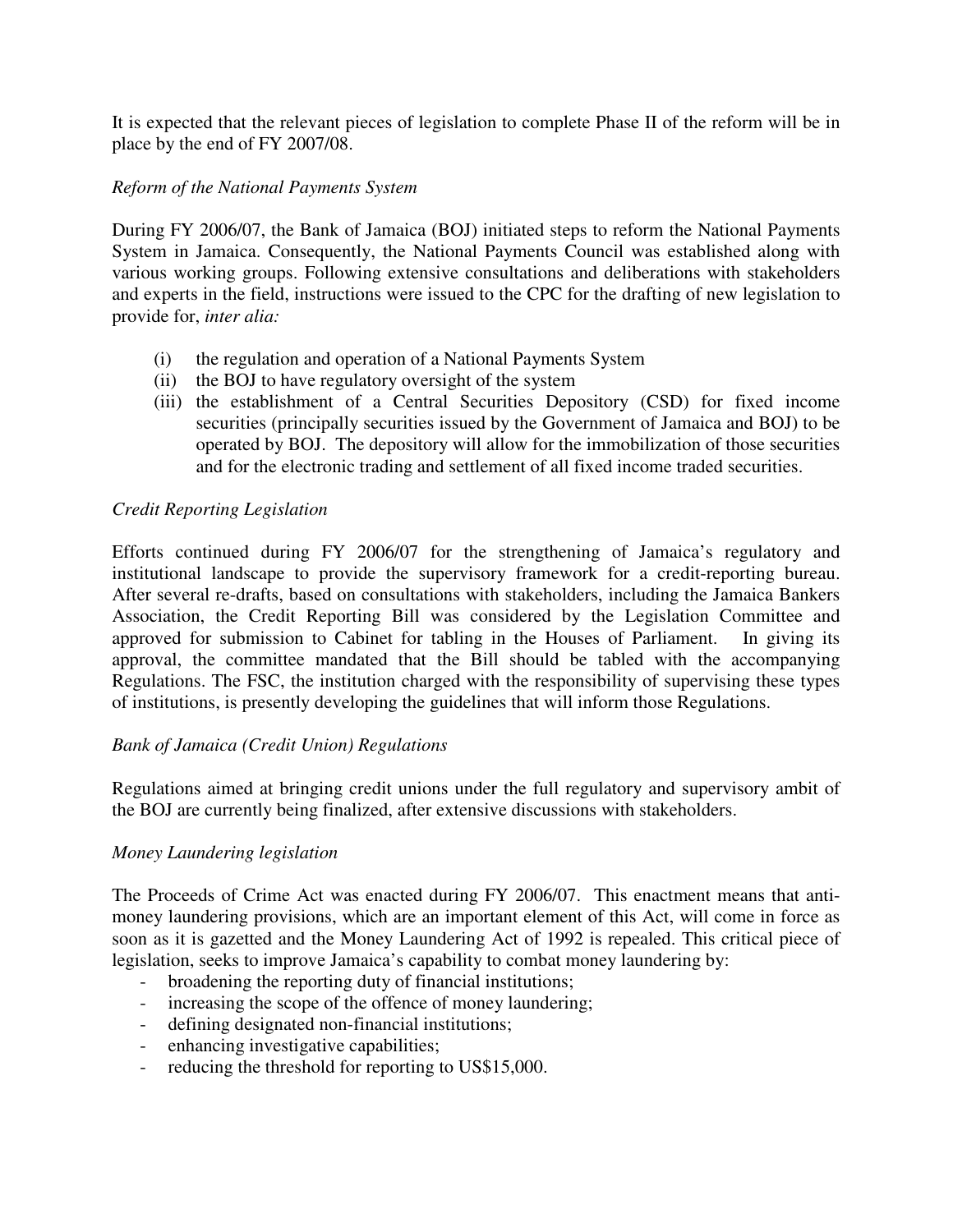During the FY 2006/07 insurance brokers and insurance intermediaries, were designated as financial institutions for the purposes of money laundering legislation. In addition to insurance companies, this designation places anti-money laundering obligations on insurance brokers and insurance intermediaries, which are important participants in the insurance sector.

# *Other Legislative Actions*

During the period under review, the legislative process with respect to several pieces of legislation was advanced. The Industrial and Provident Societies Act was considered and approved by Legislation Committee, the Financial Investigations Division Bill was comprehensively reviewed and is being re-drafted so that it will be consistent with the Proceeds of Crime Act and the Amendment to the Financial Services Commission Act is being reviewed.

Further progress was made in enhancing the regulatory capabilities of the FSC during FY 2006/07. Through the support of the Caribbean Development Bank and the Inter-American Development Bank, the processes associated with the enhancement of the following areas continued:

- **Legal/ Regulatory/Attorney/ Enforcement;**
- **Training of staff in the analysis and administration of Private Pensions;**
- Corporate Governance;
- Computerization of the Commission through the implementation of a Regulatory Management and Executive Information Systems;
- Pensions preparation of policies and procedural manuals.

The Financial Regulations Division of the MOFP proceeded with work to facilitate the institutional strengthening of the division. The division is charged with the responsibility of developing the policy framework for the effective regulation of the financial sector and the prevention of money laundering and financing of terrorism.

# *Financial Investigations Division (FID)*

During FY 2006/07, the FID continued to work closely with the Jamaica Constabulary Force, particularly, the Counter Narcotics and Major Crimes Investigations Task Force and the Contraband Enforcement Team of the Customs department. These law enforcement efforts resulted in the seizure and forfeiture of approximately US\$1.8mn and US\$1.4mn, respectively.

Investigations into breaches of the Customs and GCT Acts continued although on a lesser scale than normal. The results of these efforts were:

- 91 surveillance exercises;
- 4 search warrants;
- the referral of 19 cases to the Taxpayer Audit and Assessment Department;
- the conduct of 73 secondary examinations;
- the completion of 9 cases with an approximate value of \$186mn.

The FID also continued to carry out its mandate of protecting the integrity of the financial sector and revenue services. The division received 94,112 Threshold and Suspicious Transaction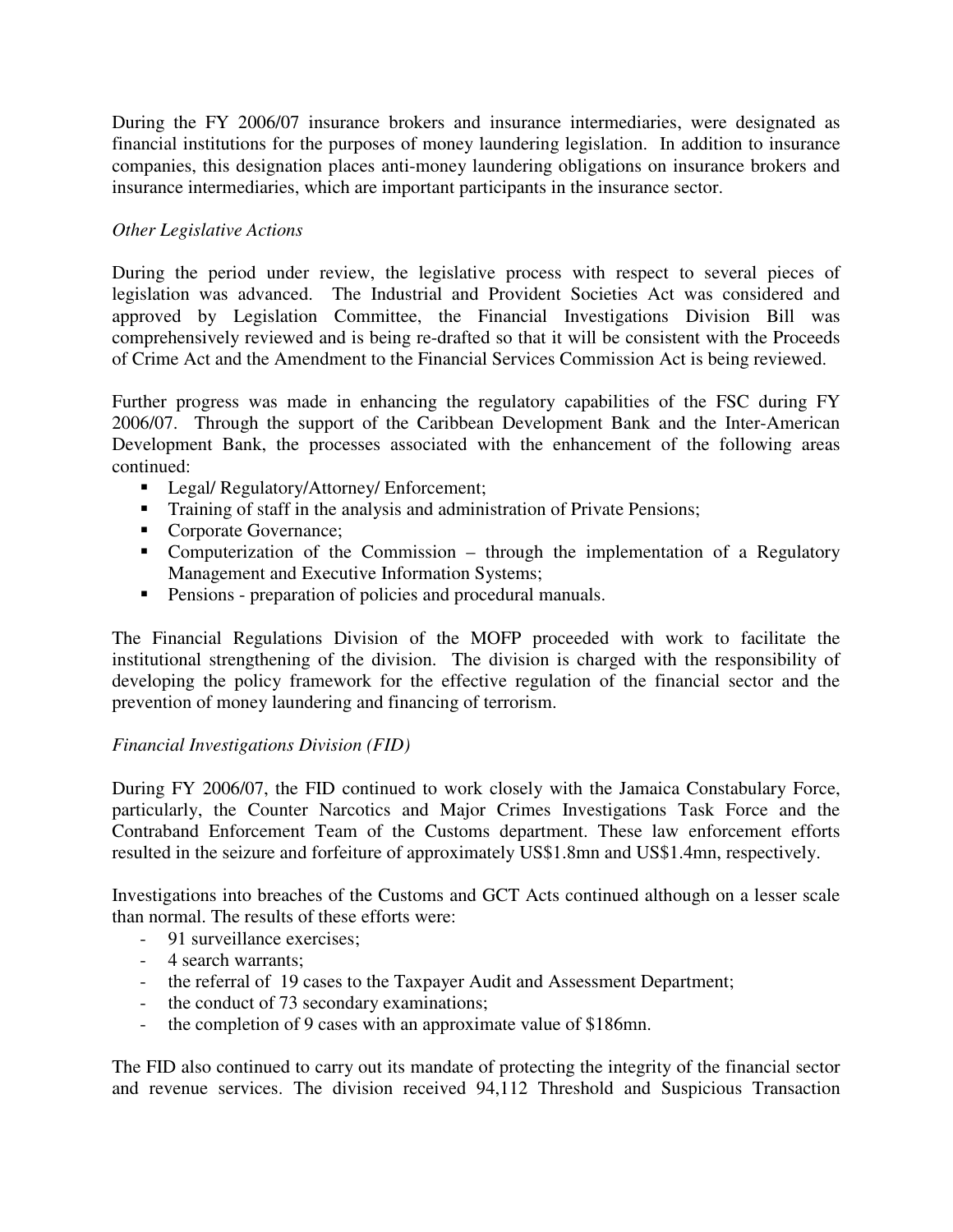reports, conducted background checks on applicants for licensees from the BOJ and intensified their efforts in the investigation of alleged corrupt revenue officers.

The division welcomes the passage of the Proceeds of Crime legislation, as this will enhance its investigative capabilities to combat money laundering. The FID has also been designated the Asset Recovery Agency (ARA) under the Proceeds of Crime Act. This designation means that the FID will be responsible for investigating and recovering criminal assets and proceeds from unlawful conduct, including the forfeiture of property.

#### *Financial Institutions Services Limited*

The Financial Institutions Services Limited continued with the winding up of residual activities on behalf of FINSAC during FY 2006/07 as well as undertaking the residual tasks associated with Blaise financial entities and Century financial entities.

With respect to divestment, proceeds for the review period netted over J\$30mn. It is expected that sales will improve during the next financial year with properties valued at approximately J\$450mn to be sold. Additionally, FIS received approximately US\$5.7mn for its share of collections from loans sold to Redevelopment Foundation. It should be noted that since January 2002, FIS has received US\$44mn from this activity, including the initial down payment of US\$23mn.

The staff and files of FIS's forensic unit were transferred to the FID. Prosecutorial work continued with external attorneys, primarily the Attorney General's Chambers, on proceedings against persons deemed to be responsible for losses suffered by some of the failed financial institutions.

Following the Privy Council's judgment against Mr. Donovan Crawford for his management of the Century's financial entities, FIS received funds from the sale of properties listed in Mr. Crawford's affidavit. Efforts are continuing to sell the remaining properties via private treaty.

The trial against the Eagle Financial Network is now complete and a judgment of J\$1bn, including interest, was handed down against the principal director and two of his companies. Efforts are underway to sell the assets involved in order to reduce the judgment.

In June 2006, the case against the directors of the Blaise Financial Entities was settled out of court. The directors have agreed to transfer all their assets to FIS, with the exception of one of their companies. As a result of the judgments in favour of the FIS, properties with a value of \$400mn have come under FIS's control. Accordingly, additional time will be required to dispose of them and it is hoped that most will be divested during FY 2007/08.

The liquidation of dormant companies under FIS's control is almost complete. It is anticipated that the remaining companies will be liquidated during FY 2007/08 and thereafter the primary residual activity will be the coordination of outstanding litigation issues with the external lawyers.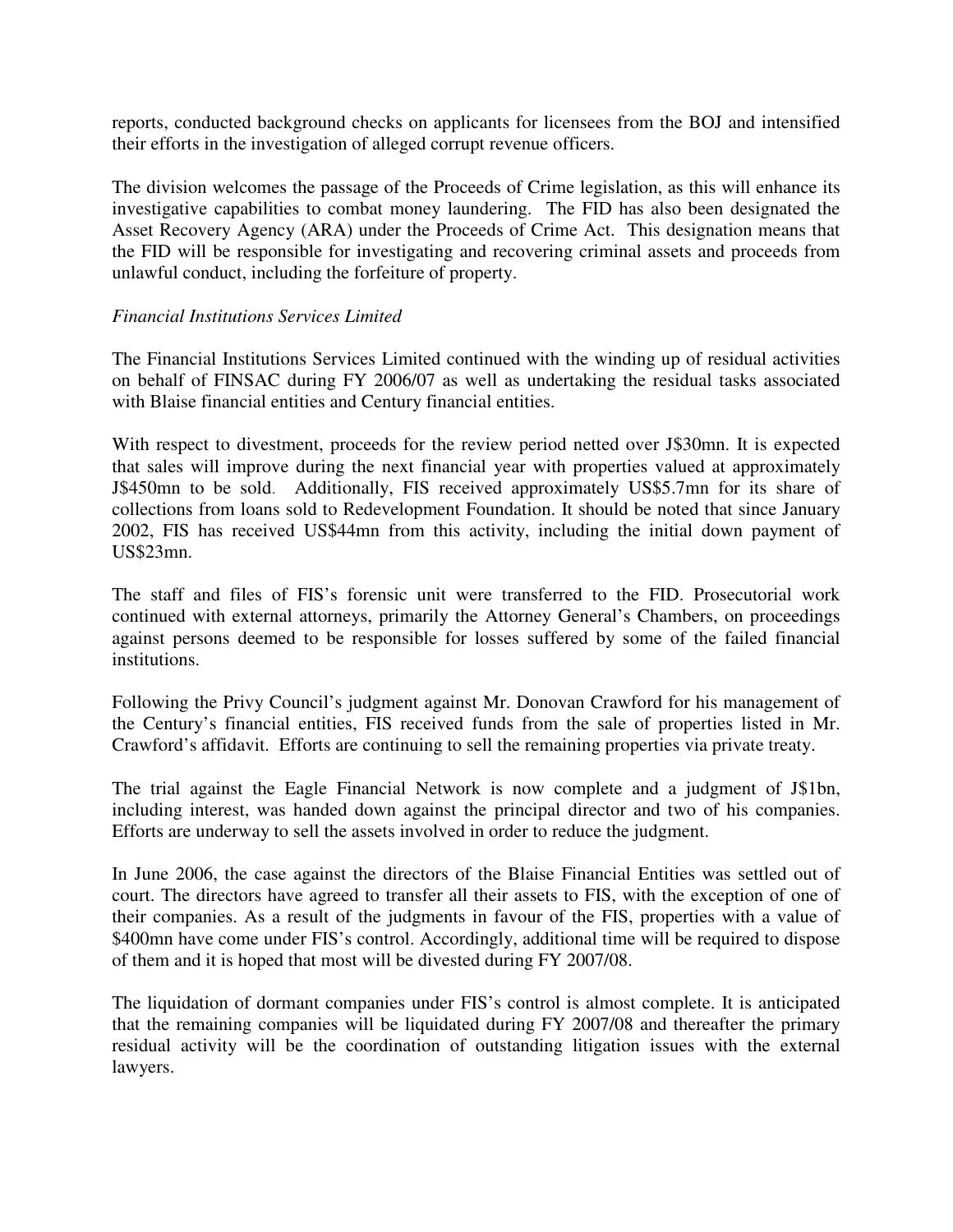## *Planned Activities*

During FY 2007/08, efforts will concentrate on:

- **•** completing Phase II of the Pension Reform Initiative;
- facilitating the enactment of Credit Reporting Legislation;
- developing legislation to provide for the regulation and operation of a National Payment System and the creation of a central securities depository;
- developing a structure, funding and operating procedures for the Asset Recovery Agency;
- **implementing an electronic reporting system;**
- training the staff of FID and the reporting entities on their new roles and responsibilities under the Proceeds of Crime Act;
- divesting/disposing of assets under FIS's control.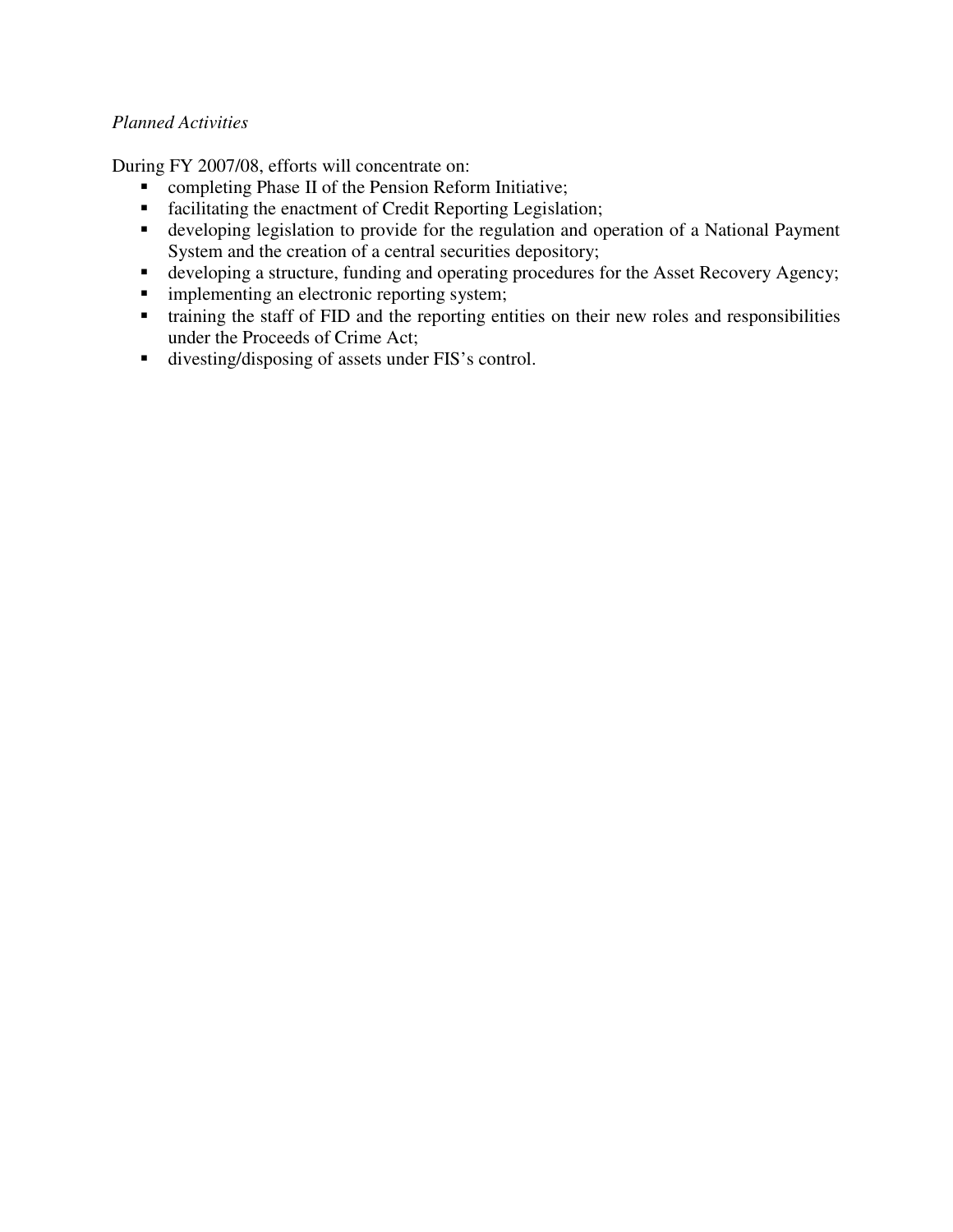# **Appendix 4**

# **TAX ADMINISTRATION**

#### **FY 2006/07 REVIEW**

Fiscal year 2006/07 represented the first year of the strategic plan for the period FY 2006/07 - FY 2008/09. The plan was conceptualized within the framework of a three-pronged tax compliance model focussed on implementing balanced programmes for service, education and enforcement. Achieving the tax revenue target in FY 2006/07 represented a challenge for Tax Administration. Actual tax revenue collections represent 96% of the target, a 5 percentage point improvement on the 91% of target collected in FY 2005/06. This appendix provides a summary of the performance of Tax Administration against the deliverables identified in the operational plan.

#### *Improved Compliance*

#### *Taxpayer Service*

The main thrust of this programme was influenced by a Branding Project aimed at improving and ensuring provision of a consistent and reliable service to tax payers. Achievements to February 2007 include:

- Development of standardized procedural manuals for two of four tax departments and dissemination on-line to staff at Customs, Collectorates and other service locations;
- Standardization of the service environment, layout and signs with nine (9) of twenty-eight (28) Collectorates repainted in uniform colours. A standard office layout document has been developed with implementation at one location to date;
- Expansion of the functionality of the Automated Motor Vehicle System (AMVS) to incorporate the ability to produce computer generated registration certificates (previously hand written and subject to transcription errors). This is now available at twenty-four (24) of the twenty-eight (28) Collectorates;
- Modifications made to the processing of passengers within Customs at both international airports resulting in at least 80% of passengers being processed within 3½ minutes, down from 10 minutes previously.

#### *Public Education*

Through a calculated move to enhance its marketing programme with a mix of increased advertising and direct contact, Tax Administration increased its visibility to the public during FY 2006/07. Despite various challenges, Tax Administration was able to enhance and diversify its marketing programme through a partnership arrangement with the Banking Association, which complemented its educational programmes. Public education programmes were expanded through:

• A six-month advertising programme launched in October 2006 to promote monthly GCT and PAYE payments which contributed to an overall improvement in these payments;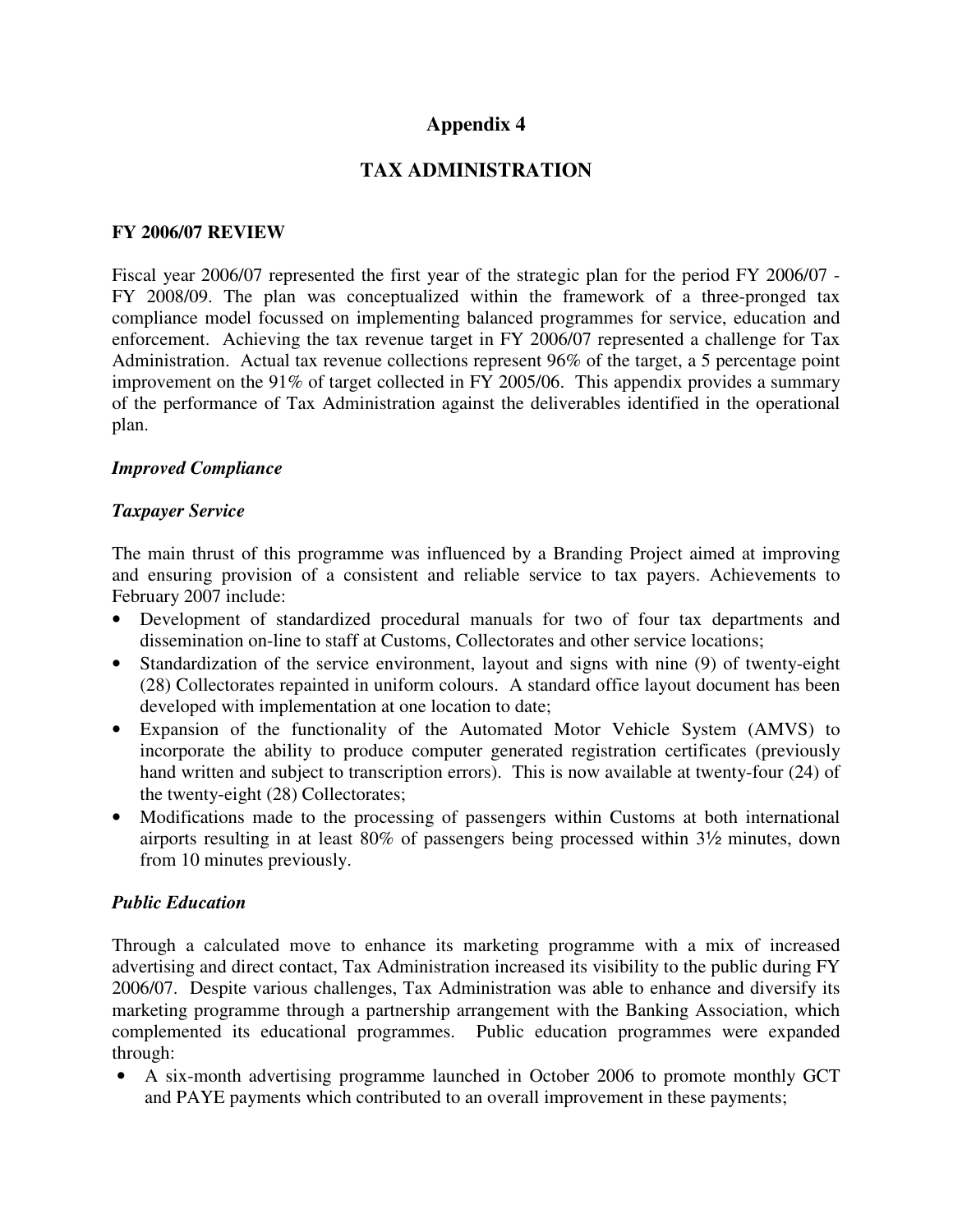- An advertising campaign launched in the last fiscal quarter to promote the "March 15" Income Tax deadline, complementing public relations and taxpayer education activities;
- Partnering with media houses to develop and publish a series of informational articles in the press. Tax Administration received support from the Jamaica Information Service (JIS) in producing and airing television features promoting new services;
- Use of public education activities, such as expos, publications and seminars targeting specific segments of taxpayers with information about various aspects of paying taxes; and
- Expansion of the School's Tax Education Programme (STEP) that targets high school and tertiary level students through partnership with RJR in their weekly "*Radiocation*" promotion, which allows for additional exposure through live broadcasts from schools across the island.

# *Enforcement*

Overall compliance results indicate that there was an 18.9% increase in income tax (PAYE, Company, Individual) returns filed for the fiscal year to February, compared to the same period in FY 2005/06. Activities in this area included:

- Operationalization of an outbound call centre Tax Administration Call Centre (TACC) operating as a current accounts management unit focusing on accounts in the first month of delinquency was implemented;
- Identification of an estimated tax liability of \$2.0bn from 1,148 taxpayer audits;
- Estimated tax yield of \$3.0bn arising from 1,803 best judgement assessments of non-filers;
- Registration of approximately 13,281 new taxpayers up to end-February 2007 compared with 7,670 during the previous fiscal year;
- Imposition of \$40.0mn in duties/sanctions for Customs breaches; and
- A 226% increase in customs compliance and valuation audits with forty-nine (49) cases audited in FY 2006/07 compared with fifteen (15) in the previous year, resulting in the collection of approximately \$68.0mn in additional duties. Amounts outstanding to be collected from audits completed are \$387.0mn. A collection schedule is in place and is being monitored to ensure timely payment.

# *Improved Information and Communication Technology*

Tax Administration is reviewing its technological capacity to ensure that the information and communication technology (ICT) systems exist to provide accurate and timely information flows internally and externally. Several core computerization projects were undertaken in FY 2006/07 with the following achievements:

- The AMVS was rolled out to 24 of 28 locations;
- A contract for upgrading the drivers license system was finalized;
- Implementation of ICTAS Release 5 most modules identified were implemented allowing for better adherence to business rules;
- Equipment to upgrade the technical infrastructure for e-Government was purchased and agreement for the supply of re-engineering of e-government processes obtained;
- A data warehouse proto type (data mart) was developed for the collection and storage of data to assist in business intelligence. This project will be a primary focus for FY 2007/08; and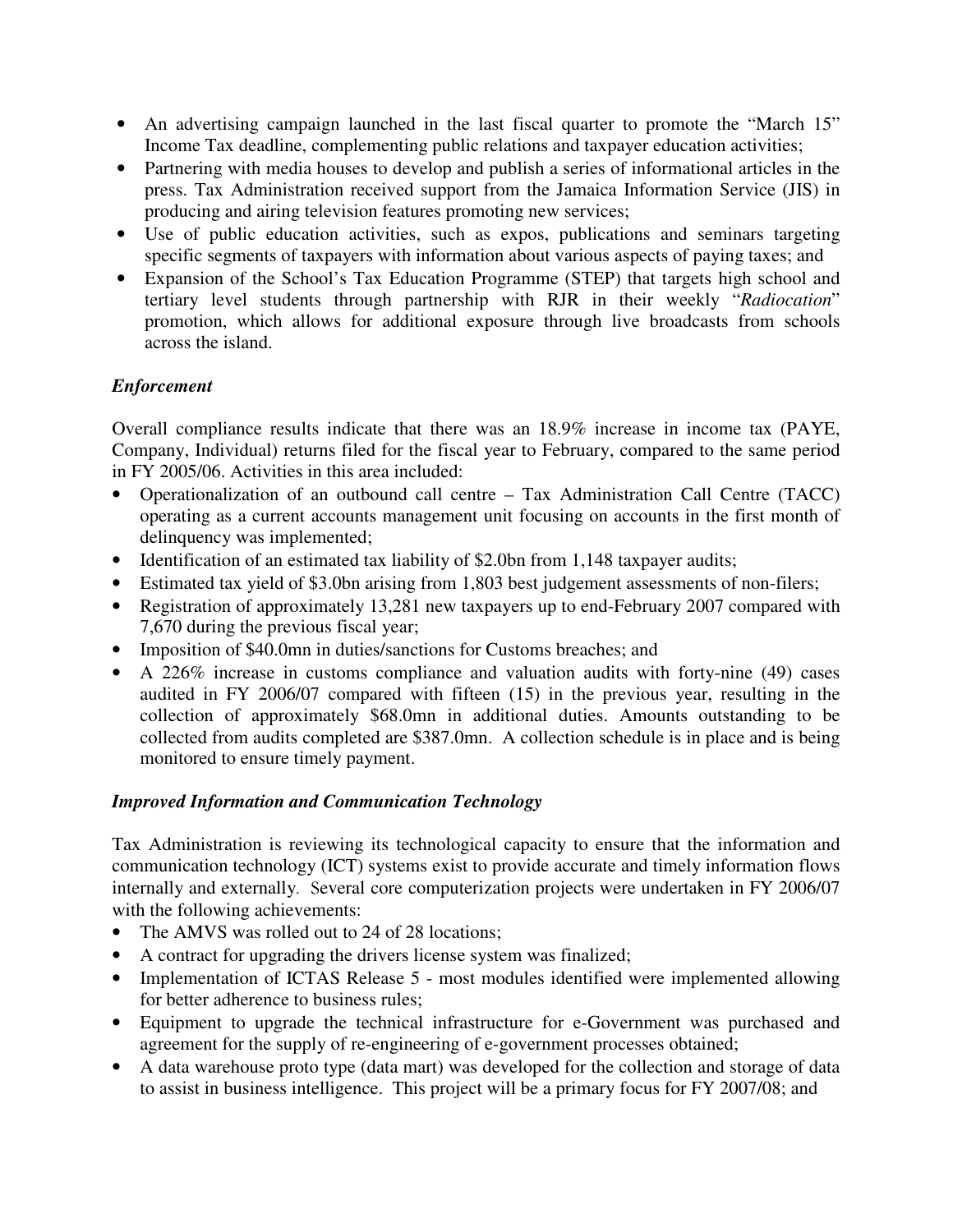• The electronic manifest system for Customs was implemented at the APM Terminals (Berth 11) and partially at Kingston Wharves (Birth 6). Phased implementation of a single administration document (C87), the new import/export entry form for Customs commenced.

The upgrading of the wide area network was delayed due to procurement issues and will be addressed in FY 2007/08.

#### **Improved Organization and Management**

During FY 2006/07 emphasis was placed on specialized training for staff especially those in critical areas of management, compliance and forensic audits. This was executed through assistance from tax affiliated organizations such as the Caribbean Regional Technical Assistance Centre (CARTAC) and Revenue Canada.

# **PLANNED ACTIVITIES FY 2007/08**

Over the medium term the strategic plan seeks to identify resources and programmes necessary to enhance the overall performance of Tax Administration inclusive of achieving the collection target.

Rigorous risk management and efficiency focus will be paramount in achieving the target for FY 2007/08 while building public value for stakeholders. Whereas Tax Administration will continue pursuing its Road Map programme, selected areas have been highlighted under the strategic objective "Improve Compliance" to ensure that additional tax revenue for FY 2007/08 is achieved through Tax Administration's special strategies and improvement programmes.

#### **Improved Compliance**

Tax Administration will continue its strategy to increase voluntary compliance through its balanced programmes in service delivery, education and enforcement.

Other targets under the general compliance programme include:

- A 5.0% broadening of the tax base;
- A 3.0% increase in audit coverage;
- A 15.0% increase in customer satisfaction rating; and
- Improved levels of taxpayer awareness.

#### **Improved Information and Communication Processes**

The key broad outputs identified for FY 2007/08 are:

- A 5.0% increase in IT standardization:
- A 90.0% automated customer support systems;
- A 5-second response time in accessing information on the systems; and
- System reliability of 99%.

To improve the information processes, a business intelligence system called TABIS – Tax Administration Business Intelligence System – will be developed and implemented as a means to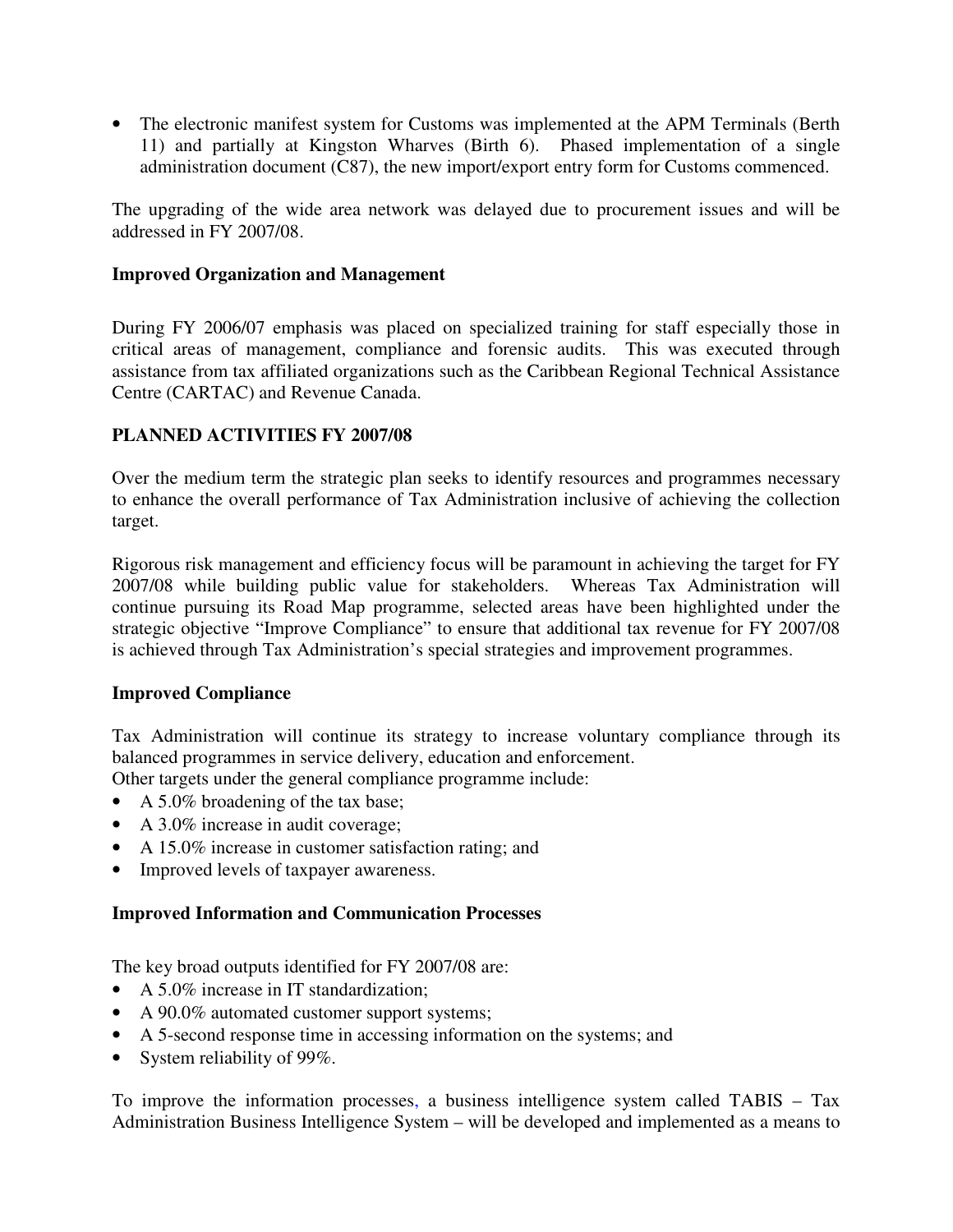achieve significant increases in revenue collection and efficiency. The key objectives of the system are:

- 1. To provide the tax administration with a business intelligence solution to enhance its decision making process using cross-reference taxpayer information gleaned from the transactional processing systems;
- 2. To provide a single point of access to integrated taxpayer information gathered from across Tax Administration;
- 3. To provide cross-reference to external data sources thereby enhancing the administration's ability to widen the tax net through new taxpayer identification;
- 4. To provide business intelligence in support of revenue enhancement measures aimed at known taxpayers who have operations outside of the current purview of Tax Administration; and
- 5. To reduce the need for Fiscal Services Limited (FSL) development and operational resource involvement in the development and delivery of integrated management information system and ad hoc reports. This is expected to have a direct impact on the turn-around time for system changes or new features that must be done by FSL.

The TABIS is not intended to replace the many transactional processing systems operated by the various tax departments. These processing systems are updated daily with transactions from business functions such as registration, collections, compliance, audit and refund, to name a few. The data warehouse is not a real time integration of the various transactional processing systems, but provides the opportunity for the combination of historical data from databases across the entire tax administration system as well as data external to these organizations.

The goal is therefore to provide a decision support system that will utilize trend analysis, ratio comparisons, ranking, and other analytical tools to aid Tax Administration in its strategic and tactical planning activities.

This will be supported by an upgrade to the information technology infrastructure to ensure the facilitation of timely and complete information across Tax Administration. The expansion of the wide area network that did not materialize for FY 2006/07 will be undertaken during FY 2007/08. This will significantly improve the response time for users of the business systems especially during peak periods such as the middle and the end of a month. In addition, it will support the roll out of the intranet and the wider deployment of the administration's document management system.

The core business systems of the Administration – ICTAS, Customs Automated Entry System (CASE) and the Stamp Office Information System will continue to be upgraded and integrated to better serve the organization in its delivery of service to its clients.

Under the ICT project funded by the Inter-American Development Bank the E-Government project involves: (a) putting a number of fiscal agencies on-line; and (b) web enabling the operations of key trade agencies. The main objective of the E-Government component is to reduce transaction costs incurred by citizens and businesses when they deal with Government. Systems will be put in place to permit on-line transactions on a phased basis starting with the General Consumption Tax, Special Consumption Tax and Income Tax. Passing of the etransaction legislation is expected to support and accelerate the implementation of this project.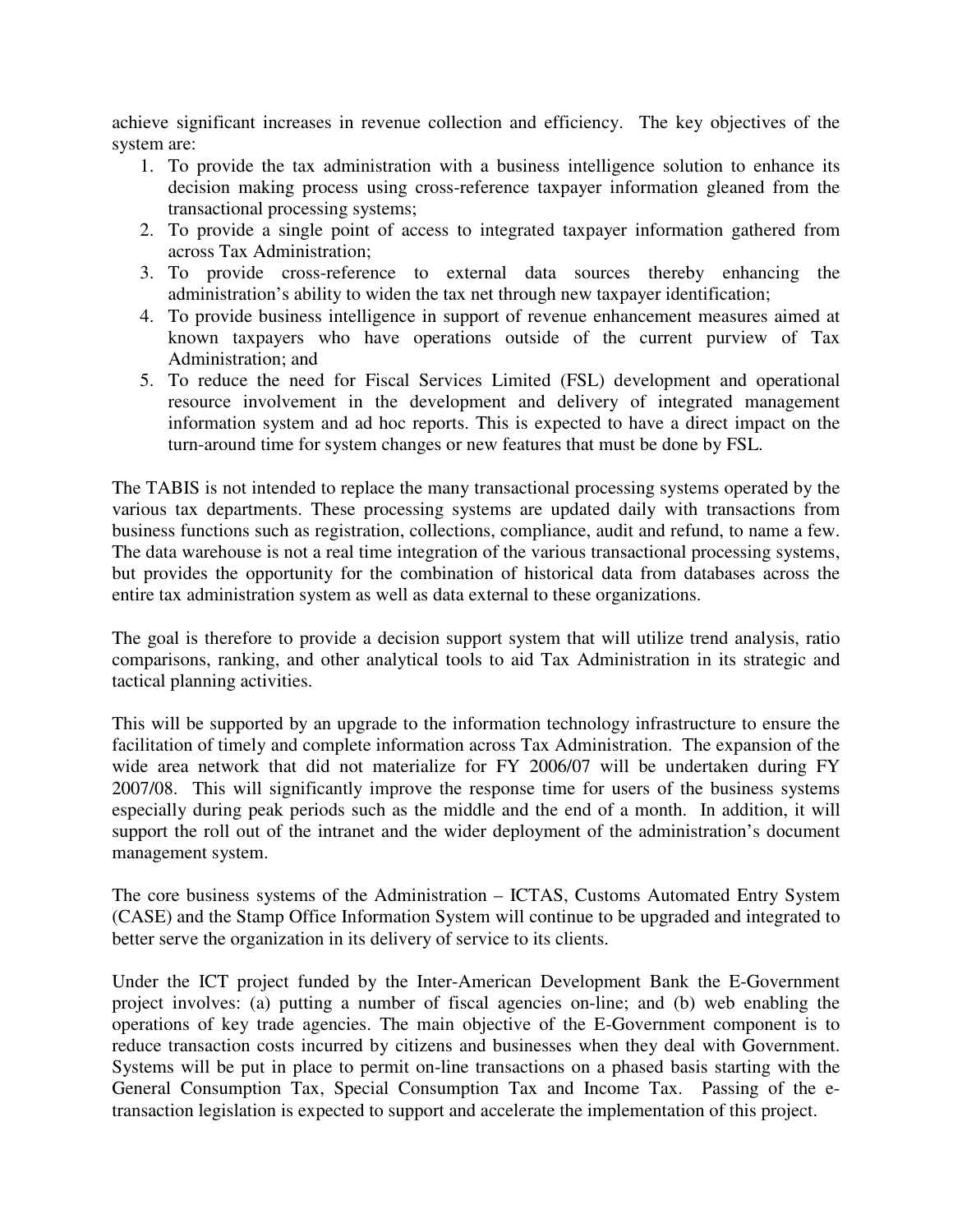### **Improved Organization and Management**

Tax Administration will continue the drive to offer training that enhances performance and establishes a desire for excellence. The development of professional and technical competences will enable staff to deliver superior quality and results-oriented output to stakeholders whilst simultaneously bolstering revenue collection. The areas of focus are:

- Forensic or large case auditors;
- Equipping the senior management cadre with modern management techniques;
- Development of revenue forecasting skills; and
- Leadership and development training for executive managers.

During FY 2006/07 a joint team from the International Monetary Fund (IMF) and CARTAC conducted a diagnostic review of Tax Administration. A report on the review and recommendations has been submitted and discussions are in progress on some aspects of the report. Approval for implementation of those operational procedures that can be adjusted immediately has been obtained from the Ministry of Finance and Planning.

Branding activities for FY 2007/08 will see the project taking on its most ambitious aspect to date – people services. During the year aspects of the project that focus on internal service delivery and its effect will be institutionalized. Areas of focus will be:

- Completing the Standardization of Documents Projects to include:
	- o Forms, Manuals & Procedures;
	- o Operational Manuals and their impact.
- The Intranet:
	- o As a facilitatory tool, the Intranet and its ability to provide the organization with immediate access to manuals, forms, and critical information and its possible impact on key personnel and human resource issues;
	- o Expanded intranet access is being addressed.
- The Brand Ambassadors Programme
	- o Increasing the numbers and their visibility across the Administration.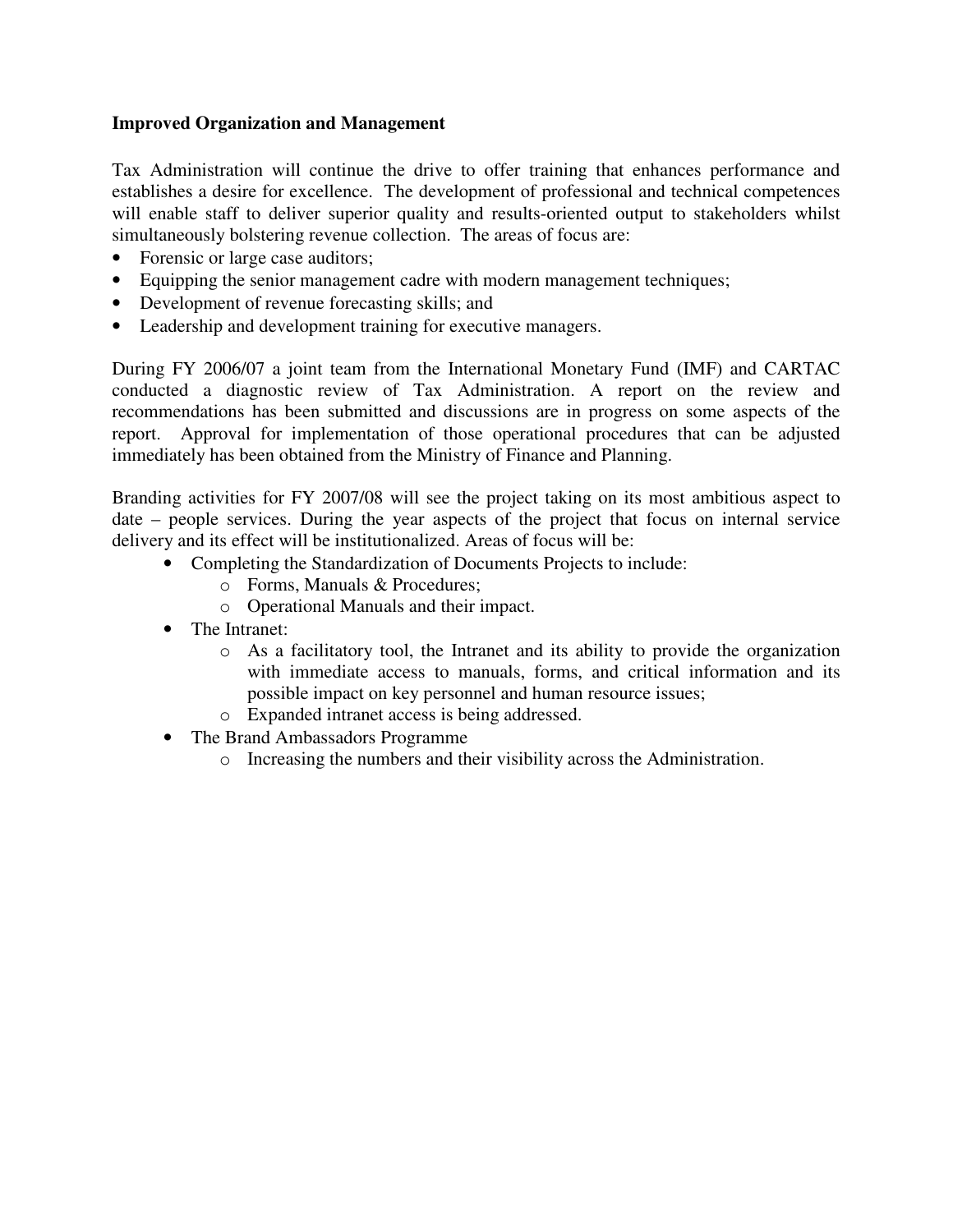## **CHARTS**

# **2007/2008 JAMAICA BUDGET Revenue & Loan Receipts Outturn - FY 2006/07**



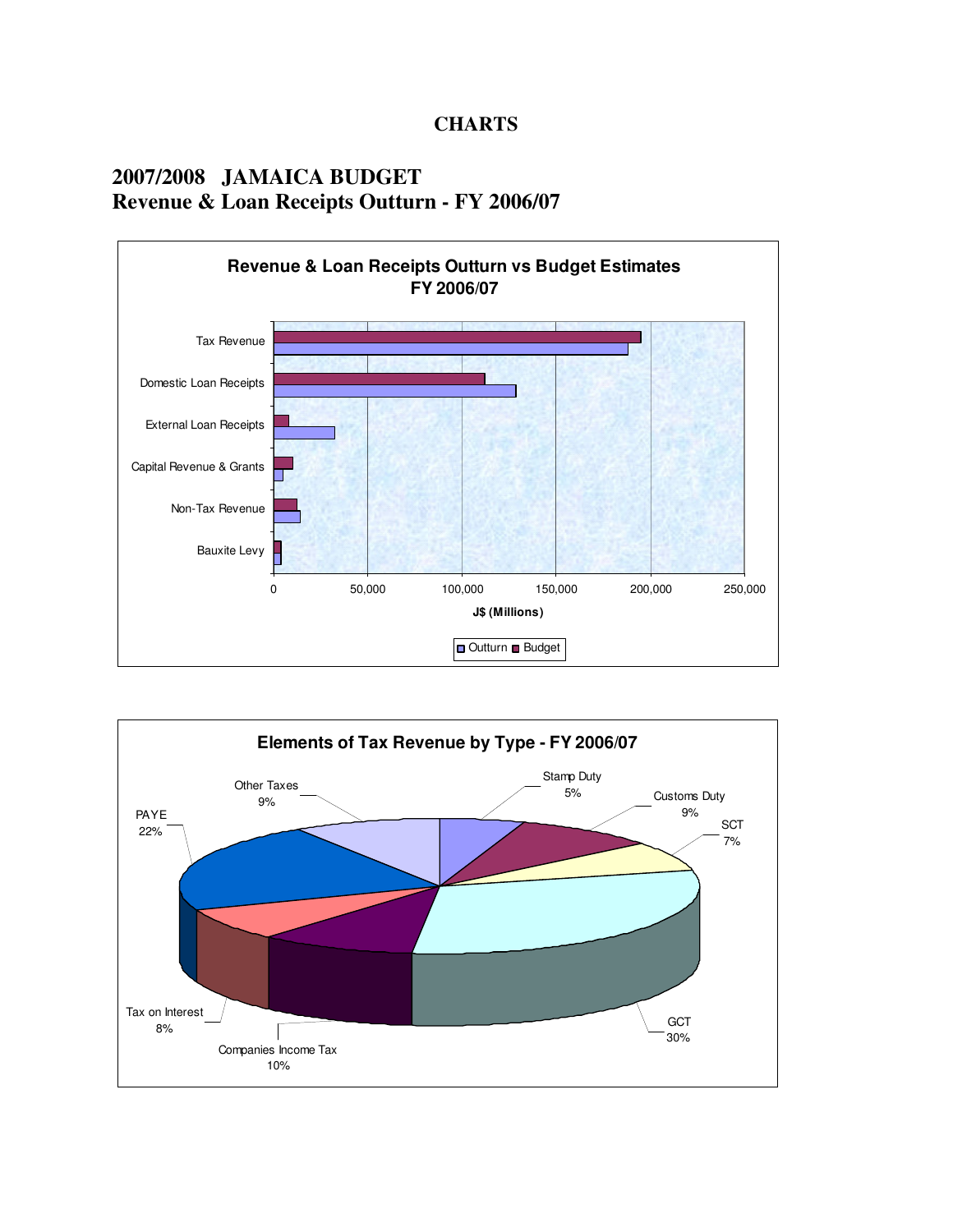

# **2007/2008 Jamaica Budget Estimates (Gross) by Selected Ministry Groups – Part 1**

**TOTAL** 

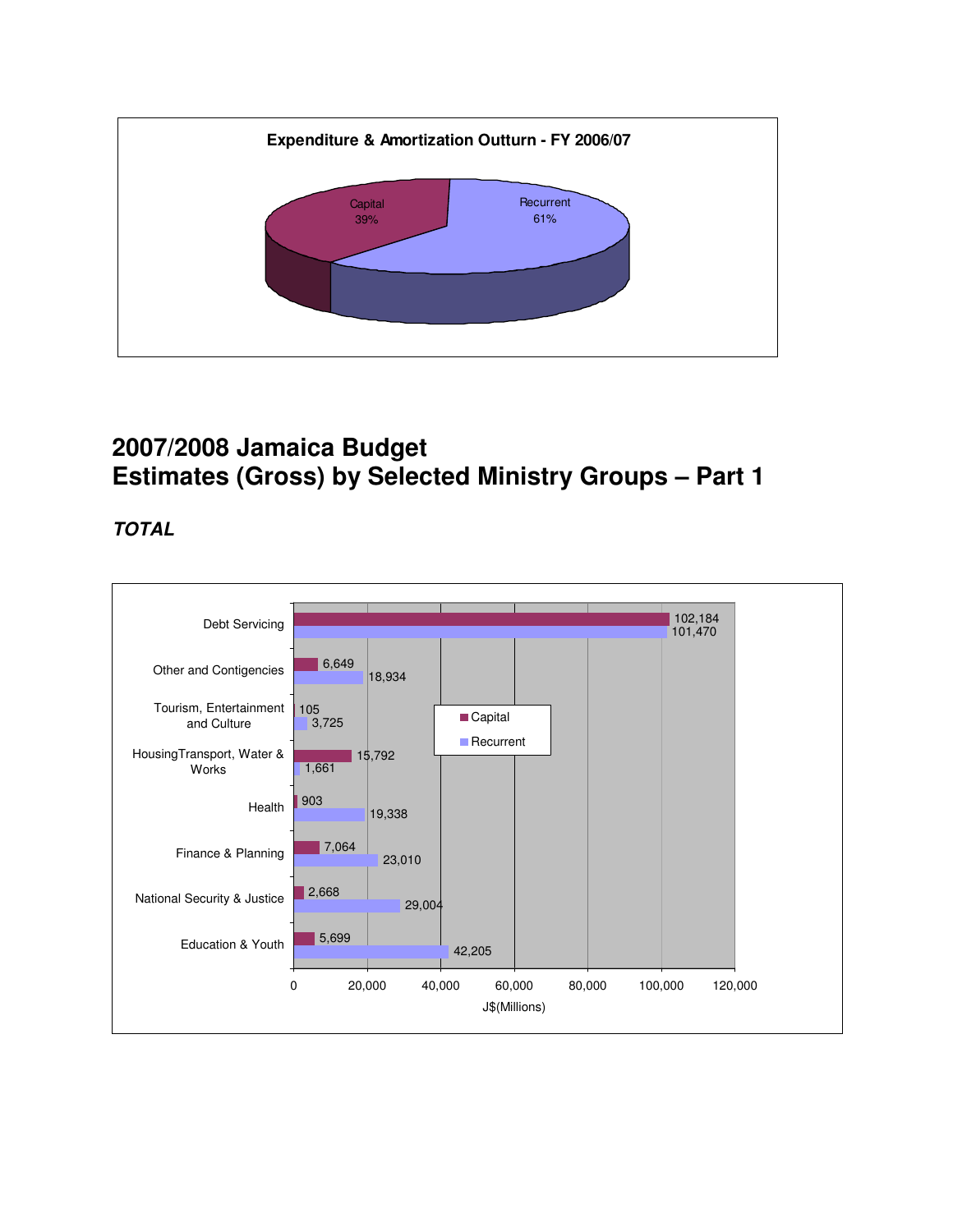## **RECURRENT & CAPITAL**

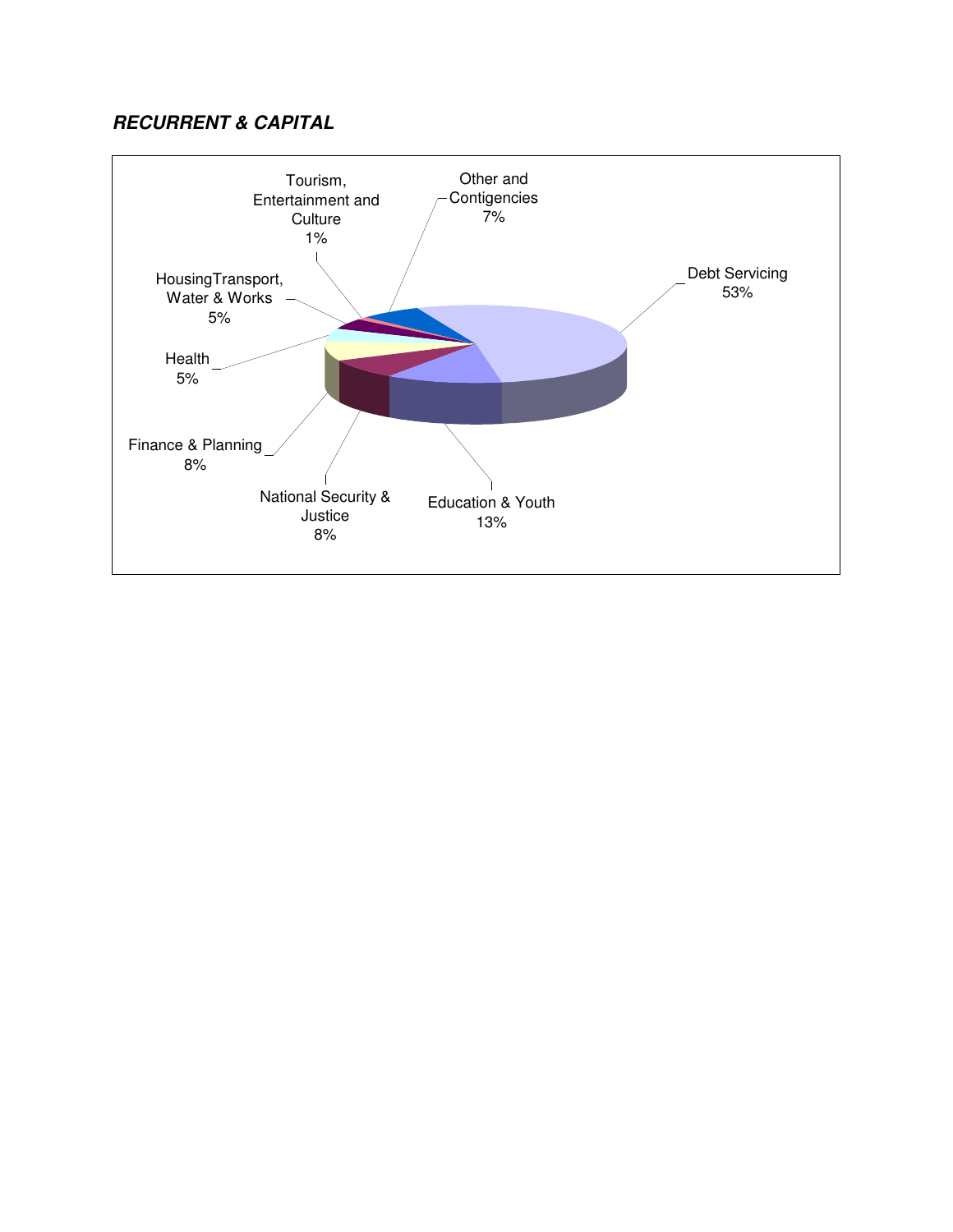# **2007/2008 Jamaica Budget Estimates (Gross) by Selected Ministry Groups – Part 2**

**Recurrent**



**Capital**

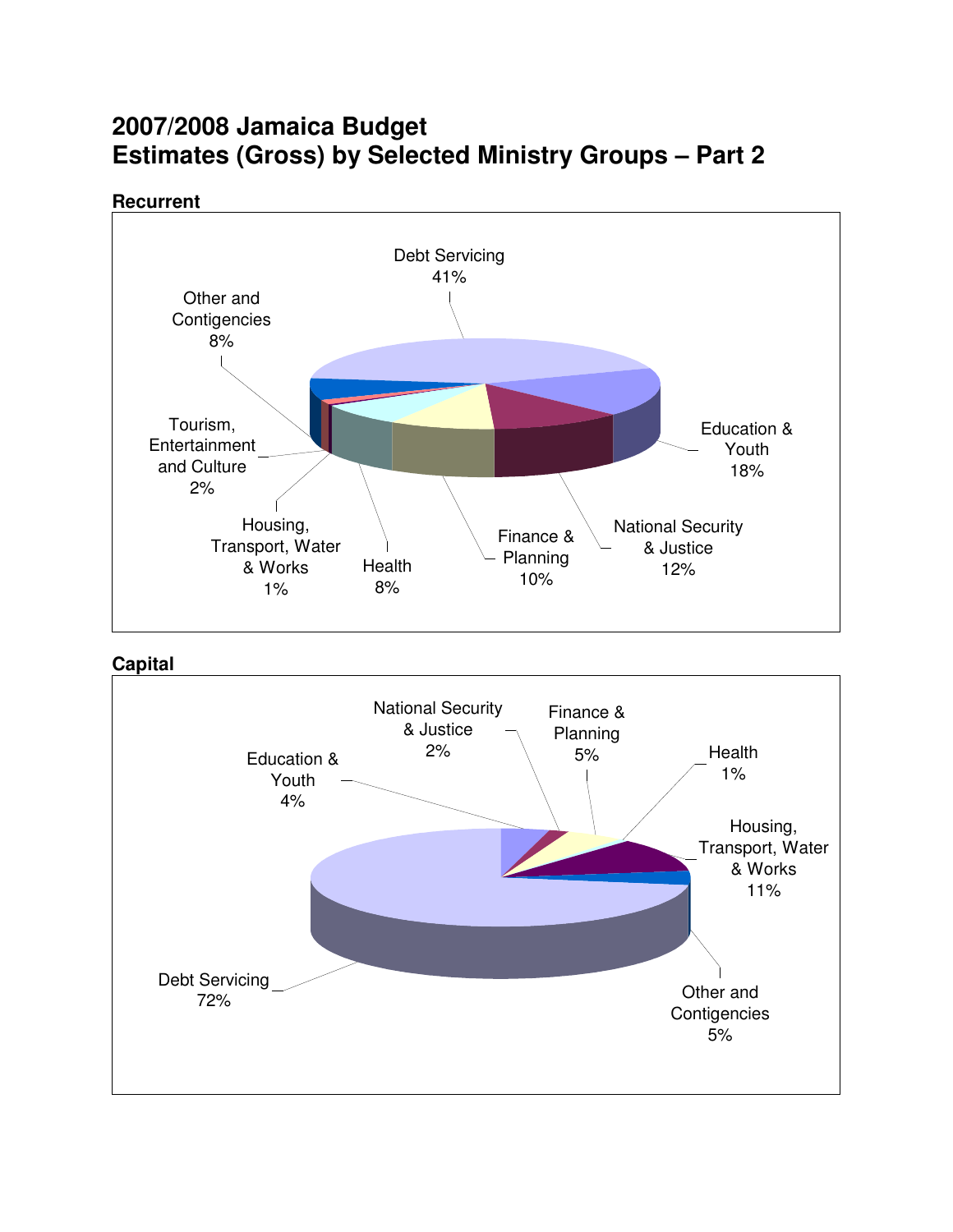# **2007/2008 Jamaica Budget Estimates (Net of Debt) by Selected Ministry Groups – Part 1**

## **Recurrent & Capital**

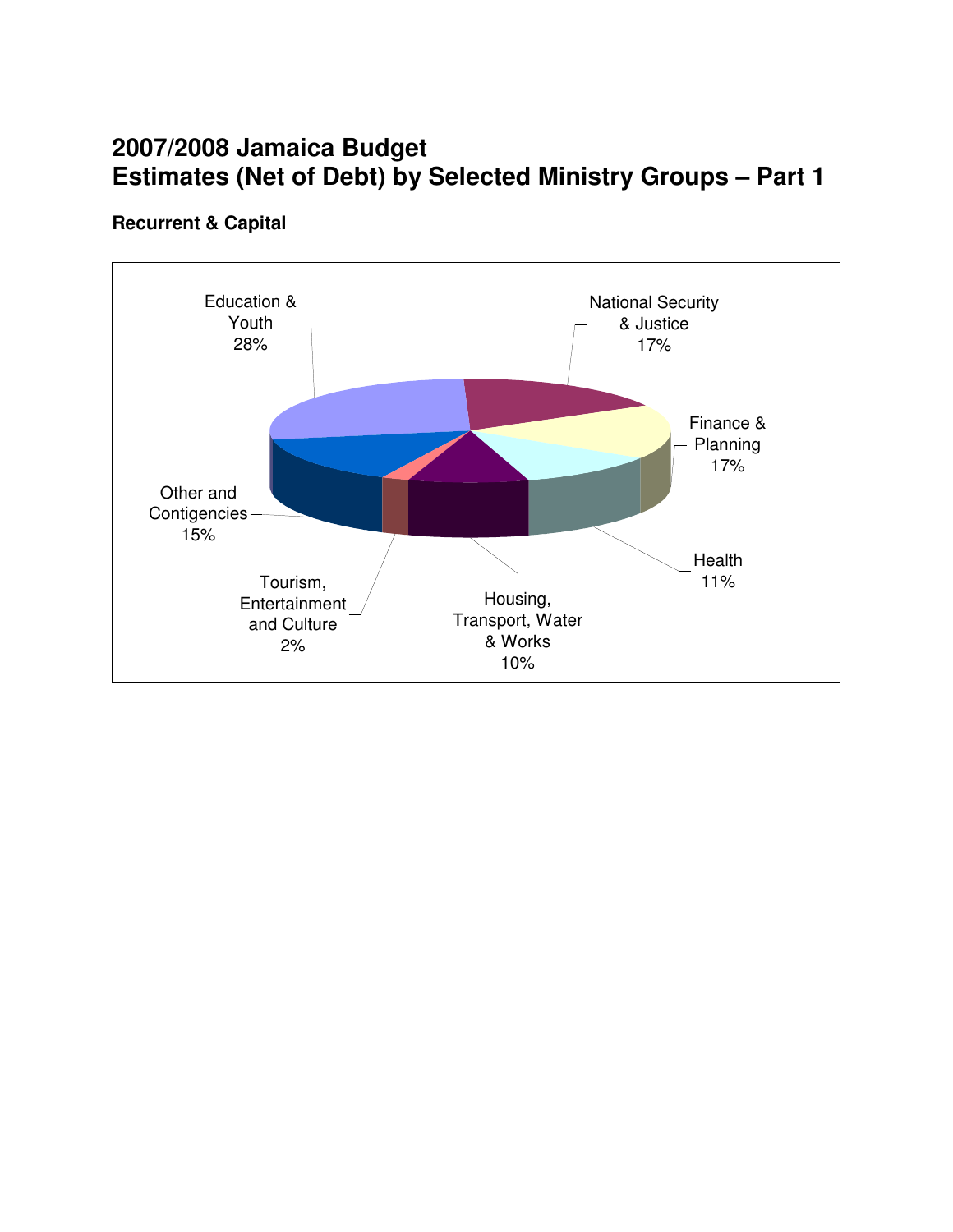# **2007/2008 Jamaica Budget Estimates (Net of Debt) by Selected Ministry Groups – Part 2**







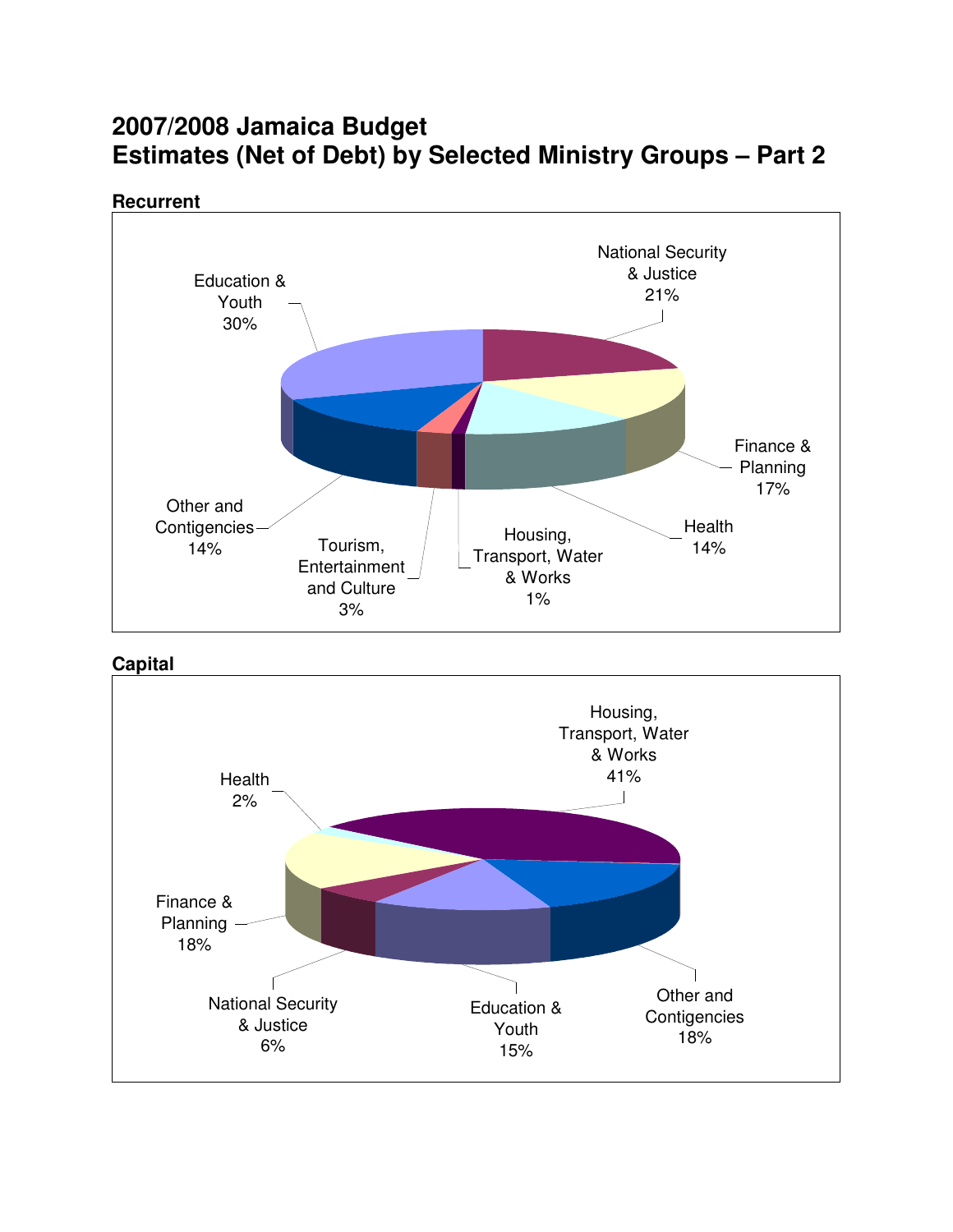## **GLOSSARY**

#### **Amortization**

Amortization refers to principal repayments on loans. These repayments reduce the borrowed money by portions, which are usually fixed amounts expressed as a percentage of the whole. Most of the domestic debt has a bullet repayment - the entire principal is repaid at maturity rather than gradually over the term of the loan.

#### **Auction**

An auction is a system by which securities are bought and sold on a competitive bidding process. The auctions are conducted on a multiple-price-bidding basis, which means that the successful investor will receive stocks at the price he bids.

#### **Benchmark Issues**

Issues of securities that are sufficiently large and actively traded, such that their prices serve as reference for other issues of similar maturities.

#### **Budgeting, Performance**

Performance budgeting relates input factors such as expenditures for man-hours and materials to measured outputs. These output measures and their relationship to inputs may take various forms. By compiling such measures, then comparing them with those of similar activities and studying their movements over time, the efficiency and the effectiveness of activities can be assessed.

#### **Budgeting, Programme**

Programme budgeting focuses on the prioritization and productivity of expenditure. The allocations for expenditure are cast in terms of programmes, activities and projects and presents a breakdown of the financial allocation according to specific purposes and objectives.

#### **Capital 'A'**

Capital 'A' projects are funded solely from local sources.

#### **Capital 'B'**

Capital 'B' projects are at least partially funded from foreign sources - grants and/or loans from multilateral/bilateral institutions.

#### **Commonwealth Debt Initiative**

A programme of the Government of the United Kingdom launched in 1997 to cancel the debt of poor to middle-income Commonwealth countries that are committed to international development targets.

#### **Consolidated Fund**

The Consolidated Fund is the principal Government account to which all Government revenues must be deposited and from which expenditure, via warrants, is withdrawn.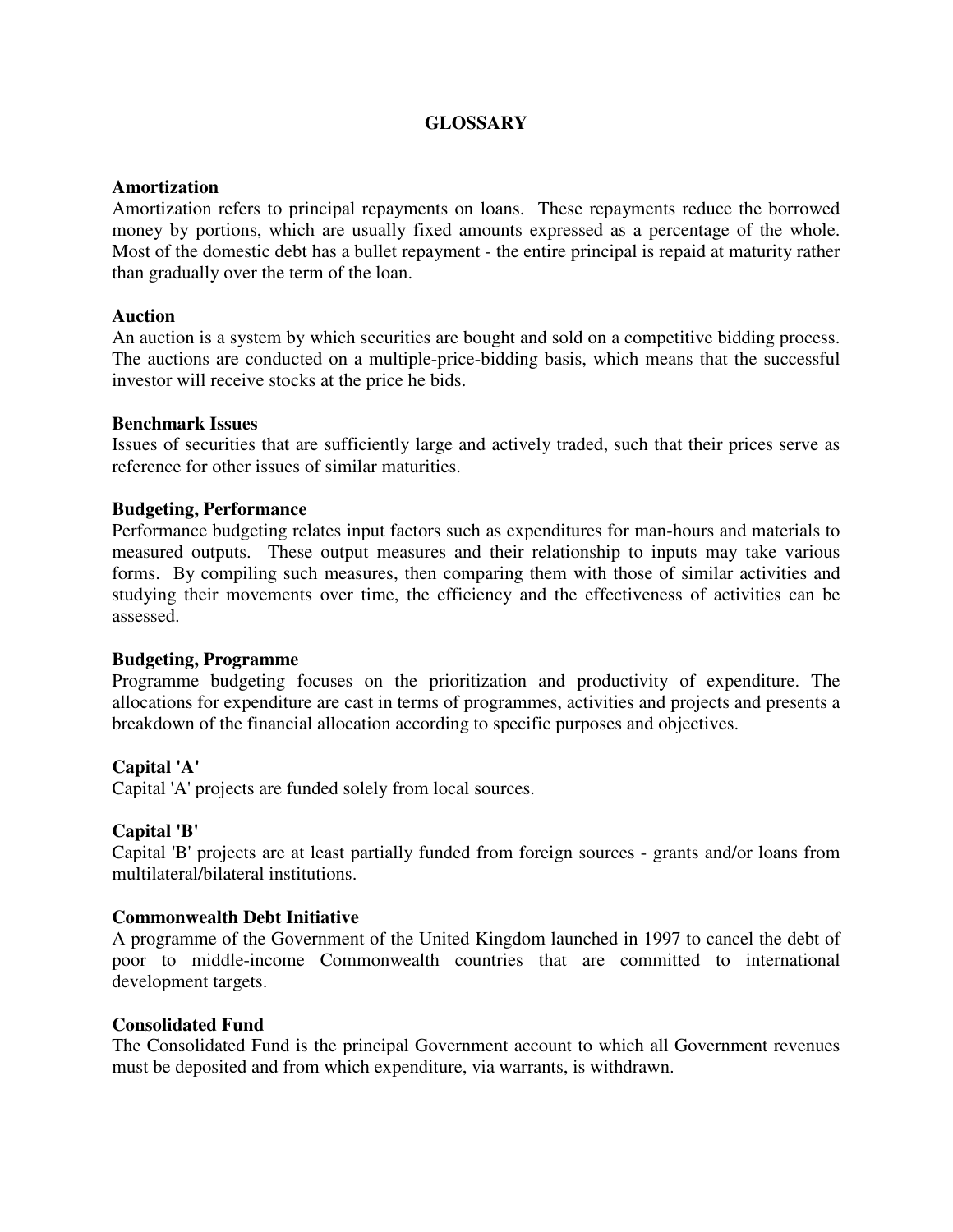#### **Contingent Liabilities**

The potential obligations of the Government, as guarantor, having provided a form of security to the lender for a loan or credit facility on behalf of a public sector entity.

#### **Debt Service Payments**

Debt service payments cover interest charges on a loan. Some sources also include amortization under debt service payments. These payments liquidate the accrued interest (and loan obligations if amortization is included).

#### **Eurobond**

A bond underwritten by international investors and sold in countries other than the country of the currency in which the issue is

denominated. Jamaica issued a five-year, US\$200mn Eurobond in July 1997, its first ever.

#### **Executive Agencies**

An Executive Agency is a Government entity, which focuses primarily on service delivery with a resource orientated approach to governance. In exchange for delegated managerial autonomy, the Chief Executive Officer (CEO) is held accountable for achieving stated results economically, efficiently and effectively.

#### **Expenditure, Statutory**

Statutory expenditure refers to those expenditures provided for in the Budget, which receive their authority from the Constitution. These expenditures are regarded as statutory obligations and therefore do not require prior approval of Parliament; for example, debt servicing, pension payments and the salaries of certain public officers such as the Auditor General and Judges of the Court of Appeal.

#### **Expenditure, Voted**

Voted expenditure refers to those expenditures provided for in the Budget, which require Parliamentary approval and include expenditure for normal housekeeping expenses and project implementation.

#### **FINSAC**

The Financial Sector Adjustment Company (FINSAC) was created by Government in January 1997 to manage the intervention and rehabilitation of the financial sector. FINSAC is also responsible for disposal of the assets acquired during the process.

#### **FIS**

The Financial Institutions Services Limited (FIS) was incorporated in September 1995. The company was established to take over the operations, assets and liabilities of Blaise Trust Company and Merchant Bank Limited, Blaise Building Society and Consolidated Holdings Limited. FIS also took over the operations, assets and prescribed liabilities of Century National Bank Limited, Century National Building Society and Century National Merchant Bank and Trust Company Limited.

#### **FMIS**

The Financial Management Information System (FMIS) is an accounting and information management system, which encompasses all activities related to the management of Government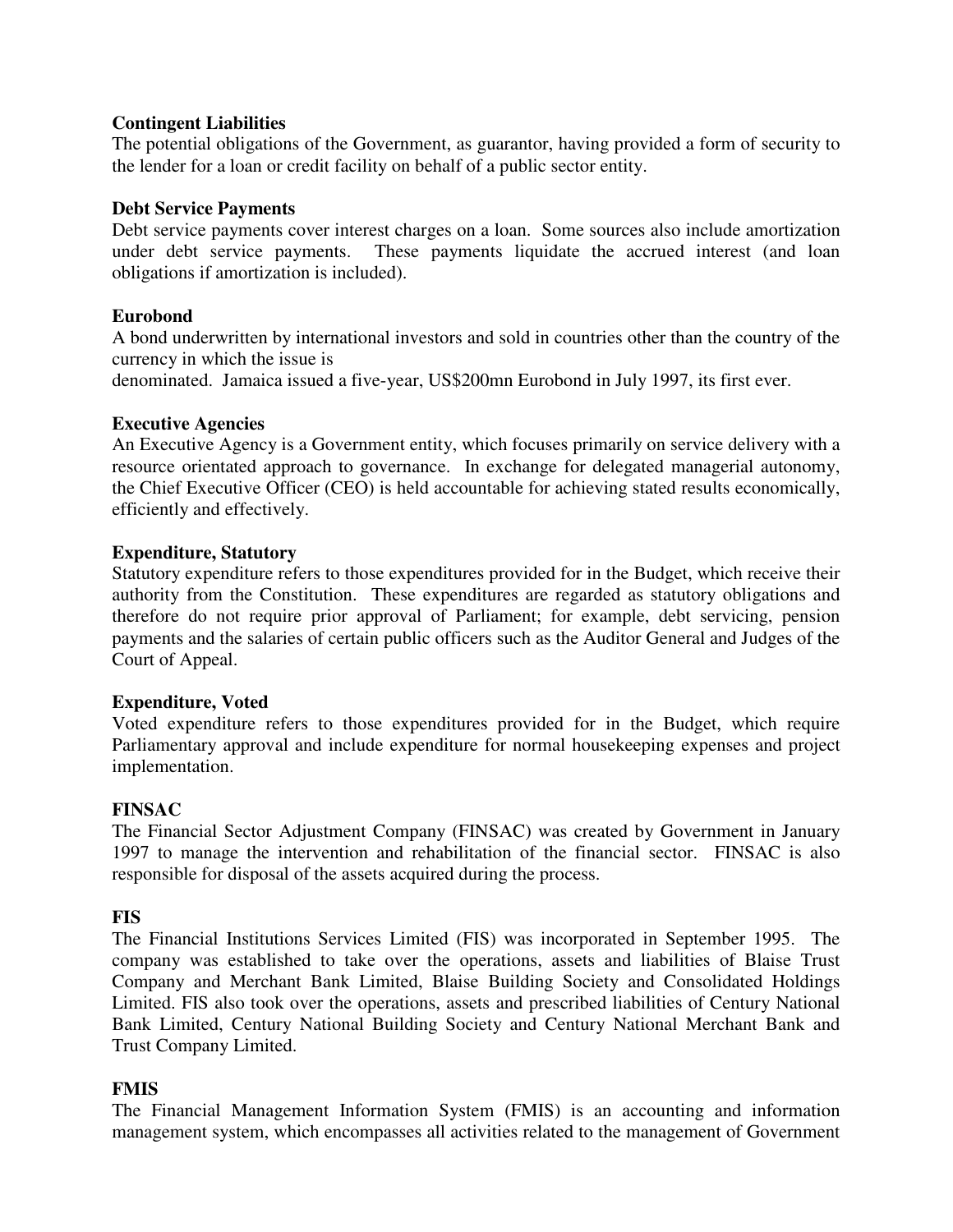expenditure. The FMIS comprises accounting procedures and regulations within the framework of Programme Format Budgeting and Accounting. The scope of the FMIS includes the accounting and reporting activities of line ministries as well as the centralized functions of the Ministry of Finance and Planning and its agencies involved in managing the Consolidated Fund.

## **HRMIS**

The Human Resource Management Information System (HRMIS) is a database system designed to assist Government to manage the civil service by providing proficient automated records management systems. The system enables personnel managers and central agencies such as the Office of the Prime Minister to make effective personnel decisions.

#### **Inflation-Indexed Bonds**

Inflation-Indexed bonds are securities with the principal linked to the Consumer Price Index. The principal changes with inflation, guaranteeing the investor that the real purchasing power of the investment will keep pace with the rate of inflation. Although deflation can cause the principal to decline, at maturity the investor will receive the higher of the inflation-adjusted principal or the principal amount of the bonds on the date of the original issue.

#### **Local Registered Stock (LRS)**

The term refers to medium and long term debt instruments issued by Government. LRS is issued both to finance Government operations and to support macroeconomic and monetary objectives. Since October 1999, LRS has been offered to the market using the auction system.

#### **Par**

Par is the nominal or face value of a security. A bond being issued at par, for example at \$100, is worth the same \$100 at maturity.

#### **Project Loan**

The term refers to loans, which fund capital development activities. The term capital refers to lasting systems, institutions and physical structures. Project loans are typically funded from foreign sources by bilateral/multilateral institutions.

#### **Public Debt Charges / Public Debt**

Public debt refers to the loan obligations of Central Government. The obligations of Government entities are also included if such entities are unable to meet their obligations. The entities, however, are then indebted to the Central Government. Public debt charges are interest payments on the loan obligations and include related incidental expenses such as service fees, late payment penalties and commitment fees.

#### **Schedule B/Shelf Registration Statement**

A facility with the US Securities Exchange Commission, which allows for the registration of securities intended to be issued in the future.

#### **Sovereign Rating**

A sovereign rating is an assessment of the default risk for medium and/or long-term debt obligations issued by a national Government (denominated in foreign currency), either in its own name or with its guarantee. Ratings are produced by independent agencies (Moody's Investors